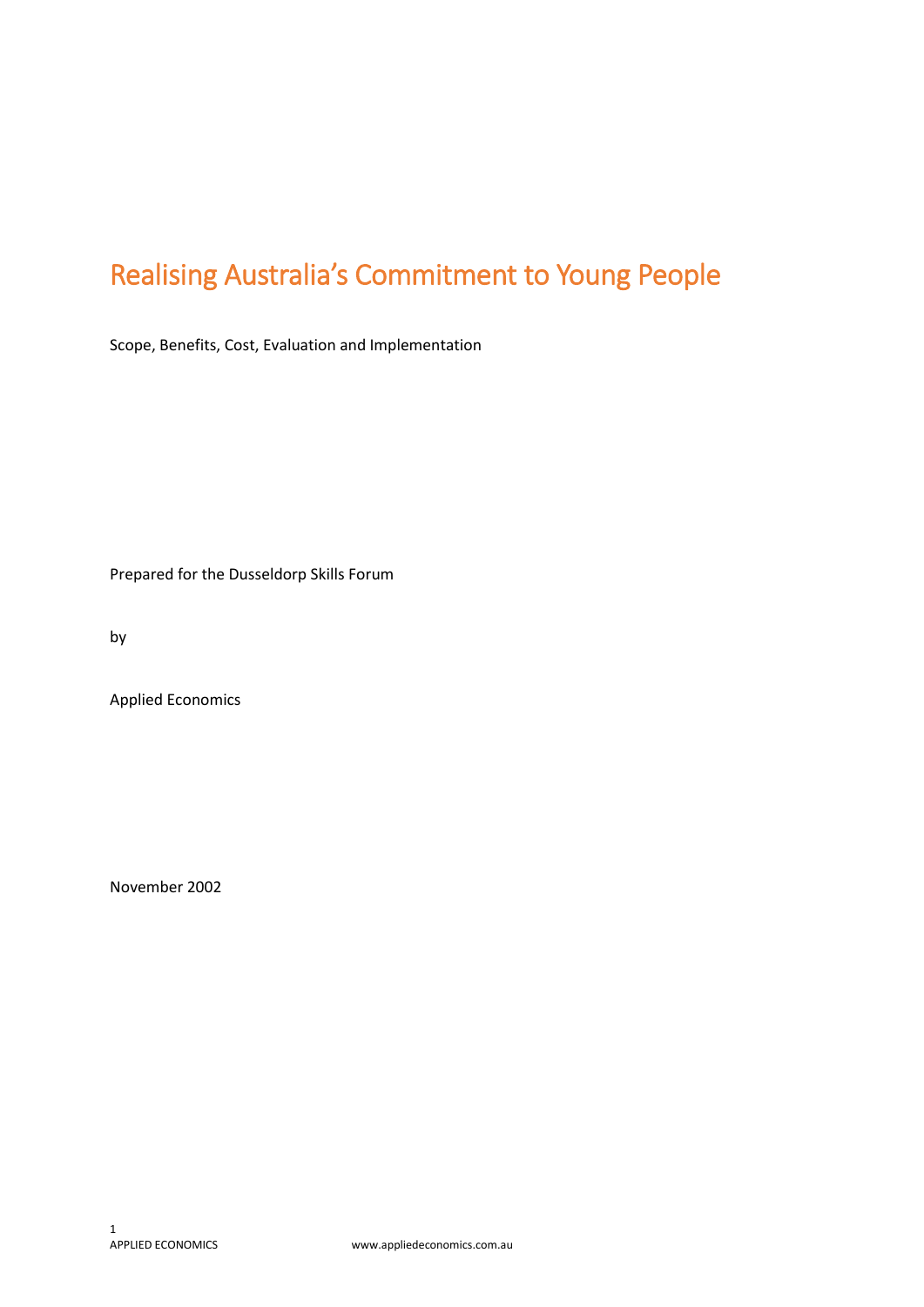Contents

| 1<br>1.1<br>1.2<br>1.3<br>1.4<br>$\mathbf{2}$<br>2.1<br>2.2<br>2.3<br>2.4<br>2.5<br>3<br>3.1<br>3.2<br>3.3<br>4<br>4.1<br>4.2<br>4.3<br>5<br>5.1<br>5.2<br>6<br>6.1<br>6.2<br>7<br>8<br>8.1<br>8.2<br>8.3<br>9<br>9.1<br>9.2<br>9.3<br>9.4<br>9.5<br>9.6<br>9.7<br>9.8<br>9.9<br>10<br>10.1<br>10.2<br>10.3<br>10.4<br>11<br>11.1<br>11.2<br>11.3<br>Some features of existing transition programs (adapted from Dearn, 2000) 68<br>Annex A |  |  |
|---------------------------------------------------------------------------------------------------------------------------------------------------------------------------------------------------------------------------------------------------------------------------------------------------------------------------------------------------------------------------------------------------------------------------------------------|--|--|
|                                                                                                                                                                                                                                                                                                                                                                                                                                             |  |  |
|                                                                                                                                                                                                                                                                                                                                                                                                                                             |  |  |
|                                                                                                                                                                                                                                                                                                                                                                                                                                             |  |  |
|                                                                                                                                                                                                                                                                                                                                                                                                                                             |  |  |
|                                                                                                                                                                                                                                                                                                                                                                                                                                             |  |  |
|                                                                                                                                                                                                                                                                                                                                                                                                                                             |  |  |
|                                                                                                                                                                                                                                                                                                                                                                                                                                             |  |  |
|                                                                                                                                                                                                                                                                                                                                                                                                                                             |  |  |
|                                                                                                                                                                                                                                                                                                                                                                                                                                             |  |  |
|                                                                                                                                                                                                                                                                                                                                                                                                                                             |  |  |
|                                                                                                                                                                                                                                                                                                                                                                                                                                             |  |  |
|                                                                                                                                                                                                                                                                                                                                                                                                                                             |  |  |
|                                                                                                                                                                                                                                                                                                                                                                                                                                             |  |  |
|                                                                                                                                                                                                                                                                                                                                                                                                                                             |  |  |
|                                                                                                                                                                                                                                                                                                                                                                                                                                             |  |  |
|                                                                                                                                                                                                                                                                                                                                                                                                                                             |  |  |
|                                                                                                                                                                                                                                                                                                                                                                                                                                             |  |  |
|                                                                                                                                                                                                                                                                                                                                                                                                                                             |  |  |
|                                                                                                                                                                                                                                                                                                                                                                                                                                             |  |  |
|                                                                                                                                                                                                                                                                                                                                                                                                                                             |  |  |
|                                                                                                                                                                                                                                                                                                                                                                                                                                             |  |  |
|                                                                                                                                                                                                                                                                                                                                                                                                                                             |  |  |
|                                                                                                                                                                                                                                                                                                                                                                                                                                             |  |  |
|                                                                                                                                                                                                                                                                                                                                                                                                                                             |  |  |
|                                                                                                                                                                                                                                                                                                                                                                                                                                             |  |  |
|                                                                                                                                                                                                                                                                                                                                                                                                                                             |  |  |
|                                                                                                                                                                                                                                                                                                                                                                                                                                             |  |  |
|                                                                                                                                                                                                                                                                                                                                                                                                                                             |  |  |
|                                                                                                                                                                                                                                                                                                                                                                                                                                             |  |  |
|                                                                                                                                                                                                                                                                                                                                                                                                                                             |  |  |
|                                                                                                                                                                                                                                                                                                                                                                                                                                             |  |  |
|                                                                                                                                                                                                                                                                                                                                                                                                                                             |  |  |
|                                                                                                                                                                                                                                                                                                                                                                                                                                             |  |  |
|                                                                                                                                                                                                                                                                                                                                                                                                                                             |  |  |
|                                                                                                                                                                                                                                                                                                                                                                                                                                             |  |  |
|                                                                                                                                                                                                                                                                                                                                                                                                                                             |  |  |
|                                                                                                                                                                                                                                                                                                                                                                                                                                             |  |  |
|                                                                                                                                                                                                                                                                                                                                                                                                                                             |  |  |
|                                                                                                                                                                                                                                                                                                                                                                                                                                             |  |  |
|                                                                                                                                                                                                                                                                                                                                                                                                                                             |  |  |
|                                                                                                                                                                                                                                                                                                                                                                                                                                             |  |  |
|                                                                                                                                                                                                                                                                                                                                                                                                                                             |  |  |
|                                                                                                                                                                                                                                                                                                                                                                                                                                             |  |  |
|                                                                                                                                                                                                                                                                                                                                                                                                                                             |  |  |
|                                                                                                                                                                                                                                                                                                                                                                                                                                             |  |  |
|                                                                                                                                                                                                                                                                                                                                                                                                                                             |  |  |
|                                                                                                                                                                                                                                                                                                                                                                                                                                             |  |  |
|                                                                                                                                                                                                                                                                                                                                                                                                                                             |  |  |
|                                                                                                                                                                                                                                                                                                                                                                                                                                             |  |  |
|                                                                                                                                                                                                                                                                                                                                                                                                                                             |  |  |
|                                                                                                                                                                                                                                                                                                                                                                                                                                             |  |  |
|                                                                                                                                                                                                                                                                                                                                                                                                                                             |  |  |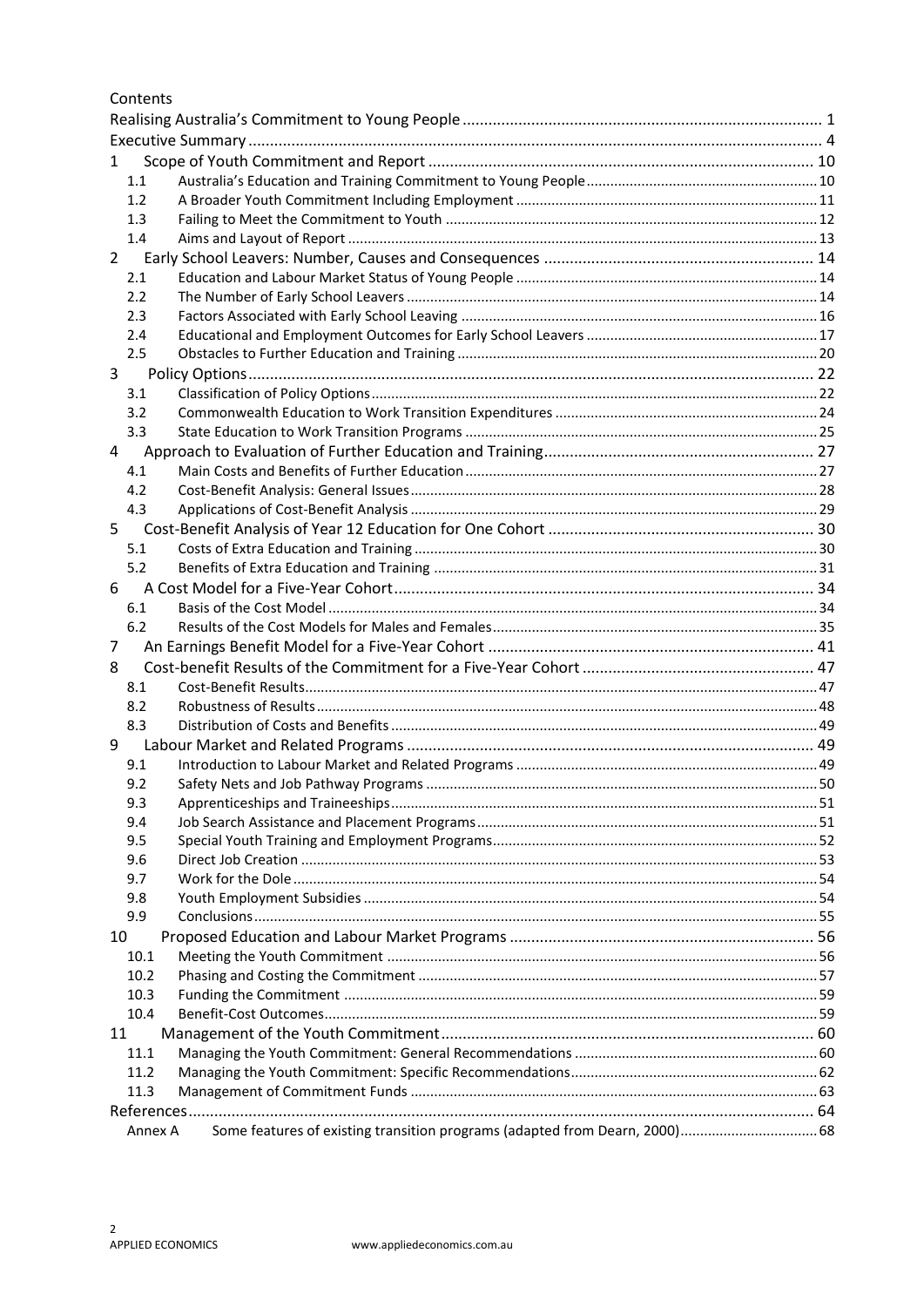#### Key Acronyms

| <b>ACER</b>    | Australian Council for Educational Research                               |
|----------------|---------------------------------------------------------------------------|
| <b>ANTA</b>    | <b>Australian National Training Authority</b>                             |
| AT             | Apprenticeship and training (programs)                                    |
| <b>DEST</b>    | Department of Education, Science and Training                             |
| <b>DEWR</b>    | Department of Employment and Workplace Relations                          |
| <b>FACS</b>    | <b>Family and Community Services</b>                                      |
| JN             | Job Network                                                               |
| <b>JPET</b>    | Job Placement Employment and Training                                     |
| <b>JPP</b>     | Job pathway programs                                                      |
| LANT           | Literacy and Numeracy Training                                            |
| <b>LLEN</b>    | Local Learning and Employment Networks                                    |
| LTU            | Long-term unemployed                                                      |
| <b>MCEETYA</b> | Ministerial Council for Employment, Education, Training and Youth Affairs |
|                | NCVER National Council for Vocational and Educational Research            |
| <b>OECD</b>    | Organisation for Economic Cooperation and Development                     |
| <b>RTO</b>     | Registered training organisation                                          |
| <b>TAFE</b>    | <b>Technical and Further Education</b>                                    |
| WfD            | Work for the Dole                                                         |

#### Acknowledgments

We wish to thank John Spierings and Eric Sidoti for providing us with a large number of useful references and for many helpful comments on our work. We are also grateful to John Ainley, Gerald Burke, Frances Copolillo, Sally Cowling, Jack Keating, John Pitman and Margaret Vickers, all members of a Reference Group specially convened by the Dusseldorp Skills Forum, for many constructive comments on draft reports. The report has also benefited from many comments from many people in the consultation stage on the draft final report. However, the contents, views expressed, and conclusions of this report are our responsibility.

Dr. Peter Abelson Director, Applied Economics P/L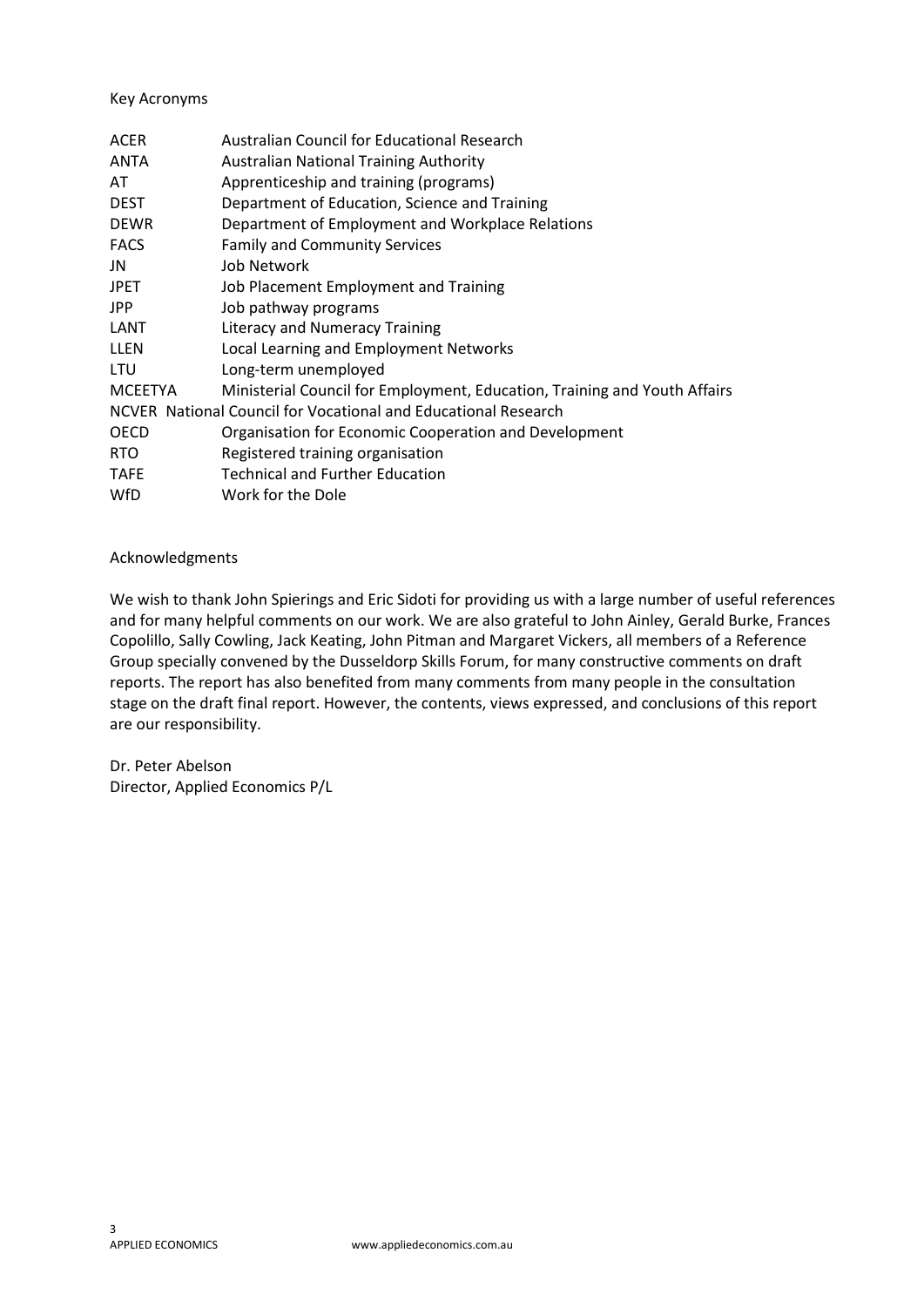# <span id="page-3-0"></span>Executive Summary

All effective transition systems appear to have one thing in common: underlying them are societies that assume responsibility for young peoples' transition from education to work. (OECD, 2000).

#### **Scope of Youth Commitment and Report**

For many years governments in Australia have recognised a twofold commitment to young people that:

- All young people should have the opportunity to complete 12 years of schooling or its vocational equivalent; and
- All young people who have left full-time education and want to participate in the workforce are able to do so.

This report recognises that Australian governments have introduced many initiatives to attempt to meet these commitments. However, governments are not fully meeting this commitment. Each year one in three teenagers leaves school without completing year 12 education. Although some students later complete a year 12 equivalent education, one in five young Australians never complete this level of education. Also unemployment is high among young people.

The failure of many young persons to complete a year 12 level of education and then to transition successfully from education into employment presents problems for the young persons themselves, reduces economic productivity, and creates unhealthy social divisions in society.

This report examines the costs and benefits of meeting Australia's commitments to young people and how this may be achieved.

The main focus of the report is on the commitment to provide a year 12 equivalent education to all young people. However, formal education and training settings may not be an appropriate setting for all young people. It is particularly important to provide those young people who do not complete year 12 with access to employment opportunities. Accordingly this report also surveys labour market programs that assist access to employment.

#### **Early school leavers: number, causes and consequences**

About 270,000 teenagers leave school each year. Of these, about 86,000 students leave schools without completing year 12 education. Over 50,000 young people in each cohort never complete year 12 equivalent education. This is a high non-completion rate compared with most OECD countries.

Early school leaving is associated with poor lower school achievements, low income or unskilled socioeconomic background, strong dislike of school, and rural or regional locations.

Early school leavers are less likely to participate in the labour force and more likely to be unemployed than are year 12 leavers. About 42,000 early school leavers in 2000 were in one of the following risk categories in May 2001.

- not in the work force and not in education,
- unemployed and not in education,
- unemployed and in low amounts of education,
- employed part-time usually for less than 15 hours per week and not in education.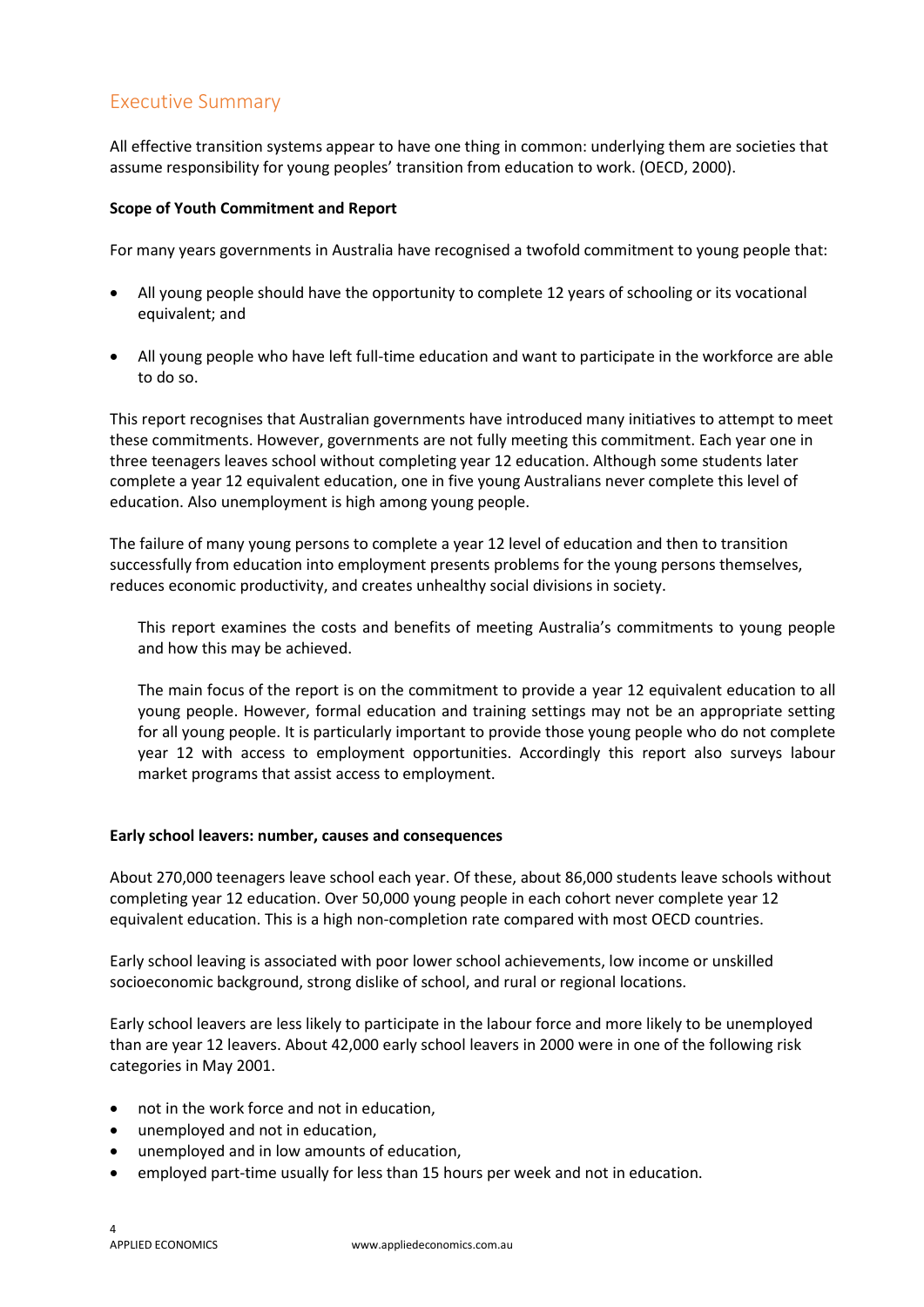In the longer run, early school leavers experience lower labour force participation, higher unemployment rates, and lower incomes than do year 12 students.

#### **Policy options**

Although the goals of youth commitment are simple, there are multiple issues to be addressed and many possible pathways and programs. Chapter 3 identifies nine main education and employment strategies.

The focus of this report is on transition strategies that that will encourage young persons to take on further education either in schools or in TAFEs or other registered training providers and on apprenticeships or traineeships that link training with employment. However, schools and TAFEs must also offer more attractive courses or a more attractive environment for study. This report also considers labour market strategies.

Of course both the Commonwealth and State governments already offer a range of education to employment transition programs. The report estimates that Australian governments currently spend about \$1.0 billion a year on youth transition programs, not including youth allowance, of which the Commonwealth spends about two-thirds and the States a third.

#### **Cost-benefit analysis of commitment to youth education**

The report analyses the costs and benefits of providing year 12 equivalent education to 50 per cent of the early school leavers in the five-year cohort 2003 to 2007*.* The education and training services are provided from 2004 to 2010. The 50 per cent take-up figure is adopted because this is considered the upper level of year 12 equivalent education that might be achieved in the near future.

The costs include expenditure on education and training courses in schools or TAFEs, apprenticeships or traineeships for 40 per cent of the students, \$1600 per student for job pathway and case management programs, the private costs of education (books, travel etc.), and incomes foregone during study.

The estimated benefits include the increased net earnings of students (after allowing for foregone earnings), increased profits of employers, and benefits to society as a whole. The latter are estimated conservatively to equal 20 per cent of the earnings gains due to education. On the other hand, the report allows for some displacement of output of existing workforce.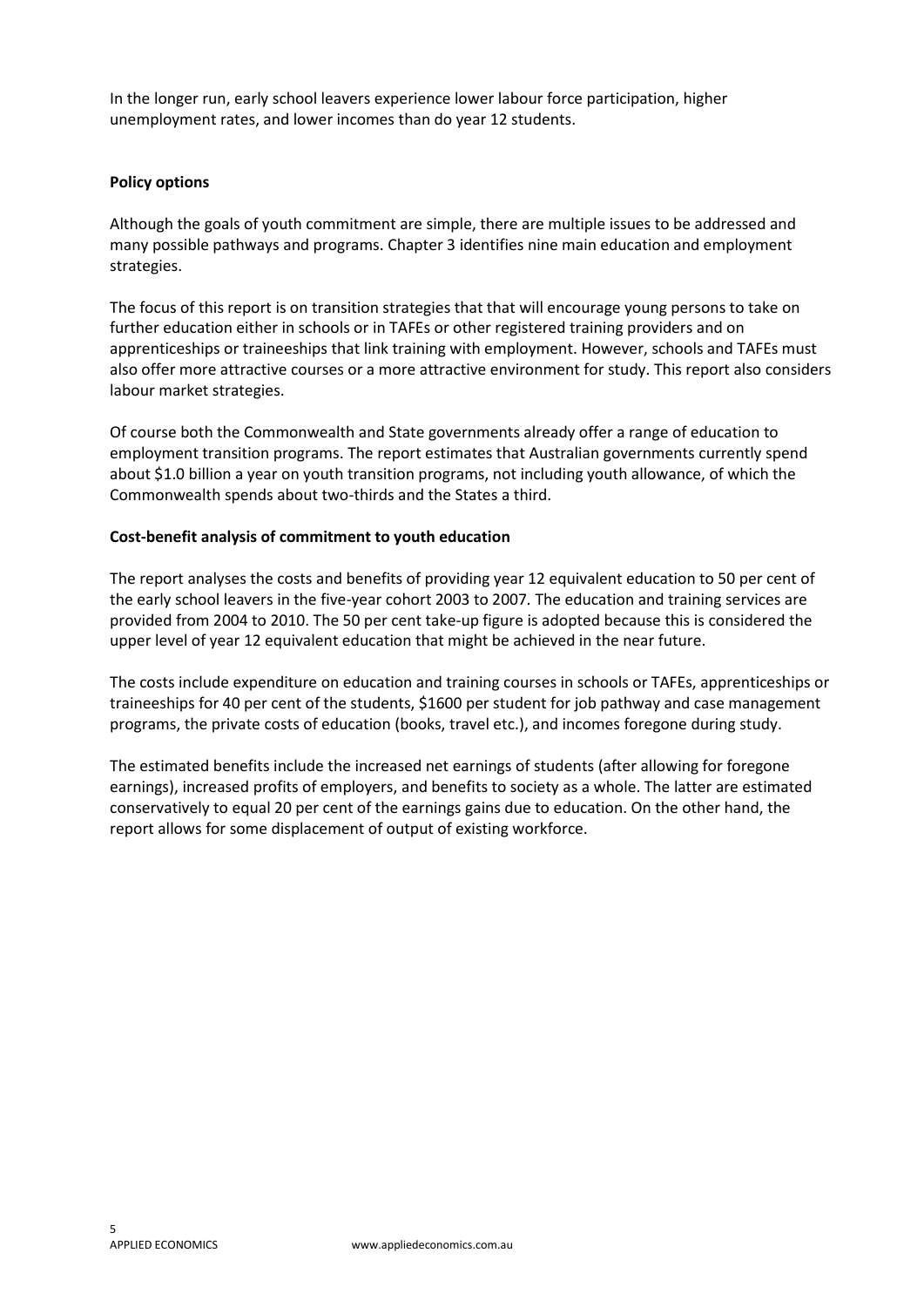|                               | 2004   | 2005   | 2006    | 2007   | 2008   | 2009   | 2010  | Present value in<br>2001 of incomes |
|-------------------------------|--------|--------|---------|--------|--------|--------|-------|-------------------------------------|
|                               |        |        |         |        |        |        |       | from 2011 to 2050                   |
| Costs of commitment           |        |        |         |        |        |        |       |                                     |
| <b>Education and training</b> | 240    | 396    | 453     | 456    | 457    | 214    | 57    |                                     |
| Apprenticeships and           | 21     | 35     | 40      | 40     | 41     | 19     | 5     |                                     |
| traineeships                  |        |        |         |        |        |        |       |                                     |
| Transition programs           | 43     | 61     | 80      | 81     | 81     | 38     | 10    |                                     |
| Private student costs         | 40     | 66     | 76      | 76     | 76     | 36     | 9     |                                     |
| Total cost                    | 344    | 558    | 649     | 653    | 655    | 307    | 81    |                                     |
| Benefits of commitment        |        |        |         |        |        |        |       |                                     |
| Net earnings of students (a)  | $-181$ | -367   | $-362$  | $-274$ | $-156$ | 150    | 513   | 13,578                              |
| Benefits to employers         | 0      | 0      | 0       | 0      | 0      | 22     | 77    | 2,037                               |
| Social benefits (b)           | 0      | 0      | 0       | 0      | 0      | 30     | 102   | 2,715                               |
| Less displaced output         | 0      | 0      | 0       | 0      | 0      | $-15$  | $-51$ | $-1,358$                            |
| <b>Total benefit</b>          | $-181$ | $-367$ | $-362$  | $-274$ | $-156$ | 187    | 641   | 16,972                              |
| Net benefit (c)               | $-525$ | $-925$ | $-1011$ | $-927$ | -811   | $-120$ | 560   | 16,972                              |
| NPV @ 5 per cent              | 8,183  |        |         |        |        |        |       |                                     |
| NPV @ 7 per cent (d)          | 4,575  |        |         |        |        |        |       |                                     |

Table S.1 Economic evaluation of further education to the 2003 to 2007 cohort (\$m, 2002 prices)

Notes

(a) Increase in earnings less earnings foregone during study.

(b) See text for explanation.

(c ) Net benefit equals total benefit less total cost.

(d) Discounts all figures in Table by 7 per cent, including benefits from 2011 to 2050.

Accounting for all these benefits and costs, the estimated net present value of the proposed programs is \$8.2 billion with a 5 per cent discount rate and \$4.6 billion with a 7 per cent discount rate (see Table S.1). The net present value is the estimated value of all benefits net of costs from 2004 to 2050 expressed in present day values.

The results are considered robust for two reasons. First, the benefits are several times the costs. Second, there is little uncertainty about the costs. With a 5 per cent discount rate, the estimated ratio of discounted benefits to discounted costs is 3.2:1. With a 7 per cent discount rate, the benefit-cost ratio falls to 2.3:1. This means that even if the benefits were half those estimated, which is not plausible, the program would still generate a positive net present value and a benefit-cost ratio greater than one.

The main direct beneficiaries of the program are student participants, employers, and general members of society.

Government bears a large part of the program costs initially. However, the report estimates that if government recoups by way of taxes 25 per cent of the increased earnings of students and businesses, the present value of its receipts will approximately equal the present value of its outlays. In addition, a five-year program could reduce unemployment benefits by about \$80 million per annum.

#### Labour market policies

To implement a commitment to jobs for young people, including early school leavers, a package of active labour market programs is required. No one such program is likely to provide jobs for all early school leavers. Thus, even if some labour market programs are more expensive per job created than others, it may be necessary to employ that scheme for some people. The proposals in this report build on and add value to existing initiatives such as the Youth Allowance and Work for the Dole.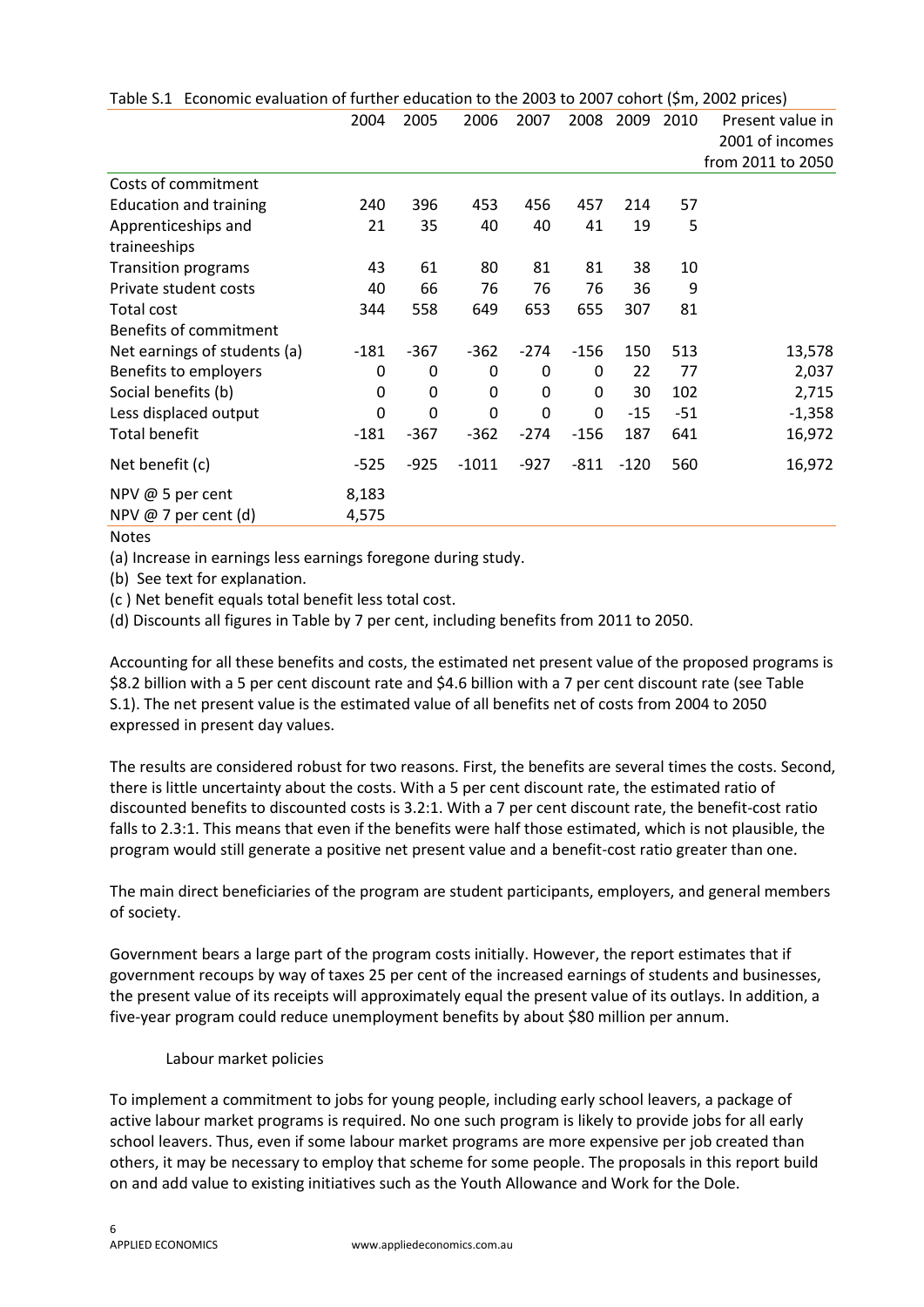Apprenticeship schemes have been the basis of successful education to employment transitions in several countries, such as Germany and Austria. Also labour market outcomes for individuals who complete apprenticeships in Australia are generally good. However, they are not suitable for all young people and should not be seen as the only pathway.

The evaluation literature indicates high returns to job-search assistance programs. These include individual assessments, advising and counselling, job matching, monitoring of job vacancies and individual outcomes, and in some cases intensive assistance. However, Australia has a high resource commitment in this area and deployment of more resources here may not be warranted.

Special purpose training programs may assist specific vulnerable groups of young people. These programs need to be well targeted and should be combined as much as possible with work experience and on-the-job training.

Direct job creation in the public sector is generally necessary to provide employment for some young people who find it difficult to get jobs in the market place. However, because of the short-term nature and lack of training of most such jobs, public sector job creation should generally be targeted to those who have few alternatives.

Subsidies to private sector employers can produce net employment gains, even after allowing for substitution effects. In order to maximise the net employment gain, the subsidies should be targeted and monitored and generally of short duration.

#### **Proposed education and labour market programs**

The report proposes that government should aim to increase the completion rate for year 12 equivalent education from less than 80 per cent up to 90 per cent mainly through pathway programs, which would provide a variety of support services to teenagers, and apprenticeships. In full operation the program would target about 100,000 early school leavers and expect to provide further education for half of these. To fulfil a commitment to all young persons, extra labour market programs would provide employment assistance to non-year 12 completers who do not continue with education and cannot find work.

The report recommends that the proposed programs be phased in over five years. The aim would be to serve one-fifth of the target population in 2004 and an additional 20 per cent of the target population in each succeeding year so that the commitment was met fully in 2008. A phased approach facilitates program planning, development and evaluation and facilitates the financing of the program.

The estimated costs of the phased program to meet the national youth commitment are shown by calendar year in Table S.2. Education and training costs start at \$114 million in 2004 and rise to \$560 million in 2008, inclusive of apprenticeships and traineeships and pathway planning.

The cost of extra labour market programs for early school leavers at risk would rise from \$40 million in 2004 to \$200 million in 2008.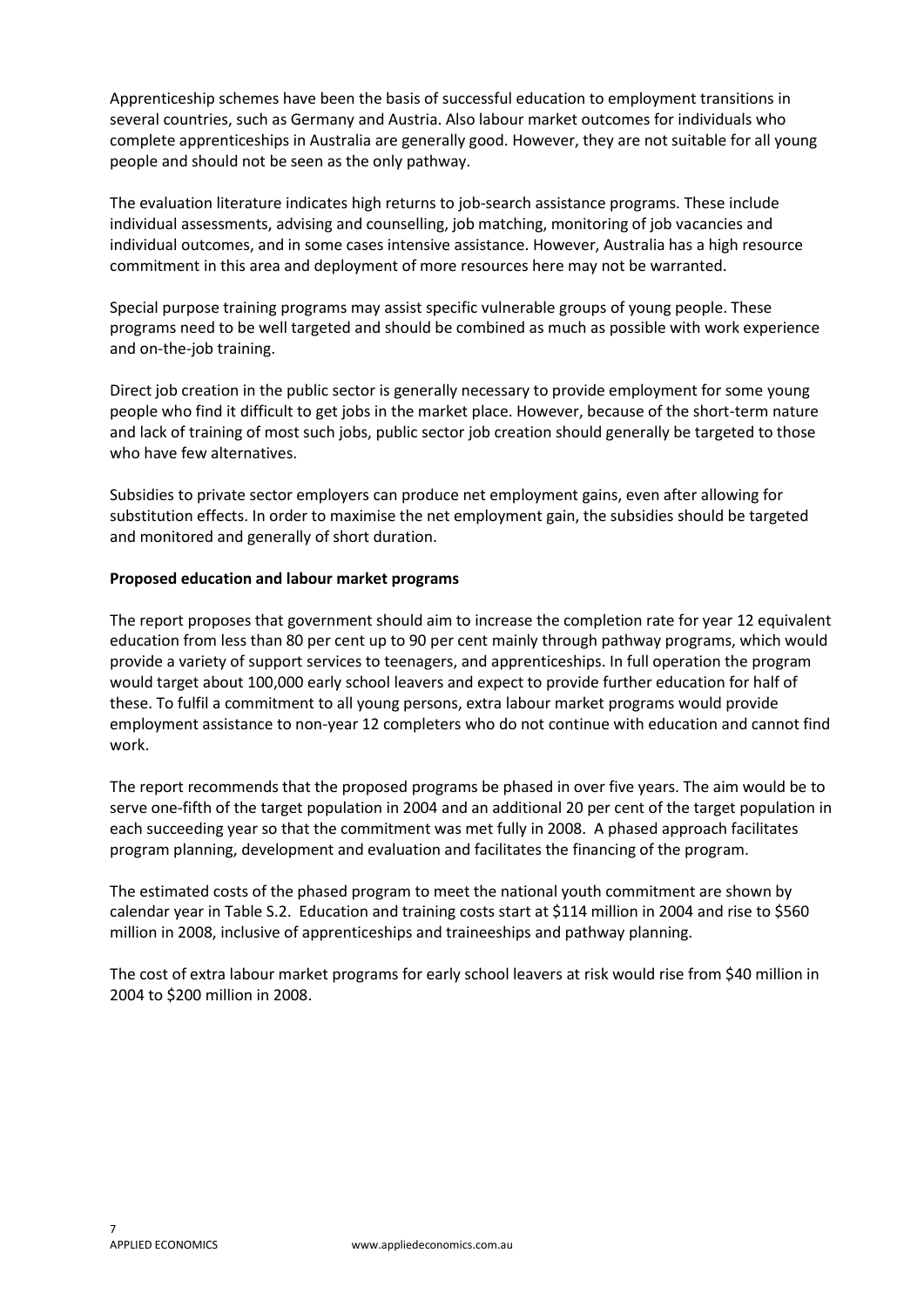|                                                    | Unit | 2004  | 2005  | 2006  | 2007  | 2008   |
|----------------------------------------------------|------|-------|-------|-------|-------|--------|
| Early school leavers at risk                       | No.  | 50000 | 50000 | 50000 | 50000 | 50000  |
| Early school leavers: program targets              | No.  | 20000 | 40000 | 60000 | 80000 | 100000 |
| Education/training programs                        |      |       |       |       |       |        |
| Participants in education programs                 | No.  | 10000 | 20000 | 30000 | 40000 | 50000  |
| <b>Education and training costs</b>                | \$m  | 90    | 180   | 270   | 360   | 440    |
| Apprenticeships and traineeships                   | \$m  | 8     | 16    | 24    | 32    | 40     |
| Pathway planning costs                             | \$m  | 16    | 32    | 48    | 64    | 80     |
| Total government costs                             | \$m  | 114   | 228   | 342   | 456   | 560    |
| Labour market programs                             |      |       |       |       |       |        |
| Participants in labour programs                    | No.  | 8000  | 16000 | 24000 | 32000 | 40000  |
| Costs of extra labour market programs <sup>b</sup> | \$m  | 40    | 80    | 120   | 160   | 200    |
|                                                    |      |       |       |       |       |        |
| Office of Education to Employment                  | \$m  | 5     | 5     | 5     | 5     | 5      |
|                                                    |      |       |       |       |       |        |
| Total cost of proposed programs                    | \$m  | 159   | 313   | 467   | 611   | 765    |

Table S.2 Costs to Government of proposed youth commitment programs, in 2002 \$s (a)

(a) All programs and costs in this table are additional to current programs and costs.

(b) Mainly job subsidies and job creation schemes, plus some special training schemes.

Total program cost would rise from \$159 million in 2004 to \$765 million in 2008, of which slightly over half would be spent on education and training. Excluding education and training expenses, new expenses amount to \$325 million per annum in 2008. This would represent only about a one-third increase on the current level of Commonwealth and State expenditures on youth transition programs.

Under current funding arrangements, the Commonwealth would fund about 60 per cent of these programs and the States the rest. However, States with low transition expenditures and high noncompletion rates may face higher new expenditures than States with already high transition expenditures and lower non-completion rates

In line with the detailed cost-benefit analysis, the proposed education programs proposed would produce an estimated benefit-cost ratio of 3.2:1 with a discount rate of 5 per cent and a benefit-cost ratio of 2.3:1 with a discount rate of 7 per cent. With a 25 per cent income and GST tax rate on the increased earnings of students and firms, government will break-even in the long run on its financial outlay. In addition, the rise in labour participation rates and the fall in unemployment (saving \$80 million in unemployment benefits per annum) will have long-run intergenerational benefits.

The report has not formally evaluated the labour market programs. However analysis of previous programs suggests that, under neutral assumptions about the effectiveness of labour market programs and the likely displacement effects, projected revenue benefits are likely to match the value of program outlays.

#### **Management of the Youth Commitment**

To implement the youth commitment, the report recommends that:

- The Commonwealth and States adopt a Framework Agreement as the basis for a national commitment to youth.
- Existing agencies should implement the programs for which they are currently responsible. The Department of Education Science and Training (DEST) and State educational agencies would be responsible for educational and training programs and additional apprenticeship programs. The Department of Employment and Workplace Relations (DEWR) would deliver and evaluate labour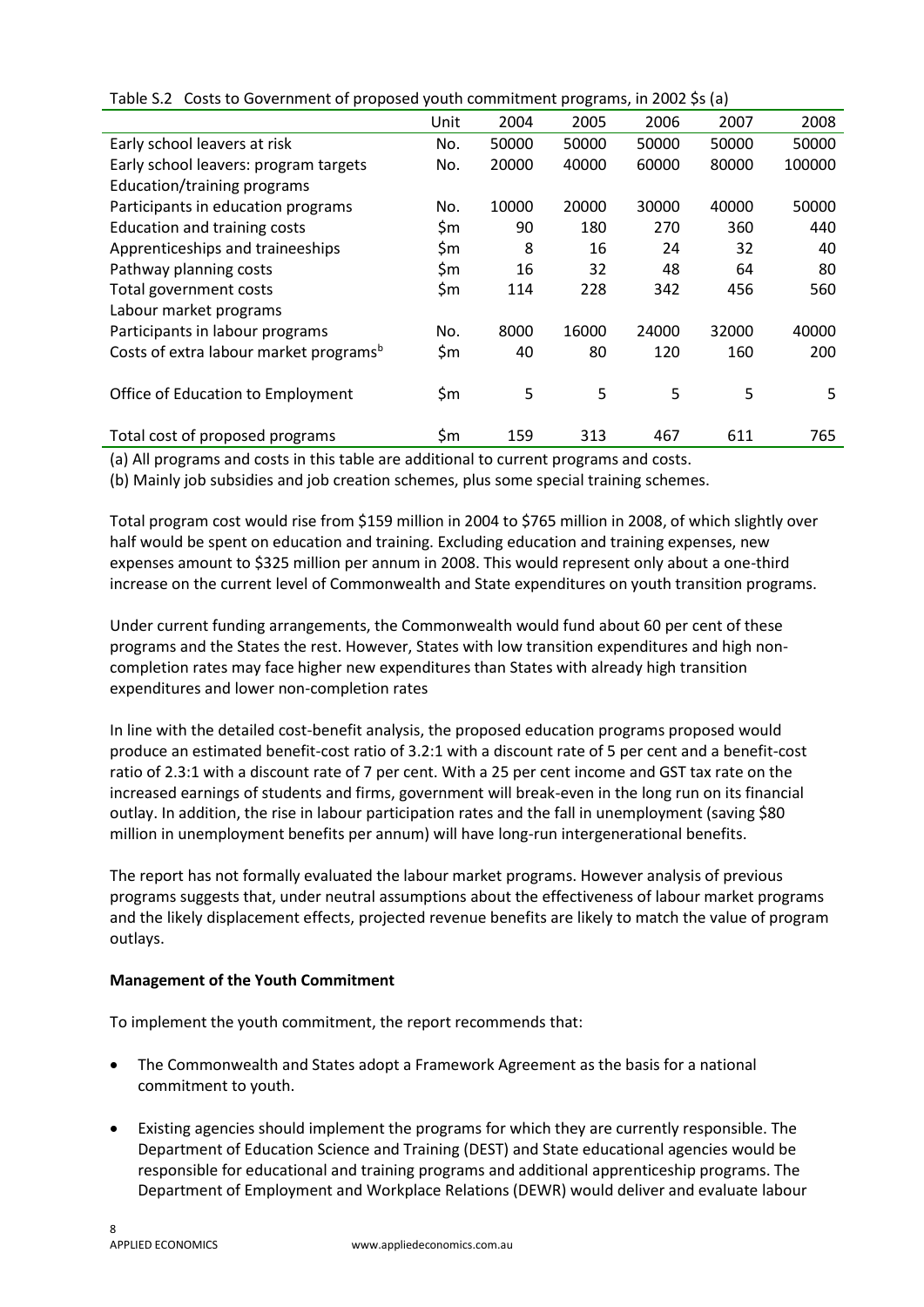market programs. The youth commitment requires diverse programs and expertise is required to deliver different programs.

- The role and size of agencies running Job Pathway Programs would be upgraded. These agencies should be viewed as representative local agencies rather than as Commonwealth Government line agencies. It is not possible to prescribe a single structure or location for Job Pathway Programs. In some cases the programs may be best located in schools, in other cases in local municipality offices, and in still other cases separately from schools or the local authority.
- The Commonwealth and States agree to establish an Office for Education to Employment Transition. Establishment of this office would formalise the importance of the education to employment transition and provide an ongoing means of implementing the youth commitment and evaluating the youth commitment programs.

These proposals build on the existing commitments by Australian governments including the recent MCEETYA Declaration *Stepping Forward*. The Office of Education to Employment Transition would be an independent agency overseeing implementation of the above Framework Agreement(s). The guiding characteristics for the proposed Office are:

- Its role is policy development, monitoring and review. It is not an operational or a direct funding body.
- Its mandate is sufficiently broad to encompass relevant education, training and employment programs.
- The Office would prepare an annual report to be tabled in the Commonwealth Parliament and the parliament of the respective State party to the Agreement.
- Its membership reflects the cross-jurisdictional responsibilities for youth transitions.

In establishing the Office it will be necessary to consider Ministerial structures and the relationship of the Office to existing agencies. While the nature of youth transitions requires a response that crosses a number of portfolios (including education, training, employment and youth affairs), a 'lead minister' would be designated to ensure clear lines of responsibility and accountability. This would most likely be a Commonwealth Minister with appropriate endorsement from MCEETYA.

There may be grounds for a change in agency funding processes. There is a case for experimenting with alternative funding options, for example by endowing a JPP with additional funds, or endowing the youth in a particular area with youth accounts, and evaluating the outcomes. However the case for change remains to be made. Accordingly, this report recommends that current funding systems be maintained pending further analysis of funding options and their implications.

The report recommends this organisational framework as a starting point because it establishes the national commitment to youth, it is flexible and practical, and it can deliver the necessary programs. Changes can be introduced as necessary. Attempts to achieve more radical change in the near future are not necessary and could distract attention from the substance of the proposed youth commitment programs.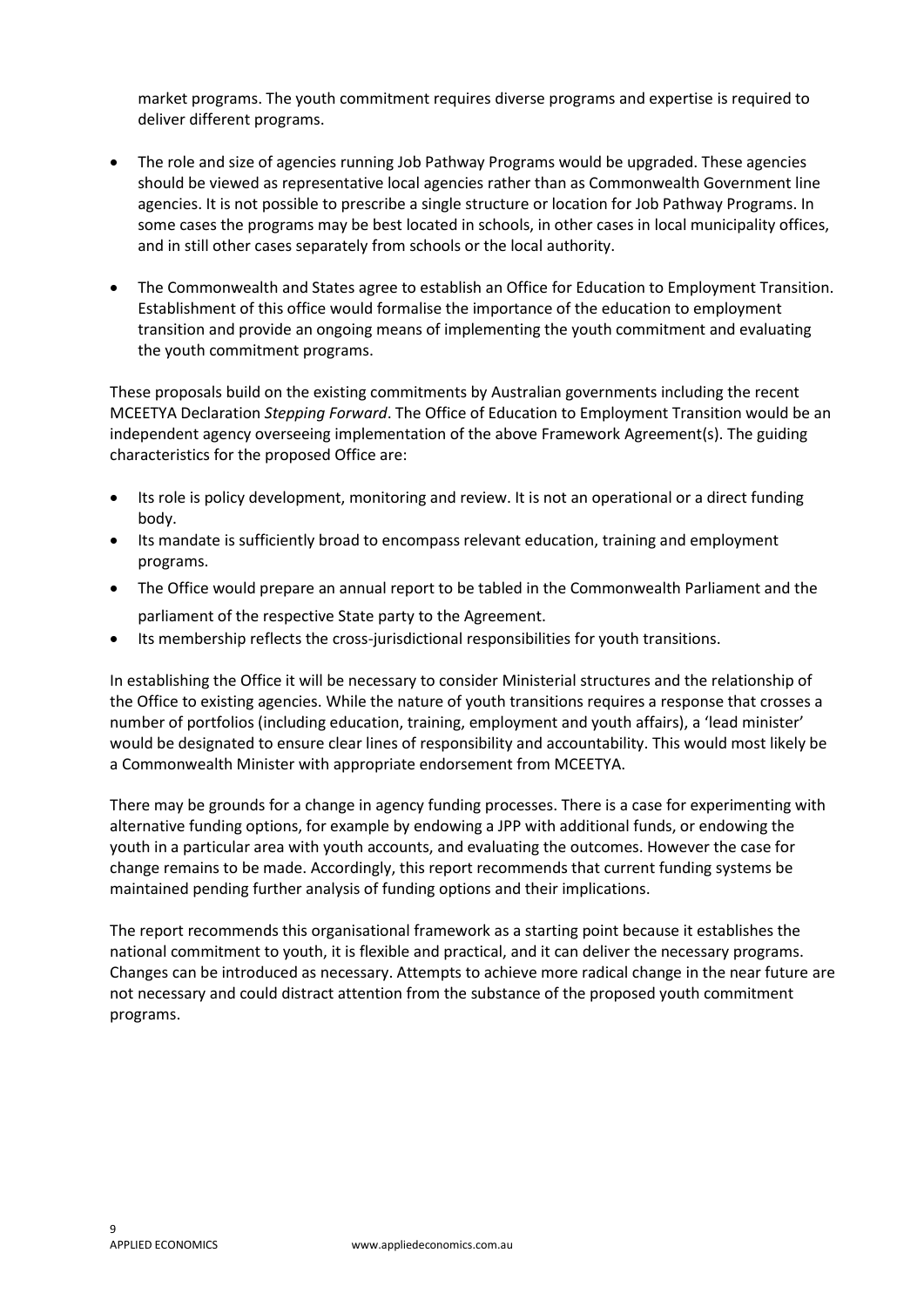# <span id="page-9-0"></span>1 Scope of Youth Commitment and Report

For many years governments in Australia have acknowledged a commitment to provide the youth of the country with secondary schooling to year 12 level and access to employment. However, many young persons are not achieving year 12 level education and not obtaining employment. This chapter identifies the nature of this commitment, summarises how this commitment is not being met, and outlines the aims and layout of this report.

# <span id="page-9-1"></span>1.1 Australia's Education and Training Commitment to Young People

Australian governments have been committed for over 10 years to provide year 12 level of education and training to all Australians. In 1992, the Commonwealth Government (Prime Minister, *One Nation*, 1992) explicitly endorsed the goal of full secondary education or its equivalent in vocational eduction and training for all young Australians.

In 2001, *Footprints to the Future*, the Report from the Prime Minister's Youth Pathways Action Plan Taskforce calls specifically for 'a national commitment to all young people' (Eldridge, 2001, p.12). The Report proposed that all young people would have the opportunity to:

- complete 12 years of schooling or its vocational equivalent;
- undertake vocational education and training programmes and structured workplace learning while at school and beyond;
- acquire employability and life skills which enable them to be independent, confident and active members of the community;
- engage with a professional career and transition support system;
- return to affordable and relevant education and training programmes, in a range of community settings before completing their 12 years of schooling;
- access a continuum of support in their local community which offers early intervention, crisis and appropriate long-term assistance; and
- participate in local cultural , recreational sporting and community service activities.

To implement these proposals, *Footprints to the Future* makes 24 main recommendations, each with sub-recommendations. These recommendations range from urging schools to be more responsive to student demands and employment needs to greater integration of Job Network services with local youth support strategies, more apprenticeships, and an enhanced Work for the Dole program.

At its meeting in July 2002, the Ministerial Council for Education, Employment Training and Youth Affairs (MCEETYA, 2002) responded to the Footprints Report with a Ministerial Declaration, *Stepping Forward – improving pathways for all young people.* MCEETYA (2002) explicitly accepted the premise of *Footprints to the Future* and ways to address Recommendations 16 to 23. In particular, MCEETYA established a Transition from School Taskforce with a brief to develop an Integrated Action Plan as an effective means of actioning the Ministerial Declaration, including an effective national approach to youth transitions.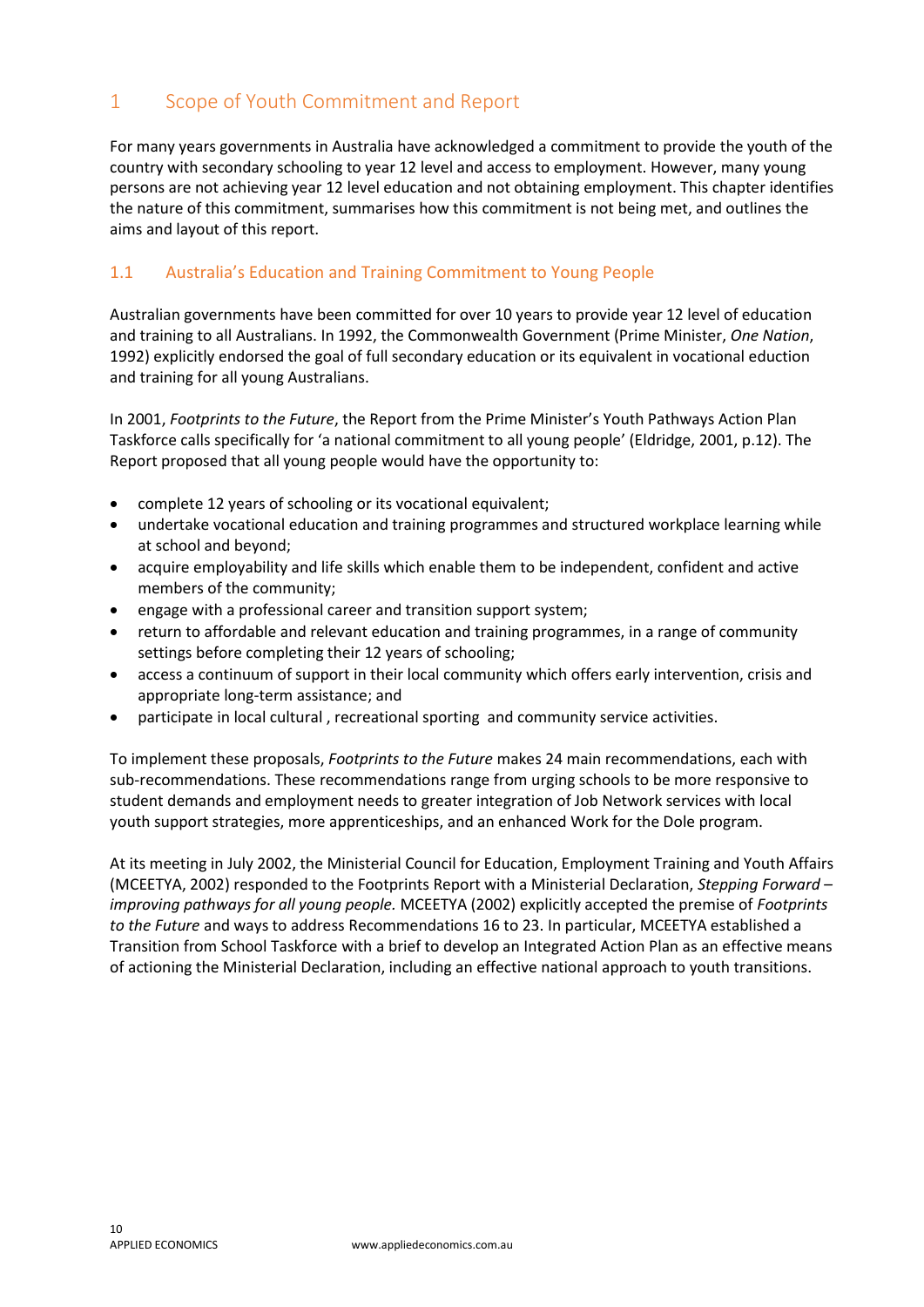# <span id="page-10-0"></span>1.2 A Broader Youth Commitment Including Employment

Many countries are committed to providing youth with employment as well as to education and training. Indeed, the OECD (2000) recommends that transition programs should include a commitment to a high level of youth employment as well as to post-secondary education (see Box 1.1). However, job guarantees are rarely unconditional and the difference between a guaranteed job and directive policies that require youth to work is not always clear.

The Nordic countries are generally credited with first introducing youth guarantees that included a place in an education, training or work program, in Sweden in 1984 and in Norway in 1985. However both countries found it difficult to implement these policies without a directive element. Sweden's 1997 *Act on Municipal Responsibility for Young People* requires municipalities to offer young people training or employment opportunities within 90 days, but empowered the municipalities to lower or refuse assistance if the individual did not participate.

In the Netherlands, the *Youth Guarantee Act* of 1992 guaranteed all young people under age 21 a job for up to two years. In 1998, the guarantee was assimilated into a general labour market activation scheme under the *Jobseekers Employment Act*, which required local authorities to cooperate with employment services to provide a program tailored to individual needs, for youth aged up to 23.

The United Kingdom's *New Deal Program* requires youth aged 18 to 24 who are unemployed for six months to participate in a specified educational or employment program if no other options can be found. Under its *National Action Plan*, Ireland requires people aged 18 or 19 who are unemployed for more than six months to take up a job or training or risk loss of benefit.

Many other countries, for example Belgium and France, have active labour market policies that strongly support youth employment (see Section 9.6). These policies do not guarantee jobs for youth, but implicitly recognise a national commitment to encourage youth employment.

#### Box 1.1 OECD goals for transition policies

In *Making Transitions Work*, the OECD (2000) recommends that all transition policies should include the following goals:

- High proportions of young people completing a full upper secondary education;
- High levels of knowledge and skill among young people at the end of the transition phase;
- A low proportion of teenagers being at one time not in education or unemployed;
- A high proportion of young adults who have left education having a job;
- Stable and positive employment and educational histories in the years after leaving upper secondary education; and
- An equitable distribution of outcomes by gender, social background and region.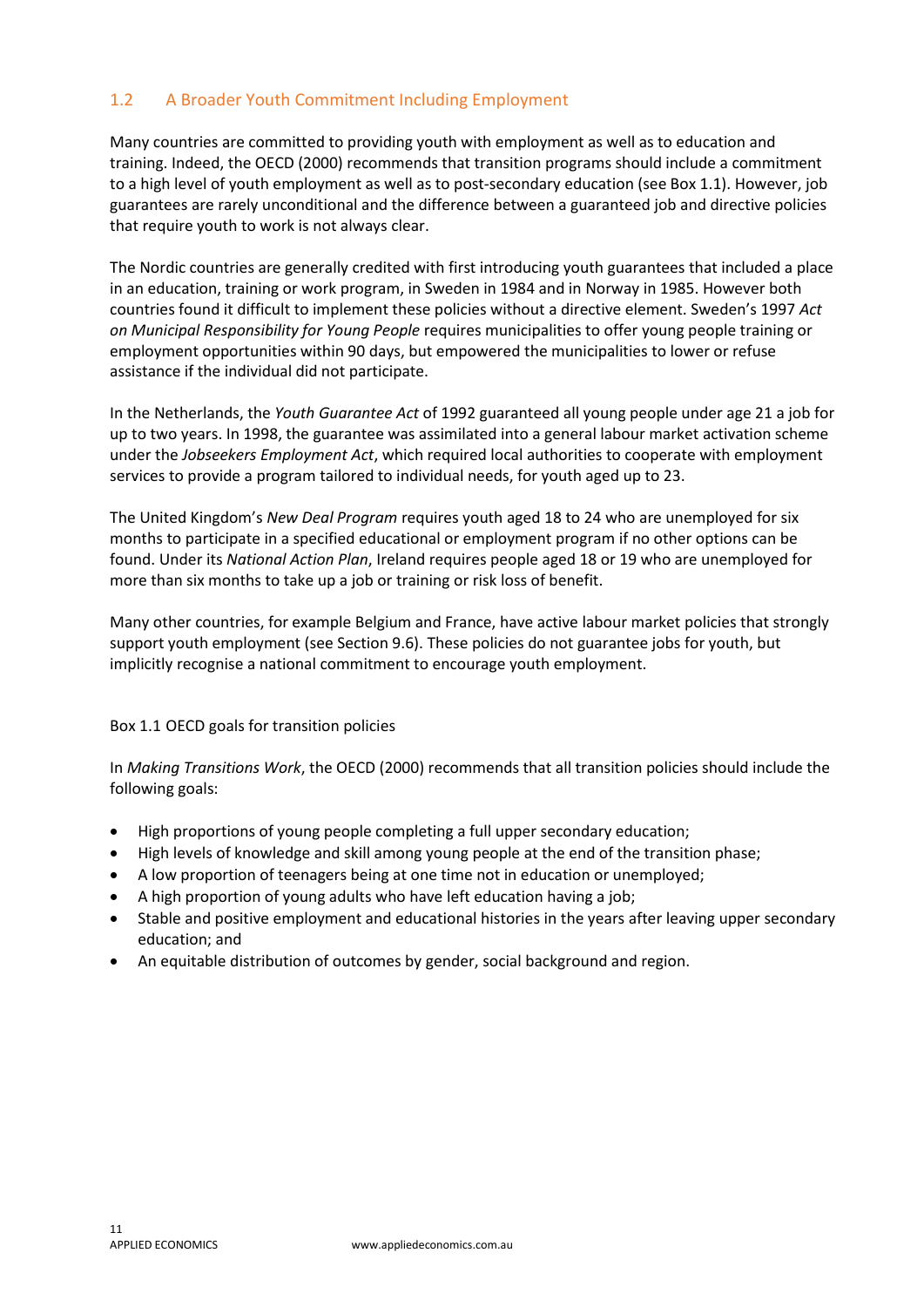Australian governments have also been committed to assisting youth to obtain employment through various labour market programs, although this assistance has usually fallen short of a formal commitment to guaranteeing a job. In *Working Nation* in 1994, the government committed to a high level of youth employment via the Youth Training Initiative (which helped young people train and search for work), a public employment program (Landcare and Environment Action), job subsidies, and support for apprentices. The current government, through its *Mutual Obligation* policy has also adopted a full youth employment policy, but this is a more directive remedial strategy based on Work for the Dole.

# <span id="page-11-0"></span>1.3 Failing to Meet the Commitment to Youth

Each year about 270,000 teenagers leave school in Australia. One-third of these school leavers (about 86,000 teenagers) leaves school before completing year 12.

Males especially leave school early. Only 60 per cent of males and 78 per cent of females currently complete year 12. These completion rates are low by OECD standards. Moreover, many students do not complete year 10.

Although some early school leavers enter immediately into further education and others do so later on, over 50,000 young people in each cohort of school leavers fail to complete year 12 equivalent qualifications at any time.

Evidently what the governments of Australia are offering to young people does not fit their aspirations and does not deliver on their commitment to young people. Given that in any year some 100,000 young people in the year 11 and 12 cohorts are not obtaining post-year 10 education, at about \$9000 per student year, Australian governments are saving nearly \$1.0 billion a year by not delivering on this commitment.

As shown in this report, labour force participation, employment prospects and wages rise significantly with length of time in school. Early school leavers are much more likely not to participate in the workforce, or to participate and be unemployed, both in the short and long run. Within the workforce, early school leavers are less productive than are Year 12 leavers.

With over 50,000 persons from each cohort failing ever to attain year 12 qualifications, cumulatively large numbers of the Australian population are poorly qualified for working in modern labour market conditions or indeed for handling many of the complex issues of modern life.

There are nearly 1.37 million persons aged 15 to 19 years in Australia. In mid-2002, 132,000 young persons were unemployed (including 61,000 who were in full-time education). Another 54,000 were not in the labour force or in full-time education. A further 96,000 were in part-time employment (generally less than 15 hours of work per week) and not in full-time education. Many of these have poor long-term employment prospects. In addition, many 15-16 year old persons are currently in full-time education, but will shortly leave school early with inadequate education and poor employment prospects.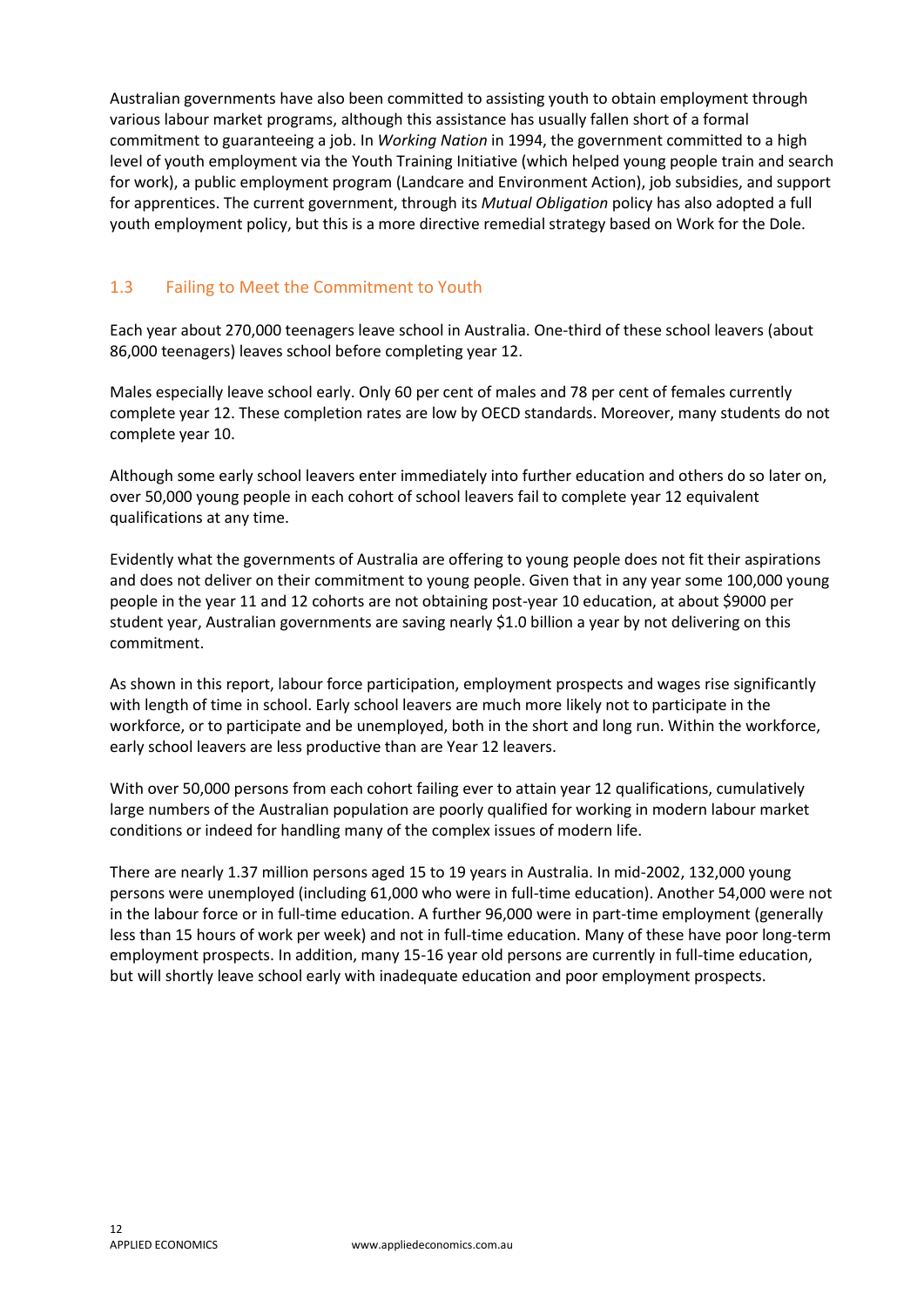The failure of a significant number of young persons first to complete a reasonable level of education and then to transition successfully from education into employment presents problems for the young persons themselves, reduces the level of productivity in the economy and creates unhealthy social divisions in society.

# <span id="page-12-0"></span>1.4 Aims and Layout of Report

This report examines the scope, the costs and benefits, and the implementation of Australia's commitments to young people.

The main focus of the report is on the commitment to provide a year 12 equivalent education to all young people. The report examines in some detail how this commitment may be achieved and the costs and benefits of meeting this commitment.

However, formal education and training settings may not be an appropriate or desired setting for all young people. It is particularly important to provide those young people who do not complete year 12 with access to employment opportunities. Accordingly this report also surveys labour market programs that assist access to employment.

Chapter 2 describes the main concerns associated with early school leaving. It describes the numbers of early school leavers, the main factors associated with early school leaving, and the main education and employment outcomes.

Chapter 3 discusses the main policy options. It is stressed that because the problems of early school leaving are multi-dimensional, a package of solutions is likely to be required to deal with the range of problems identified.

Chapters 4 to 8 discuss the costs and benefits of meeting the national commitment to provide year 12 equivalent education or training. Chapter 4 provides the evaluation framework. Chapter 5 provides a simple model of the costs and benefits of meeting the commitment for one student cohort. Chapters 6 to 8 develop a more detailed cost, benefit and evaluation model for meeting the commitment over a five-year period.

Chapter 9 surveys the main labour market options.

Chapter 10 recommends a practical program for meeting the national commitment to young people. It indicates a prospective phasing for the proposed programs, describes their cost implications, and indicates the kinds of benefits that can be expected.

The final chapter discusses how these commitments may be implemented.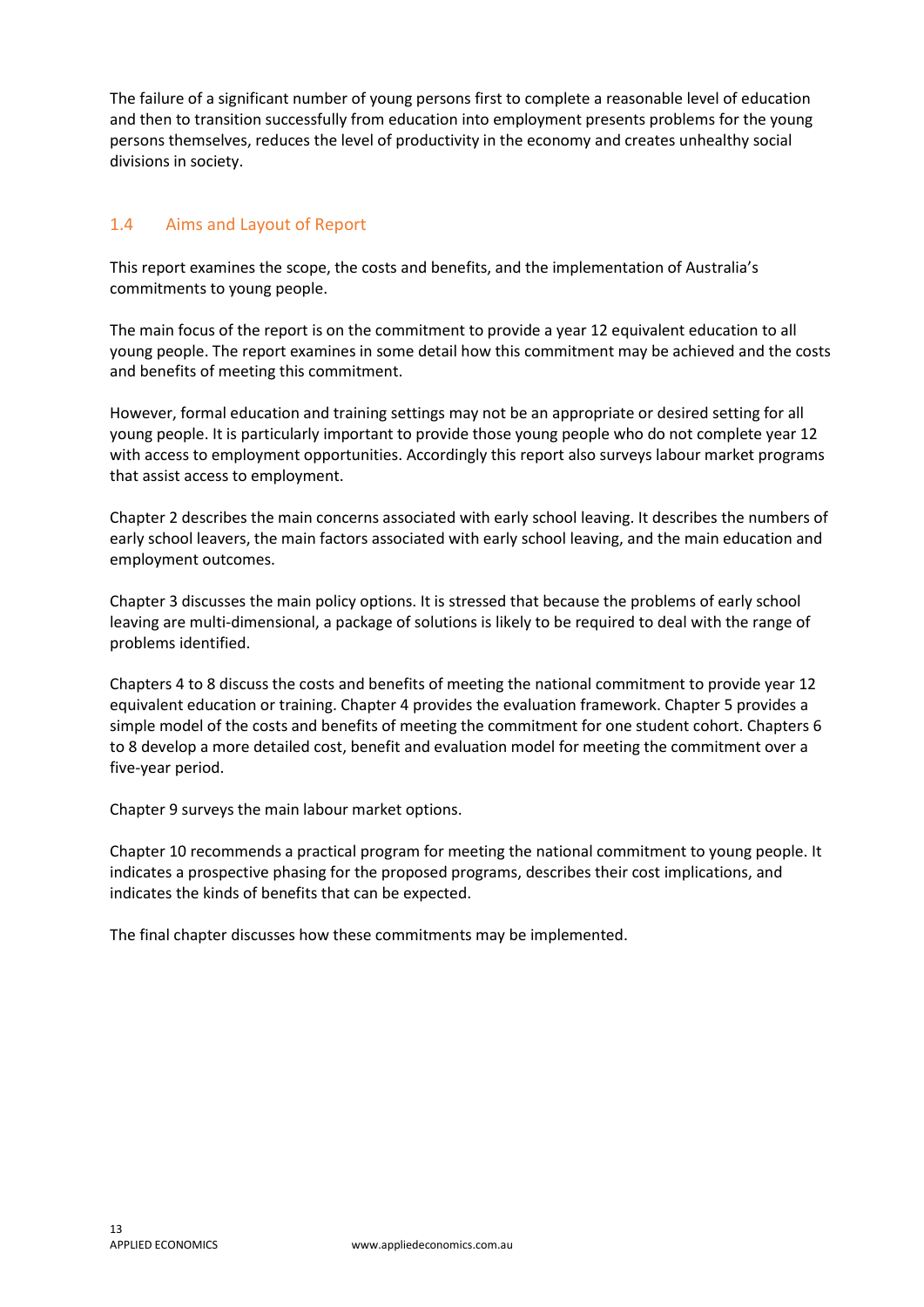# <span id="page-13-0"></span>2 Early School Leavers: Number, Causes and Consequences

This chapter describes the main outcomes associated with early school leaving. It describes the numbers of early school leavers, the main factors associated with early school leaving, and the main education and employment outcomes. It also outlines some implications for meeting the government's commitment to year 12 equivalent education or to an employment alternative.

#### <span id="page-13-1"></span>2.1 Education and Labour Market Status of Young People

As at May 2002, there were 1,365,000 persons aged 15 to 19 years in Australia. Their education and labour market status is shown in Table 2.1. In summary, of these young people:

- 942,000 were in full time education,
- 212,000 were in full time employment,
- 436,000 were in part-time employment (including 340,000 in full-time education),
- 132,000 were unemployed (including 61,000 in full-time education),
- 54,000 were not in the labour force or in full-time education.

Many of these young people were in a vulnerable position. At risk young persons include those who are not in the labour force or in full-time education, those who are unemployed and not in full-time education, and many who are employed part-time and are not in full-time education. Three-quarters of those in part-time employment work less than 15 hours per week.

In addition, as shown below, one-third of those in full-time education aged 15 or 16 are currently not completing year 12 in school and many of these never complete a year 12 equivalent education.

#### <span id="page-13-2"></span>2.2 The Number of Early School Leavers

About 270,000 teenagers leave school each year. Of these, 86,000 students leave school before completing year 12. Table 2.2 shows the number of students who left school in 2000 and their status at May 2001.

There was little change in school completion rates in the 1990s (see Table 2.3). The estimated school completion rate was around 66 per cent. Female completion rates are significantly higher than male completion rates.

| Table 2 OVERTUR OIL SEGGETES ICAVING SCHOOL GE CHU 2000 |                                                                  |       |                    |       |         |       |  |  |  |  |
|---------------------------------------------------------|------------------------------------------------------------------|-------|--------------------|-------|---------|-------|--|--|--|--|
| Student position in May 2001                            | Early school leavers                                             |       | Year 12 completers |       | Total   |       |  |  |  |  |
|                                                         | No                                                               | %     | No                 | %     | No      | %     |  |  |  |  |
| In education or training                                | 31.580                                                           | 36.9  | 130.474            | 70.9  | 162.055 | 60.1  |  |  |  |  |
| Not in education or training                            | 53,990                                                           | 63.1  | 53.600             | 29.1  | 107.590 | 39.9  |  |  |  |  |
|                                                         |                                                                  |       |                    |       |         |       |  |  |  |  |
| Total                                                   | 85.570                                                           | 100.0 | 184, 074           | 100.0 | 269.645 | 100.0 |  |  |  |  |
|                                                         | Source: ABS, Education and Wark, Cat no 6227 0, unpublished data |       |                    |       |         |       |  |  |  |  |

Table 2 Overview on students leaving school at end 2000

Source: ABS, *Education and Work*, Cat no.6227.0, unpublished data.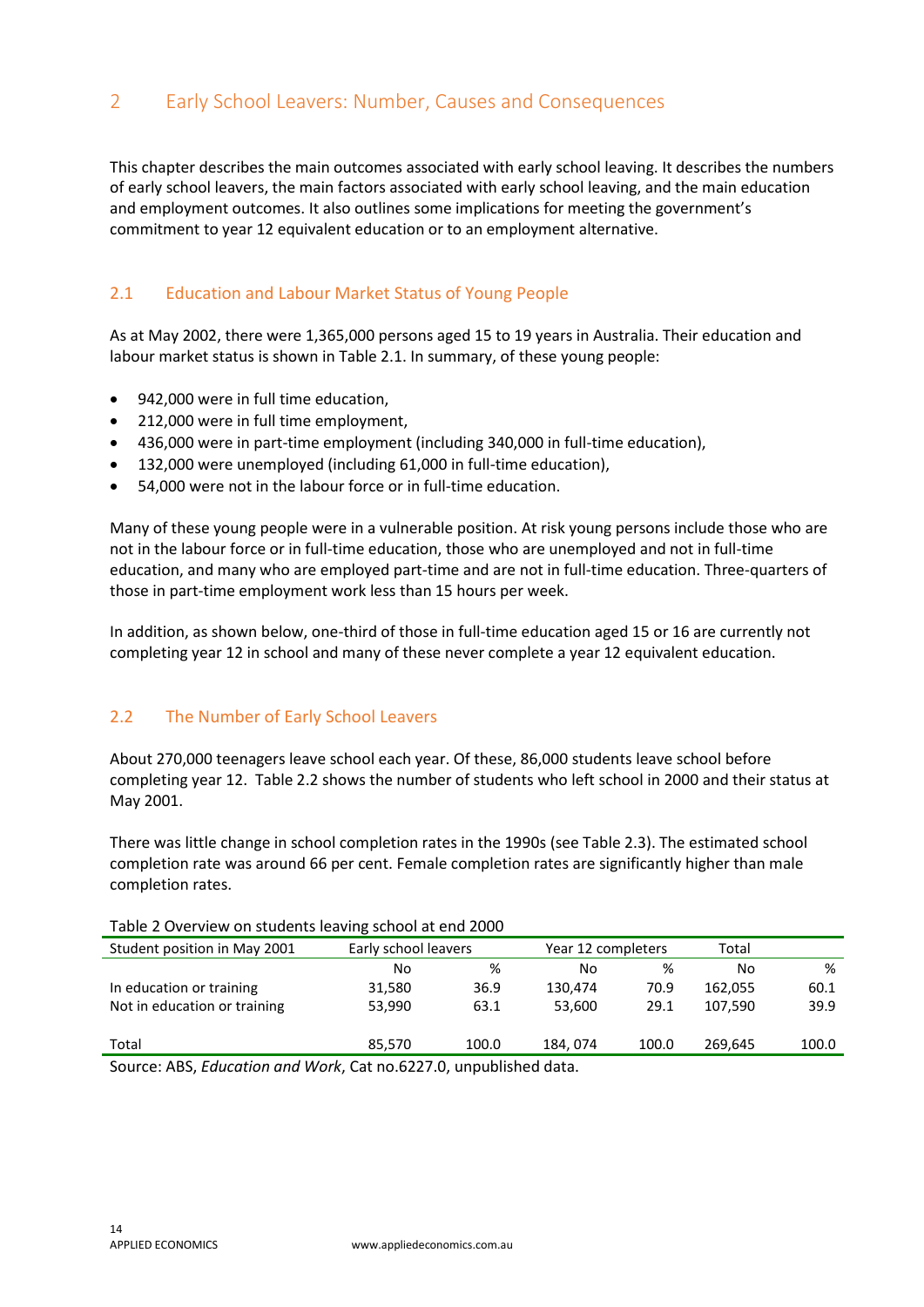| In full-time education |     |            |                        |        | Not in full time education |       |       |            |        | Total      |       |
|------------------------|-----|------------|------------------------|--------|----------------------------|-------|-------|------------|--------|------------|-------|
|                        |     |            | Full- Part- Unemployed | Not in | Sub-                       | Full- | Part- | Unemployed | Not in | Sub-       |       |
|                        |     | time time  |                        | the    | totall                     | time  | time  |            | the    | total      |       |
|                        |     | work work  |                        | labour |                            | work  | Work  |            | labour |            |       |
|                        |     |            |                        | force  |                            |       |       |            | force  |            |       |
| <b>Numbers</b>         |     |            |                        |        |                            |       |       |            |        |            |       |
| '000                   |     |            |                        |        |                            |       |       |            |        |            |       |
| Males                  | 3.  | 141        | 38                     | 282    | 463                        | 138   | 40    | 32         | 24     | 234        | 698   |
| Females                | 1   | 199        | 33                     | 244    | 478                        | 74    | 56    | 28         | 31     | <b>189</b> | 667   |
| Total                  | 4   | 340        | 71                     | 526    | 941                        | 212   | 96    | 60         | 55     | 423        | 1365  |
| Percentages            |     |            |                        |        |                            |       |       |            |        |            |       |
| <b>Males</b>           |     | $0.4$ 20.2 | 5.4                    | 40.5   | 66.4                       | 19.8  | 5.7   | 4.6        | 3.4    | 33.6       | 100.0 |
| Females                |     | $0.2$ 29.9 | 5.0                    | 36.7   | 71.7                       | 11.0  | 8.5   | 4.2        | 4.6    | 28.3       | 100.0 |
| Total                  | 0.3 | 24.9       | 5.2                    | 38.6   | 69.0                       | 15.5  | 7.0   | 4.4        | 4.0    | 31.0       | 100.0 |

Table 2.1 Education and labour market status of youth aged 15-19 years, May 2002

Source: ABS, *Labour Force Australia*, May 2002, Cat no. 6203.0.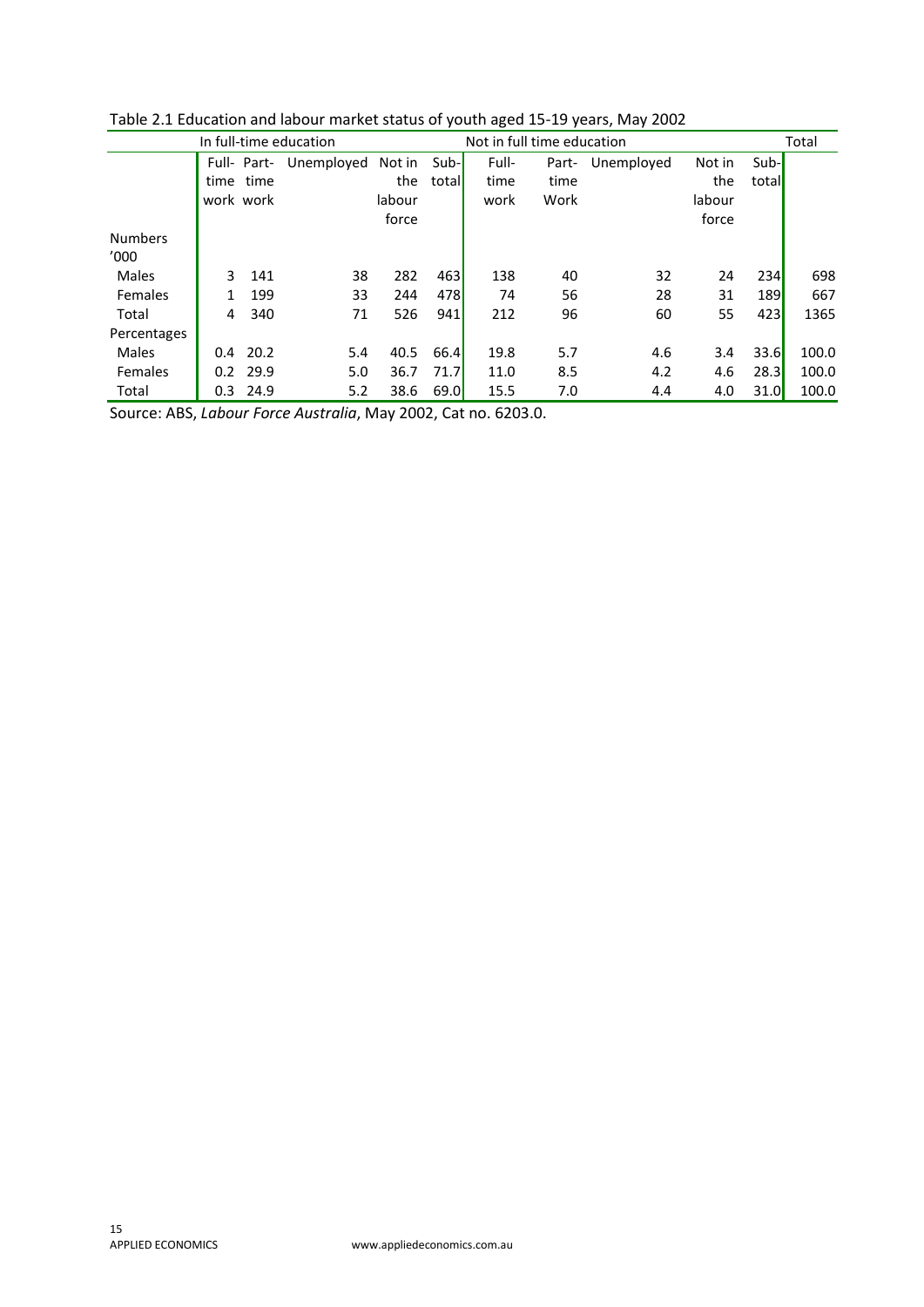Table 2.3 Estimated Year 12 completion rates (%)

| Year | Male | Female | Total |
|------|------|--------|-------|
| 1994 | 63   | 74     | 68    |
| 1995 | 61   | 73     | 67    |
| 1996 | 60   | 72     | 65    |
| 1997 | 58   | 71     | 64    |
| 1998 | 60   | 72     | 66    |
| 1999 | 61   | 74     | 67    |
| 2000 | 61   | 74     | 67    |

Source: MCEETYA, National Report on Schooling in Australia: 2000.

Table 2.4 Year 12 completion rates by state in 2000 (%)

| State              | Completion rate |
|--------------------|-----------------|
| ACT                | 81              |
| Tasmania           | 74              |
| Queensland         | 73              |
| Victoria           | 68              |
| South Australia    | 68              |
| <b>NSW</b>         | 65              |
| Western Australia  | 63              |
| Northern Territory | 28              |
| Australia          | 67              |

Source: MCEETYA, National Report on Schooling in Australia: 2000.

Table 2.4 shows completion rates by state in 2000. ACT and Tasmania have the highest completion rates. WA and Northern Territory have the lowest completion rates. The latter figures are deflated by student participation in community education, which is not allocated a grade and not included in the Territory's retention rates.

In terms of international comparisons, Australia has a small proportion of people with at least upper secondary education. In 1988, only 65 per cent of the 25-34 year old age group in Australia had at least upper secondary education, compared with the OECD average of 72 per cent (OECD, 2001a).

# <span id="page-15-0"></span>2.3 Factors Associated with Early School Leaving

Following Teese (2002) it is useful, though slightly arbitrary, to distinguish between students who leave school early in order to take up other forms of education or training, or to obtain employment, and those who leave school because of a low interest in school or for other negative reasons. Teese reports on an ANTA survey that indicates slightly over half of early school leavers are in the former category.

Drawing on ACER's *Longitudinal Study of Australian Youth,* Marks and Fleming (1999) also report that finding a job or obtaining an apprenticeship is the most important reason students give for leaving school before Year 12. Dislike of school is also an important reason for leaving school early (See Table  $2.5).<sup>1</sup>$ 

**.** 

 $<sup>1</sup>$  In the consultant's fieldwork, dislike of school appeared to be a stronger motive for early school</sup> leaving than might be inferred from Table 2.5.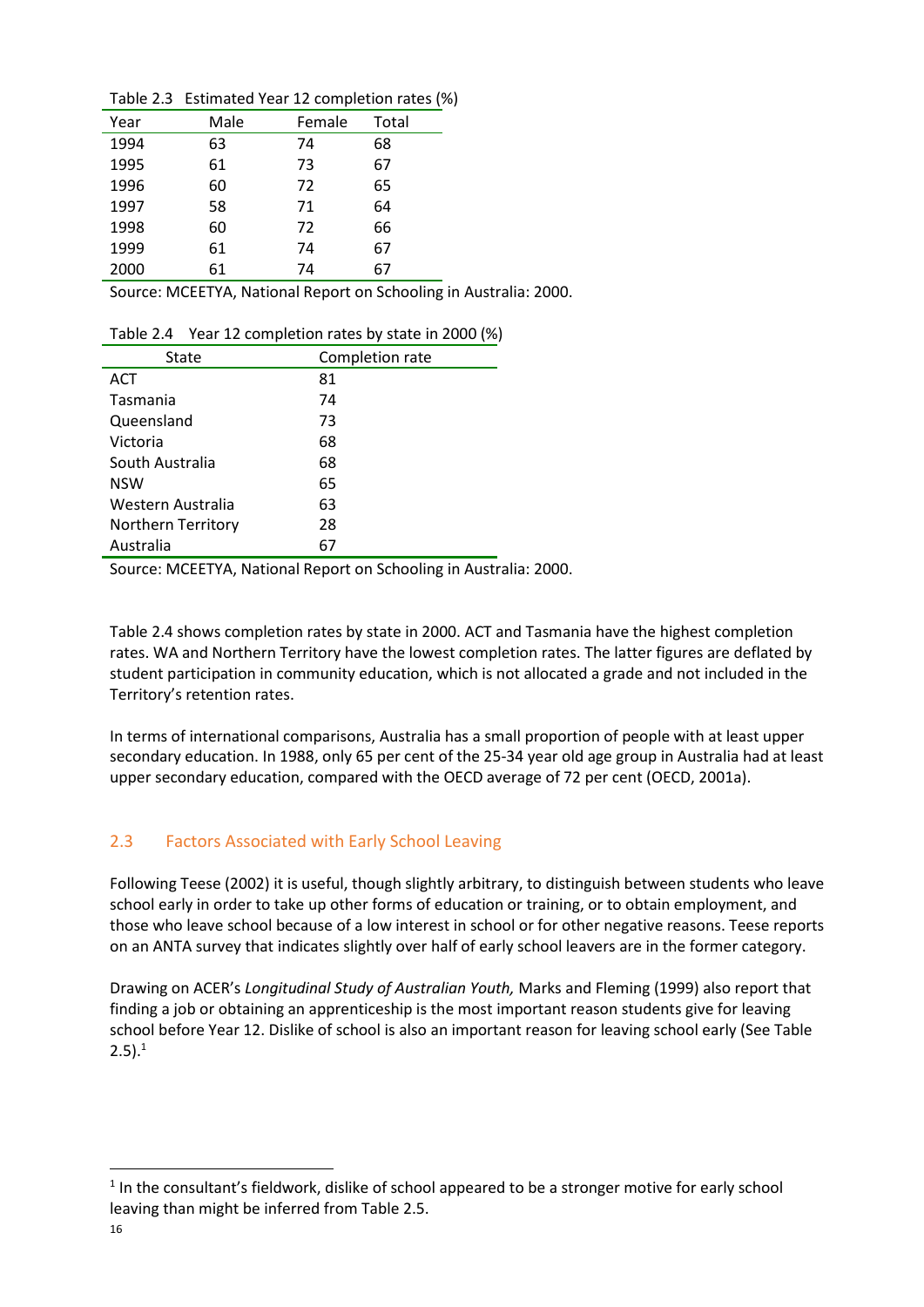| Reason for leaving school                                   | Male<br>$N = 467$ | Female<br>$N = 328$ | All<br>$N = 795$ |
|-------------------------------------------------------------|-------------------|---------------------|------------------|
|                                                             | %                 | %                   | %                |
| I wanted to get a job/apprenticeship                        | 64                | 40                  | 54               |
| I was not doing well as school                              | 4                 |                     | 5                |
| I wanted to do job training that wasn't available at school | 3                 | 8                   | 5                |
| I didn't like school                                        | 11                | 15                  | 13               |
| Financially it was hard to stay at school                   | 0                 | 3                   |                  |
| Teachers thought I should                                   | 3                 |                     |                  |
| To earn my own money                                        |                   | 5                   | 6                |
| The school didn't offer the subjects/courses I wanted to do | 3                 | 8                   | 5                |
| Other reasons                                               |                   | 14                  | 10               |
| Total                                                       | 100               | 100                 | 100              |

#### Table 2.5 Most important reason for leaving school before Year 12

Source: Marks & Fleming, 1999.

Other research (for example Lamb and Rumberger, 1998) has shown that early school leaving is strongly related to previous performance at school. Robinson (1999) found that students in the top quartile of school achievement were 7 to 8 times more likely to complete school than those in the lowest quartile. Ball and Lamb (2001) found that students in the lowest quartile of achievement in the literacy and numeracy test in Year 9 are almost 4 times more likely to leave school early than those in highest quartile of achievement. Teese (2002) reports that 38 per cent of the earliest leavers say they are not doing well enough to continue at school. He also reports that low achievers are particularly likely to view school as a prison.

Socioeconomic background is also a factor in school completion rates.<sup>2</sup> MCEETYA (2000) reports that 78 per cent of students from high socioeconomic households complete Year 12 compared with only 61 per cent of students from low socioeconomic households. Teese (2002) also found a strong relationship between school completions and socioeconomic class. Marks and Fleming (1999) report that early school leavers are more likely to have parents in low skilled jobs or with little formal education. Students with parents in manual employment are almost twice as likely to leave school early as students with parents from a professional background.

Geography also affects school-leaving rates. Students in regional or rural areas display a higher incidence of early school leaving (Teese, 2002).

# <span id="page-16-0"></span>2.4 Educational and Employment Outcomes for Early School Leavers

#### **1 Education outcomes**

The short-term educational outcomes for year 2000 school leavers are shown in Table 2.6. As at May 2001, only a third of the 86,000 early school leavers were in further education or training. Some 54,000 were not participating in training or education.

Of course, some of the 54,000 early leavers who do not immediately enter into some further education do so later on. Rumberger and Lamb (1998) estimate that about half of all early school leavers return to some form of education or training at some time.

**.** 

 $2$  Sorting out the separate effects of poor early school results and socioeconomic background on early school leaving is complicated because of the correlation between early school results and background.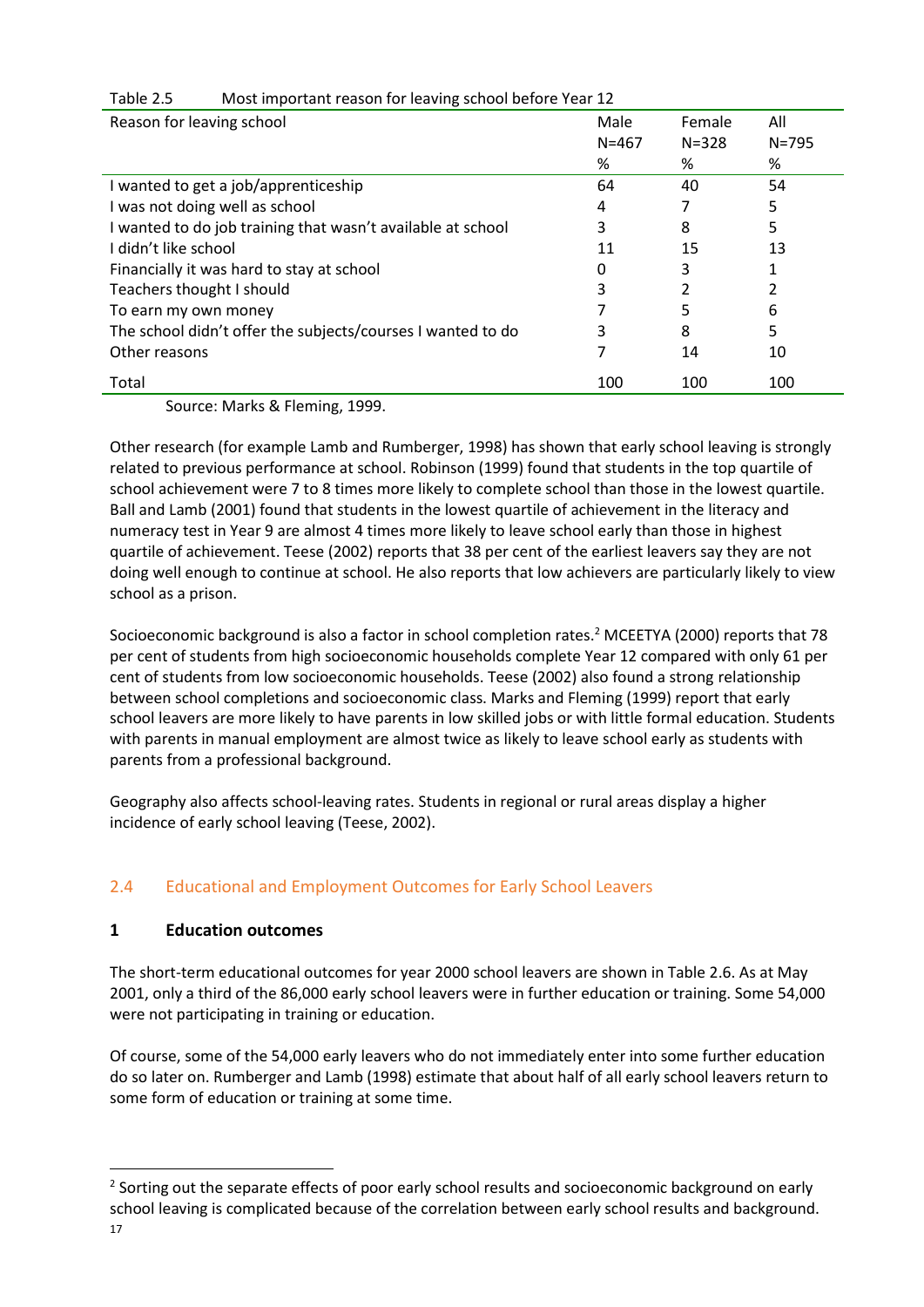This suggests that some 43,000 of the 86,000 early school leavers participate at some time in further education and training, compared with the 30,000 school leavers shown in Table 2.6.

However, participation does not indicate completion. Completion rates for vocational and education courses at TAFEs are low. Unpublished NCVER data indicate that less than half of those who take up vocational courses complete a year 12 equivalent outcome. Fourteen per cent of teenagers undertaking VET courses do not successfully complete any module. Thirty per cent fail to complete half their modules.

If we add the half (43,000) who apparently do not participate in any further education with say onethird of those who participate but complete less than half their modules (about 14,000), we obtain a figure of 57,000 young persons who fall substantially short of completing year 12 equivalent education.

Clearly these figures are necessarily not precise. In this report we adopt the conservative position that at least 50,000 young people in each cohort are falling significantly short of achieving year 12 level education. The figure is quite likely higher than this.

|                              |        | Early school leavers |         | Year 12 completers | Total   |       |  |  |  |  |  |
|------------------------------|--------|----------------------|---------|--------------------|---------|-------|--|--|--|--|--|
|                              | No     | %                    | No      | %                  | No.     | %     |  |  |  |  |  |
| In education or training     |        |                      |         |                    |         |       |  |  |  |  |  |
| <b>TAFE</b>                  | 26,024 | 30.4                 | 42,252  | 22.4               | 67,276  | 24.9  |  |  |  |  |  |
| University                   | 1,096  | 1.3                  | 83,291  | 45.2               | 84,387  | 31.3  |  |  |  |  |  |
| Other education or training  | 4,460  | 5.2                  | 5,932   | 3.2                | 10,392  | 3.9   |  |  |  |  |  |
| Total                        | 31,580 | 36.9                 | 130,475 | 70.9               | 162,055 | 60.1  |  |  |  |  |  |
| Not in education or training |        |                      |         |                    |         |       |  |  |  |  |  |
| Employed                     | 27,878 | 32.6                 | 40,239  | 21.9               | 68,117  | 25.3  |  |  |  |  |  |
| Unemployed                   | 15,204 | 17.8                 | 8,744   | 4.8                | 23,948  | 8.9   |  |  |  |  |  |
| Not in labour force          | 10.908 | 12.7                 | 4.617   | 2.5                | 15,525  | 5.8   |  |  |  |  |  |
| Total                        | 53,990 | 63.1                 | 53,510  | 29.1               | 107,590 | 39.9  |  |  |  |  |  |
|                              |        |                      |         |                    |         |       |  |  |  |  |  |
| Total                        | 85,570 | 100.0                | 184,075 | 100.0              | 269,645 | 100.0 |  |  |  |  |  |
|                              |        |                      |         |                    |         |       |  |  |  |  |  |

Source: ABS *Education and Work*, Cat no.6227.0, unpublished data

#### **2 Short-term employment outcomes**

Early school leavers are also less likely to participate in the labour force and more likely to be unemployed than are year 12 leavers (see Table 2.7).

The most vulnerable young persons are those who are:

- not in the work force and not in education,
- unemployed and not in education,
- unemployed and in low amounts of education,
- employed part-time for less than 30 hours per week and not in education.

As shown in Table 2.7, about 42,000 early school leavers in 2000 fell into one of these four categories in May 2001.

Of course, not everyone in these categories is at risk. Some people who are not in the workforce or in education may be in temporary leisure activity and not at risk. Others may be working part-time say between 20 and 30 hours a week and receiving useful on-the-job training. However, three-quarters of part-time workers work less than 15 hours per week (ABS, *Labour Force Survey*, Cat. no. 6203.0). Also,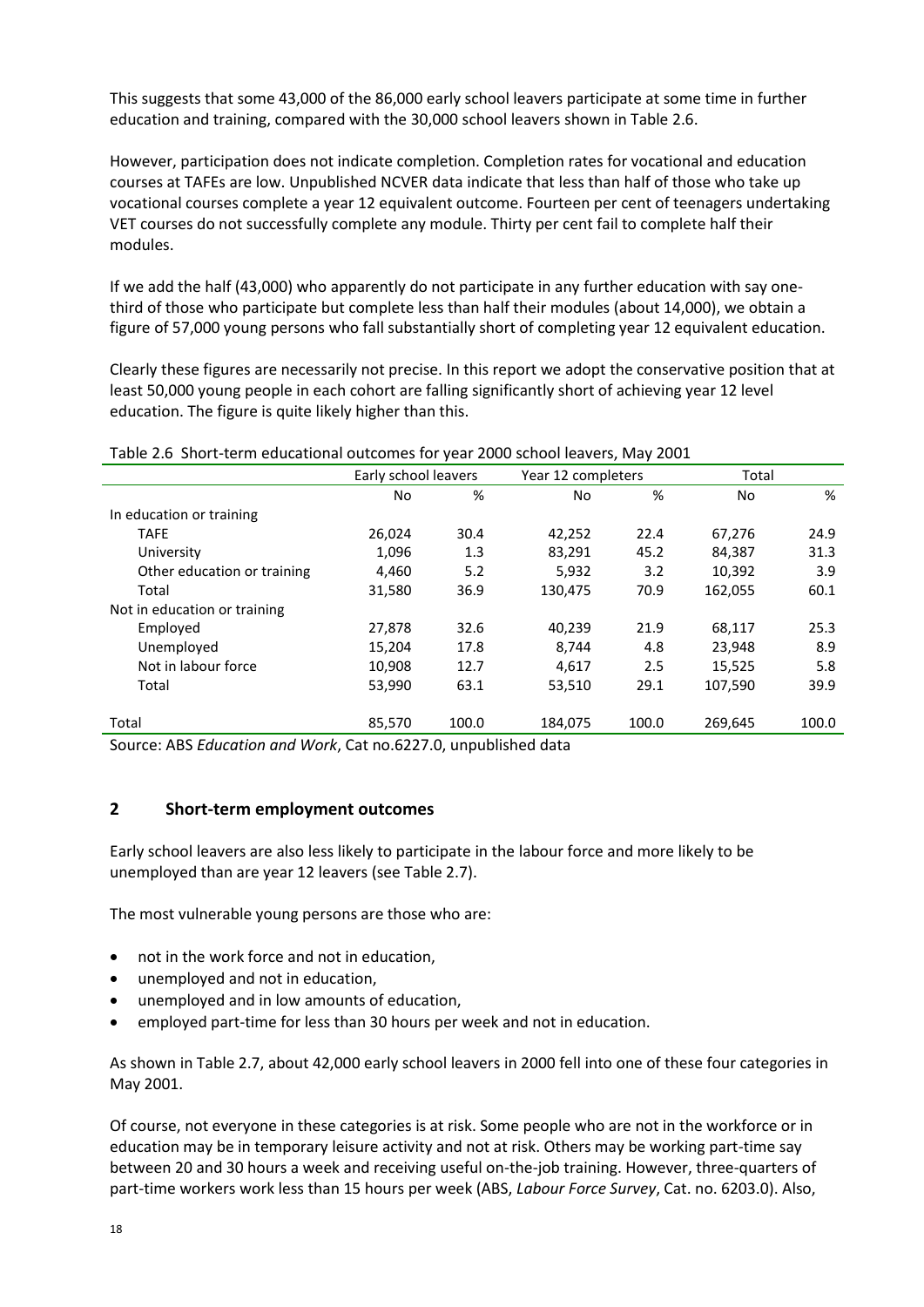nearly all part-time workers are in casual employment (Applied Economics, 2002). Realistically, most persons in these four groups are vulnerable.

| Outcome category                              | Non-Year 12 completers |      | Year 12 completers | Total |         |      |
|-----------------------------------------------|------------------------|------|--------------------|-------|---------|------|
|                                               | No.                    | %    | No.                | %     | No.     | %    |
| In labour force                               |                        |      |                    |       |         |      |
| Employed f/t and in education                 | 11,412                 | 13.3 | 12,497             | 6.8   | 23,909  | 8.9  |
| Employed p/t and in education                 | 6,597                  | 7.7  | 60,665             | 33.0  | 67,262  | 24.9 |
| Employed f/t and not in education             | 15,251                 | 17.8 | 20,687             | 11.2  | 35,938  | 13.3 |
| Employed p/t and not in education             | 12,627                 | 14.7 | 19,552             | 10.6  | 32,179  | 11.9 |
| Unemployed and in some education <sup>a</sup> | 4,519                  | 5.3  | 10,568             | 5.7   | 15,087  | 5.6  |
| Unemployed and not in education               | 15,204                 | 17.7 | 8,744              | 4.8   | 23.946  | 8.8  |
| Total (subtotal)                              | 65,610                 | 76.6 | 132,712            | 72.1  | 198,322 | 73.5 |
| Not in labour force                           |                        |      |                    |       |         |      |
| In education                                  | 9,052                  | 10.6 | 46,746             | 25.4  | 55,798  | 20.7 |
| Not in education                              | 10,908                 | 12.7 | 4,617              | 2.5   | 15,525  | 5.8  |
| Total (subtotal)                              | 19,960                 | 23.4 | 51,363             | 27.9  | 71,324  | 26.5 |
| <b>Grand Total</b>                            | 85,570                 | 100  | 184,075            | 100   | 269,645 | 100  |

| Table 2.7 Short-term employment outcomes for year 2000 school leavers, May 2001 |  |  |
|---------------------------------------------------------------------------------|--|--|
|                                                                                 |  |  |

**(a) A significant proportion of the non Year 12 completers in this category participate in education that is undetermined and may not lead to a qualification.** 

**Source: ABS, Education and Work, Cat no.6227.0, unpublished data.**

Longer run prospects of early school leavers

There is also evidence that labour force participation, employment prospects and wages all rise significantly in the medium term with length of time in school.

Lamb and McKenzie (2001) describe the outcomes of students seven years after they completed year 12 or, if they were early leavers, seven years after they would have completed year 12. They show that:

- Unemployment rates for males fall as the leaving school age rises. Seven years after year 12, or what would be year 12, 21 per cent of male year 9 leavers are unemployed. Only 9 per cent of male year 12 leavers are unemployed.
- Early school leaving is strongly correlated with participation in the workforce. Seven years after year 12, or what would be year 12, 59 per cent of female year 9 leavers are not in the labour force. Only 7 per cent of female year 12 leavers are not in the labour force.

Of course, conclusions must be drawn cautiously from such correlations. Students who leave school early will not necessarily achieve the same level of employment as year 12 completers simply by completing further courses. Also, students may leave school early for non work-related reasons.

Income differentials associated with education levels are described in Chapter 5.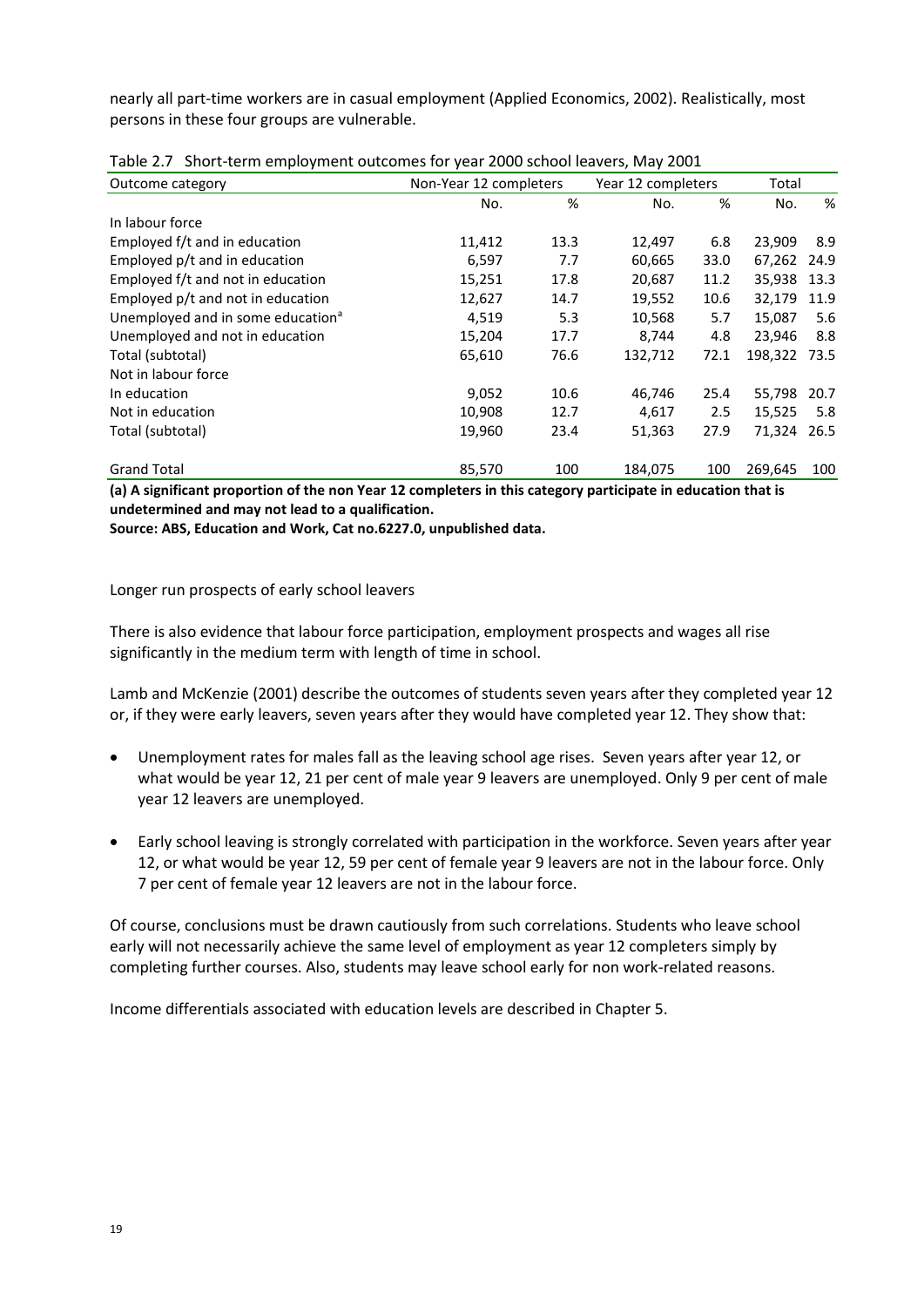#### <span id="page-19-0"></span>2.5 Obstacles to Further Education and Training

Current low completion rates are chronic features of secondary education. Despite considerable efforts to increase completion rates in the 1990s, completion rates today are no higher now than in the early 1990s.

Figure 2.1 shows the national retention rate between year 10 and year 12 over the last 20 years. In 1981, only 39 per cent of the year 10 cohort progressed to year 12. The retention rate doubled in the 1980s and peaked at 78 per cent in 1993. The retention rate declined to 73.6 per cent in 1996 and then rose marginally to reach 75.4 per cent in 2001.

Figure 2.1 Trend in national retention rate from year 10 to 12



Source: ABS, *Schools Australia*, Cat no. 4221.

If governments are to meet its education commitment to young people, an understanding of the ineffectiveness of present policies is required. Drawing on the relevant literature and the views of the Reference Group of Experts for this report, there appear to be several major obstacles to achieving increased education and training.

- Students are often lost to the formal education system by year 7 or 8. The failure of students to effectively reach year 10 is critical to the decisions and pathways of many early school leavers.
- Many early school leavers have a strong dislike of school. They dislike the culture and see little purpose in the education.
- Many early school leavers do not have the skills for TAFE and either cannot gain entry or drop out of TAFE.
- Many TAFEs do not have the infrastructure or inclination to deal with very poorly educated and motivated students. Non-completion rates in TAFE are high.
- There is a shortage of TAFE places in some subjects.
- Many students cannot afford private training colleges.
- Apprenticeships and traineeships are not always available to young people who might benefit from them. Employers often have a wide choice of participants in the apprenticeship and traineeship market. Some employers are reluctant to take on apprentices at current subsidy levels.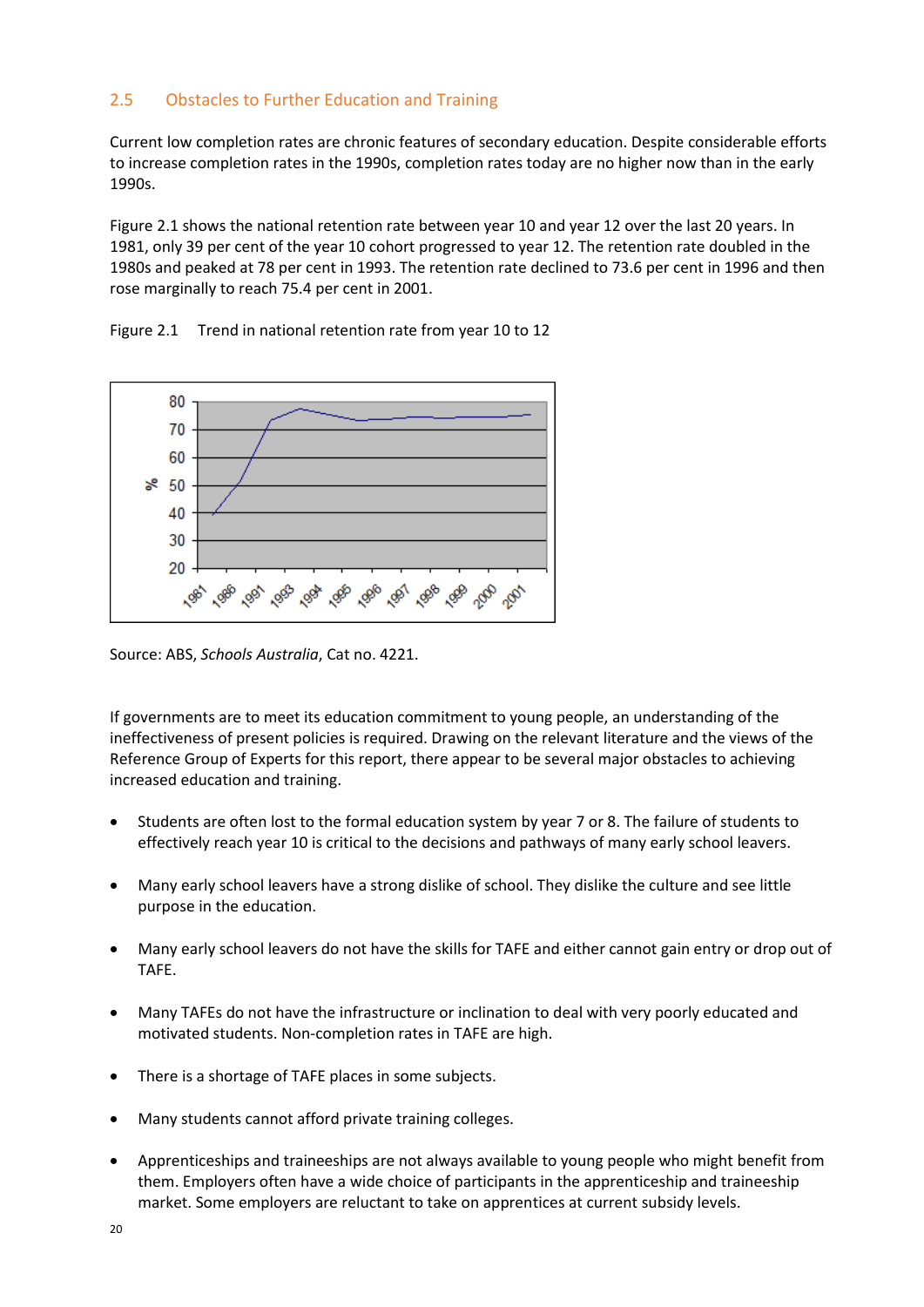• Early school leaving does not always create problems. Many students leave school with positive intentions to find work and succeed in doing so. This may be the best outcome for some students.

Some strong implications for effective delivery of a youth commitment, especially a national year 12 level of education, emerge from these observations:

- Appropriate incentives have to be established. On the one hand, early school leavers must experience an incentive to undertake further education. The Youth Allowance provides an incentive for some students. On the other hand, educational agencies must have an incentive to take on less well educated and in some cases less well-motivated students.
- Achieving an effective year 10 level of education is the critical necessary basis for a national commitment to year 12 education to be a meaningful objective. This has to be achieved by and within schools.
- To be effective, schools and TAFEs must supply courses that appeal to early school leavers.
- In areas where the demand for courses exceeds supply and admissions are rationed, consideration should be given to increasing the supply of courses, subject to a public interest test.
- Pathways programs, including case management, mentoring and vocational guidance, are essential to encourage early school leavers to undertake more education and training. Increasing the supply of TAFE places or educational facilities will not in itself be sufficient to deliver the youth commitment.
- For some early school leavers, labour market programs may provide a viable and appropriate alternative pathway into employment rather than further institution-based learning.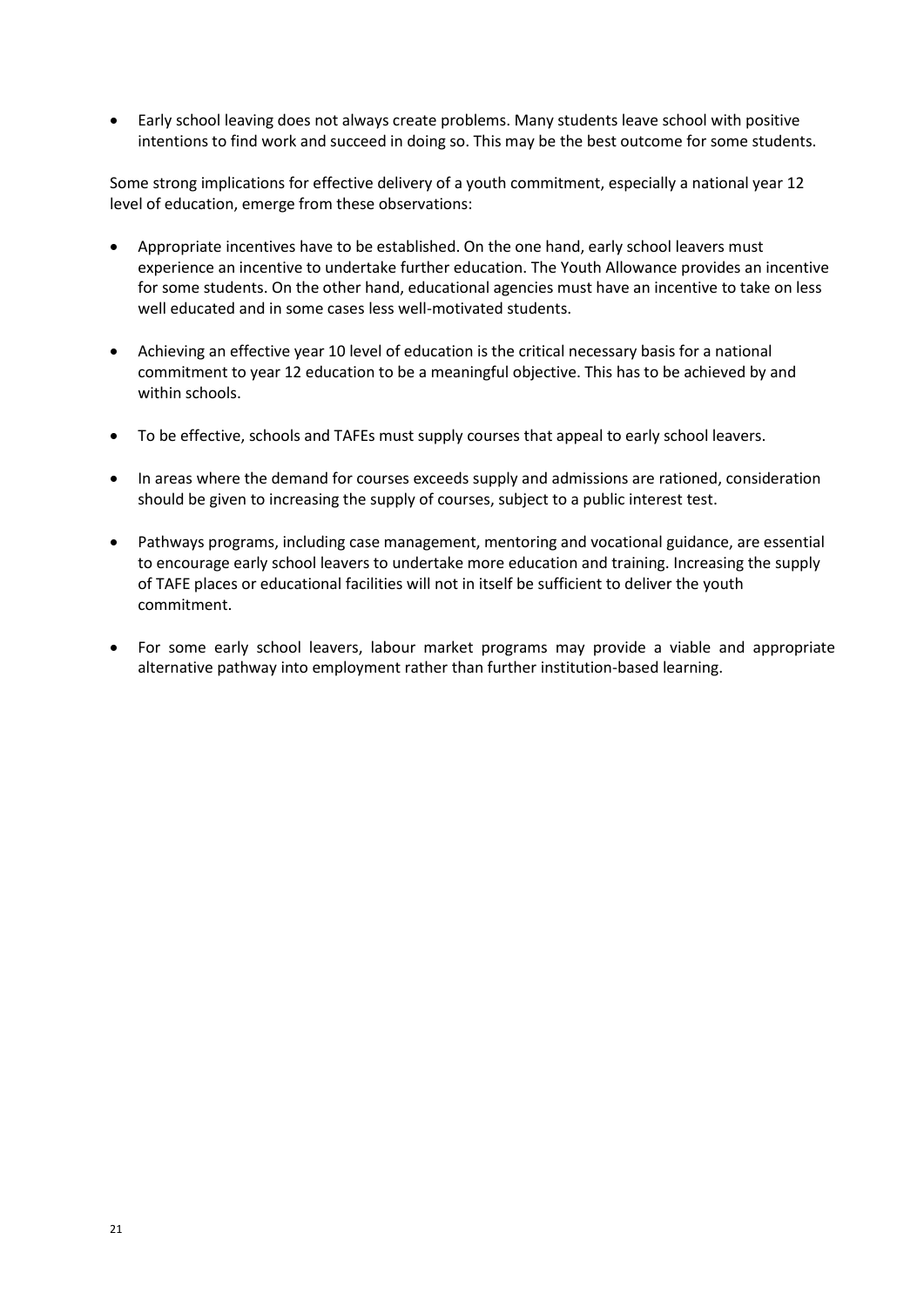<span id="page-21-0"></span>This chapter summarises the main policy options for encouraging students to complete year 12 equivalent education and for providing employment. This provides a framework for developing policies for the youth commitment. Some estimates of the costs of current youth transition programs are also provided.

# <span id="page-21-1"></span>3.1 Classification of Policy Options

As we have seen, there are many issues associated with teenagers and education, including but not limited to:

- Failure effectively to reach year 10 literacy and numeracy levels;
- Non-completion of upper secondary schooling;
- Non-take up of vocational training opportunities;
- Non-completion of vocational training courses;
- Non-participation in the workforce;
- Unemployment.

In this section, we identify nine strategies that may address one or more of the issues identified above. These are:

- 1. Improvements to, and changes in, school programs at all levels that will make schools more attractive and relevant to young people and increase retention rates.
- 2. Improvements in vocational training courses provided by TAFEs or other registered training organisations (RTOs) to encourage more people to study in RTOs.
- 3. Augment school to work transition programs by increasing educational and employment planning and counselling services.
- 4. Augment job placement services.
- 5. Provide special training and employment programs targeted to young at risk and unemployed.
- 6. Increase job apprenticeship and traineeship programs, in conjunction with RTO courses or sometimes without them.
- 7. Augment other active labour market programs, including subsidised public or private programs, or both.
- 8. Provide special services for severely disadvantaged young persons.
- 9. Fiscal policies that encourage workforce participation and employment (or that discourage nonparticipation).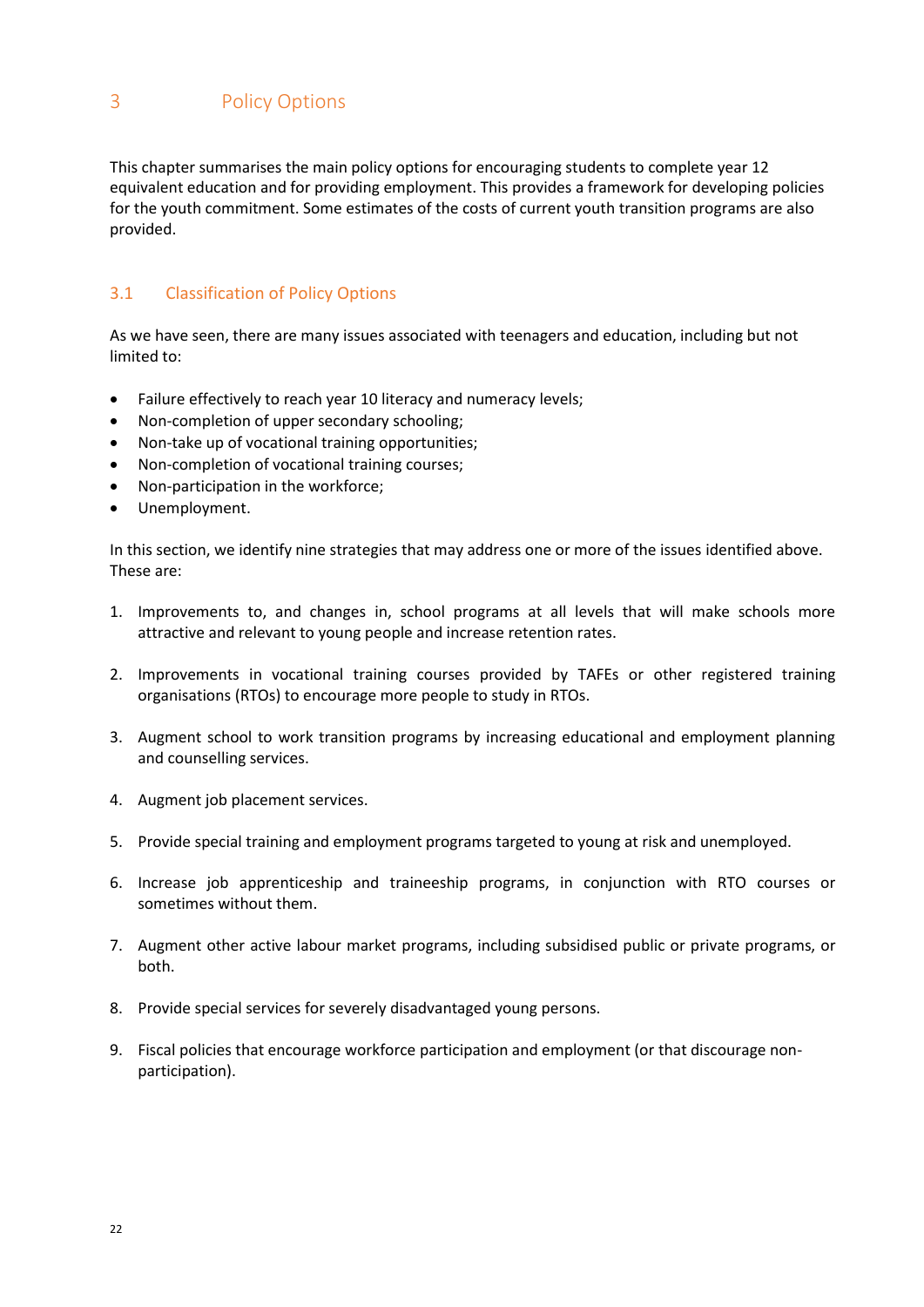| Table 3.1                                                                                                                               | Strategies to achieve higher education qualifications and employment                                                                                                                                                          |                                                                                                                                                                                                                                                                  |
|-----------------------------------------------------------------------------------------------------------------------------------------|-------------------------------------------------------------------------------------------------------------------------------------------------------------------------------------------------------------------------------|------------------------------------------------------------------------------------------------------------------------------------------------------------------------------------------------------------------------------------------------------------------|
| Strategy                                                                                                                                | Aim of strategy                                                                                                                                                                                                               | <b>Examples of strategy</b>                                                                                                                                                                                                                                      |
| 1. Schools: increase<br>school retention rates                                                                                          | Continue to strengthen curricula<br>options for students preparing for<br>TAFE or workplace after school. Offer<br>part-time and flexible schedules for<br>senior secondary students combining<br>student and part-time work. | Commonwealth Full Service Schools program<br><b>Enterprise &amp; Career Education Foundation</b><br><b>Mentor Marketplace</b><br>Qld/Vic., Full Service Schools Programs<br><b>VET in VCE</b><br>Vic., School Focused Youth Service<br>NSW, Enterprise Education |
| 2. TAFEs / private RTOs:<br>increase participation<br>and completion in RTOs                                                            | Establish special support servics<br>within TAFE colleges to 'case manage'<br>the youngest and most vulnerable<br>students.                                                                                                   | Qld., Vocational Placement program                                                                                                                                                                                                                               |
| 3. Augment school to<br>work transition<br>programs by increasing<br>educational and<br>employment planning<br>and counselling services | Provide better case management and<br>transition brokerage for students<br>moving between, work and TAFE.                                                                                                                     | Commonwealth Job Pathways program<br>Commonwealth Mentor Marketplace<br>Victoria Pathways Project<br>Victoria Managed Individual Pathways<br>Victoria Community and Business and<br>Employment program<br>Indigenous School to Work Transition<br>Programs       |
| 4. Augment job<br>placement services                                                                                                    | To facilitate access to jobs via<br>individual assessments, Job<br>Matching, Job Search Training, and<br><b>Intensive Assistance</b>                                                                                          | Centrelink and Job Network<br>Local Learning and Employment Networks<br>(Victoria)                                                                                                                                                                               |
| 5. Special training and<br>employment programs<br>targeted to young at risk<br>and unemployed                                           | To develop pre-vocational and<br>employability skills                                                                                                                                                                         | Commonwealth Job Placement, Employment<br>and Training<br>Commonwealth Community Support Program<br>Commonwealth Reconnect program<br>New Apprenticeships Access Program<br>Literacy and Numeracy Programs<br>Qld. Community Employment Assistance<br>Program    |
| 6. Increase job<br>apprenticeship and<br>traineeship programs                                                                           | Develop more on-the-job training<br>with or without TAFE/RTO training                                                                                                                                                         | Commonwealth apprenticeship and<br>traineeship programs<br><b>Group Training Schemes</b><br>State apprenticeship schemes                                                                                                                                         |
| 7. Augment active<br>labour market programs                                                                                             | To increase youth employment<br>through subsidised private<br>employment or public employment<br>programs                                                                                                                     | Commonwealth Work for the Dole<br>Commonwealth Green Corps<br><b>Community Development Employment</b><br>projects<br>Qld. Breaking the Unemployment Cycle<br>Vic. Youth Employment Incentive                                                                     |
| 8. Measures for the<br>disabled<br>9. Fiscal policies                                                                                   | Vocational rehabilitation training and<br>sheltered work programs<br>Tax policies / credit schemes that<br>encourage work/education.                                                                                          | Disabled Apprentice Wage Support<br>Disability Employment Assistance Program<br>Youth Allowance / Mutual Obligation<br>Initiative                                                                                                                                |

<span id="page-22-0"></span>Table 3.1 describes the aims of these strategies and gives examples of Commonwealth and State programs. In this report we focus mainly on policies or programs that will encourage students to obtain year 12 equivalent qualifications, which is a recognised national youth commitment. In terms of Table 3.1, this includes strategy 1, 2, 3 and 6. The report also considers labour market options for providing jobs to most young Australians (strategy 4, 5 and 7).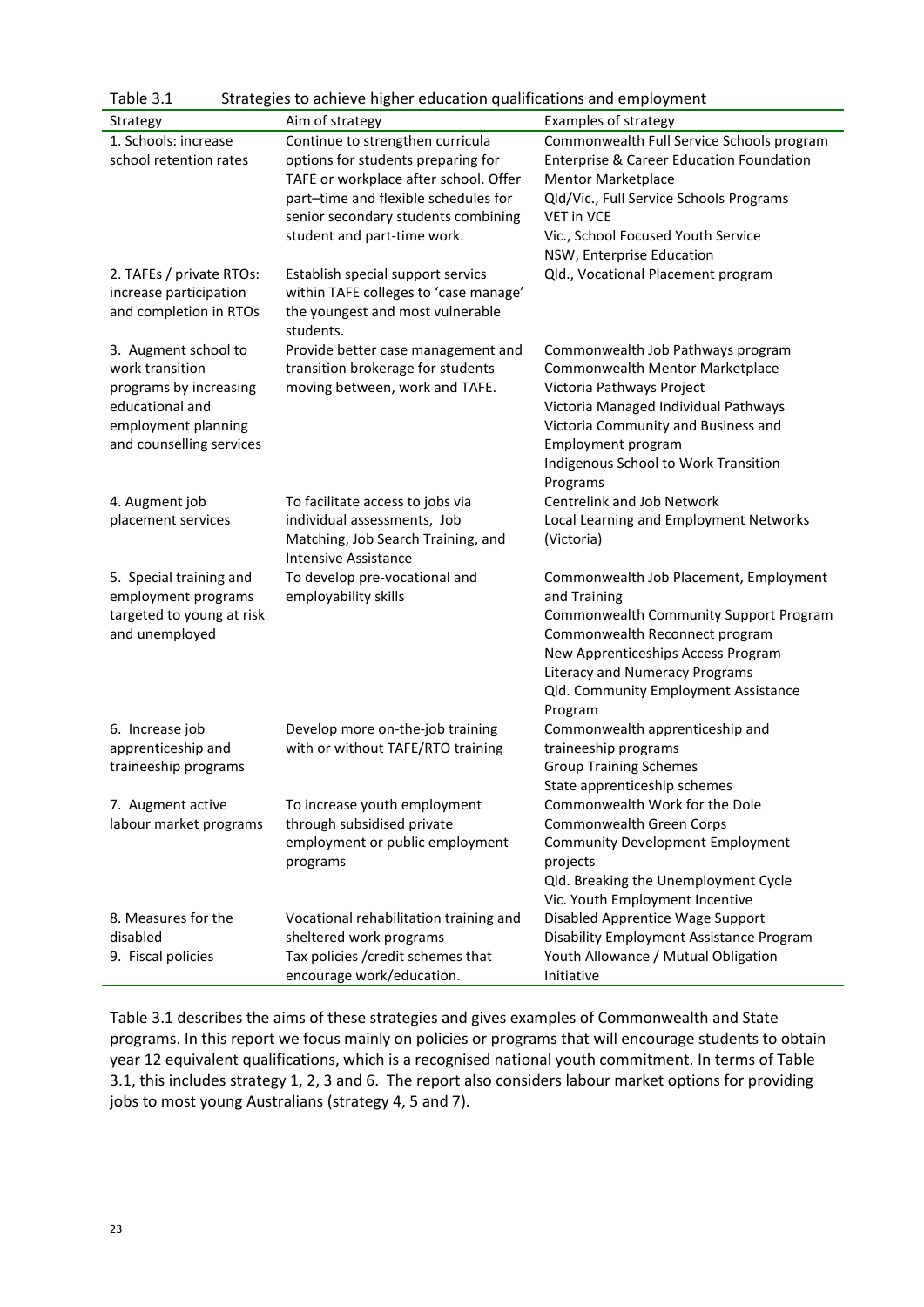#### 3.2 Commonwealth Education to Work Transition Expenditures

To provide a perspective on possible education, job pathways and employment programs associated with implementing a youth commitment, the main Commonwealth expenditures on education to work transition programs by DEST and DEWR are shown in Tables 3.2 and 3.3.

| DEST expenditure on all programs (\$m)<br>Table 3.2 |         |               |         |
|-----------------------------------------------------|---------|---------------|---------|
| Program                                             | 2000-01 | 2001-02       | 2002-03 |
|                                                     |         |               |         |
| School systems                                      |         |               |         |
| Careers transitions and partnerships (eg. ECEF)     | 21      | 22            | 24      |
| Enterprise education in schools                     | 6       | 6             | 6       |
| Total (including all other expenditures)            | 5,534   | 5,881         | 6,266   |
| Post-school education and training                  |         |               |         |
| Higher education                                    | 3,999   | 4,074         | 4,244   |
| Vocational education and training                   | 991     | 1,072         | 1,126   |
| Cross sectoral (almost all ABSTUDY)                 | 79      | 80            | 82      |
| New Apprentices                                     | 428     | 459           | 491     |
| Skill Development and transition support            |         |               |         |
| Job Placement and Employment Program                | 19      | 18            | 18      |
| Workplace English Language and Literacy             | 11      | 12            | 12      |
| Job Pathways Program                                | 26      | 25            | 23      |
| Literacy and Numeracy Program                       | 26      | 35            | 38      |
| Other                                               | 4       | $\mathcal{P}$ | 3       |
| Total skill development and transition support      | 88      | 91            | 95      |
| Engaging young people in community activities       | 21      | 22            | 23      |
| Total                                               | 5,606   | 5,800         | 6,063   |
| Institutional funding                               | 227     | 258           | 282     |
| <b>Grand total</b>                                  | 11,367  | 11,939        | 12,611  |

Source: www.dest.gov.au

#### **Table 3.3 DEWR expenditure on labour market programs**

| Program                     | 2001-02 | 2002-03 |
|-----------------------------|---------|---------|
| Job network                 | 826     | 913     |
| Community support programs  | 18      | 0       |
| Regional Assistance program | 11      | 0       |
| Work for the Dole           | 101     | 147     |
| Transition to work          | 5       | 10      |
| Indigenous employment       | 51      | 58      |
| Other                       |         | 0       |
| Total                       | 1,013   | 1,127   |

Source: www.dewr.gov.au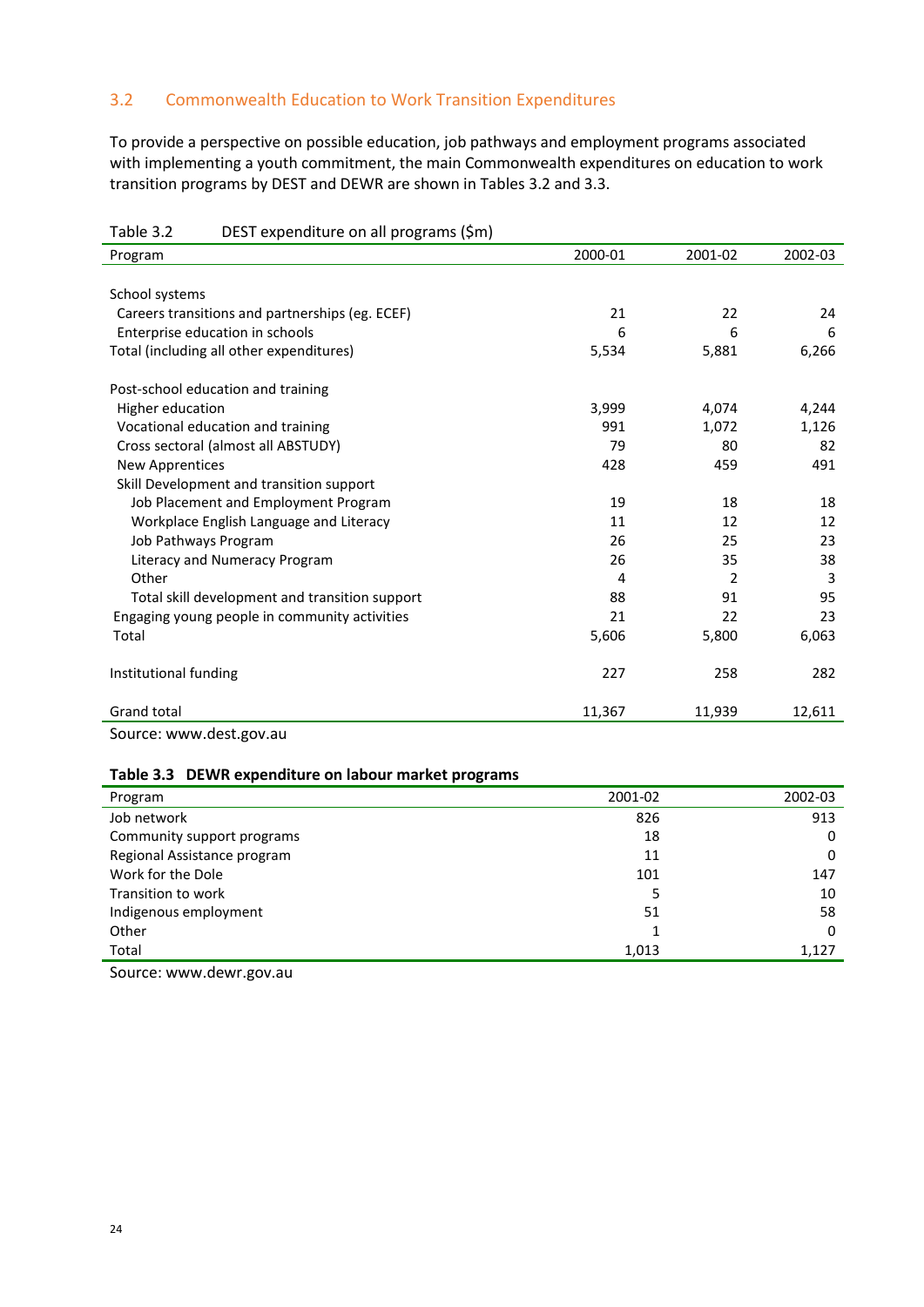|  | Table 3.4 Major Commonwealth programs with strong youth component |
|--|-------------------------------------------------------------------|
|--|-------------------------------------------------------------------|

| Program                                                           | \$m in 2001-02 |
|-------------------------------------------------------------------|----------------|
| <b>DEST</b>                                                       |                |
| New apprentices <sup>a</sup>                                      | 460            |
| Skill development and transition support programs                 | 91             |
| DEWR job programs                                                 |                |
| Job Network <sup>a</sup>                                          | 826            |
| Work for the Dole <sup>a</sup>                                    | 101            |
| Other programs                                                    | 86             |
| Centrelink                                                        |                |
| Assessment of job seekers (Job Seeker Classification)             | Na             |
| Estimated total expenditure supporting young persons <sup>b</sup> | 660            |

(a) Also provide many services to non-young persons.

(b) See text for assumptions.

Table 3.4 highlights the main Commonwealth expenditures that assist the education to work experience. However, the New Apprentice (NA), Work for the Dole (WD) and Job Network (JN) programs service all working aged persons. Allowing approximately that one half of the NA and WD program expenditures assist young people and that a quarter of the JN program assists young people, Commonwealth expenditure on education to work transition programs would total about \$660 million.

This figure does not include the Commonwealth's expenditure of over \$2.0 billion on Youth Allowance or Centrelink expenditure on assessment of young unemployed job seekers.

#### <span id="page-24-0"></span>3.3 State Education to Work Transition Programs

Lists of state education to work transition programs are not readily available, partly because these programs are not easily defined. Tables 3.5 and 3.6 provide a current list of main education to work transition programs in Victoria and Queensland. Commonwealth and State youth transition programs in 2000, including in NSW, are shown in Annex A.

Victoria is particularly active in youth transition programs. From Table 3.5 it can be seen that the Victorian Government annual outlays on education programs average \$52 million and outlays on labour market programs average \$36 million.

Queensland Government annual outlays on education programs average \$13 million and outlays on labour market programs average \$40 million.

Extrapolating from the figures for these states, it may be inferred that total state expenditure on youth transition programs across Australia is in the order of \$300 million per annum inclusive of education and labour market programs.

Taken together with the Commonwealth youth transition programs, total expenditure on youth transition programs across Australia is in the order of \$1000 million per annum. This does not include expenditure on educational and training courses in schools, TAFEs, or other RTOs. The Commonwealth currently spends about \$11 billion on all levels of education and training. The States spend about \$18 billion on education and training. Family and Community Services expenditures are also additional.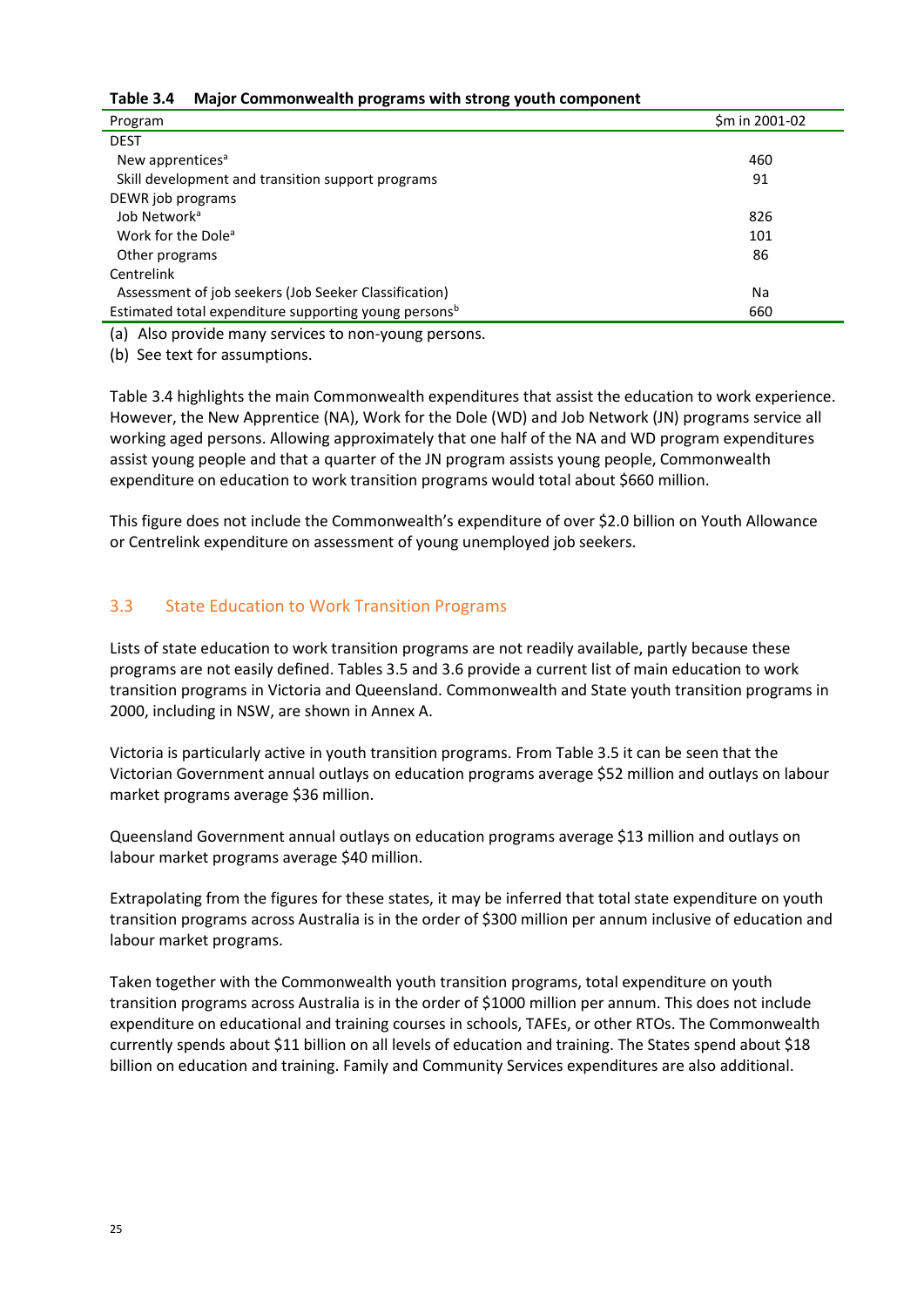| Table 3.5                                                              | Victorian expenditures on youth commitment programs 2001-5                              |                      |  |  |  |  |
|------------------------------------------------------------------------|-----------------------------------------------------------------------------------------|----------------------|--|--|--|--|
| Programs                                                               | Comments                                                                                | Expenditure          |  |  |  |  |
| <b>Education initiatives</b>                                           |                                                                                         |                      |  |  |  |  |
| Managed Individual Pathways; Local<br>Learning and Employment Networks | Post compulsory education reforms                                                       | \$65m over 4 years   |  |  |  |  |
| Access to Excellence Program                                           | Additional teachers and other<br>resources to improve retention and<br>completion rates | \$81.6m over 4 years |  |  |  |  |
| Victorian Certificate of Applied<br>Learning                           | New senior secondary certificate to<br>encourage improved participation                 | \$47.7m over 3 years |  |  |  |  |
| Labour market initiatives                                              |                                                                                         |                      |  |  |  |  |
| Employment assistance for LTU<br>youth                                 | Wage subsidies for youth<br>traineeship program                                         | \$12.5m over 4 years |  |  |  |  |
| Public Sector Traineeship Program                                      | Wage subsidies and support for<br>employment in the Victorian public<br>sector          | \$72.2m over 4 years |  |  |  |  |
| Community Jobs Program                                                 | Targeted work based training<br>program including young people                          | \$60m over 4 years   |  |  |  |  |

Source: Victorian State Budget papers.

| Table 3.6 | Queensland expenditures on youth commitment programs 2002-5 |
|-----------|-------------------------------------------------------------|
|-----------|-------------------------------------------------------------|

| Programs                                          | Comments                                                                                    | Expenditure          |
|---------------------------------------------------|---------------------------------------------------------------------------------------------|----------------------|
| <b>Education initiatives</b>                      |                                                                                             |                      |
| Retention & reform strategy                       | Case management & community<br>partnership support for local initiatives                    | \$40.3m over 3 years |
| Labour market initiatives                         |                                                                                             |                      |
| Youth Access Program                              | Support for potential early school leavers<br>seeking to enter the labour market            | \$5m over 2 years    |
| LTU Youth Program                                 | Re-entry opportunities for long term<br>unemployed young people                             | \$2.5m over 1 year   |
| <b>Environment and Community</b><br>Youth Program | Traineeship subsidy program focused on<br>young people                                      | \$10m over 1 year    |
| School based traineeships                         | Support for schools and employers                                                           | \$1m over 1 year     |
| <b>Community Employment</b><br>Assistance Program | Broad based job search assistance for the<br>long term unemployed including young<br>people | \$25.4m over 1 year  |

Source: Queensland State Budget papers.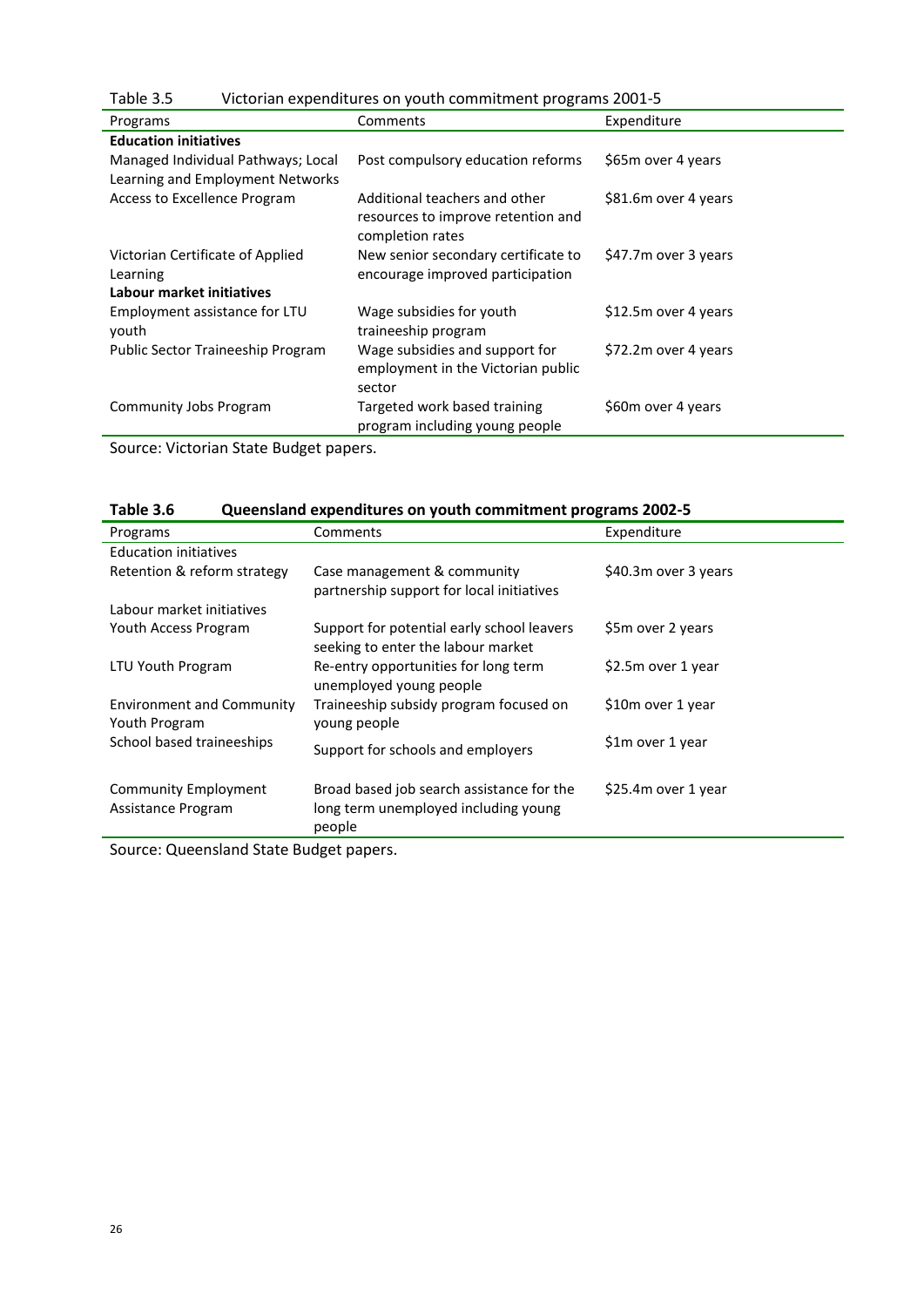# <span id="page-26-0"></span>4 Approach to Evaluation of Further Education and Training

This chapter describes the main costs and benefits of further education and the cost-benefit method of evaluation. It then outlines how this method is applied to the provision of further education to early school leavers in Australia. Further details are given in Chapters 5 to 8.

#### <span id="page-26-1"></span>4.1 Main Costs and Benefits of Further Education

The main costs and benefits of further education are given in Table 4.1. This table also shows the impacts on government, participants in education, and other private agents. The final column shows the net impact on society, which is the sum of the other impacts. For transfer payments, the cost and benefit offset each other, and there is no net social effect.

Governments bear many of the costs of further education, including the costs of the education and training courses, apprenticeships and traineeships (AT), and pathway programs. Investment in AT and pathway programs is seen as necessary to encourage participation in further education. If AT expenditure is simply a financial incentive to encourage employers to take on apprentices, it is a transfer payment rather than a real economic cost. If AT expenditure compensates employers for loss of productive time of employees, AT expenditure is a proxy for a real economic cost.

Participants in further education may also bear significant costs. These costs may include the costs of study materials, transport and childcare and income foregone during study. This cost may be considerable. If government compensates the individual through the Youth Allowance, government is bearing part of the cost. There is still a real economic cost associated with the value of output lost.

| Type of effect                                  | Public    | Participant | Other private | Society(a) |
|-------------------------------------------------|-----------|-------------|---------------|------------|
| Costs                                           |           |             |               |            |
| Provision of education and training courses     |           |             |               |            |
| Apprenticeships and traineeships                |           |             |               |            |
| Pathways programs                               |           |             |               |            |
| Private costs: materials, child care, transport |           |             |               |            |
| etc                                             |           |             |               |            |
| Private income foregone                         |           |             |               |            |
| Displacement of existing workers                |           |             |               |            |
| <b>Benefits</b>                                 |           |             |               |            |
| Increased productivity in the workforce         | $\ddot{}$ | $^{++}$     | +             | +          |
| Increased productivity in the household         |           | $\ddot{}$   |               |            |
| Contributions to social capital                 | $\ddot{}$ |             | +             |            |
| Reduction in social costs (crime etc.)          | $\ddot{}$ |             | +             | +          |
| Consumption benefits, self-esteem etc.          |           | +           |               | +          |
| Transfer payments                               |           |             |               |            |
| Reductions in welfare payments                  | $\ddot{}$ |             |               |            |
| Increases in tax revenues                       | $\ddot{}$ |             |               |            |
| Lower wages for existing workers                |           |             |               |            |

Table 4.1 Main costs and benefits of further education

(a) The social impact is the sum of the impacts on the government, participants and other private agents.

Another potential cost of further education is the displacement of *output* of existing workers. This report considers that displaced output is likely to be small for several reasons. First, the number of extra workers with Year 12 qualifications is relatively small, about 100,000 extra such workers after five years in a total workforce in excess of eight million. Second in a completely open small economy, there would be zero displacement effect as there would be a perfectly elastic demand for more skilled Australian workers – and the Australian economy is small and quite open. Third, the increase in earning of the newly skilled workers will increase the demand for services by existing workers. However, in the full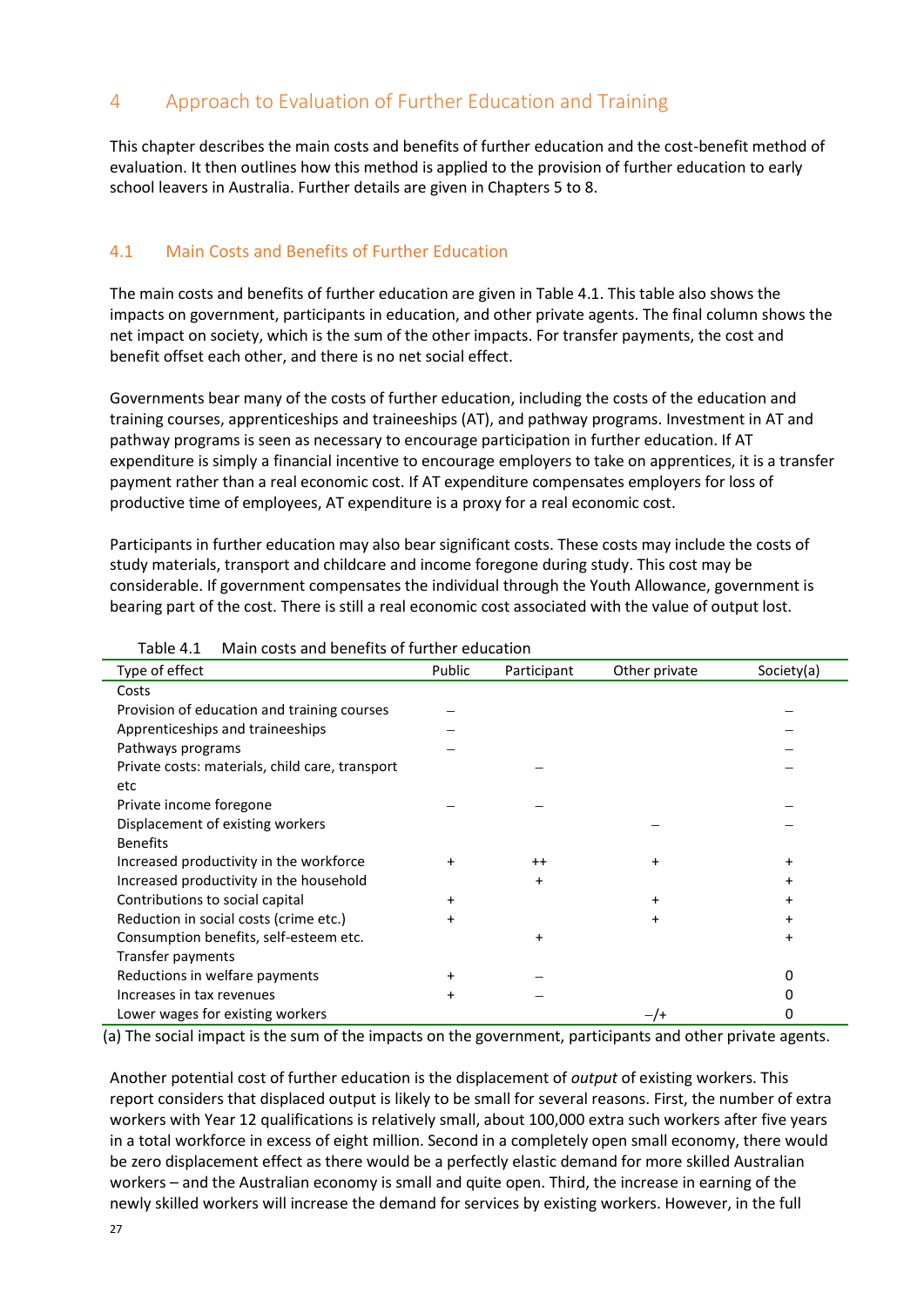evaluation of benefits in Chapter 8, the report allows the output of existing workers will fall by an amount equivalent to 10 per cent of the increased earnings of students completing year 12 education.

The major gain from further education is increased workforce productivity. The main gainers are of course education participants, who achieve higher earnings in the labour force and higher productivity in the home.

Higher workforce earnings may be achieved by higher wages, reduction in unemployment, and increased participation in the workforce. Only the last way is a 100 per cent welfare gain to the participant. The other increases in earnings are achieved at some sacrifice of household activities or leisure. In these cases, estimated earning increments overestimate the welfare gain. On the other hand, productivity increases in the household may be underestimated or even ignored completely because there is no ready market measure of the gains.

In addition to labour income gains from increased productivity, employers in both the public and private sector may gain from the increased productivity of employees.

There is also considerable evidence that education contributes to the effectiveness of social relations in society (known as social capital) and that this contributes additionally to the economic performance and well-being of society (OECD, 2001b). Conversely, low levels of education and training are linked to antisocial behaviour, crime, black market activities, homelessness and so on. Wolfe and Haveman (2001) have attempted to quantify these benefits.

Education and training may also increase consumption enjoyment of various activities and goods and increase self-esteem. However, placing a value on these effects is difficult.

The last part of Table 4.1 shows some transfer payments. Government may gain by reductions in welfare payments and increases in taxes. However, these financial gains to government are offset by losses to participants.<sup>3</sup>

Some existing workers may experience a fall in wages due to increased workforce competition. This impact is likely to be minor in a small and open economy. Moreover, any such reduction in wages is different from a fall in productivity. A fall in such wages would generally be offset by higher returns to employers or by lower prices to consumers, or both. Thus, a fall in wages, unlike a fall in output, can be regarded as a transfer impact rather than a net welfare loss.

#### <span id="page-27-0"></span>4.2 Cost-Benefit Analysis: General Issues

Once the costs and benefits have been estimated in dollar terms, they are added together to provide an estimate of the net benefit (or cost) to society. When the estimated total benefit exceeds the estimated total cost, there is said to be a net benefit to society.

When costs or benefits occur in some future year, as occurs with most education benefits, they are weighted (discounted) to give an equivalent present day value. The question of weighting is complex mainly because the weighting has to reflect two different concepts: the value of the investment in alternatives opportunities (the opportunity cost of capital) and the value of the outcomes to beneficiaries (the private rate of time discount). The opportunity cost of capital is typically perceived to be about 7 per cent whereas the private rate of time discount is usually considered to be 3 to 5 per cent (in both cases ignoring inflation). This report shows results using 5 and 7 per cent discount rates.

**.** 

<sup>&</sup>lt;sup>3</sup> Reductions in taxes may also reduce the deadweight cost of taxes, but this is a second order and generally minor effect.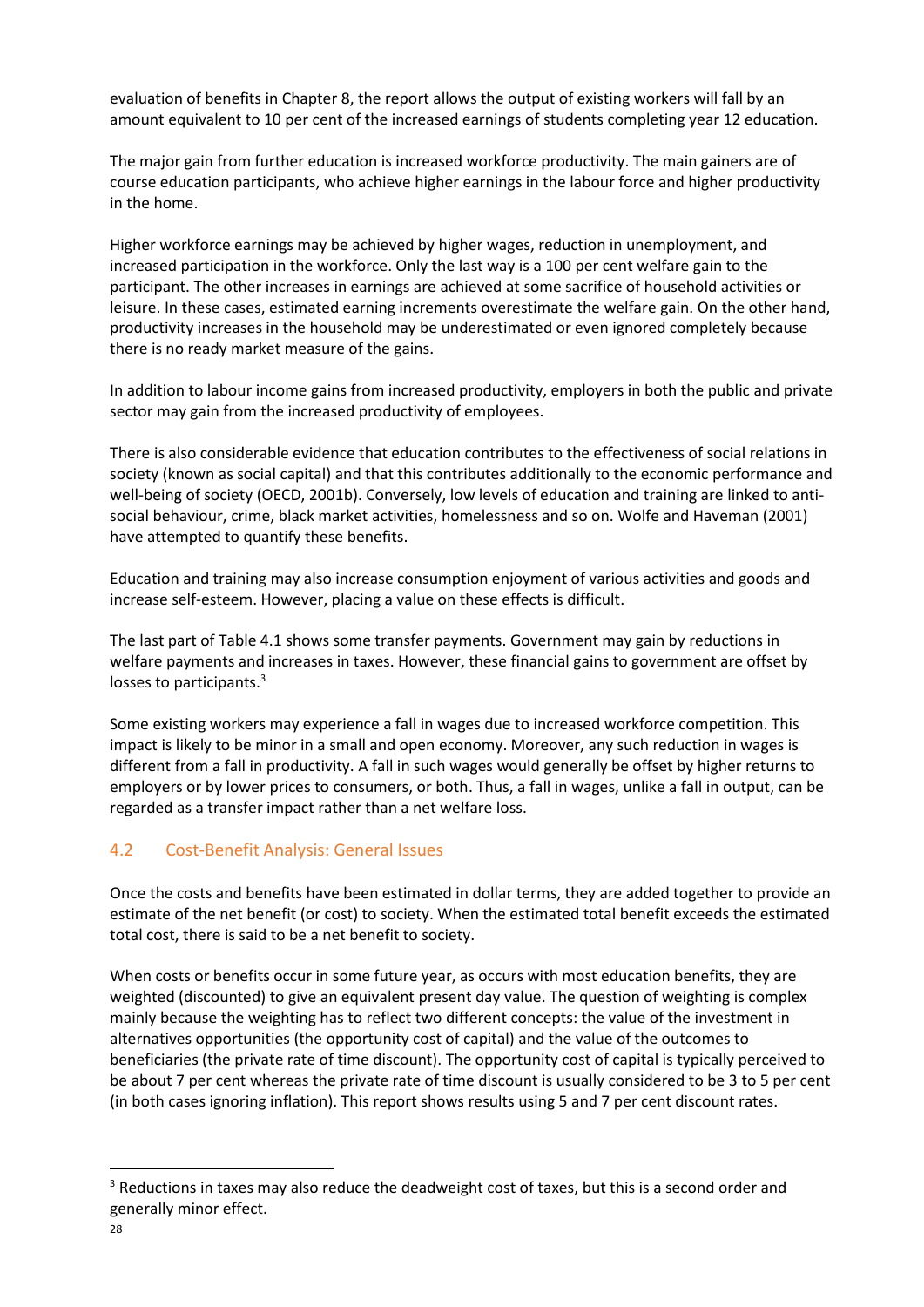In practice, CBA almost always has limitations. One is the measurability of the impacts. In this study it is easier to quantify the costs than the benefits, for example the benefits of higher productivity in the home. A core issue is the impact of education on income. It is sometimes difficult to determine whether more-educated individuals earn more because of their education or whether individuals with more earning capacity have chosen to take on more education. The education / earnings relationship is discussed further in the Chapter 5.

Secondly, in CBA, a dollar of gain or loss has the same value to whomsoever it accrues. However, the distribution of costs and benefits generally matters. The estimated net benefit is not necessarily the best measure of social welfare because a dollar may have more value to one person than to another. More generally, estimated net benefit is not necessarily an indicator of social justice. Social justice may suggest that all young persons should have an equal share of the national resources devoted to education and training even if investment in their education and training is relatively less productive than other investments.

#### <span id="page-28-0"></span>4.3 Applications of Cost-Benefit Analysis

To show the implications of a full commitment to year 12 education, this report provides two models: a simple one-cohort model and a more complex five-year cohort simulation.

The one-cohort model, which is described in Chapter 5, is based on the typical cost of supplying a year 10 school leaver with two extra years of education and the typical wage gains from that education. These results are factored up to show the annual costs and benefits of providing year 12 education to half the cohort of early leavers. Given the observed resistance to institutional learning, it is unrealistic to expect more than 50 per cent of those who now do not complete year 12 education to do so, even with additional transition programs. This approach shows clearly and with minimum assumptions the possible costs and benefits of year 12 education. It also introduces some key parameters, which underlie a more complex model.

Chapters 6 to 8 simulate the costs, benefits and net outcome of a five-year cohort model, which attempts to take more of the costs and benefits shown in Table 4.1 into account and which simulates an annual schedule of costs and benefits. The analysis assumes that, in setting their 2003-04 budgets, the Commonwealth and State governments agree to introduce sufficient incentives to induce half those students who do not complete year 12 equivalent education to do so. Thus half the students leaving school early in 2003 would now receive further education in either school or a registered training organisation in the following years or years. To simplify the simulation, all take-ups are exercised by fulltime study in one to three years, depending on how early the student would otherwise leave school. Thus all entitlements are exercised by year 2010. The costs are therefore calculated for the period 2004- 10. Because the benefits may last a lifetime, the benefits are calculated to 2050. They are of course discounted to present values.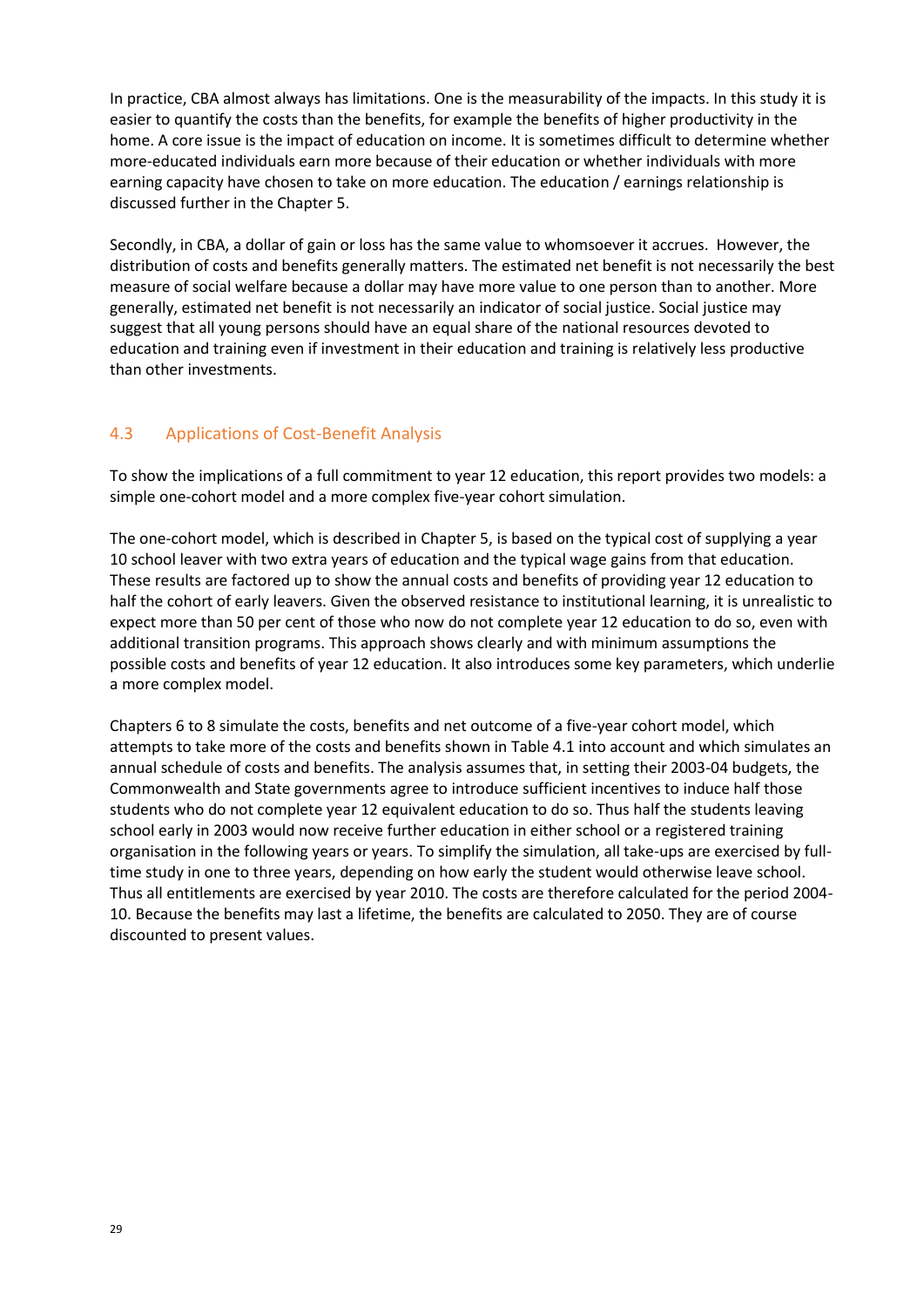# <span id="page-29-0"></span>5 Cost-Benefit Analysis of Year 12 Education for One Cohort

Chapter 5 presents an analysis of provision of year 12 equivalent education to one cohort of early leavers. It shows the main costs, the earnings benefit, and the overall economic result for the cohort.

#### <span id="page-29-1"></span>5.1 Costs of Extra Education and Training

Table 5.1 shows typical costs of education for a year 11 or 12 student in 2002 dollars. In round figures the cost is about \$25,000 per full-time student per year or \$50,000 for two years. The foregone gross earnings of students make up half of these costs.

The following is the basis of these costs.

**School or TAFE costs**. MCEETYA (2000) estimates that the average cost of secondary school education was \$7416 per student in 1999/2000. However, Burke (1998) estimates that the cost of senior secondary school education is 1.22 times the average cost, which would take the cost of a senior secondary place to about \$9000 per student. ANTA (2000) estimates that the average cost of a TAFE place is \$12.67 per student hour. Allowing a full time load of 720 hours per student per annum, the average annual cost would also be \$9000 per student year.

**Pathway program costs**. To estimate the cost of individual case management, mentoring etc., we allow a cost of \$80,000 per pathway worker (including \$40,000 for salary and \$40000 for all on-costs of offices, long service leave, program overheads etc.) and 50 effective students per pathway worker per annum.

**Private student costs**. Drawing on Saunders et al (1998), students spend on average about \$800 per annum on books, materials, general fees, school related activities etc. However, this does not include any transport costs, which can be substantial, especially for TAFEs. Therefore \$1500 per student is allowed for this analysis.

**Foregone gross earnings (or output)**. This analysis assumes that, to undertake year 11 or 12 education full-time, students give up an average of 20 hours work a week at \$12-50 per hour, equal to \$250 per week or \$12,500 per year. This figure is consistent with the wages earned by young persons with year 10 or below education (see Table 5.2). In practice, foregone earnings may be closer to \$6000 per annum over four years, but would still total about \$25,000. Of course, some earnings would be taxed. The loss of tax revenue would be borne by government.

| Cost item                          | No. of years |       |
|------------------------------------|--------------|-------|
| School or TAFE (FT) costs          |              | 9000  |
| Pathway program costs              |              | 1600  |
| Private student costs              |              | 1500  |
| Foregone gross earnings of student |              | 12500 |
| Total cost for one year            |              | 24600 |
| Total cost for two years           |              | 49200 |
|                                    |              |       |

Table 5.1 Typical costs of extra education per full-time student (2002 \$s)

Sources: see text.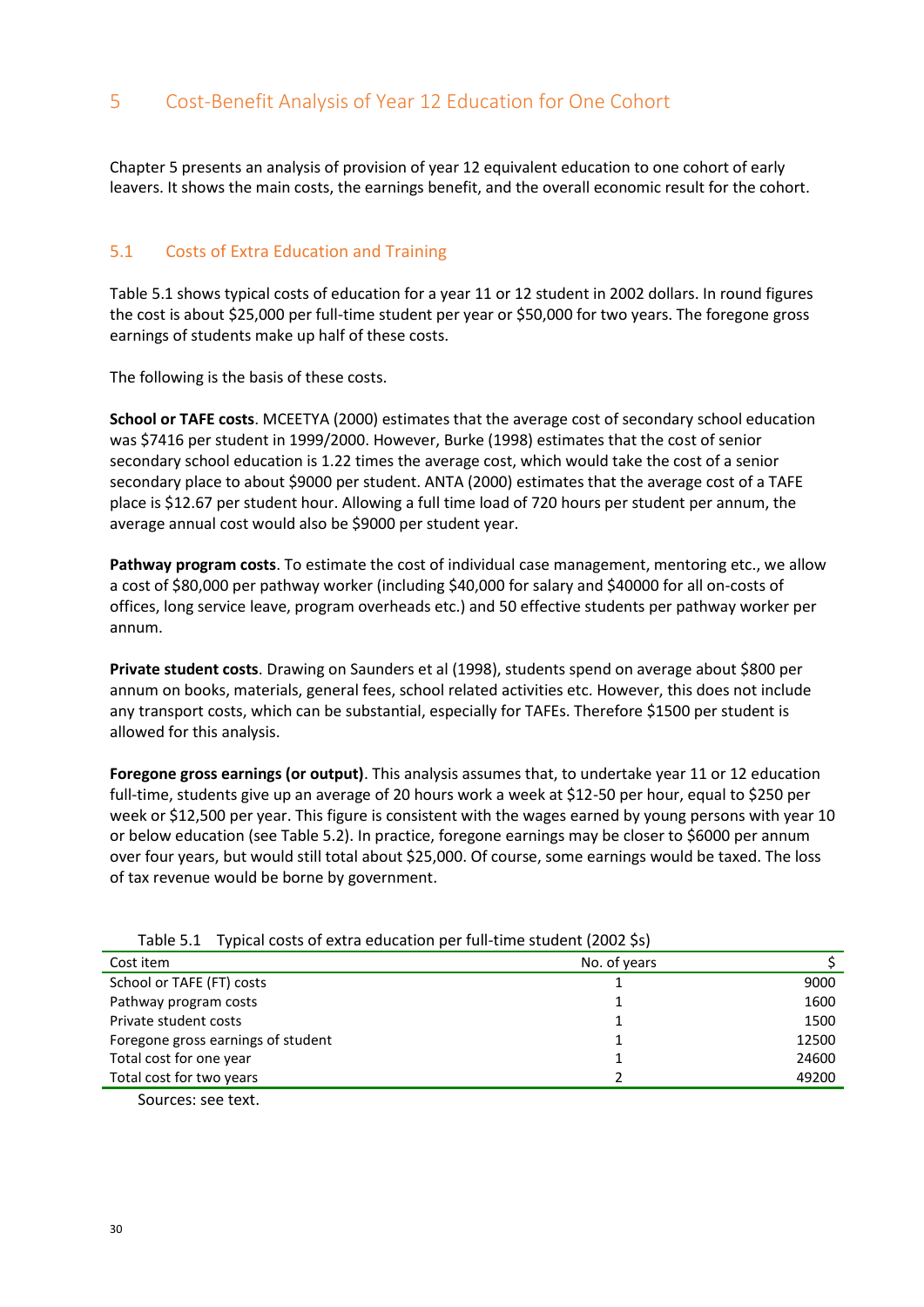#### <span id="page-30-0"></span>5.2 Benefits of Extra Education and Training

The estimated benefits of additional education are based below on the estimated gain in income associated with year 12 education.

Table 5.2 shows average weekly earnings by highest educational attainment in Australia in 2000. Note that the average income earned by workers with year 12 education does not include income earned by workers with higher levels of education. Initially, between the ages of 20 and 24, the extra education has little effect on average earnings, presumably because the extra work experience of year 10 school leavers offset their lower education. Between ages 25 and 34, males with year 12 education earned 17.9 per cent more than males with year 10 or below education. Females with year 12 education earned 9.4 per cent more than females with year 10 or below education. This represents about a 9.0 per cent and 4.7 per cent increase in earnings for each year of additional education for males and females respectively. The earnings increase for each year of education rose to about 12 per cent for males and females in the 45-54 age group.

These rates of return to education are consistent with both earlier Australian results (NATSEM, 1999; Ryan, 2002) and international results. Drawing on a detailed analysis of the returns to vocational education and training qualifications, Ryan concludes that individuals with year 12 equivalent qualifications are paid about 10 per cent more than individuals who do not complete the highest level of schooling. This wage premium does not depreciate over time.

Card (2001) surveys many studies that show earnings rising by between 6 and 15 per cent for each year of education. Denny and Harmon (2000) estimate that obtaining the year 12 leaving certificate adds 14 per cent (7 per cent per year of education) to income. OECD (2001b) indicates slightly lower rates with an average return of about 9 per cent to upper secondary education across nine OECD countries, or 4.5 per cent per year of upper secondary education.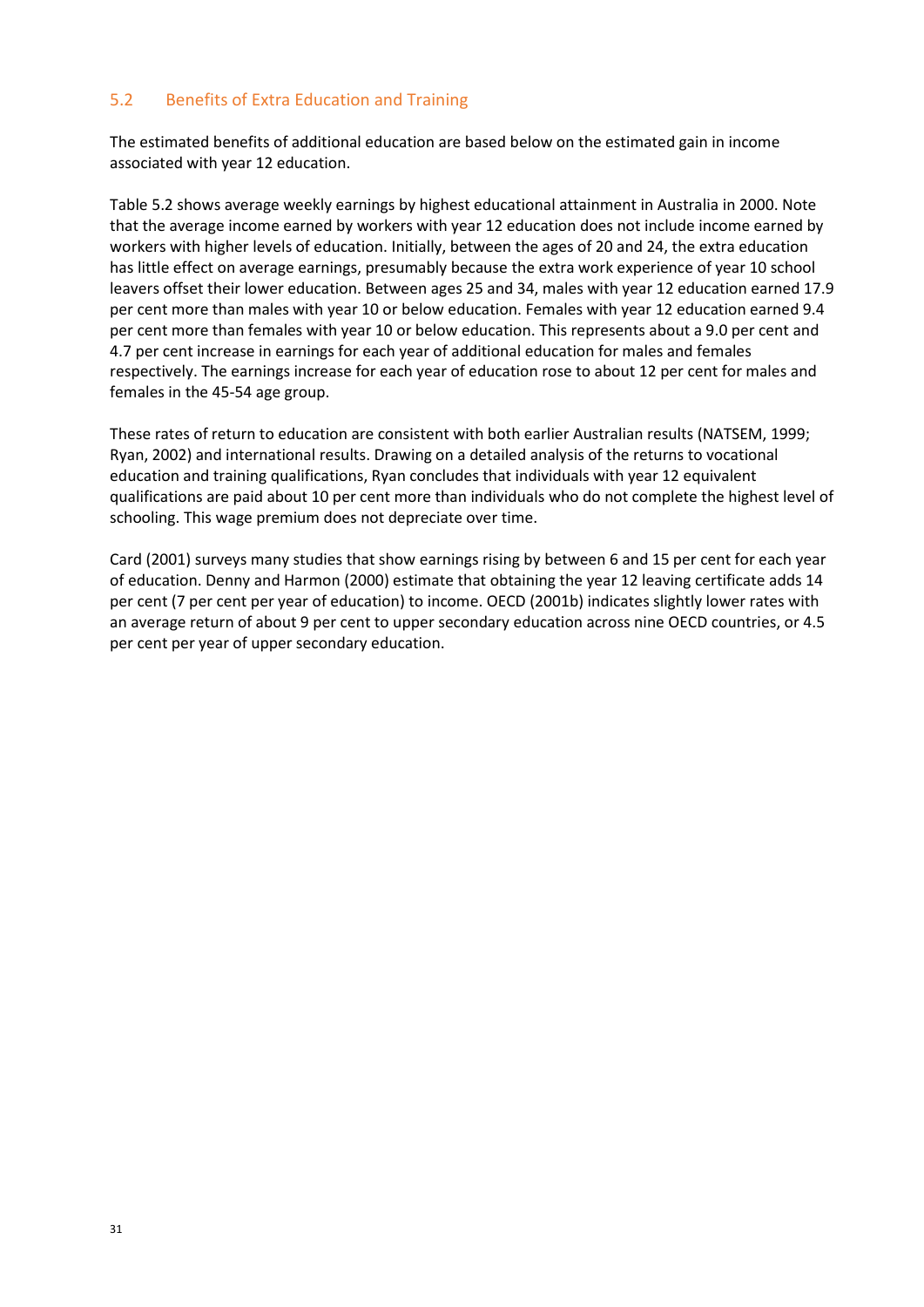|           | ັ              | ັ                    |                   |      | $\cdots$       |                      |                   |          |
|-----------|----------------|----------------------|-------------------|------|----------------|----------------------|-------------------|----------|
|           | Full time work |                      |                   |      | Part-time work |                      |                   |          |
|           | Year 12        | Year 10 <sup>a</sup> | <b>Difference</b> |      | Year 12        | Year 10 <sup>a</sup> | <b>Difference</b> |          |
| Males     |                |                      | (\$)              | (%)  |                |                      | (5)               | $(\%)$   |
| 15-19     | 406.0          | 393.9                | 12.1              | 3.1  | 175.6          | 232.9                |                   | $-57.3$  |
| $20 - 24$ | 571.9          | 547.6                | 24.3              | 4.4  | 289.3          | 412.5                |                   | $-123.2$ |
| 25-34     | 784.1          | 665.1                | 119.0             | 17.9 | 527.5          | 340.7                |                   | 186.8    |
| $35 - 44$ | 983.3          | 765.4                | 217.9             | 26.5 | 644.2          | 304.9                |                   | 339.3    |
| 45-54     | 1159.7         | 846.3                | 313.4             | 37.0 | 371.5          | 326.8                |                   | 44.7     |
| 55-64     | 1077.4         | 773.2                | 304.2             | 39.3 | 361.2          | 259.5                |                   | 101.7    |
| Females   |                |                      |                   |      |                |                      |                   |          |
| 15-19     | 383.2          | 344.4                | 38.8              | 11.2 | 168.1          | 170.1                |                   | $-2.0$   |
| $20 - 24$ | 537.1          | 523.3                | 13.8              | 2.6  | 231.1          | 208.8                |                   | 22.3     |
| 25-34     | 704.9          | 644.4                | 60.5              | 9.4  | 346.8          | 286.0                |                   | 50.8     |
| 35-44     | 766.6          | 618.9                | 147.7             | 23.9 | 345.8          | 293.1                |                   | 52.7     |
| 45-54     | 703.1          | 614.1                | 89.0              | 14.5 | 319.0          | 295.9                |                   | 23.1     |
| 55-64     | 704.7          | 600.0                | 104.7             | 17.5 | 429.5          | 291.4                |                   | 138.1    |

Table 5.2 Average weekly earnings by highest level of education in 2000 (\$)

(a) Year 10 or below.

(b) Source: ABS, *Survey of Education and Training*, 2001, commissioned data.

|                          |         | Discount rate |  |
|--------------------------|---------|---------------|--|
|                          | 5%      | 7%            |  |
| Males                    |         |               |  |
| Leavers at year 10       | 580,797 | 432,632       |  |
| Leavers at year 12       | 738,439 | 542,376       |  |
| Increase in PV of income | 157,642 | 109,744       |  |
| <b>Females</b>           |         |               |  |
| Leavers at year 10       | 524,884 | 396,331       |  |
| Leavers at year 12       | 588,300 | 444,542       |  |
| Increase in PV of income | 64,000  | 48,211        |  |

Table 5.3 Present value of incomes for ages 18 to 60 (\$)

Card's survey of the literature produces other important findings. First, he finds that the earnings/education relationship is broadly linear. This implies that each year of education produces earnings benefits. Credentials do not have a decisive effect on the relationship between education and earnings. This is confirmed by the Australian data in Table 5.2. The earnings gap rises over time when credentials may be expected to be less important than performance.

Second, Card finds that the marginal return to education is close to the average return. He interprets this to imply that raising school levels among less-educated subgroups is at least as high, or higher, than the average rate of return to education.

Table 5.3 shows the present value of incomes for year 10 and year 12 school leavers, for males and females, from age 18 to 60 assuming continuous full-time employment and no increases in real income, with discount rates of 5 and 7 per cent. In present value terms, year 12 males earn between \$110,000 and \$158,000 more than year 10 males. In present value terms, year 12 females earn between \$48,000 and \$64,000 more than year 10 females.

Of course, it is possible that only part of this increase in earnings is due to year 11 and 12 schooling. As we saw in Chapter 2, year 12 completers tend to have higher educational standards at year 10 than do year 10 leavers. Also an increased supply of year 12 completers could reduce the average year 12 wage (and the differential between year 10 and year 12).

On the other hand, year 12 completers not only obtain increased earnings but also achieve higher workforce participation and experience less unemployment. This evaluation here allows for the full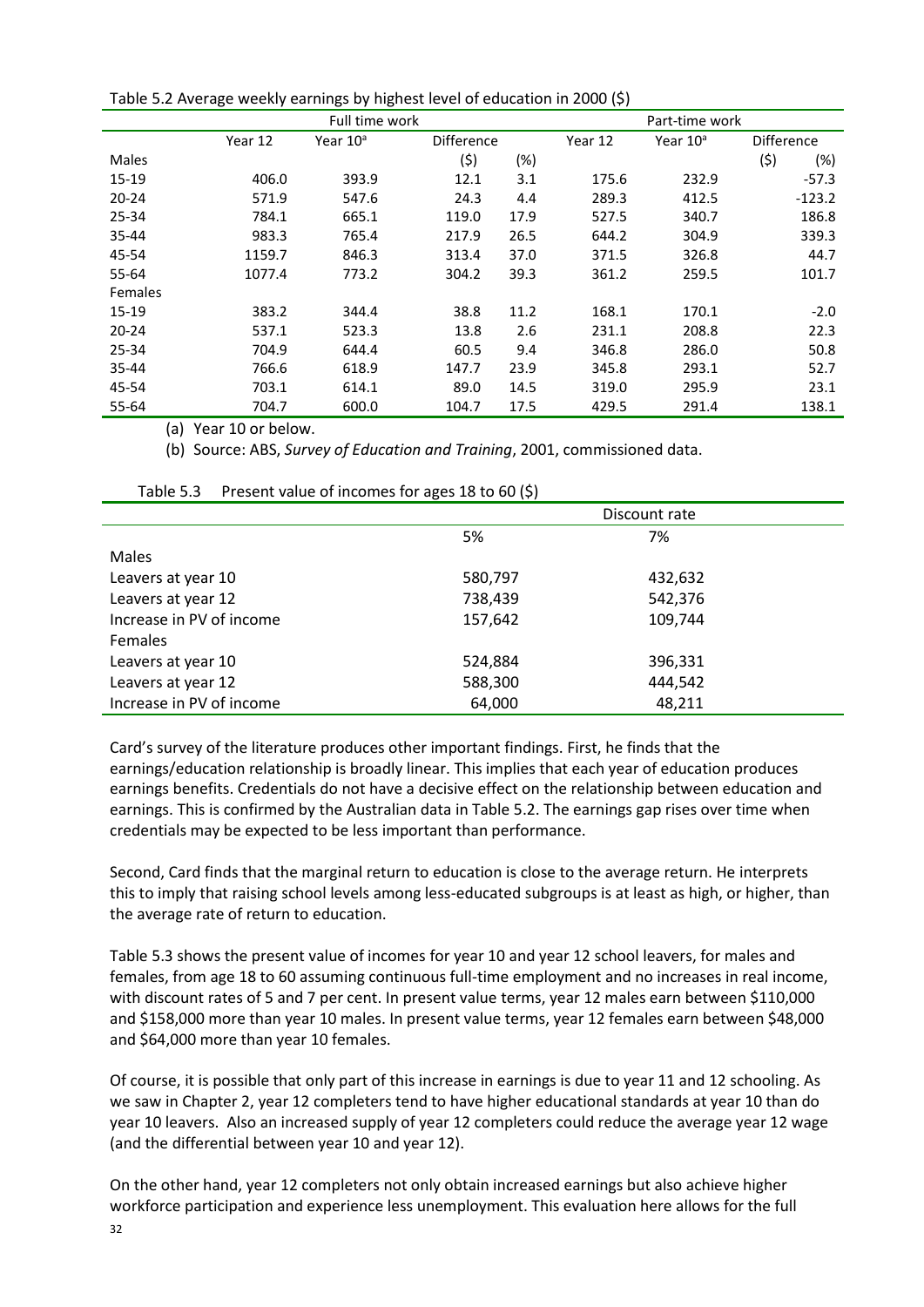earnings differential shown in Table 5.2, but make no allowance for income differentials associated with labour force participation and unemployment rates. The benefit model in Chapter 7 allows for an income differential discount but also allows for employment and participation differentials.

#### 5.3 Cost-benefit Results for a Single Cohort

The results for a single cohort are presented in Table 5.4. Drawing on the costs and benefits estimated above, the net benefit for investing in two years of education from year 10 to year 12 is between \$44,000 and \$90,000 for males and between -\$6000 and +\$9000 for females. The lower values for females reflect the lower earnings benefit associated with the extra two years of education.

| Table 5.4 - Cost benefit analysis for individual students (92002 prices) |                           |           |                             |    |           |
|--------------------------------------------------------------------------|---------------------------|-----------|-----------------------------|----|-----------|
| Year                                                                     | Males with discount rates |           | Females with discount rates |    |           |
|                                                                          | 5%                        | 7%        |                             | 5% | 7%        |
| 1. Education and training costs                                          | $-25,000$                 | $-25.000$ | $-25,000$                   |    | $-25,000$ |
| 2. Education and training costs                                          | $-25.000$                 | $-25.000$ | $-25,000$                   |    | $-25,000$ |
| 3. PV of lifetime benefits                                               | 158,000                   | 110,000   | 64.000                      |    | 48,000    |
|                                                                          |                           |           |                             |    |           |
| Net present value                                                        | 90,000                    | 44.500    | 8,800                       |    | $-6,000$  |

Table 5.4 Cost-benefit analysis for individual students (\$2002 prices)

Table 5.5 presents rough estimates of annual aggregate costs and benefits of a whole cohort in present value terms. As discussed in Chapter 2, at least 50,000 students in a cohort fail to complete year 12 equivalent qualifications. To estimate aggregate costs and benefits, we allow that, with adequate incentives and encouragement, half of these non-completers may take up an educational entitlement.

Thus the total social cost for taking half the non-completers of a cohort through to year 12, inclusive of foregone income, would be about \$1250 million (50,000 students  $\times$  0.5  $\times$  2 years  $\times$  \$25,000 per year). The total benefit would be \$2250 million per annum (25,000 completers  $\times$  an average present value of future earnings for males and females of \$90,000). The net annual benefit in present value terms would be \$1000 million.

Note that on these cost figures, providing that students completing year 12 can obtain even 60 per cent of the average wage differential between year 12 and year 10 completers, the earnings benefits would exceed the costs of the programs.

In order to estimate the impacts on government and participants, taxation has to be taken into account. Government would forego tax revenue on the foregone earnings of students and gain revenue on the increased earnings. We allow an average tax rate of 10 per cent on the foregone gross earnings of students (who have low incomes) and an average tax rate of 25 per cent on the increased marginal earnings. The former assumption implies that government and participants would roughly share the total cost of the investment in education. However, participants would gain 75 per cent of the benefits. On this basis government would have an equivalent net annual cost of \$75 million. Of course this is the present value equivalent. In the short run the net cost to government would be larger than this. On the other hand participants would have a net annual benefit of \$1075 million in present value terms.

|              | Public | Private | Total |  |
|--------------|--------|---------|-------|--|
| Costs (a)    | 625    | 625     | 1250  |  |
| Benefits (a) | 550    | 1700    | 2250  |  |
| Net benefit  | $-75$  | 1075    | 1000  |  |

(a) For tax assumptions, see text.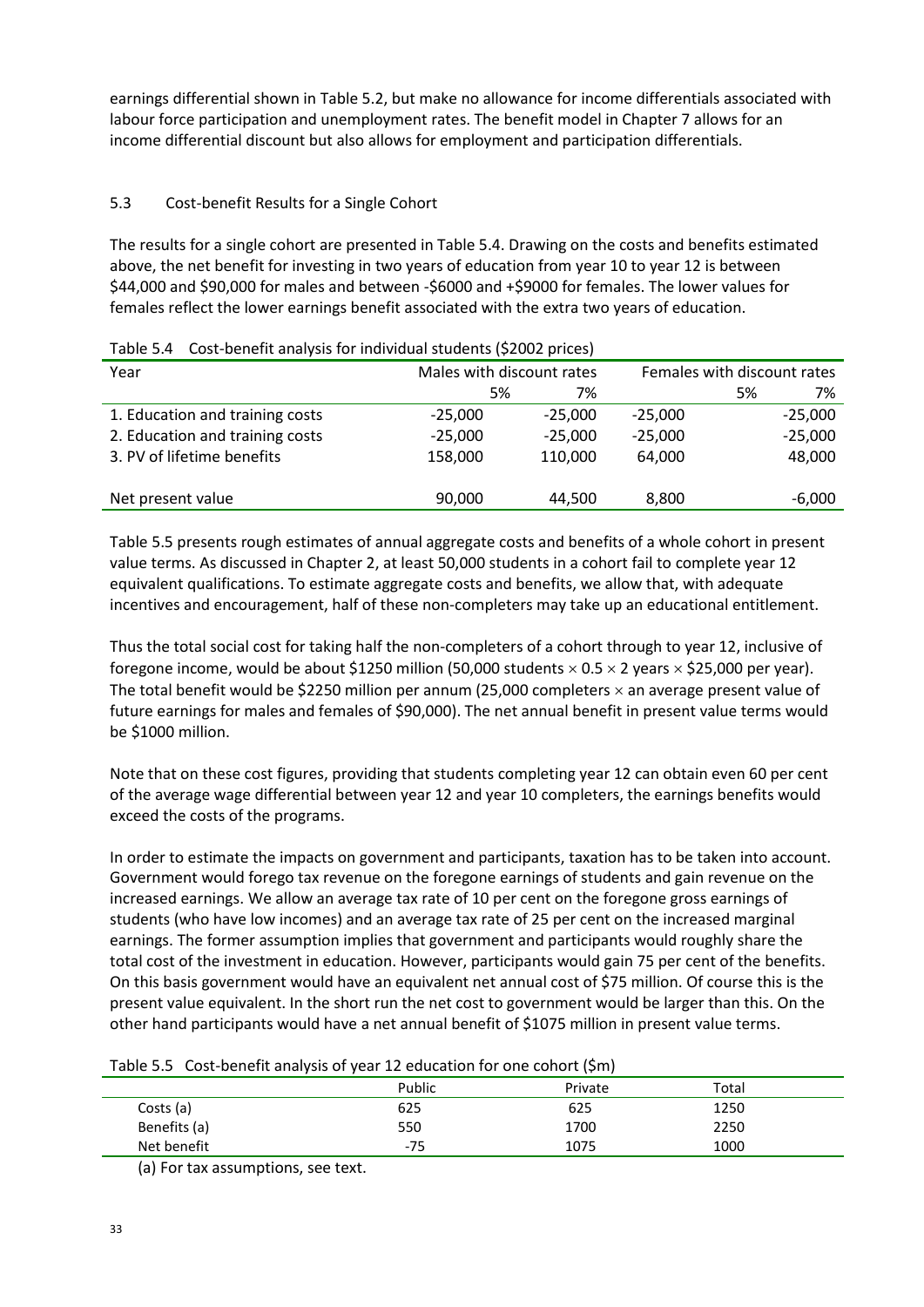# <span id="page-33-0"></span>6 A Cost Model for a Five-Year Cohort

Chapter 6 estimates the costs of providing year 12 education to teenagers who would normally leave school early between 2003 to 2007, but who would now access further educational services between 2004 and 2010.

#### <span id="page-33-1"></span>6.1 Basis of the Cost Model

The cost model assumes that the Commonwealth and state governments would commit to providing extra education in the 2003-04 budgets. Early school leavers in 2003 would obtain extra education in 2004 and so on.

To keep the cost model concise, full-time study is assumed. Thus the model finishes in 2010. This is because someone who leaves school in year 9 in 2007 would complete their three extra years from 2008 to 2010. The assumption of full-time study brings forward some costs and benefits and may marginally affect the ratio of discounted costs and benefits because it brings forward the lifetime stream of benefits. However, these effects are not significant.

The cost model has two main components and is estimated separately for males and females.

1 Forecasts of total early school leavers who would be subject to the government's commitment from 2003 to 2007 and the total committed years that this would imply on a full-time study basis.

2 Forecasts of the actual committed study years taken up and of the costs of these study years from 2004 to 2010.

Forecasts of total possible extra school years

- Projected numbers of secondary school students are based on ABS medium population forecasts for 15-19 year old males and females.
- Projected early school leavers are based on 2001 experience. In any year, 8.7 per cent of male secondary school students and 4.1 per cent of female students are expected to leave school early. Of the male early leavers, 19 per cent leave in year 9, 48 per cent in year 10, and 34 per cent in year 11. Corresponding numbers for females as 21 per cent, 39 per cent and 40 per cent respectively.
- Based on 2001 experience, 26 per cent of male early leavers and 21 per cent of female early leavers take up further education and training in the year after leaving school. Of the males who do, 8 per cent were year 9 leavers, 58 per cent year 10 leavers, and 34 per cent year 11 leavers. Corresponding numbers for females were 23 per cent, 34 per cent and 43 per cent respectively.
- An estimated further 35 per cent of male early leavers and 20 per cent of female early leavers take up further education or training in later years. Thus, overall, 61 per cent of male early leavers and 41 per cent of female early leavers are expected to engage in some further education after leaving school early.
- Students subject to the commitment are those who enter no further education after leaving school early **plus** those who enter further education and training but do not complete it. An estimated 30 per cent of those who engage in further education do not complete.
- The total number of committed years is the product of the students subject to the commitment and the number of years by which they fall short of year 12 education.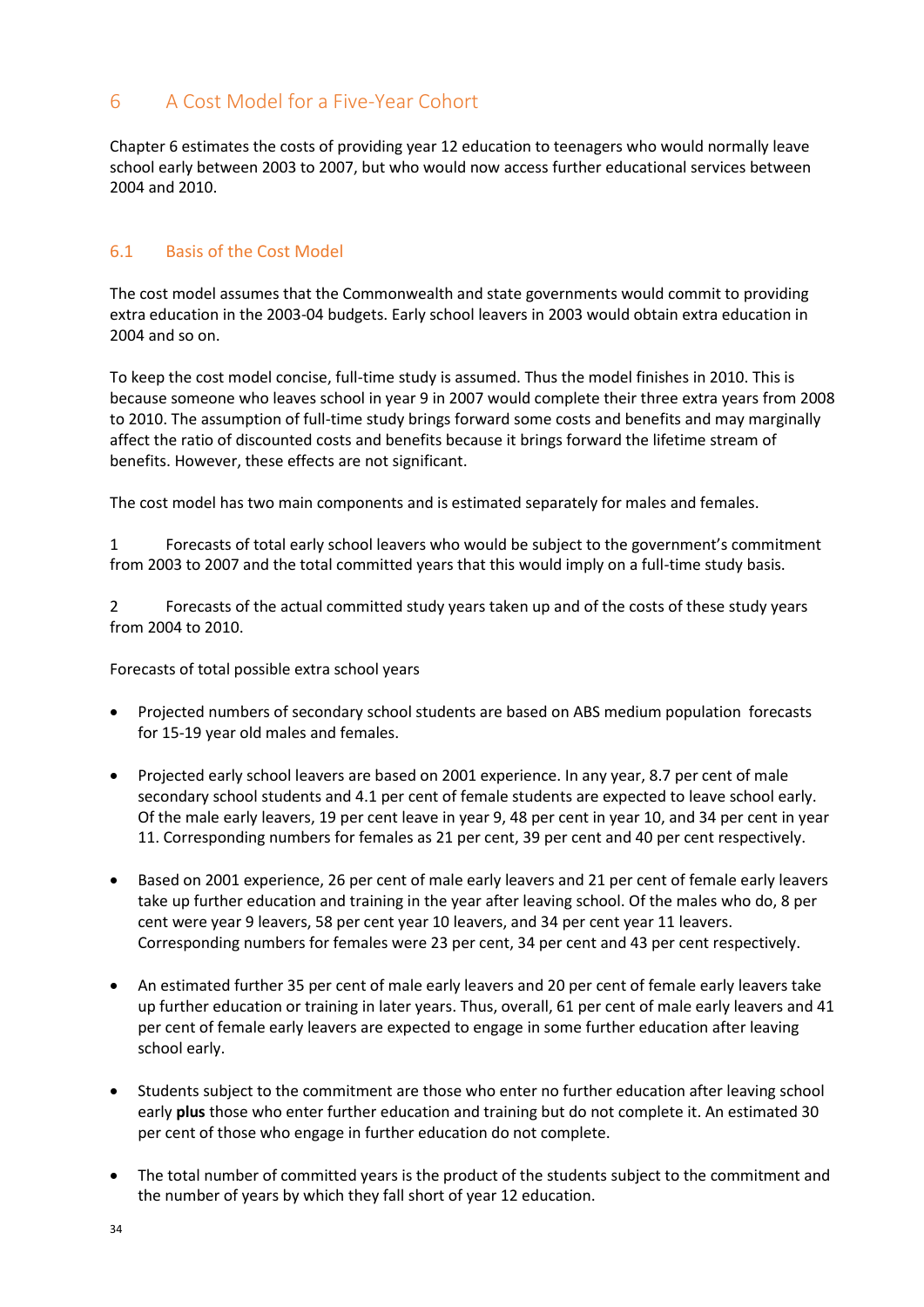Forecasts of the costs of the commitment from 2004 to 2010

To estimate commitment years taken up, total commitment years are translated into effective commitment years. For example a year 9 leaver in 2003 is granted three more student years in 2003 and assumed to take them up from 2004 to 2006.

The take-up rate will depend on many factors, including the resources allocated to pathway planning, the availability and value of apprenticeships, and so on. As discussed above, it is assumed that 50 per cent of the commitment will be taken up. Because the costs of schools and TAFEs are similar, it is not necessary to forecast where the places will be taken up.

The main cost parameters are similar to those in Chapter 5.

- Education and training costs (\$9000 per student year).<sup>4</sup>
- Pathway planning and management costs (\$1600 per student year).
- Private student costs (\$1500 per student year).
- In addition, the cost model here allows that employers receive an average of \$2000 per annum in apprenticeship or traineeship schemes for 40 per cent of students and that this represents a real resource cost. This amount is slightly higher than at present.

Two further points should be noted. Education costs per student year are based on current average costs. These costs may have to be increased to allow for education for more disadvantaged teenagers. On the other hand, there may be offsetting economies of scale in provision of educational services, with the marginal cost per student year less than average costs. Second, foregone student earnings are included in the earnings model in Chapter 7 rather than in the cost model here.

#### <span id="page-34-0"></span>6.2 Results of the Cost Models for Males and Females

Tables 6.1 and 6.2 show the student implications of the education commitment for males and females. Tables 6.3 and Table 6.4 show the cost implications.

As Tables 6.1 and 6.2 show, about 34,000 males and 20,000 females would be entitled to further education. However, the model assumes that only half of these places will be taken up. Tables 6.3 and 6.4 show that the total cost of the commitment would be about \$420 million per annum for males and \$230 million per annum for females when the commitment is being fully implemented in years 2006 to 2008. These numbers are of course consistent with those in Chapter 5.

**.** 

<sup>&</sup>lt;sup>4</sup> This is an average cost. Costs may be lower where there is spare educational capacity, but higher for disadvantaged groups.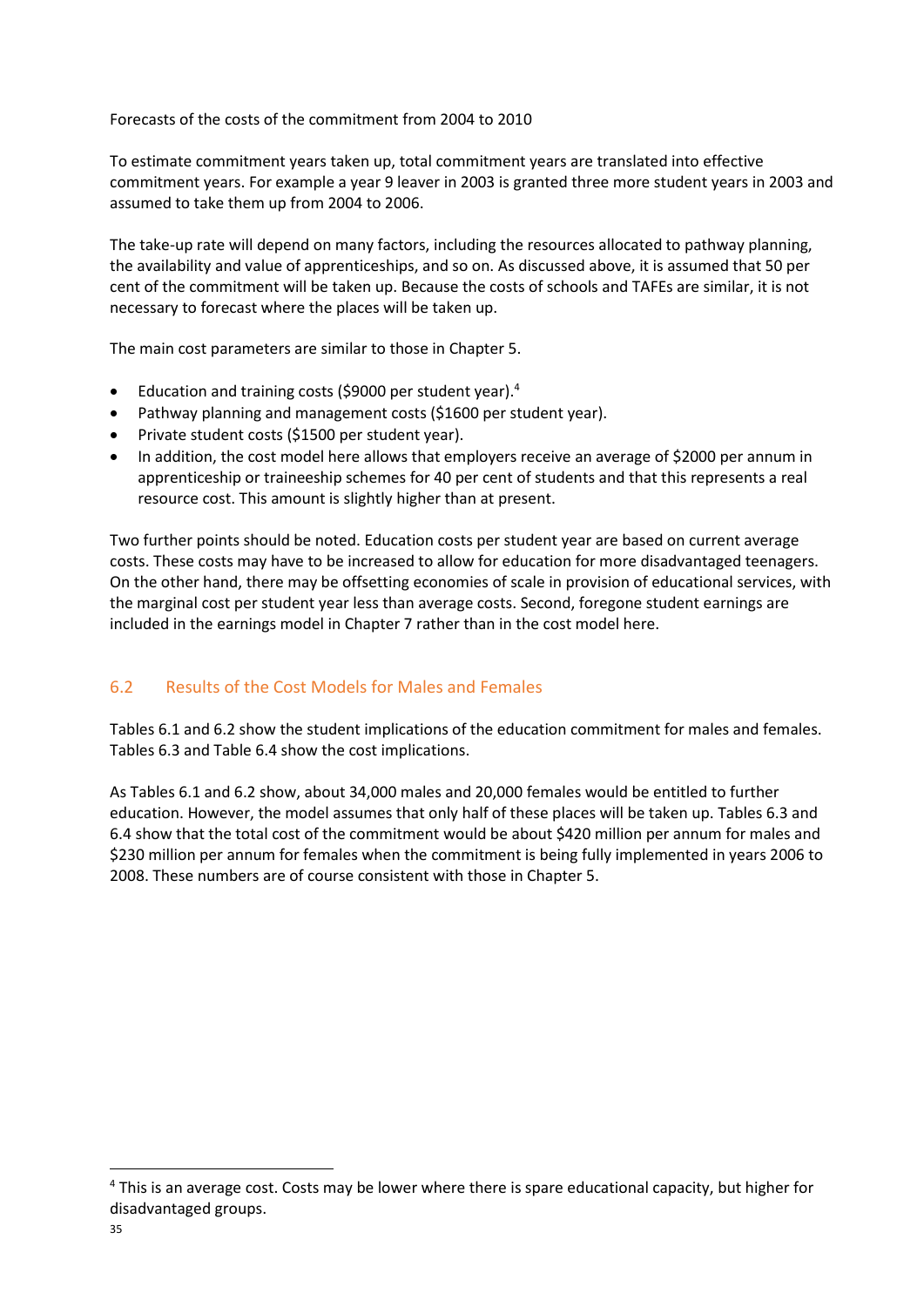#### **Table 6.1Male students: actual and forecast numbers of students, 2001-07**

|                                                                      | 2001    | 2002    | 2003    | 2004    | 2005    | 2006    | 2007    |
|----------------------------------------------------------------------|---------|---------|---------|---------|---------|---------|---------|
| 1. Secondary school students                                         |         |         |         |         |         |         |         |
| Year 7 (a)                                                           | 81,996  | 81,192  | 81,504  | 81,816  | 82,130  | 82,444  | 82,782  |
| Year 8                                                               | 131,507 | 133,012 | 133,522 | 134,034 | 134,548 | 135,063 | 135,617 |
| Year 9                                                               | 130,152 | 132,468 | 132,975 | 133,485 | 133,997 | 134,510 | 135,062 |
| Year 10                                                              | 127,712 | 129,002 | 129,497 | 129,993 | 130,491 | 130,992 | 131,529 |
| Year 11                                                              | 109,264 | 108,135 | 108,550 | 108,966 | 109,383 | 109,803 | 110,253 |
| Year 12                                                              | 89,240  | 88,629  | 88,968  | 89,309  | 89,652  | 89,995  | 90,364  |
| Total                                                                | 669,871 | 672,439 | 675,016 | 677,603 | 680,200 | 682,807 | 685,607 |
| Year 12 completers                                                   | 86,864  | 86,831  | 86,236  | 86,566  | 86,898  | 87,231  | 87,566  |
| 2. Early school leavers (Els)                                        |         |         |         |         |         |         |         |
| Year 9 orbelow                                                       | 10234   | 10,273  | 10,313  | 10,352  | 10,392  | 10,432  | 10,474  |
| Year 10 (b)                                                          | 28345   | 28,454  | 28,563  | 28,672  | 28,782  | 28,892  | 29,011  |
| Year 11 (b)                                                          | 19953   | 20,029  | 20,106  | 20,183  | 20,261  | 20,338  | 20,422  |
| Total                                                                | 58532   | 58,756  | 58,982  | 59,208  | 59,435  | 59,662  | 59,907  |
| 3. ELs training potentially to Y12 in next year                      |         |         |         |         |         |         |         |
| Year 9 orbelow                                                       | 1,161   | 1,165   | 1,170   | 1,174   | 1,179   | 1,183   | 1,188   |
| Year 10                                                              | 8,696   | 8,729   | 8,763   | 8,796   | 8,830   | 8,864   | 8,900   |
| Year 11                                                              | 5,152   | 5,172   | 5,192   | 5,211   | 5,231   | 5,251   | 5,273   |
| Total                                                                | 15,009  | 15,067  | 15,124  | 15,182  | 15,240  | 15,299  | 15,362  |
| 4. ELs undertaking any further education and training in later years |         |         |         |         |         |         |         |
| Year 9 orbelow                                                       | 1,585   | 1,591   | 1,597   | 1,603   | 1,609   | 1,615   | 1,622   |
| Year 10                                                              | 11,869  | 11,915  | 11,961  | 12,006  | 12,052  | 12,099  | 12,148  |
| Year 11                                                              | 7,032   | 7,059   | 7,086   | 7,113   | 7,141   | 7,168   | 7,197   |
| Total                                                                | 20,486  | 20,565  | 20,644  | 20,723  | 20,802  | 20,882  | 20,967  |
| 5. ELs with no extra training                                        |         |         |         |         |         |         |         |
| Year 9 orbelow                                                       | 7,488   | 7,517   | 7,546   | 7,575   | 7,604   | 7,633   | 7,664   |
| Year 10                                                              | 7,780   | 7,809   | 7,839   | 7,869   | 7,900   | 7,930   | 7,962   |
| Year 11                                                              | 7,769   | 7,799   | 7,829   | 7,859   | 7,889   | 7,919   | 7,951   |
| Total                                                                | 23,037  | 23,125  | 23,214  | 23,303  | 23,392  | 23,482  | 23,578  |
| 6. ELs subject to commitment (c)                                     |         |         |         |         |         |         |         |
| Year 9 orbelow                                                       | 8,312   | 8,344   | 8,376   | 8,408   | 8,440   | 8,473   | 8,507   |
| Year 10                                                              | 13,949  | 14,003  | 14,056  | 14,110  | 14,164  | 14,219  | 14,277  |
| Year 11                                                              | 11,424  | 11,468  | 11,512  | 11,556  | 11,600  | 11,645  | 11,692  |
| Total                                                                | 33,685  | 33,814  | 33,944  | 34,074  | 34,205  | 34,336  | 34,477  |

36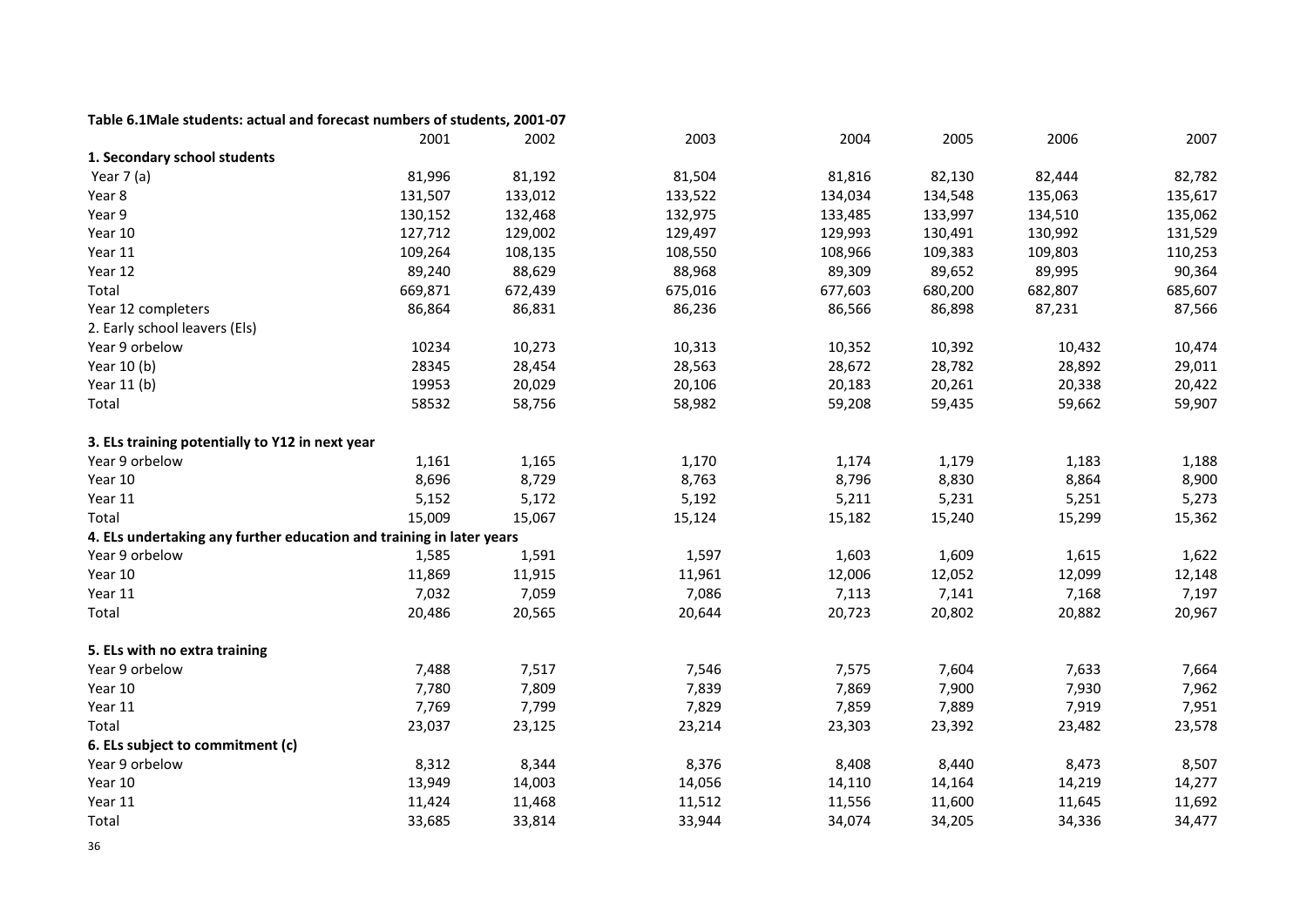#### **7. Total commitment years (d)**

| .              |        |        |        |        |        |        |        |
|----------------|--------|--------|--------|--------|--------|--------|--------|
| Year 9 orbelow | 24,936 | 25,032 | 25,128 | 25,224 | 25,321 | 25,418 | 25,522 |
| Year 10        | 27,898 | 28,005 | 28,113 | 28,220 | 28,329 | 28.437 | 28,554 |
| Year 11        | 11,424 | 11,468 | 11,512 | 11,556 | 11,600 | 11,645 | 11,692 |
| Total          | 64,259 | 64.505 | 64,752 | 65,000 | 65,249 | 65.500 | 65,768 |

Notes

(a) Year 7 secondary school students in NSW, Victoria, Tasmania and ACT. Year 7 students in other states and NT are in primary schools.

(b) In or at end of Year 10 and in or at end of Year 11 respectively.

(c) Early school leavers with no extra education or training plus estimated 30 per cent of those who start further training but do not complete.

(d) Allows 3 years for Year 9 Els subject to entitlement and 2 years for Year 10 Els . But makes NO allowance for timing of the entitlement.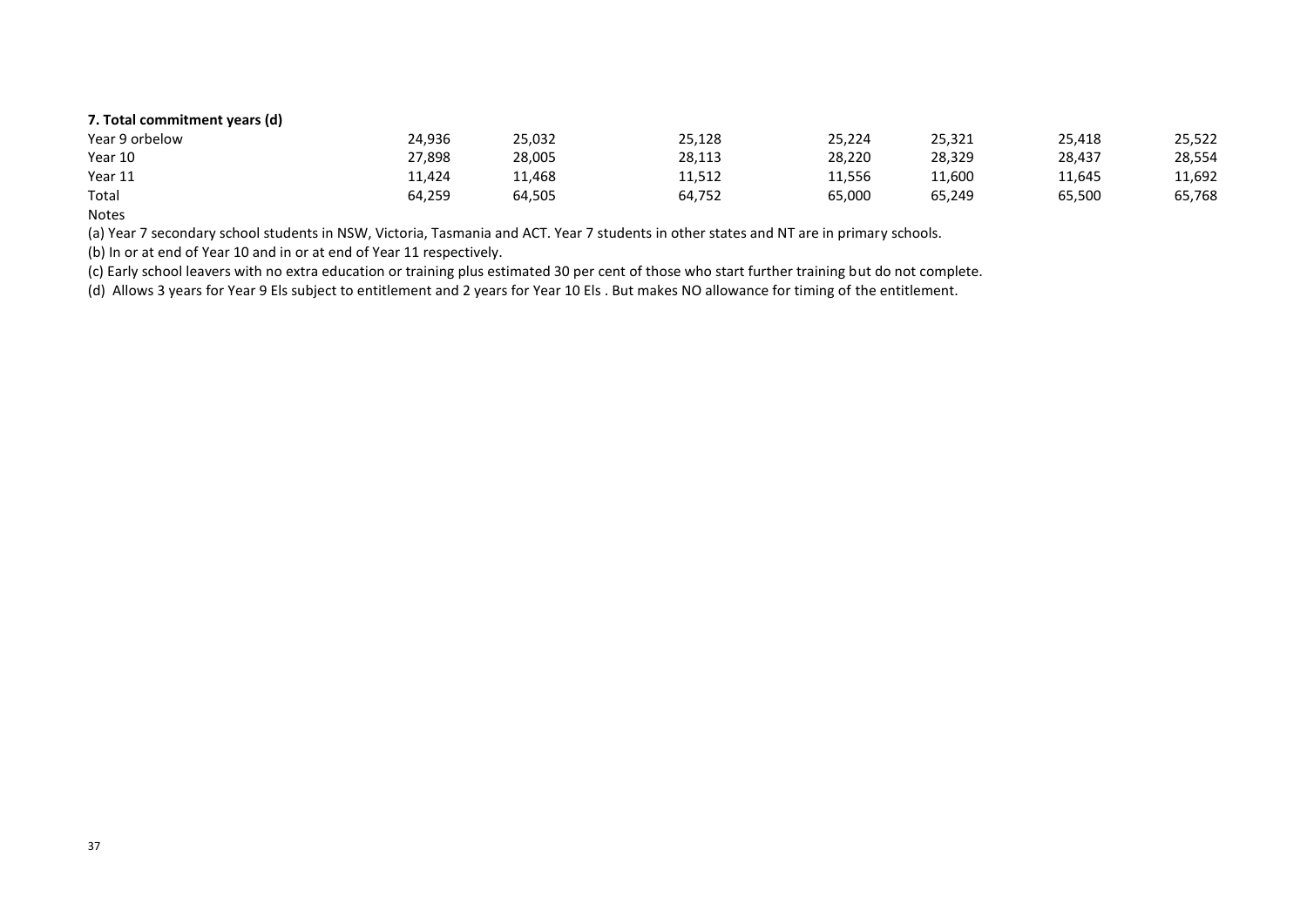# Table 6.2 Female students: actual and forecast numbers of students, 2001-07

| 1. Secondary school students<br>77,882<br>78,172<br>78,754<br>79,047<br>Year 7(a)<br>78,498<br>78,462<br>79,316<br>126,484<br>Year 8<br>126,076<br>126,545<br>127,016<br>127,488<br>127,962<br>128,398<br>Year 9<br>124,741<br>126,870<br>127,342<br>127,815<br>128,291<br>128,768<br>129,207<br>Year 10<br>124,082<br>127,181<br>125,773<br>126,241<br>126,710<br>127,654<br>128,090<br>Year 11<br>114,161<br>113,965<br>114,389<br>115,206<br>113,122<br>113,543<br>114,814<br>Year 12<br>98,870<br>99,591<br>99,961<br>100,333<br>100,706<br>101,425<br>101,080<br>Total<br>666,836<br>669,315<br>671,803<br>674,301<br>676,808<br>679,324<br>681,642<br>97,120<br>97828<br>98557<br>98923<br>Year 12 completers<br>98192<br>99291<br>99630<br>2. Early school leavers (ELs)<br>Year 9 orbelow<br>5,789<br>5,811<br>5,832<br>5,854<br>5,876<br>5,897<br>5,918<br>10,616<br>10,655<br>10,775<br>Year 10 (b)<br>10,695<br>10,735<br>10,815<br>10,852<br>10,721<br>10,761<br>10,801<br>10,881<br>10,922<br>Year 11 (b)<br>10,841<br>10,959<br>Total<br>27,126<br>27,227<br>27,328<br>27,532<br>27,634<br>27,430<br>27,728<br>3. ELs training in next year (potentially to Year 12) |
|------------------------------------------------------------------------------------------------------------------------------------------------------------------------------------------------------------------------------------------------------------------------------------------------------------------------------------------------------------------------------------------------------------------------------------------------------------------------------------------------------------------------------------------------------------------------------------------------------------------------------------------------------------------------------------------------------------------------------------------------------------------------------------------------------------------------------------------------------------------------------------------------------------------------------------------------------------------------------------------------------------------------------------------------------------------------------------------------------------------------------------------------------------------------------------|
|                                                                                                                                                                                                                                                                                                                                                                                                                                                                                                                                                                                                                                                                                                                                                                                                                                                                                                                                                                                                                                                                                                                                                                                    |
|                                                                                                                                                                                                                                                                                                                                                                                                                                                                                                                                                                                                                                                                                                                                                                                                                                                                                                                                                                                                                                                                                                                                                                                    |
|                                                                                                                                                                                                                                                                                                                                                                                                                                                                                                                                                                                                                                                                                                                                                                                                                                                                                                                                                                                                                                                                                                                                                                                    |
|                                                                                                                                                                                                                                                                                                                                                                                                                                                                                                                                                                                                                                                                                                                                                                                                                                                                                                                                                                                                                                                                                                                                                                                    |
|                                                                                                                                                                                                                                                                                                                                                                                                                                                                                                                                                                                                                                                                                                                                                                                                                                                                                                                                                                                                                                                                                                                                                                                    |
|                                                                                                                                                                                                                                                                                                                                                                                                                                                                                                                                                                                                                                                                                                                                                                                                                                                                                                                                                                                                                                                                                                                                                                                    |
|                                                                                                                                                                                                                                                                                                                                                                                                                                                                                                                                                                                                                                                                                                                                                                                                                                                                                                                                                                                                                                                                                                                                                                                    |
|                                                                                                                                                                                                                                                                                                                                                                                                                                                                                                                                                                                                                                                                                                                                                                                                                                                                                                                                                                                                                                                                                                                                                                                    |
|                                                                                                                                                                                                                                                                                                                                                                                                                                                                                                                                                                                                                                                                                                                                                                                                                                                                                                                                                                                                                                                                                                                                                                                    |
|                                                                                                                                                                                                                                                                                                                                                                                                                                                                                                                                                                                                                                                                                                                                                                                                                                                                                                                                                                                                                                                                                                                                                                                    |
|                                                                                                                                                                                                                                                                                                                                                                                                                                                                                                                                                                                                                                                                                                                                                                                                                                                                                                                                                                                                                                                                                                                                                                                    |
|                                                                                                                                                                                                                                                                                                                                                                                                                                                                                                                                                                                                                                                                                                                                                                                                                                                                                                                                                                                                                                                                                                                                                                                    |
|                                                                                                                                                                                                                                                                                                                                                                                                                                                                                                                                                                                                                                                                                                                                                                                                                                                                                                                                                                                                                                                                                                                                                                                    |
|                                                                                                                                                                                                                                                                                                                                                                                                                                                                                                                                                                                                                                                                                                                                                                                                                                                                                                                                                                                                                                                                                                                                                                                    |
|                                                                                                                                                                                                                                                                                                                                                                                                                                                                                                                                                                                                                                                                                                                                                                                                                                                                                                                                                                                                                                                                                                                                                                                    |
| Year 9 orbelow<br>1,284<br>1,293<br>1,298<br>1,303<br>1,279<br>1,289<br>1,307                                                                                                                                                                                                                                                                                                                                                                                                                                                                                                                                                                                                                                                                                                                                                                                                                                                                                                                                                                                                                                                                                                      |
| 1,924<br>1,931<br>1,946<br>1,953<br>1,960<br>Year 10<br>1,938<br>1,967                                                                                                                                                                                                                                                                                                                                                                                                                                                                                                                                                                                                                                                                                                                                                                                                                                                                                                                                                                                                                                                                                                             |
| 2,471<br>2,490<br>Year 11<br>2,444<br>2,453<br>2,462<br>2,481<br>2,498                                                                                                                                                                                                                                                                                                                                                                                                                                                                                                                                                                                                                                                                                                                                                                                                                                                                                                                                                                                                                                                                                                             |
| Total<br>5,647<br>5,668<br>5,710<br>5,731<br>5,753<br>5,772<br>5,689                                                                                                                                                                                                                                                                                                                                                                                                                                                                                                                                                                                                                                                                                                                                                                                                                                                                                                                                                                                                                                                                                                               |
| 4. ELs undertaking any further education and training in later years                                                                                                                                                                                                                                                                                                                                                                                                                                                                                                                                                                                                                                                                                                                                                                                                                                                                                                                                                                                                                                                                                                               |
| Year 9 orbelow<br>1,229<br>1,243<br>1,247<br>1,252<br>1,233<br>1,238<br>1,256                                                                                                                                                                                                                                                                                                                                                                                                                                                                                                                                                                                                                                                                                                                                                                                                                                                                                                                                                                                                                                                                                                      |
| 1,869<br>1,876<br>1,883<br>Year 10<br>1,848<br>1,855<br>1,862<br>1,889                                                                                                                                                                                                                                                                                                                                                                                                                                                                                                                                                                                                                                                                                                                                                                                                                                                                                                                                                                                                                                                                                                             |
| 2,374<br>2,383<br>2,392<br>Year 11<br>2,348<br>2,357<br>2,365<br>2,400                                                                                                                                                                                                                                                                                                                                                                                                                                                                                                                                                                                                                                                                                                                                                                                                                                                                                                                                                                                                                                                                                                             |
| Total<br>5,425<br>5,466<br>5,486<br>5,506<br>5,527<br>5,546<br>5,445                                                                                                                                                                                                                                                                                                                                                                                                                                                                                                                                                                                                                                                                                                                                                                                                                                                                                                                                                                                                                                                                                                               |
| 5. ELs with no extra training                                                                                                                                                                                                                                                                                                                                                                                                                                                                                                                                                                                                                                                                                                                                                                                                                                                                                                                                                                                                                                                                                                                                                      |
| Year 9 orbelow<br>3,281<br>3,293<br>3,318<br>3,330<br>3,343<br>3,306<br>3,354                                                                                                                                                                                                                                                                                                                                                                                                                                                                                                                                                                                                                                                                                                                                                                                                                                                                                                                                                                                                                                                                                                      |
| 6,920<br>6,946<br>6,972<br>Year 10<br>6,844<br>6,869<br>6,895<br>6,996                                                                                                                                                                                                                                                                                                                                                                                                                                                                                                                                                                                                                                                                                                                                                                                                                                                                                                                                                                                                                                                                                                             |
| 5,929<br>5,951<br>5,995<br>6,018<br>6,040<br>Year 11<br>5,973<br>6,061                                                                                                                                                                                                                                                                                                                                                                                                                                                                                                                                                                                                                                                                                                                                                                                                                                                                                                                                                                                                                                                                                                             |
| Total<br>16,054<br>16,113<br>16,173<br>16,234<br>16,294<br>16,354<br>16,410                                                                                                                                                                                                                                                                                                                                                                                                                                                                                                                                                                                                                                                                                                                                                                                                                                                                                                                                                                                                                                                                                                        |
| 6. ELs subject to commitment (c)                                                                                                                                                                                                                                                                                                                                                                                                                                                                                                                                                                                                                                                                                                                                                                                                                                                                                                                                                                                                                                                                                                                                                   |
| Year 9 orbelow<br>4,034<br>4,049<br>4,064<br>4,079<br>4,094<br>4,109<br>4,123                                                                                                                                                                                                                                                                                                                                                                                                                                                                                                                                                                                                                                                                                                                                                                                                                                                                                                                                                                                                                                                                                                      |
| 7,975<br>8,065<br>8,095<br>8,125<br>Year 10<br>8,005<br>8,035<br>8,152                                                                                                                                                                                                                                                                                                                                                                                                                                                                                                                                                                                                                                                                                                                                                                                                                                                                                                                                                                                                                                                                                                             |
| Year 11<br>7,505<br>7,367<br>7,394<br>7,421<br>7,449<br>7,477<br>7,530                                                                                                                                                                                                                                                                                                                                                                                                                                                                                                                                                                                                                                                                                                                                                                                                                                                                                                                                                                                                                                                                                                             |
| 38                                                                                                                                                                                                                                                                                                                                                                                                                                                                                                                                                                                                                                                                                                                                                                                                                                                                                                                                                                                                                                                                                                                                                                                 |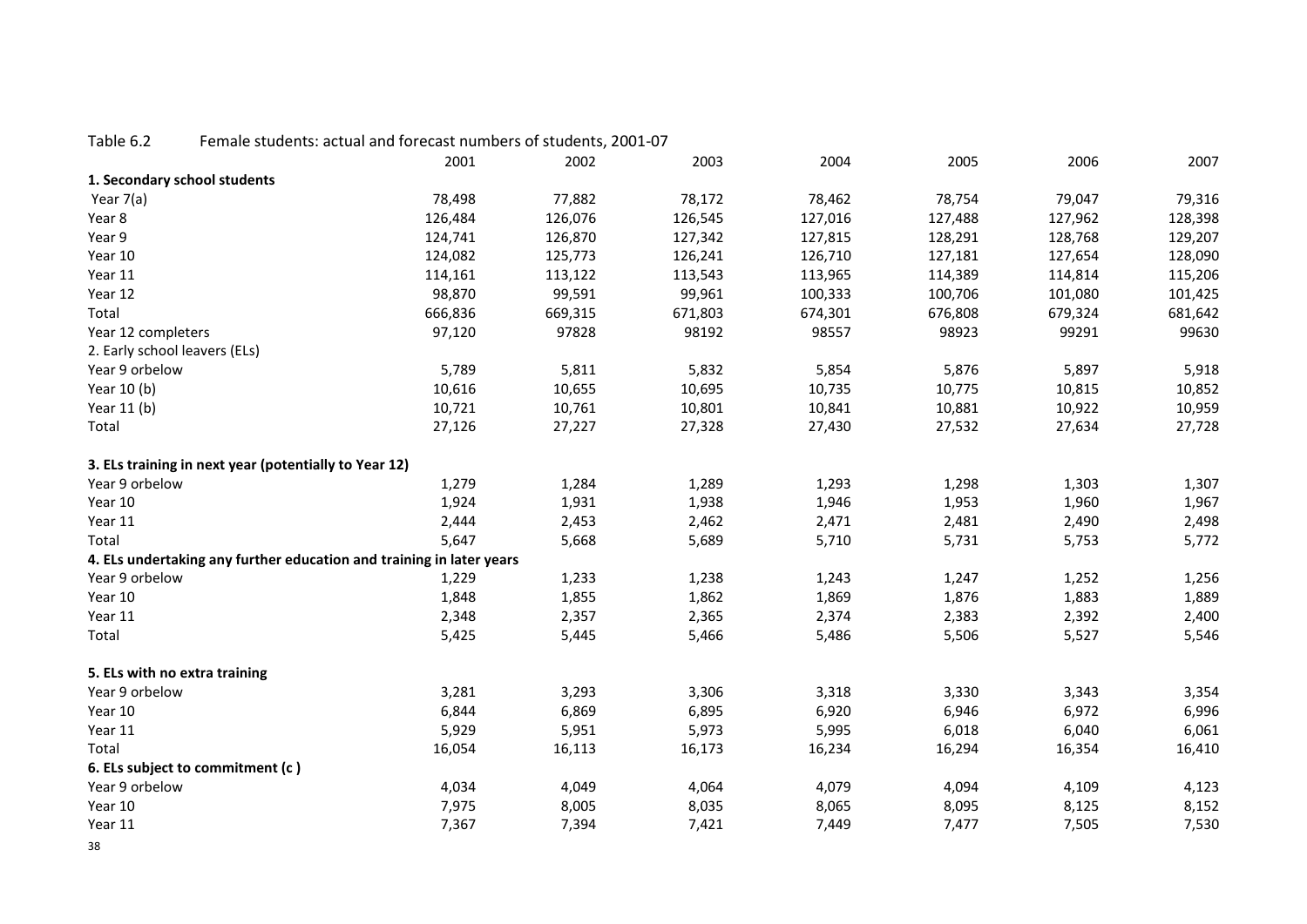| Total                         | 19,375 | 19,447 | 19,520 | 19,592 | 19,665 | 19,738 | 19,806 |
|-------------------------------|--------|--------|--------|--------|--------|--------|--------|
| 7. Total commitment years (d) |        |        |        |        |        |        |        |
| Year 9 orbelow                | 12,101 | 12,146 | 12,191 | 12,236 | 12,282 | 12,327 | 12,369 |
| Year 10 or below              | 15,951 | 16,010 | 16,069 | 16,129 | 16,189 | 16,249 | 16,305 |
| Year 11 or below              | 7,367  | 7,394  | 7,421  | 7,449  | 7,477  | 7,505  | 7,530  |
| Total                         | 35,418 | 35,550 | 35,682 | 35,814 | 35,948 | 36,081 | 36,204 |
| .                             |        |        |        |        |        |        |        |

Notes

(a) Year 7 secondary school students in NSW, Victoria, Tasmania and ACT. Year 7 students in other states and NT are in primary schools.

(b) In or at end of Year 10 and in or at end of Year 11 respectively.

(c) Early school leavers with no extra education or training plus estimated 30 per cent of those who start further training but do not complete.

(d) Allows 3 years for Year 9 Els subject to entitlement and 2 years for Year 10 Els . But makes NO allowance for timing of the entitlement.

Table 6.3 Male students: costs of further education for 2003-2007 early school leavers \$m (2002 prices)

|                                     | 2003   | 2004   | 2005   | 2006   | 2007   | 2008   | 2009     | 2010     |
|-------------------------------------|--------|--------|--------|--------|--------|--------|----------|----------|
| <b>Education years</b>              |        |        |        |        |        |        |          |          |
| Total committed education years (a) | 64,752 | 65,000 | 65,249 | 65,500 | 65,768 |        | $\Omega$ | $\Omega$ |
| Effective FT committed years (b)    | 0      | 33,860 | 56,339 | 64,847 | 65,095 | 65,354 | 31,087   | 8,422    |
| Committed years taken up (c)        | 0      | 16,930 | 28,169 | 32,423 | 32,548 | 32,677 | 15,543   | 4,211    |
| Costs of program (\$m)              |        |        |        |        |        |        |          |          |
| Education and training (d)          | 0      | 152.4  | 253.5  | 291.8  | 292.9  | 294.1  | 139.9    | 37.9     |
| Apprenticeship and traineeships     | 0      | 13.5   | 22.5   | 25.9   | 26.0   | 26.1   | 12.4     | 3.4      |
| Pathway planning / management       | 0      | 27.1   | 45.1   | 51.9   | 52.1   | 52.3   | 24.9     | 6.7      |
| Private student costs (e)           | 0      | 25.4   | 42.3   | 48.6   | 48.8   | 49.0   | 23.3     | 6.3      |
| Total costs                         |        | 218.4  | 363.4  | 418.3  | 419.9  | 421.5  | 200.5    | 54.3     |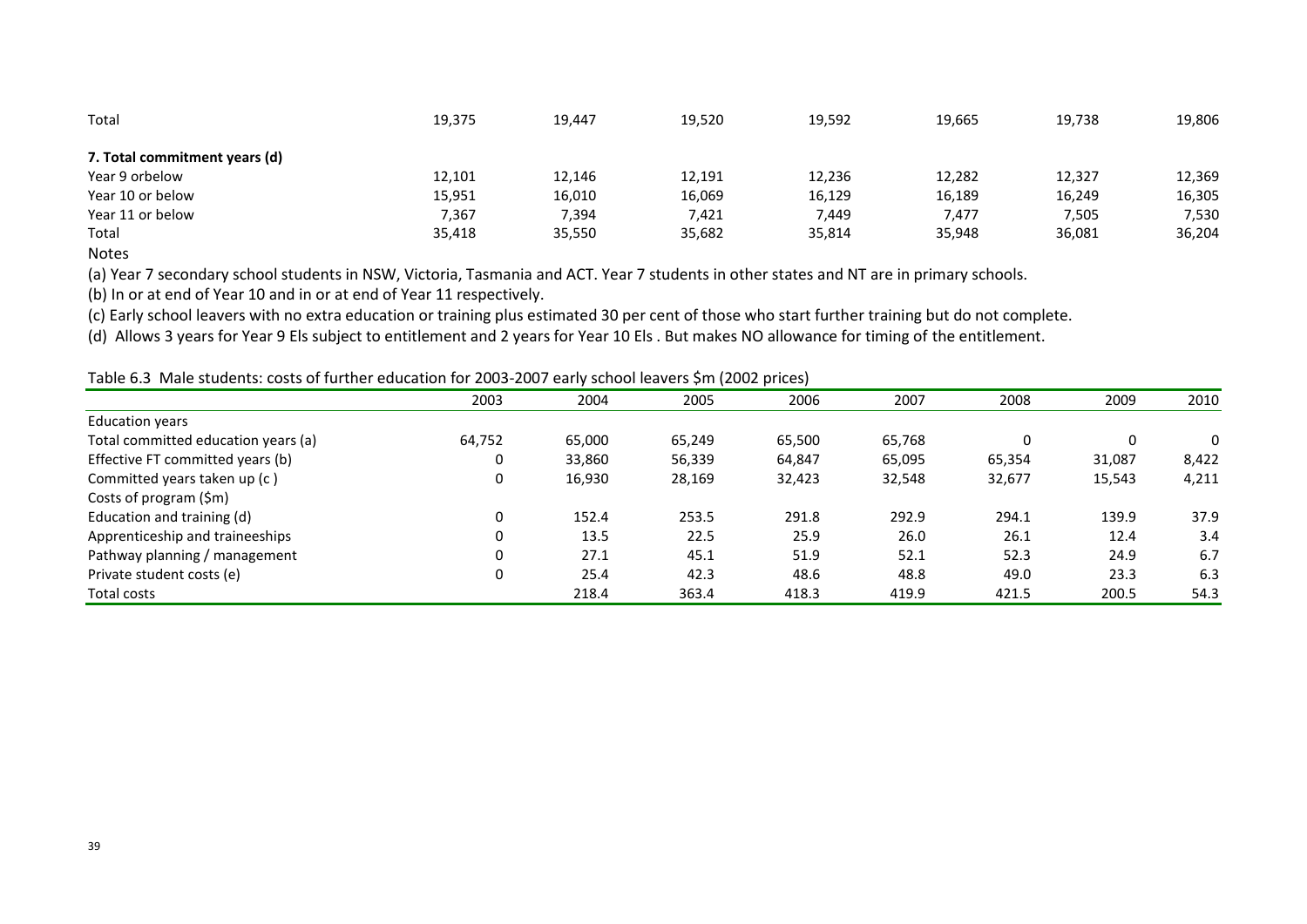|                                     | 2003   | 2004   | 2005   | 2006   | 2007   | 2008   | 2009   | 2010  |
|-------------------------------------|--------|--------|--------|--------|--------|--------|--------|-------|
| <b>Education years</b>              |        |        |        |        |        |        |        |       |
| Total committed education years (a) | 35,682 | 35,814 | 35,948 | 36,081 | 36,204 |        |        |       |
| Effective FT committed years (b)    |        | 19,520 | 31,691 | 35,872 | 36,005 | 36,133 | 16,385 | 4,123 |
| Committed years taken up (c)        |        | 9,760  | 15,845 | 17,936 | 18,003 | 18,067 | 8,192  | 2,062 |
| Costs of program (\$m)              |        |        |        |        |        |        |        |       |
| Education and training (d)          |        | 87.8   | 142.6  | 161.4  | 162.0  | 162.6  | 73.7   | 18.6  |
| Apprenticeship and traineeships     |        | 7.8    | 12.7   | 14.3   | 14.4   | 14.5   | 6.6    | 1.6   |
| Pathway planning / management       |        | 15.6   | 25.4   | 28.7   | 28.8   | 28.9   | 13.1   | 3.3   |
| Private student costs (e)           |        | 14.6   | 23.8   | 26.9   | 27.0   | 27.1   | 12.3   | 3.1   |
| Total costs                         |        | 125.9  | 204.4  | 231.4  | 232.4  | 233.1  | 105.7  | 26.6  |

Table 6.4 Female students: costs of further education for 2003-2007 early school leavers \$m (2002 prices)

Notes for Tables 6.3 and 6.4

(a) Commitments to male or female students from 2003 to 2007, from Table 6.2.

(b) If taken up full time, the commitments are from 1 to 3 years additional education or training

(c) Assumes that half the commitments are taken up.

(d) For study in schools or registered training organisations.

(e) Out of pocket costs. Foregone earnings estimated as part of wages model in Chapter 7.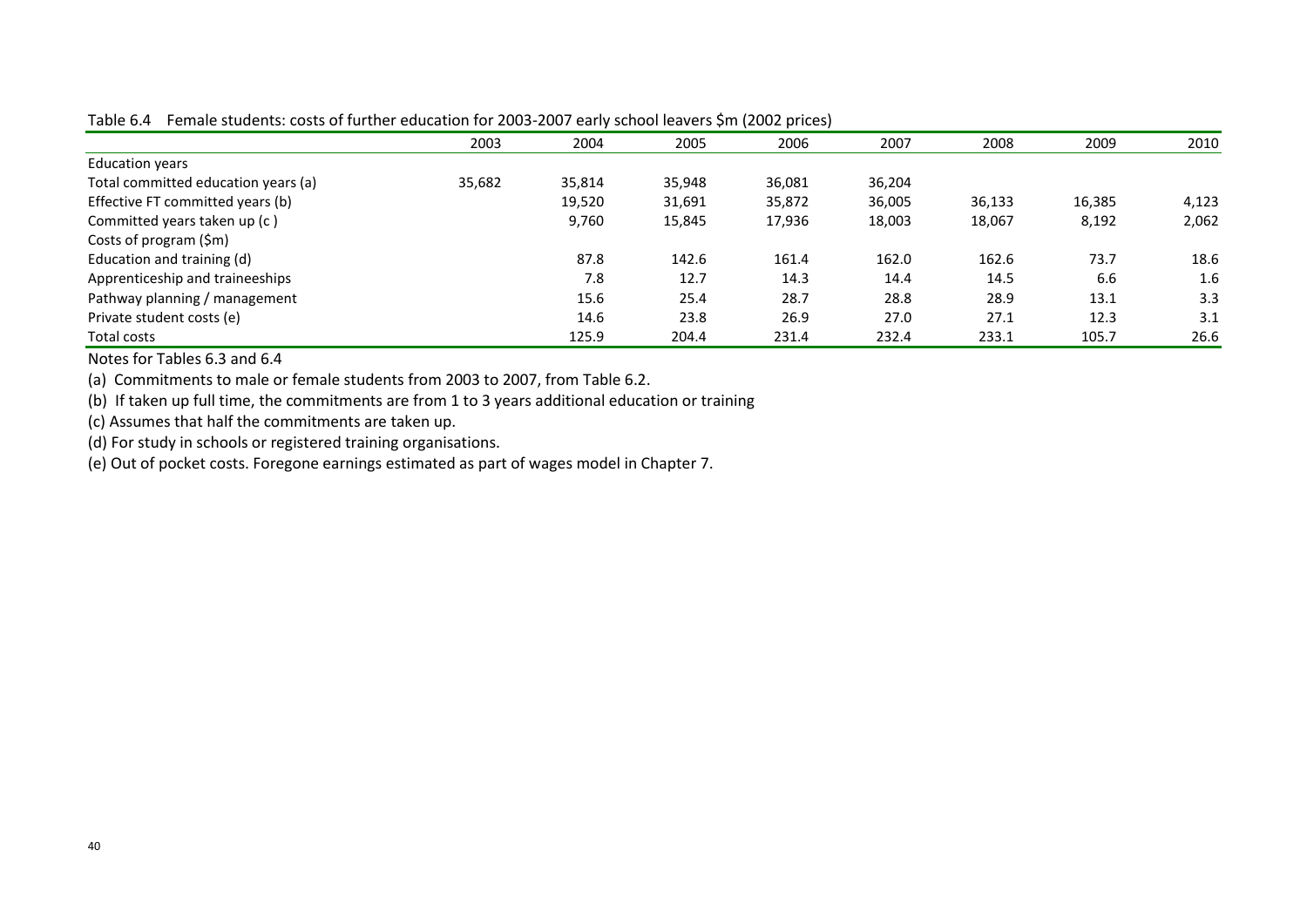# <span id="page-40-0"></span>7 An Earnings Benefit Model for a Five-Year Cohort

This chapter develops an earnings benefit model for the five-year cohort of early school leavers from 2004 to 2008. Earnings increase because the extra two years of education increase labour force participation, lower unemployment, and increase earnings. The model is based on current experience of year 10 and year 12 school leavers. Estimates are made separately for males and females each year from 2004 to 2010 and for the present value of subsequent incomes from 2011 to 2050.

The model first estimates the income of current non-completers. This income is a product of the number of non-completers who find work and their average earnings.

In any year, the number of new non-completers who are employed equals non-completers in the previous year less those who do not enter the workforce and those who are unemployed.

Forecast labour force participation and employment rates for non-completers are based on 2001 participation and employment rates. Estimated male participation and unemployment rates are 90 per cent and 23 per cent respectively. Female participation and unemployment rates are 75 per cent and 22 per cent respectively.

Earnings are based on year 2000 data from the ABS Survey of Education and Training 2001 – see Table 5.2. Allowing for a mixture of part and full-time work, average male earnings are \$326 per week for ages 15 to 19 and \$497 per week for ages 20 to 24. Comparable female earnings are \$271 and \$460 per week.

Tables 7.1 and 7.2 show the estimated earnings for each cohort of non-completers for males and females for each year from 2004 to 2010.

Drawing on the current income profile summarised in Table 5.2, we also estimate the earnings of each non-completer from 2011 to 2050 and the present value in 2011 of these earnings. Using a discount rate of 5 per cent per annum, the present values averages about \$550,000 for male non-completer and \$500,000 for female non-completers in the workforce. A discount rate of 5 per cent is used as a compromise rate between a commonly used opportunity cost of capital of 7 per cent and a consumer rate of discount that may be only 3 per cent.

The tables also show the earnings for 50 per cent of non-completers because this is the proportion assumed to take up the educational commitment.

The second half of the earnings model simulates the earnings of students who participate in a further extra two years of education.

Labour participation and employment rates are based on year 2002 data for year 12 completers. Wages are based on year 2000 data (see Table 5.2 for differences in average earnings associated with year 12 education).

This model also allows for foregone income as students taking up their entitlement take on less labour force work. While taking on the extra study workforce participation drops by about 50 per cent and earnings drop to \$176 and \$168 per week for males and females respectively.

Following completion of the two years of education, estimated male participation rates rise to from 90 to 93 per cent and youth unemployment falls from 23 per cent to 11 per cent. Estimated female participation rate rises to from 75 per cent to 85 per cent and unemployment falls from 22 per cent to 6 per cent.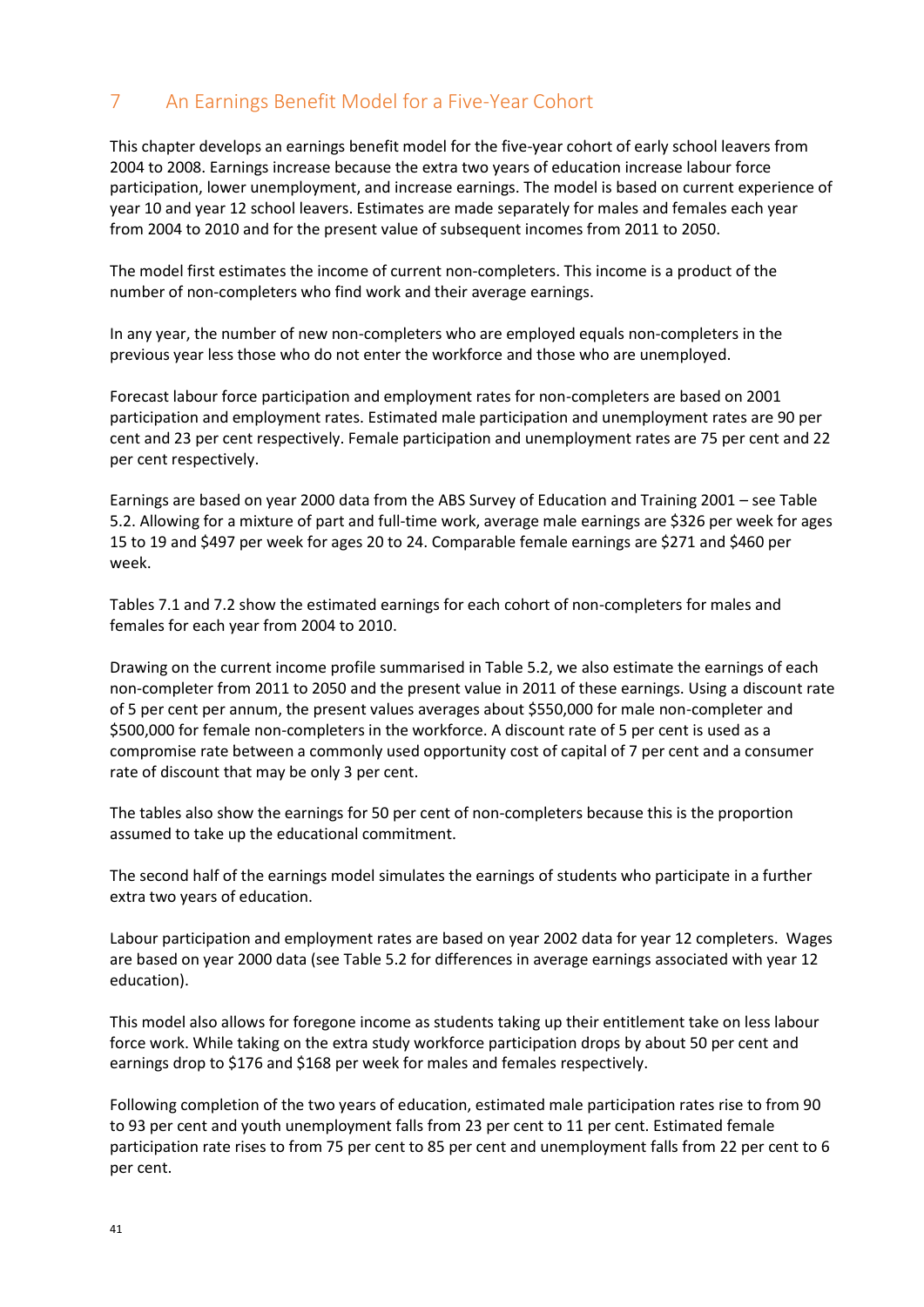In estimating the lifetime income effects it is assumed that non-completers who take up the extra education will achieve only 80 per cent of the income differential between average year 12 and year 10 incomes. This reflects the possible educational or other disadvantages that the non-completers face.

The results of these assumptions are shown at the bottom of Tables 7.1 and 7.2. In the short run, both employment and earnings fall as young people take up the extra education. Indeed, it is not till 2009 that employment and earnings are positive.

By 2010, the extra education for the five-year (2003-08) cohort would generate about 18,000 more people in employment. About two-thirds of these are due to reduced unemployment and one-third to higher workforce participation. The extra education generates an estimated extra \$550 million a year in earnings. Two-thirds of the benefits accrue to males because the impact is greater on male employment and earnings.

Th annual earnings benefit increases over the next 10 –20 years because the earnings differential is greatest for males between 45 and 54 years of age and for females between 35 and 44 years of age.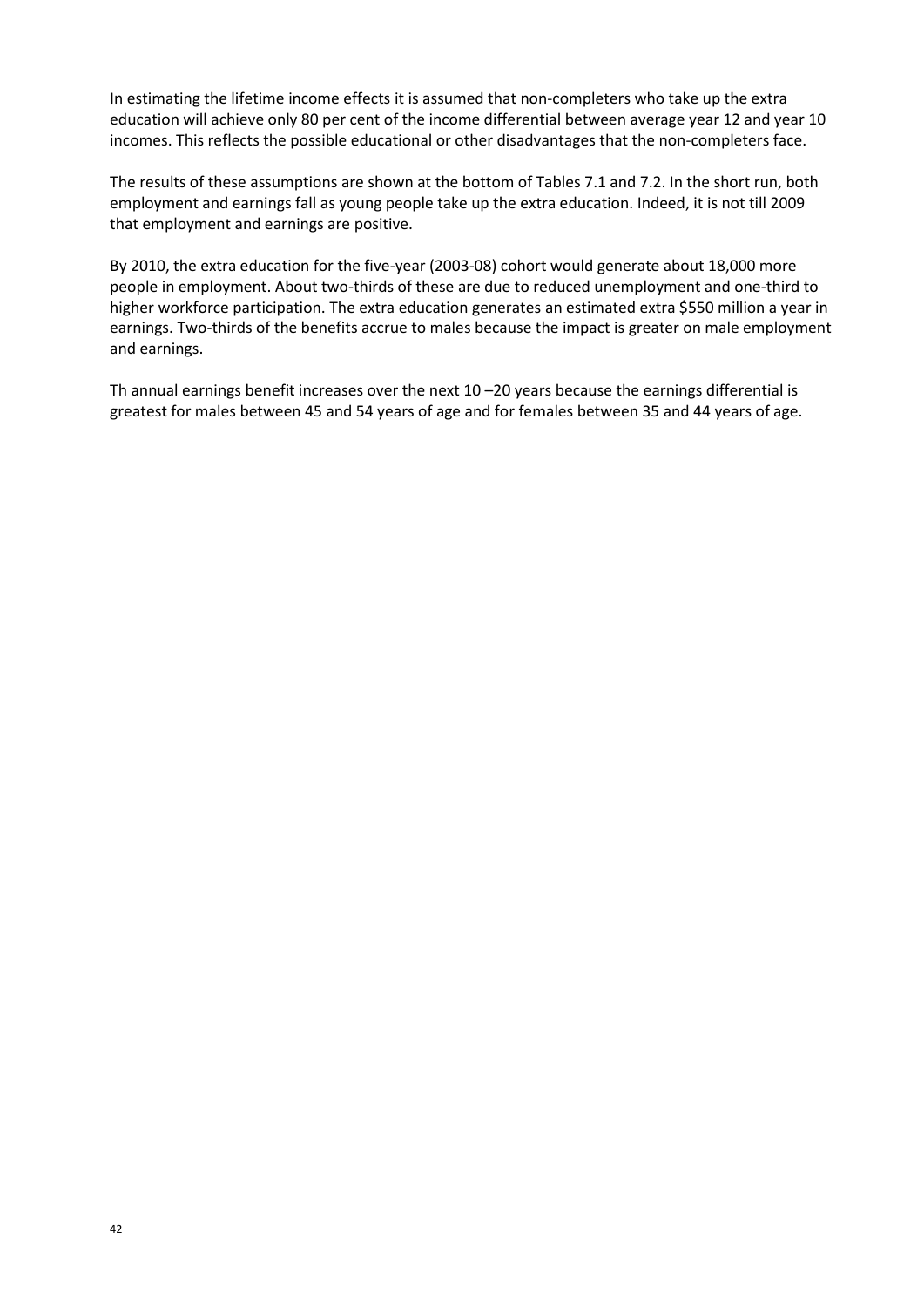| Table 7.1 Incomes of early school leavers without and with additional education or training: Males |       |        |        |        |        |               |                                 |         | Present value in     |
|----------------------------------------------------------------------------------------------------|-------|--------|--------|--------|--------|---------------|---------------------------------|---------|----------------------|
|                                                                                                    |       | 2004   | 2005   | 2006   | 2007   | 2008          | 2009                            |         | 2010 2011 of incomes |
| Non Y12 completers (NCs) pre-commitment                                                            |       |        |        |        |        |               |                                 |         | from 2011 to 2050    |
| Total NCs (a)                                                                                      | No.   | 33,944 | 34,074 | 34,205 | 34,336 | 34,477        | na                              | na      | na                   |
| NCs in labour force                                                                                | No.   | 30,550 | 30,667 | 30,784 | 30,902 | 31,029        | na                              | na      | na                   |
| NCs unemployed                                                                                     | No.   | 7,026  | 7,053  | 7,080  | 7,108  | 7,137         | na                              | na      | na                   |
| NCs employed                                                                                       | No.   | 23,523 | 23,613 | 23,704 | 23,795 | 23,892        | na                              | na      | na                   |
| Cumulative total employed                                                                          | No.   | 23,523 | 47,137 | 70,841 | 94,635 | 118,528       | 118,528                         | 118,528 |                      |
| Total wages of 2004 NCs                                                                            | \$m   | 399    | 399    | 399    | 399    | 608           | 608                             | 608     | 15,510               |
| Total wages of 2005 NCs                                                                            | \$m   | 0.0    | 400    | 400    | 400    | 400           | 610                             | 610     | 15,531               |
| Total wages of 2006 NCs                                                                            | \$m   | 0.0    | 0.0    | 402    | 402    | 402           | 402                             | 613     | 15,554               |
| Total wages of 2007 NCs                                                                            | \$m   | 0.0    | 0.0    | 0.0    | 403    | 403           | 403                             | 403     | 15,519               |
| Total wages of 2008 NCs                                                                            | \$m   | 0.0    | 0.0    | 0.0    | 0.0    | 405           | 405                             | 405     | 15,281               |
| Total wages of NCs                                                                                 | \$m   | 399    | 799    | 1,201  | 1,604  | 2,218         | 2,428                           | 2,639   | 77,395               |
| Outcomes for 50% of NCs pre-commitment                                                             |       |        |        |        |        |               |                                 |         |                      |
| Half of all NCs                                                                                    | No.   | 16,972 | 17,037 | 17,102 | 17,168 | 17,238        | na                              | na      | Na                   |
| In labour force (b)                                                                                | No.   | 15,275 | 15,333 | 15,392 | 15,451 | 15,514        | na                              | na      | Na                   |
| Unemployed (c)                                                                                     | No.   | 3,513  | 3,527  | 3,540  | 3,554  | 3,568         | na                              | na      | Na                   |
| Employed                                                                                           | No.   | 11,762 | 11,807 | 11,852 | 11,897 | 11,946        | na                              | na      | Na                   |
| Cumulative total employed                                                                          | No.   | 11,762 | 23,568 | 35,420 | 47,318 | 59,264        | 59,264                          | 59,264  | Na                   |
| Wages of 2004 NCs                                                                                  | \$m   | 199    | 199    | 199    | 199    | 304           | 304                             | 304     | 7,755                |
| Wages of 2005 NCs                                                                                  | \$m   | 0      | 200    | 200    | 200    | 200           | 305                             | 305     | 7,766                |
| Wages of 2006 NCs                                                                                  | \$m   | 0      | 0      | 201    | 201    | 201           | 201                             | 306     | 7,777                |
| Wages of 2007 NCs                                                                                  | \$m   | 0      | 0      | 0      | 202    | 202           | 202                             | 202     | 7,760                |
| Wages of 2008 NCs                                                                                  | \$m   | 0      | 0      | 0      | 0      | 203           | 203                             | 203     | 7,640                |
| Total wages                                                                                        | \$m   | 199    | 400    | 600    | 802    | 1,109         | 1,214                           | 1,320   | 38,698               |
| Outcomes with 50% commitment take-up                                                               |       |        |        |        |        |               |                                 |         |                      |
| Employment of 2004 NCs                                                                             | No.   | 6,789  | 6,789  | 14,087 | 14,087 | 14,087        | 14,087                          | 14,087  |                      |
| Employment of 2005 NCs                                                                             | No.   |        | 6,815  | 6,815  | 14,141 | 14,141 15,163 | 14, 141 15, 163 14, 141 15, 163 |         |                      |
| Employment of 2006 NCs                                                                             | No.   |        |        | 6,841  | 6,841  | 14,195        | 14,195                          | 14,195  |                      |
| Employment of 2007 NCs                                                                             | No.   |        |        |        | 6,867  | 6,867         | 14,249                          | 14,249  |                      |
| Employment of 2008 NCs                                                                             | No.   |        |        |        |        | 6,895         | 6,895                           | 14,308  |                      |
| Cumulative total employed                                                                          | No.   | 6,789  | 13,604 | 27,743 | 41,936 | 56,185        | 63,567                          | 70,980  |                      |
| Wages of 2004 NCs                                                                                  | \$m   | 62     | 62     | 227    | 227    | 396           | 396                             | 396     | 10,000               |
| Wages of 2005 NCs                                                                                  | \$m\$ |        | 62     | 62     | 228    | 228           | 397                             | 397     | 10,038               |
| Wages of 2006 NCs                                                                                  | \$m   |        | 63     | 63     |        | 228           | 228                             | 399     | 10,077               |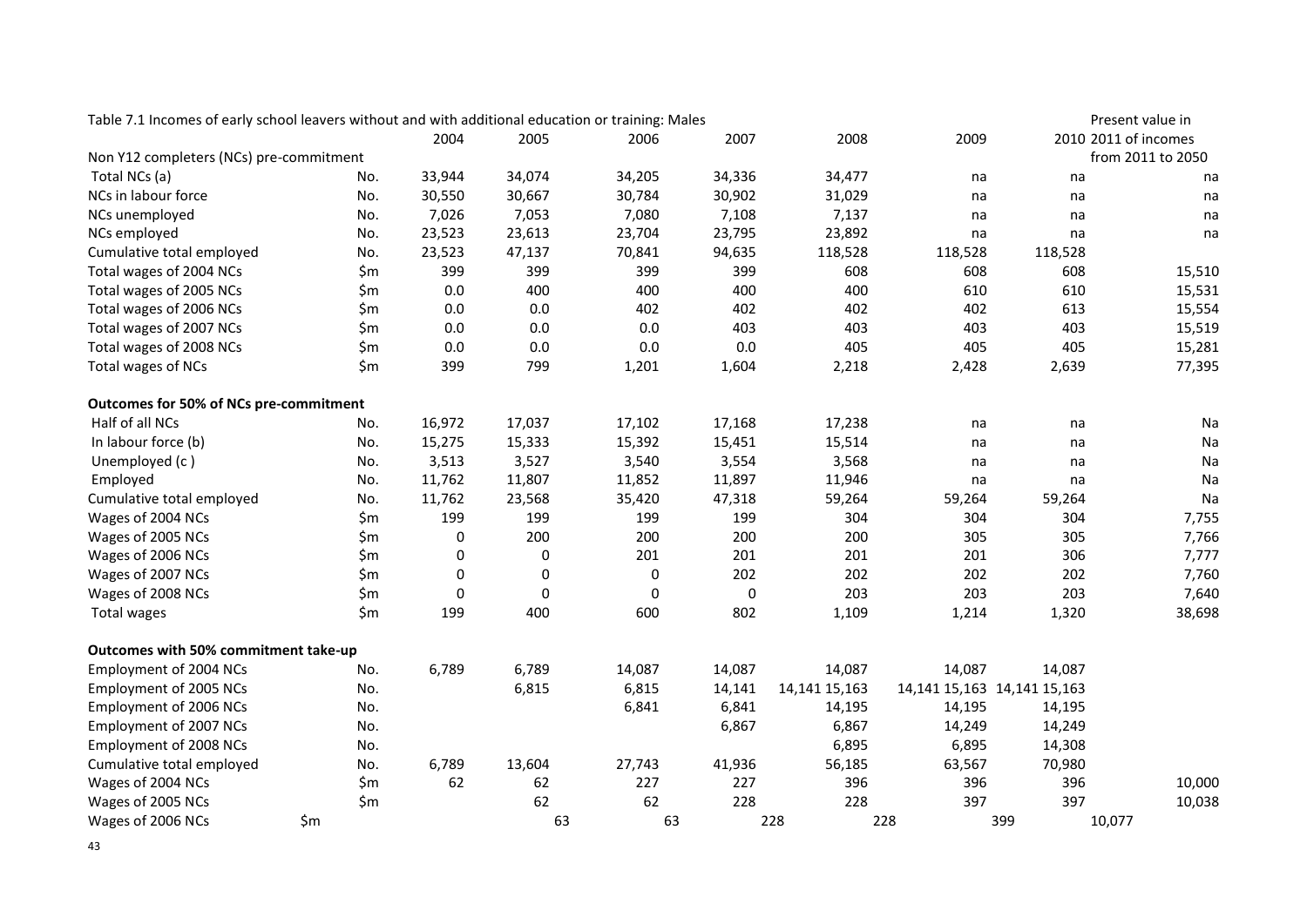| Wages of 2007 NCs                      | Sm  |          |          |          | 63       | 63       | 228   | 228    | 10,115 |
|----------------------------------------|-----|----------|----------|----------|----------|----------|-------|--------|--------|
| Wages of 2008 NCs                      | Sm  |          |          |          |          | 63       | 63    | 230    | 10.157 |
| Total wages                            | \$m | 62       | 125      | 352      | 580      | 977      | 1313  | 1651   | 50,387 |
|                                        |     |          |          |          |          |          |       |        |        |
| Net outcomes of 50% commitment take up |     |          |          |          |          |          |       |        |        |
| Employed                               | No. | $-4,973$ | $-9,965$ | $-7,678$ | $-5,382$ | $-3,079$ | 4,303 | 11,716 |        |
| Total wages                            | Sm  | $-137$   | $-275$   | $-249$   | $-223$   | $-132$   | 99    | 331    | 11,689 |

Notes:

(a) Early school leavers in previous year who would obtain entitlement. E.g. non-completers in 2004 are the early leavers who in 2003 who do not enter into further education.

(b) In year after leaving school, 77 per cent of male early leavers enter the labour force.

(c ) In year after leaving school, 23 per cent of male early leavers in the labour force are unemployed.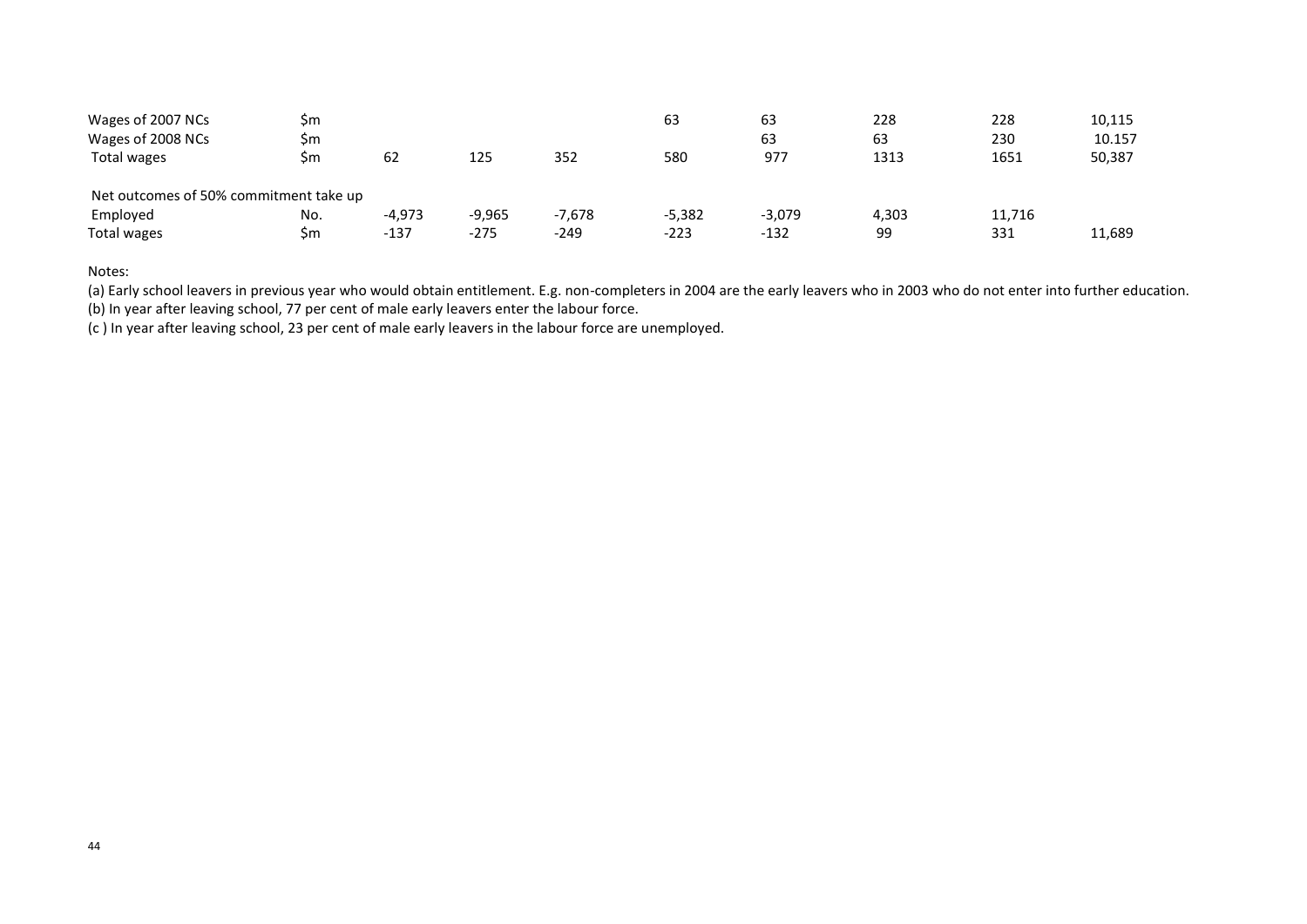#### Table 7.2 Incomes of early school leavers without and with additional education or training: Females Non Y12 completers (NCs) pre-commitment

|                                        |       | 2004        | 2005        | 2006        | 2007        | 2008   | 2009   | 2010   | Present value in 2011 |
|----------------------------------------|-------|-------------|-------------|-------------|-------------|--------|--------|--------|-----------------------|
|                                        |       |             |             |             |             |        |        |        | of incomes from       |
|                                        |       |             |             |             |             |        |        |        | 2011 to 2050          |
| Total NCs (a)                          | No.   | 19,447      | 19,520      | 19,592      | 19,665      | 19,738 | na     | Na     | na                    |
| NCs in labour force                    | No.   | 15,450      | 14,594      | 14,648      | 14,703      | 14,757 | na     | Na     | na                    |
| NCs unemployed                         | No.   | 3,185       | 3,197       | 3,209       | 3,221       | 3,233  | na     | Na     | na                    |
| NCs employed                           | No.   | 11,354      | 11,397      | 11,439      | 11,482      | 11,524 | na     | Na     | na                    |
| Cumulative total employed              | No.   | 11.354      | 22,751      | 34,190      | 45,672      | 57,196 | 57,196 | 57,196 |                       |
| Total wages of 2004 NCs                | \$m\$ | 160         | 160         | 160         | 160         | 272    | 272    | 272    | 5,768                 |
| Total wages of 2005 NCs                | \$m   | $\Omega$    | 161         | 161         | 161         | 161    | 273    | 273    | 5,914                 |
| Total wages of 2006 NCs                | \$m   | 0           | 0           | 161         | 161         | 161    | 161    | 161    | 5,952                 |
| Total wages of 2007 NCs                | \$m   | $\Omega$    | 0           | 0           | 162         | 162    | 162    | 162    | 5,990                 |
| Total wages of 2008 NCs                | \$m\$ | $\mathbf 0$ | $\pmb{0}$   | 0           | $\mathbf 0$ | 162    | 162    | 162    | 6,030                 |
| Total wages of NCs                     | \$m\$ | 160         | 321         | 482         | 643         | 918    | 1030   | 1030   | 29,654                |
| Outcomes for 50% of NCs pre-commitment |       |             |             |             |             |        |        |        |                       |
| Half of all NCs                        | No.   | 9,724       | 9,760       | 9,796       | 9,833       | 9,869  | na     | Na     | na                    |
| In labour force (b)                    | No.   | 8,270       | 7,297       | 7,324       | 7,351       | 7,369  | na     | Na     | na                    |
| Unemployed (c)                         | No.   | 1,593       | 1,599       | 1,605       | 1,611       | 1,616  | na     | na     | na                    |
| Employed                               | No.   | 5,677       | 5,698       | 5,719       | 5,741       | 5,762  | na     | na     | na                    |
| Cumulative total employed              | No.   | 5,677       | 11,376      | 17,095      | 22,836      | 28,598 | 28,598 | 28,598 | 0                     |
| Wages of 2004 NCs                      | \$m\$ | 80          | 80          | 80          | 80          | 136    | 136    | 136    | 2,884                 |
| Wages of 2005 NCs                      | \$m   | 0           | 80          | 80          | 80          | 80     | 136    | 136    | 2,957                 |
| Wages of 2006 NCs                      | \$m   | $\Omega$    | $\mathbf 0$ | 81          | 81          | 81     | 81     | 81     | 2,976                 |
| Wages of 2007 NCs                      | \$m   | 0           | 0           | 0           | 81          | 81     | 81     | 81     | 2,995                 |
| Wages of 2008 NCs                      | \$m\$ | 0           | 0           | $\mathbf 0$ | $\mathbf 0$ | 81     | 81     | 81     | 3,015                 |
| Total wages                            | \$m\$ | 80          | 160         | 241         | 322         | 459    | 515    | 515    | 14,827                |
| Outcomes with 50% commitment take-up   |       |             |             |             |             |        |        |        |                       |
| Employment of 2004 NCs                 | No.   | 3889        | 3889        | 6612        | 6612        | 6612   | 6612   | 6612   |                       |
| Employment of 2005 NCs                 | No.   |             | 3904        | 3904        | 6637        | 6637   | 6637   | 6637   |                       |
| Employment of 2006 NCs                 | No.   |             |             | 3918        | 3918        | 6661   | 6661   | 6661   |                       |
| Employment of 2007 NCs                 | No.   |             |             |             | 3933        | 3933   | 6686   | 6686   |                       |
| Employment of 2008 NCs                 | No.   |             |             |             |             | 3948   | 3948   | 6711   |                       |
| Cumulative total employed              | No.   | 3,889       | 7,793       | 14,435      | 21,100      | 27,791 | 30,544 | 33,307 |                       |
| Wages of 2004 NCs                      | \$m\$ | 34          | 34          | 59          | 101         | 164    | 164    | 164    | 3,326                 |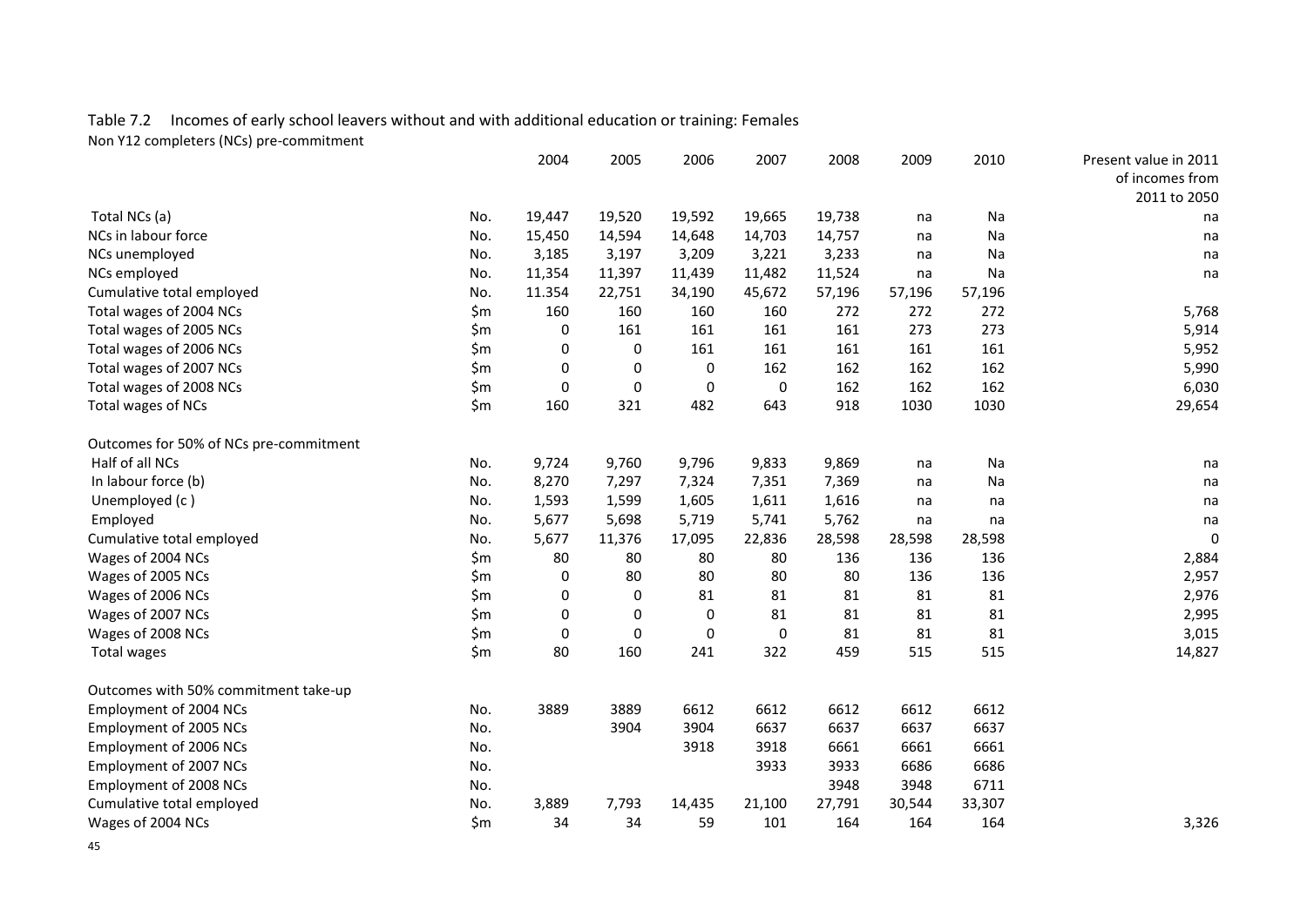| Wages of 2005 NCs                       | \$m |          | 34       | 34       | 101      | 101    | 164   | 164   | 3,321  |
|-----------------------------------------|-----|----------|----------|----------|----------|--------|-------|-------|--------|
| Wages of 2006 NCs                       | \$m |          |          | 34       | 34       | 101    | 101   | 165   | 3,353  |
| Wages of 2007 NCs                       | \$m |          |          |          | 34       | 34     | 101   | 102   | 3,386  |
| Wages of 2008 NCs                       | \$m |          |          |          |          | 34     | 34    | 102   | 3,420  |
| Total wages                             | \$m | 34       | 68       | 128      | 270      | 435    | 566   | 697   | 16,716 |
| Net outcomes of 50% entitlement take up |     |          |          |          |          |        |       |       |        |
| Employed                                | No. | $-1,788$ | $-3,582$ | $-2,660$ | $-1,735$ | $-807$ | 1,946 | 4,710 |        |
| Total wages                             | \$m | -46      | $-92$    | $-113$   | -51      | $-24$  | 51    | 182   | 1889   |

#### Notes

(a) Early school leavers in previous year who would obtain entitlement. E.g. non-completers in 2004 are the early leavers who in 2003 who do not enter into further education.

(b) In year after leaving school, 77 per cent of male early leavers enter the labour force.

(c ) In year after leaving school, 23 per cent of male early leavers in the labour force are unemployed.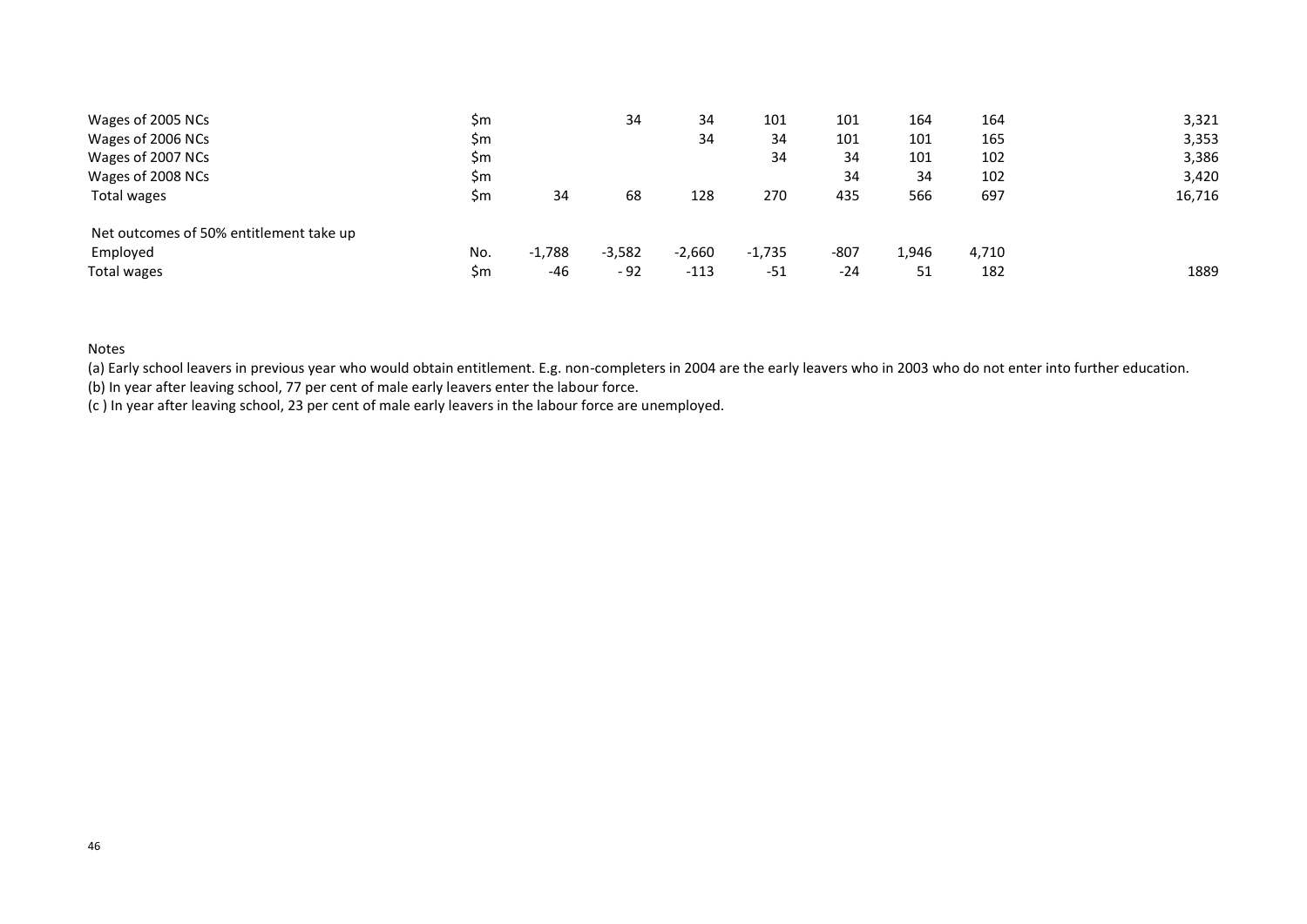# <span id="page-46-0"></span>8 Cost-benefit Results of the Commitment for a Five-Year Cohort

This chapter provides cost-benefit results for a five –year cohort. It is based on the estimated costs and benefits in the last two chapters and also includes estimates of the benefits of education and training to employers and to society. The estimated net benefit is high and, providing that the program can be achieved, the results are not sensitive to plausible changes in assumptions. The last part of the chapter describes the main distributional impacts.

#### <span id="page-46-1"></span>8.1 Cost-Benefit Results

The results of the cost-benefit analysis for the five-year cohort are shown in Table 8.1. The costs, as estimated in Chapter 6, are broken down into education and training, apprenticeships and traineeships, management and pathway programs, and the direct private costs of education and training (books, travel etc.). Incomes foregone are modelled with the changes in earnings.

When the scheme is in full operation from 2006 to 2008, costs total about \$650 million per annum, of which government would outlay about \$570 million and students \$80 million. This assumes a 50 per cent take up rate of the education on offer with all those doing so full time.

The benefits in this evaluation include the net earnings of students plus benefits to employers and to society as a whole, less the value of displaced output. Net earnings were estimated in Chapter 7. The aggregate estimate of net earnings includes earnings foregone while studying. These foregone earnings total about 360 million a year when the scheme is in full operation.

|                                  | 2004   | 2005   | 2006    | 2007         | 2008   | 2009   | 2010 | Present value in  |
|----------------------------------|--------|--------|---------|--------------|--------|--------|------|-------------------|
|                                  |        |        |         |              |        |        |      | 2001 of incomes   |
|                                  |        |        |         |              |        |        |      | from 2011 to 2050 |
| Costs of commitment              |        |        |         |              |        |        |      |                   |
| <b>Education and training</b>    | 240    | 396    | 453     | 456          | 457    | 214    | 57   |                   |
| Apprenticeships and traineeships | 21     | 35     | 40      | 40           | 41     | 19     | 5    |                   |
| Management and pathways          | 43     | 61     | 80      | 81           | 81     | 38     | 10   |                   |
| Private student costs            | 40     | 66     | 76      | 76           | 76     | 36     | 9    |                   |
| Total cost                       | 344    | 558    | 649     | 653          | 655    | 307    | 81   |                   |
| Benefits of commitment           |        |        |         |              |        |        |      |                   |
| Net earnings of students (a)     | -181   | $-367$ | $-362$  | $-274$       | -156   | 150    | 513  | 13,578            |
| Benefits to employers            | 0      | 0      | 0       | 0            | 0      | 22     | 77   | 2,037             |
| Social benefits (b)              | 0      | 0      | 0       | $\mathbf{0}$ | 0      | 30     | 102  | 2,715             |
| Less displaced output            | 0      | 0      | 0       | 0            | 0      | $-15$  | -51  | $-1,358$          |
| Total benefit (b)                | $-181$ | $-367$ | $-362$  | $-274$       | $-156$ | 187    | 641  | 16,972            |
| Net benefit (c)                  | $-525$ | $-925$ | $-1011$ | $-927$       | $-811$ | $-120$ | 560  | 16,972            |
| NPV @ 5 per cent                 | 8,183  |        |         |              |        |        |      |                   |
| NPV @ 7 per cent (d)             | 4.575  |        |         |              |        |        |      |                   |

#### Table 8.1 Economic evaluation of further education for the 2003 to 2007 cohort (\$m, 2002 prices)

2. Notes

(a) Increase in earnings less earnings foregone during study.

(b) See text for explanation.

(c) Net benefit equals total benefit less total cost.

(d) Discounts all figures in table by 7 per cent, including benefits from 2011 to 2050.

Employers will almost certainly gain from the improved productivity of workers. Employees receive the full value of their marginal product only in a perfectly competitive economy. In a major study of the gains of training to employers, Dearden et al. (2000) estimate that increased wages account for less than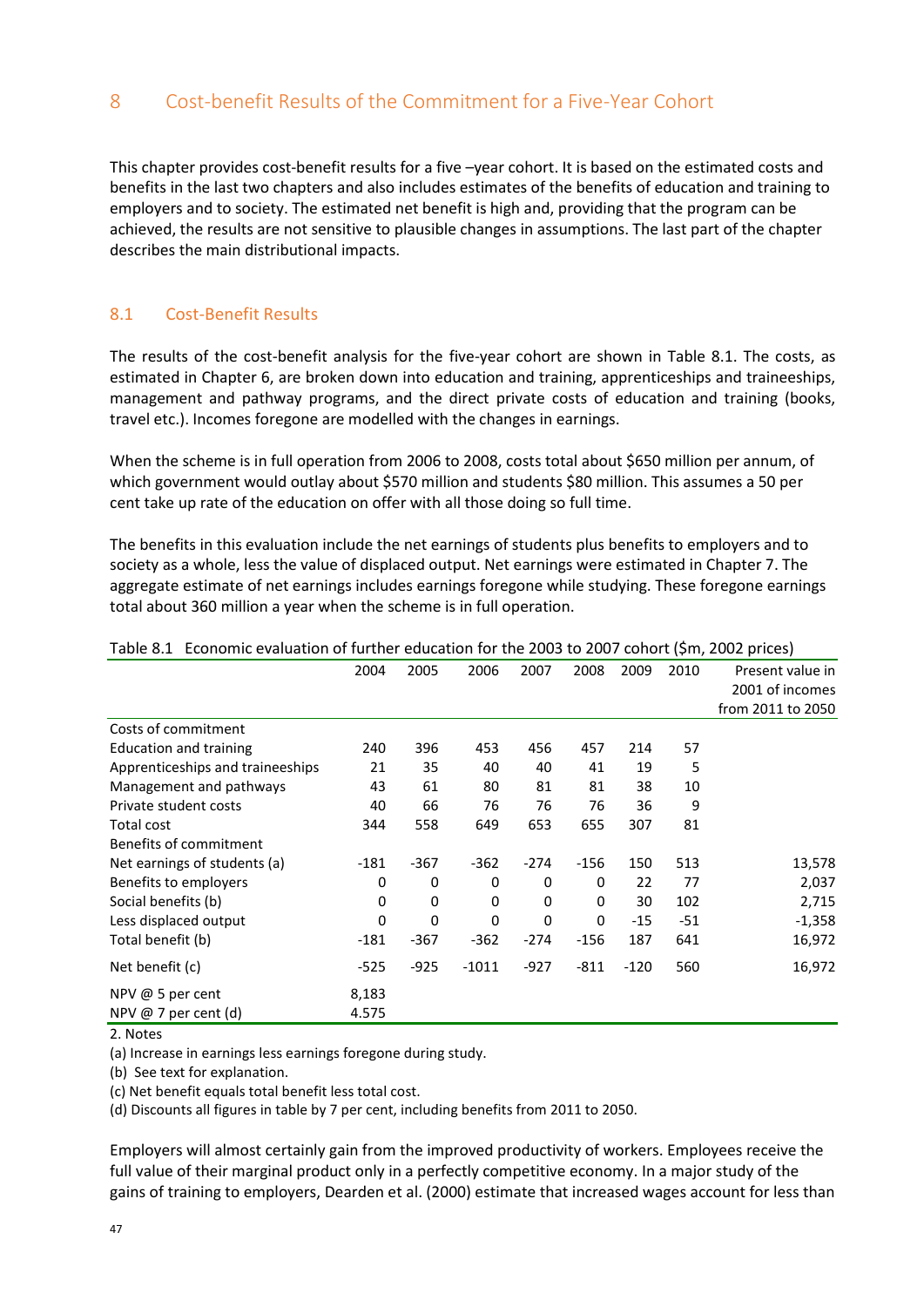half of the effects of training on industrial productivity. Raising the proportion of workers trained in an industry by five percentage points increased the estimated value added per worker by 4 per cent and wages per worker by 1.6 per cent. In the absence of evidence related to the program under evaluation here, we make the conservative assumption that employers will receive a return on education in the form of increased profit equivalent to 15 per cent of the gain in wages.

Evidence is accumulating that education contributes to the social capital (or social relations) of a society and that this in turn has many positive welfare and economic impacts. OECD (2001a) and Wolfe and Haveman (2001) report that an increase in schooling achievements:

- Raises the schooling received by one's children;
- Improves one's own health status;
- Improves the health status of one's family members;
- Raises the efficiency of one's consumer choices;
- Reduces crime (see also Chapman et al. 2001, for Australia);
- Generally increases social interactions and contributions to the community.

Wolfe and Haveman (1984) suggest that the non-market benefits of one more year of schooling may be of the same order of magnitude as estimates of the earnings-based effects. In this study we make the conservative assumption that the non-market social benefits of the type listed above will equal only 20 per cent of the estimated increase in market earnings.<sup>5</sup>

On the other hand, following the discussion on possible displacement of output of existing workers in Chapter 4, the evaluation here allows that displaced output will equal 10 per cent of the estimated increase in labour earnings.

Accounting for all these benefits and costs from 2004 to 2050, the estimated net present value of the proposed programs is \$8.2 billion with a 5 per cent discount rate and \$4.6 billion with a 7 per cent discount rate.

Given that this evaluation covers a five-year cohort, the results are consistent with those estimated for a simple one-year model. The estimated net value was \$1.0 billion per annum for the simple model (see Section 5.5). Here we find an annual equivalent of between \$0.9 billion and \$1.6 billion. These latter figures include some additional benefits to employers and society, but also some displacement effects and AT costs, as well as many other small differences between the two models, for example differential participation and employment as a function of extra education.

#### <span id="page-47-0"></span>8.2 Robustness of Results

The results are robust. The benefits are several times the costs. Also, there is little uncertainty about the costs. With a 5 per cent discount rate, the ratio of discounted benefits to discounted costs is 3.2:1. With a 7 per cent discount rate, the benefit-cost ratio falls to 2.3:1. This means that even if the benefits were half those estimated, which is not very plausible, the program would still generate a positive net present value and a benefit-cost ratio greater than one.

Factors that could reduce the net benefit would be lower earnings (or output) gains for new students achieving year 12 equivalent, higher costs of education for disadvantaged or remote students, and low returns to partial course completion. The evaluation assumes that all students participating in further education will complete. This is not realistic. The implicit assumption is that the costs and benefits of

**.** 

<sup>&</sup>lt;sup>5</sup> Several commentators on the draft report considered that this underestimated the social contributions of more secondary education.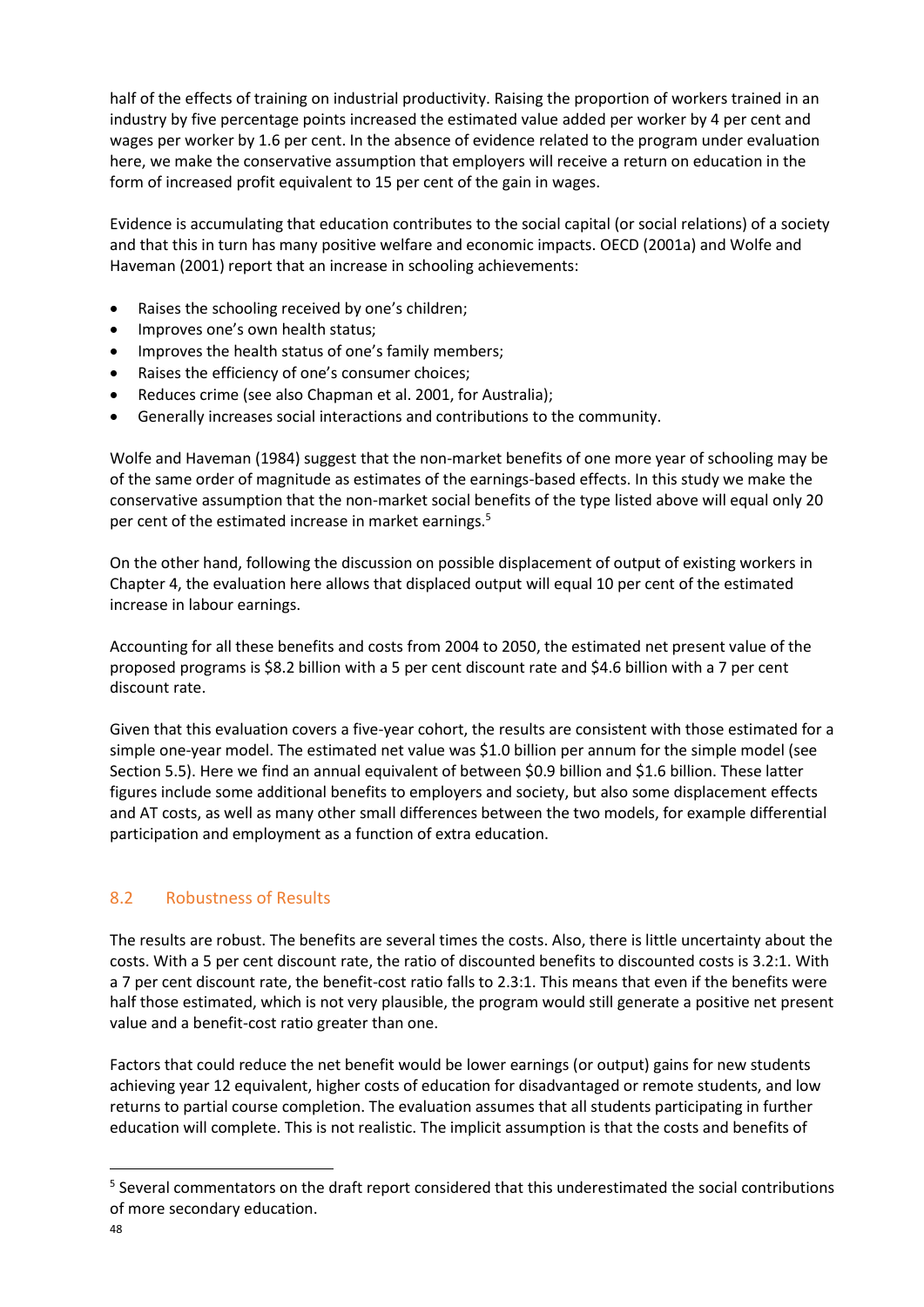partial completion would be proportionate to full completion, eg. the cost and benefit of one extra year's education will be half the cost and benefit of two years. There is some evidence that educational returns are proportional to length of education (see Card, 1999). However, if this does not hold, and it may not for some participants who do not engage seriously in the program, the net benefits will be over-estimated.

On the other hand, it is arguable that the social benefits are underestimated, that some AT expenses are not resource costs, and that the marginal cost of training more people to Year 12 is below average cost, even allowing for disadvantaged students.

Another important issue is whether the transition incentives (pathway programs and apprenticeships and traineeships) will achieve a 50 per cent take up of further education by current non-completers, especially by those who cannot afford the foregone income. If the incentives are not sufficient, transition program expenditures can be increased without risking the basic benefit-cost equation. Alternatively, the program may be phased in. The recommended program in Chapter 10 is a phased strategy, which allows for evaluation of transition programs.

# <span id="page-48-0"></span>8.3 Distribution of Costs and Benefits

As shown in Table 8.1, the main direct beneficiaries of the program are student participants, employers, and general members of society. The present value of student benefits is sensitive to their personal discount rate and to their eligibility for Youth Allowance, as many students bear significant costs before they achieve their gains and, from an individual perspective, the gains are not certain. They will also be taxed on their gains. Employers may also have to share some of their gains with consumers, as a result of industrial competition, and with government via increased taxes.

Government bears a large part of the program costs initially. On an undiscounted basis, government would pay \$2.8 billion for the programs shown in Table 8.1 and lose some tax on foregone earnings. However, if by way of income tax and GST government receives 25 per cent of the increased earnings of students and businesses, it would receive back about 3.5 billion in present values in 2011. This should ensure that total government receipts approximate outlays in present value terms in 2002.<sup>6</sup> In addition, the Commonwealth government will save an estimated \$8000 per annum in unemployment benefits for 10,000 to 12,000 persons from year 6 onward, which is a total savings of \$80 million or more per annum.

As noted, existing low skilled workers may suffer lower wages or employment from increased competition in the long run (though not initially).

# <span id="page-48-1"></span>9 Labour Market and Related Programs

Australia's commitment to youth is unlikely to be met entirely through education programs. This chapter provides a qualitative review of the main labour market programs that may complement the education programs. The proposed programs build on and add value to current initiatives such as the Youth Allowance and Work for the Dole.

#### <span id="page-48-2"></span>9.1 Introduction to Labour Market and Related Programs

**<sup>.</sup>**  $<sup>6</sup>$  In Chapter 10, the report considers the impact of the proposed phase program on the Commonwealth</sup> and State governments separately.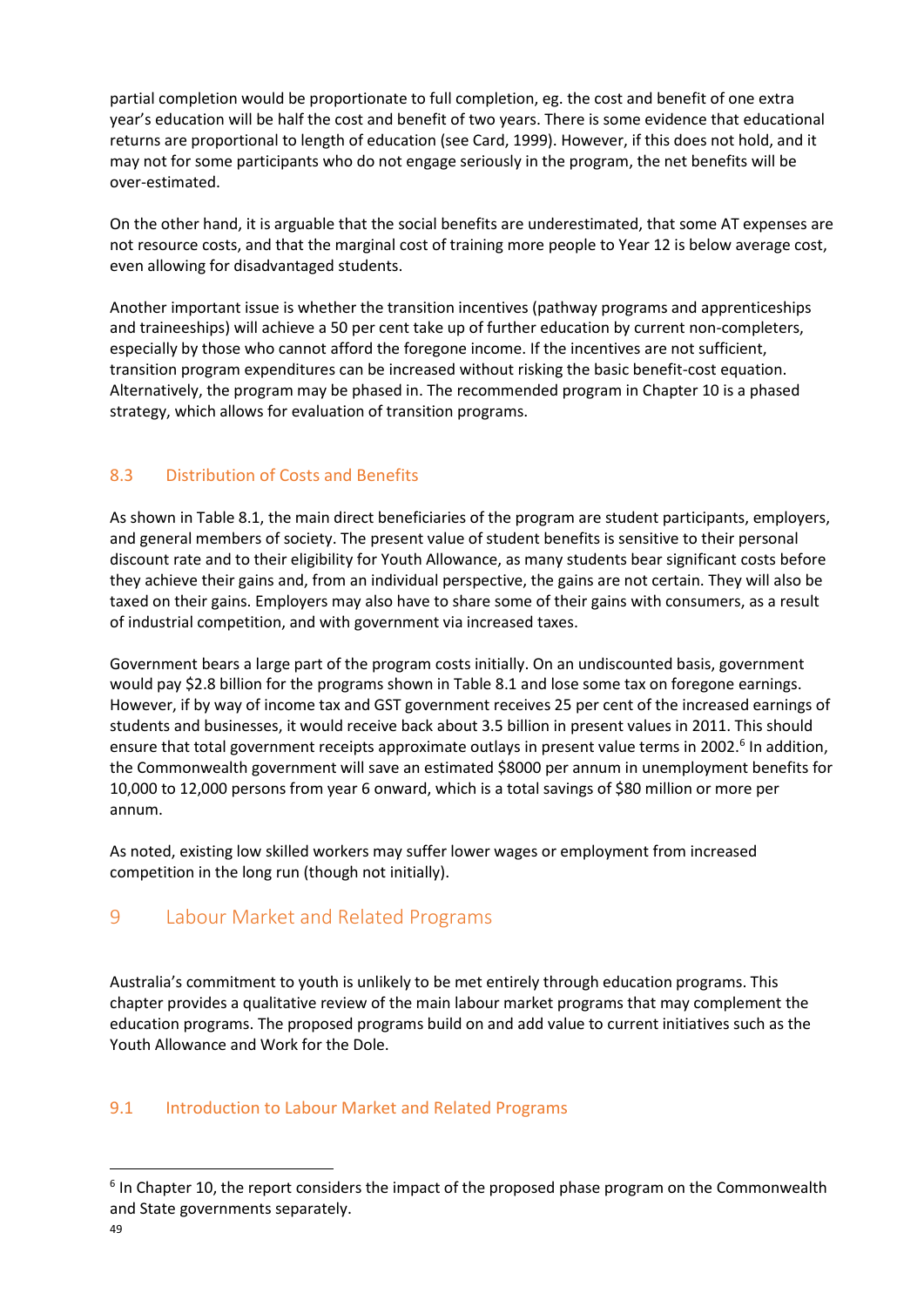The evaluation of the education programs in Chapters 6 to 8 included major transition programs designed to encourage participation in further education and training to year 12 equivalent level, including job pathway programs (JPP) and apprenticeship and training (AT) programs. The JPP and AT programs are part of a total strategy to achieve year 12 equivalent qualifications, which is justified in aggregate on cost-benefit terms. Some micro evidence on the return to vocational education was cited above. For completeness, brief comments on the effectiveness of JPP and AT programs are provided below.

This chapter then discusses major labour market programs that were not included in the evaluation of a year 12 equivalent education. These include:

- Job search assistance and placement programs
- Special youth training and employment programs
- Direct job creation
- Work for the dole
- Youth employment subsidies

The evaluation literature on labour market programs is large. This report does not provide a comprehensive assessment of these programs, but rather suggests how these programs may contribute individually and collectively to a national commitment to provide youth with short and long run employment prospects.

Nor does this report review regulations of youth labour markets. Some regulations, for example minimum wage regulations or retrenchment provisions, may deter youth employment. Conversely, exempting young persons from payroll taxes may encourage youth employment (though possibly at the expense of other workers). Clearly labour market programs should be implemented within a regulatory framework that encourages, or at least does not discourage, employment of young workers. However, the regulation of youth employment markets raises issues that are outside the scope of this report.

#### <span id="page-49-0"></span>9.2 Safety Nets and Job Pathway Programs

Most countries have safety net programs that aim to identify recent school leavers who have left education with few qualifications and are inactive in the labour market. These agencies often expand into related areas, including identifying school students with difficulties, counselling services, encouraging students to undertake more education or training courses, assisting with job finding and so on. Examples of wide- ranging safety net programs are Youthreach in Ireland and TRACE in France, both of which provide multiple services to young persons in the education to work transition. OECD (2002) remarks that, for people who do not register with official employment agencies, these programs are an important complement to conventional transition programs and have achieved some success for the under 20's.

In Australia, the Youth Allowance helps young people who are studying, training looking for work or sick. It encourages the development of agreements as a way to increase participation and emphasses mutual obligation.

The Job Pathway Programs also help 15 to 19 years olds to transition from school to work, and the Job Placement, Employment and Training Program provides assistance to 15 to 21 year olds who are at risk of homelessness and ex-offenders. JPP providers may assist almost any young person who has difficulties with the education to work transition. Assistance can include literacy/numeracy assessment, counselling, referral to pre-vocational training, and advice on apprenticeships and jobs. Outcomes may be more schooling as well as capacity to compete in the labour market and employment.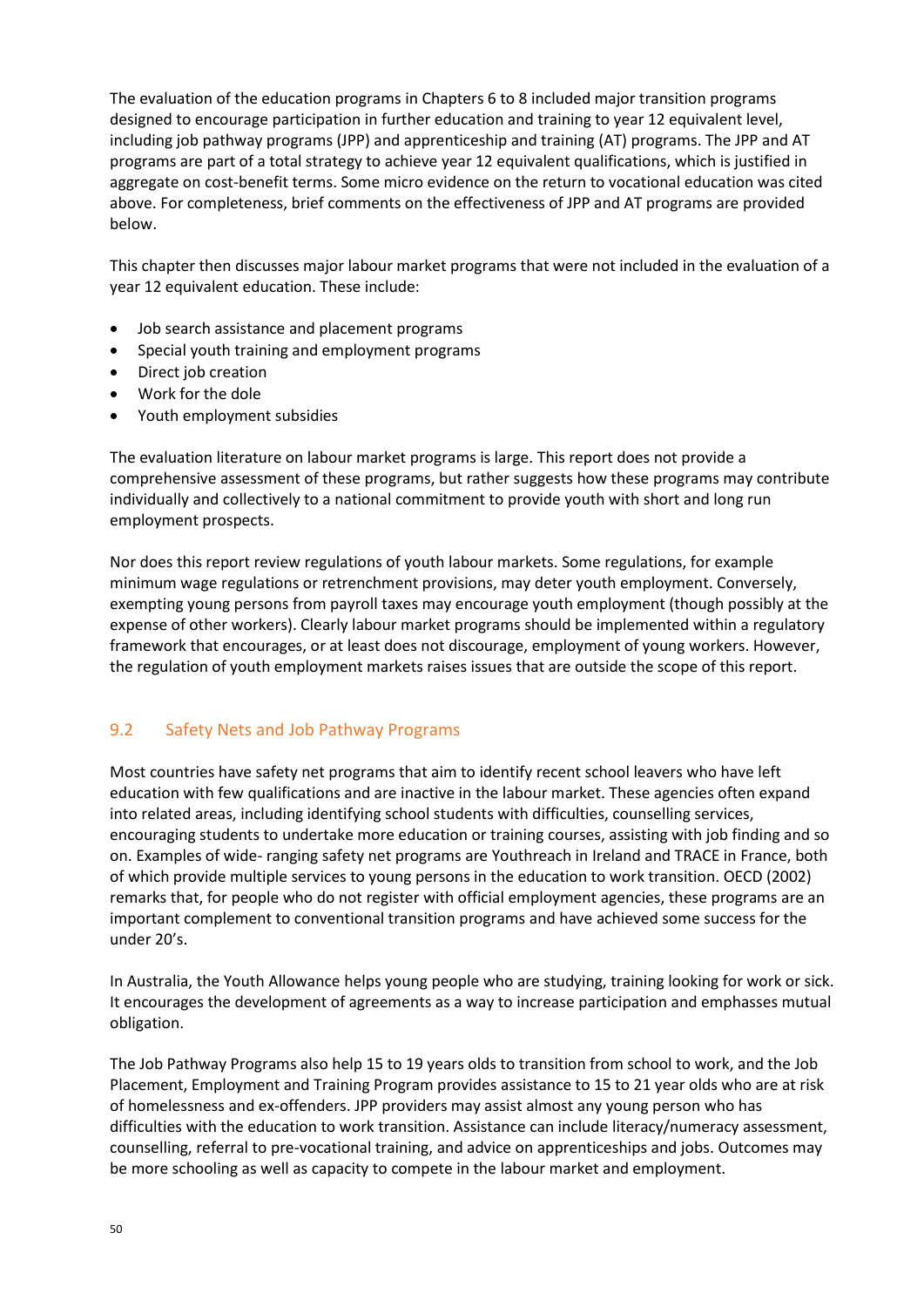Kellock (with Bruce, 2000) found that JPP is an important model for helping young people because it combines preventive services delivered within schools with a case management safety net services once students have left school, whereas most other services focus either on school or on post-school experience. However the success of a JPP provider depends on its development of a good relationship with local schools.

Currently the Commonwealth budget for JPP is about \$25 million. This provides services to some 80,000 young persons annually from over 1600 schools across Australia, which averages about \$300 per person served, though there is much variation. In our evaluation of the youth commitment in Chapters 5 to 8 and in our proposals below, we allow a considerably larger allocation (\$1600) per student counselled into year 12 equivalent education and training. This appears a more realistic budget to raise year 12 equivalent completion to 90 per cent of students.

#### <span id="page-50-0"></span>9.3 Apprenticeships and Traineeships

OECD (2000) documents a sizeable body of evidence to show that an extensive and relevant apprenticeship system is associated with good transition outcomes.

In Australia, about 360,000 individuals hold apprenticeships or traineeships, of which half are under 20 years of age. Apprenticeships typically involve off-the-job training for a day a week for 3-4 years duration. Traineeships typically involve two days a week off the job for 1-2 years. Commonwealth incentive payments to employers vary, but total \$4,400 for a standard full-length apprenticeship. This works out at 6-7 per cent of a typical apprentice wage.

NCVER (2001a, 2001b) reports excellent employment outcomes for individuals who complete an apprenticeship or traineeship. Over 90 per cent of New Apprentices who successfully completed the offthe-job component in 1999 were in employment in May 2000. Ninety-three per cent of those who completed a New Apprenticeship in 2000 were in an unsubsidised job three months later. These data led OECD (2001d) to conclude that overall the 'New Apprenticeships have been extremely successful in bringing state-supervised forms of employment-based training into a wider range of industries and nontrade occupations – ranging from labourers to managers and professionals – where it was previously very largely absent'.

On the other hand, Toner (2002) reports that a high proportion of traineeships is in low-skill areas (elementary clerical, sales and services, and labouring). Firms may engage trainees principally to obtain the subsidy and this may represent subsidised employment rather than training. Drop out rates for some of the newer and shorter traineeships have been high, due to trainee dissatisfaction with low wages, training content and workplace relations. Less than three in five people who start traineeships complete them. This may indicate a need to increase the training subsidies as well as to improve training content.

#### <span id="page-50-1"></span>9.4 Job Search Assistance and Placement Programs

Job search assistance comprises many services, including initial interviews and assessment, in-depth counselling, assistance with job searches, training in job search techniques, and possibly intensive assistance. In Australia, job placement programs include Centrelink's job seeker assessment (using the Job Seeker Classification Instrument) and the three main services of Job Network (Job Matching, Job Search Training and Intensive Assistance). The OECD (2001d) estimates that Centrelink, DEWR and JN providers employ a total of about 16 000 staff in these services. In the JN program, over 200 providers offer services from over 2000 sites in Australia.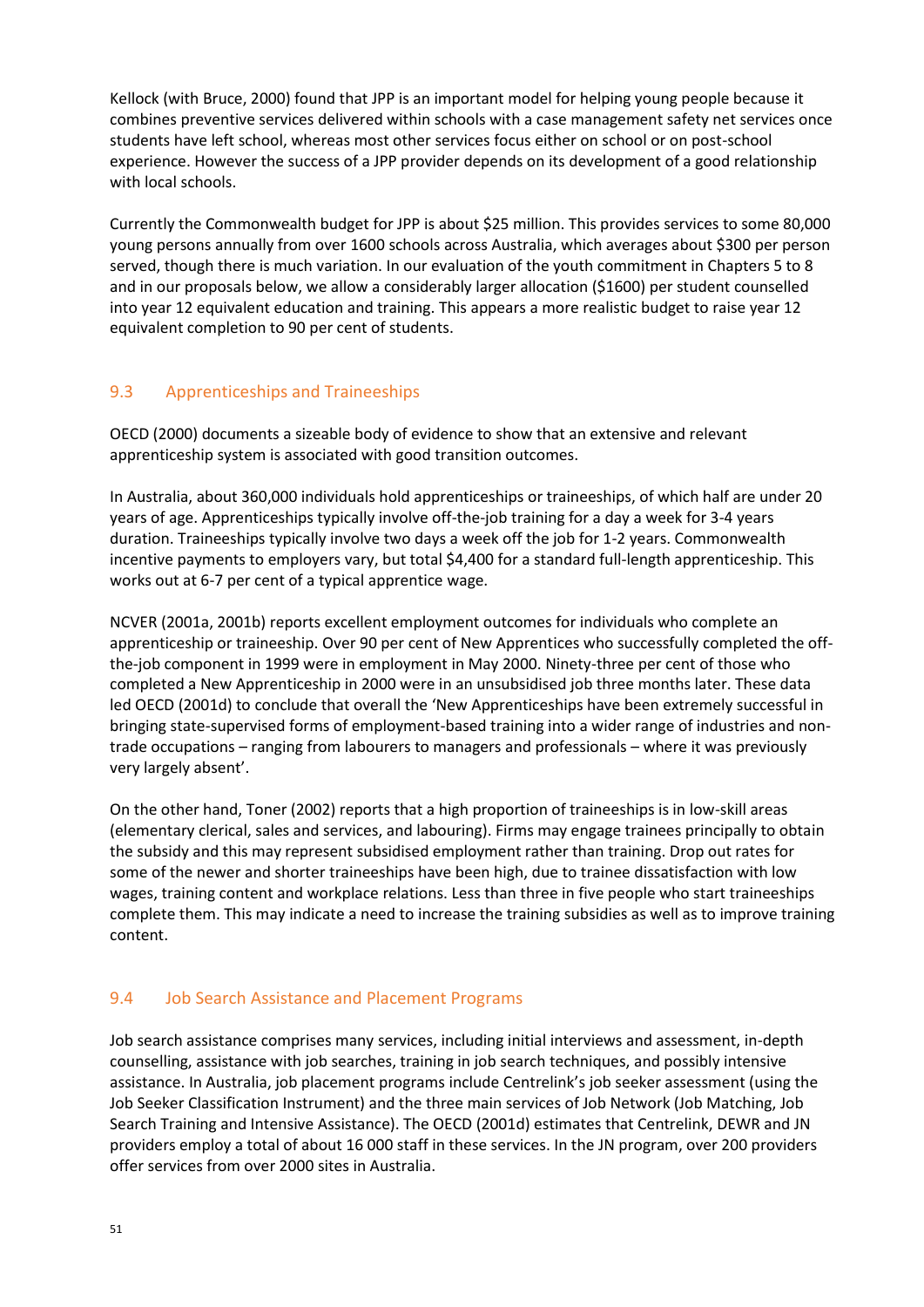Martin and Grubb (2001) report that job assistance schemes are generally cost-effective. They are one of the least cost active labour market programs. Evaluations of social experiments in several countries (Canada, Sweden, the United Kingdom and the United States) show positive outcomes for job assistance schemes. For example, Meyer (1995) found that job search schemes in the U.S. shortened unemployment times and increased earnings. On the other hand, Van den Berg and Van der Klaauw (2001) found no significant impact of such programs in the Netherlands.

Martin and Grubb conclude that overall investment in active placement efforts is worthwhile in terms of getting people into, or back into, the workforce. However, job placement services should combine with monitoring of the job-search behaviour of the unemployed and enforcement of work tests.

In Australia, surveys indicate that most surveyed clients in the three main JN services were satisfied with the services they received (OECD 2001d). Most job matching and job search training clients considered that the JN provider had improved their job prospects. Employers also assessed the JN network favourably. However, OECD (2001d) reports that employment outcomes under the JN program are similar to those under Working Nation (see Table 9.1 for job search assistance outcomes under Working Nation) or the average of other OECD countries. The Productivity Commission (2002) also notes that the net employment effects of JN appear small, but that JN is less expensive than comparable Working Nation programs.

| Taple 9.1       | <b>ESUINALED IMPACTS OF WOLKING NATION ROOM INSTRUCT DIORIGHTS (%)</b> |        |            |        |        |      |  |  |  |  |
|-----------------|------------------------------------------------------------------------|--------|------------|--------|--------|------|--|--|--|--|
| Program         | Net unit cost $(5)$                                                    |        | Net impact |        |        |      |  |  |  |  |
|                 |                                                                        | 1995/1 | 1995/2     | 1996/1 | 1996/2 | 1997 |  |  |  |  |
| Wage subsidy    | 1,263                                                                  | 11.8   | $-0.3$     | 38.3   | 42.8   | 44.3 |  |  |  |  |
| Job creation    | 7105-10000                                                             | 8.5    | 13.6       | 15.3   | 13.7   | 19.0 |  |  |  |  |
| <b>Training</b> | 970-1170                                                               | 3.7    | 1.3        | 2.9    | 3.6    | 1.4  |  |  |  |  |
| Job search      | 625                                                                    | 8.7    | 1.4        | 4.5    | 7.7    | 8.0  |  |  |  |  |

Table 9.1 Estimated impacts of Working Nation labour market programs (%)<sup>a</sup>

(a) Percent increase in unassisted employment 3 months after exit from program, cf. control group. Source: Stromback and Dockery, 2000.

In summary, many studies have found that job assistance programs, such as the JN program, are an effective instrument as part of a package of programs to meet a country's commitment to young people as well as to all unemployed people. On the other hand, compared with other OECD countries, the resources employed in Australian job placement systems are high relative to both the numbers unemployed and to other types of labour market spending (OECD, 2001c). This may indicate that the policy emphasis should be on improving the current JN system within current resource levels rather than increasing the resource commitment.

# <span id="page-51-0"></span>9.5 Special Youth Training and Employment Programs

Most OECD countries run special training and employment programs targeted to young persons at risk and unemployed (see strategy 5 in Table 3.1 above). The aim is to provide pre-vocational and employability skills for those who cannot graduate through normal school or vocational pathways without extra assistance. In Australia, the Commonwealth's Job Placement, Employment and Training (JPET) Scheme and Literacy and Numeracy Training (LANT) programs are examples of these programs.

Unfortunately the evaluation literature on these programs is not very positive. After a major review of U.S. and European studies, Heckman et al (1999) concluded that there was little evidence that such programs had a positive effect on youth employment, especially for more disadvantaged youth, in either the United States or Europe. Larsson (2000) reached similar conclusions for Sweden.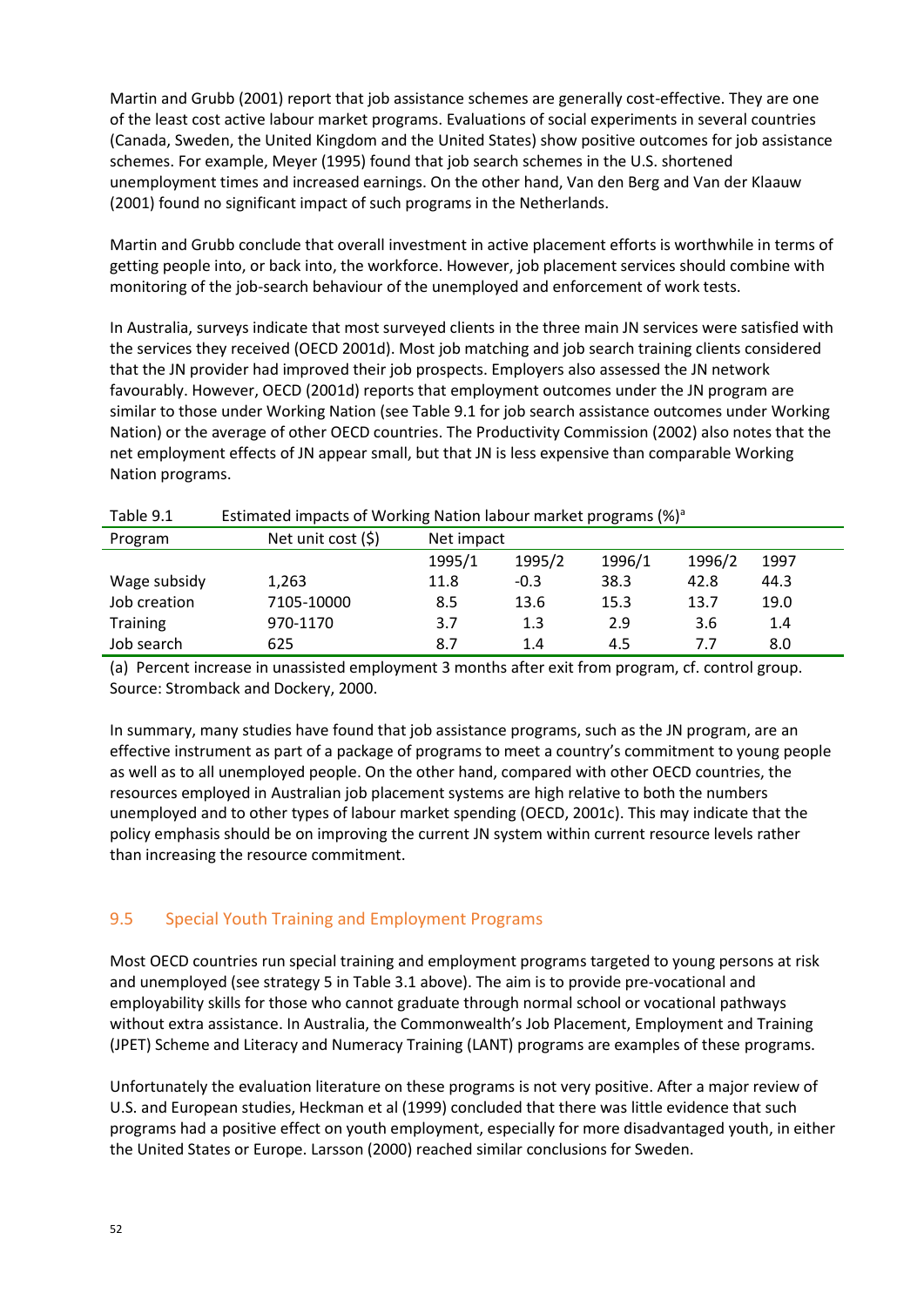From a review of the evidence, Martin and Grubb (2001) conclude that early and sustained interventions are critical for disadvantaged youths. They argue that labour market training courses have little benefit for young people who leave the schooling system without qualifications and an adequate grounding in reading, writing and numeracy. They also note that training programs often fail because of poor attitudes to work amongst disadvantaged youth. Mentoring is therefore an essential adjunct to training. Also, to be effective, training programs need to be integrated with occupational skills and workbased learning.

It is not clear whether Australian training schemes for disadvantaged youth, such as JPET and LANT, have similar weak outcomes as overseas programs. The OECD (2001c) reports an unpublished 1995 review of JPET which concluded that the scheme was successful because it was both holistic and flexible. However, the DEST website does not contain any public evaluation of JPET. OECD (2001c) also reports that the voluntary take up rate and the completion rate in LANT programs are low. A review of Working Nation training programs by Stromberg and Dockery (2000) also suggests training programs have a small net impact on employment (see Table 9.1)

In summary, special training programs appear to have only modest economic return. However, on social grounds government must surely commit significant training resources to try to alleviate the educational limitations of severely disadvantaged youth and the social consequences. To be even part successful, work experience and real employment prospects should complement these programs.

# <span id="page-52-0"></span>9.6 Direct Job Creation

Spending on direct public sector job creation typically accounts for about 15 per cent of spending on active labour market measures in OECD countries. The proportion is often higher in Scandinavian countries with a commitment to a high level of youth employment. France and Germany also have large public sector schemes (OECD, 2002). Publicly funded jobs directly create jobs, but are expensive.

In Australia, job creation was a large part of active labour market programs in the mid-1990s under Working Nation. In 1995/96, the Commonwealth Government spent \$1.1 billion on direct job creation for general all-age employment. This included \$273 million on JobSkills (which combined work experience with job training), \$498 million for New Work Opportunities (mainly in the environmental, age care and community sectors), and \$310 million for measures for indigenous Australians. The Government also spent \$89 million on the Landcare and Environmental Action Program, which provided jobs for youth aged 15 to 20 years, mainly on community and local government organisations. However the Coalition Government stopped job creation programs except measures to support indigenous Australians, though it has introduced a close substitute (Work for the Dole – see below).

International reviews of job creation schemes have not been very favourable. According to Martin and Grubb (2002), most studies converge on the conclusion that 'this measure has been of little success in helping unemployed people get permanent jobs in the open labour market'. Job creation schemes usually have low productivity and often do not create marketable skills. Carling and Larsson (2002) conclude that short-term employment jobs in Sweden did not significantly improve an individual's labour market prospects in the following 18 months.

On the other hand, job creation schemes under Working Nation appear to have been quite effective in employment generation (see Table 9.1). An estimated 30 per cent of participants were in unassisted employment 3 months after exit from the job creation program compared with 15 per cent of the control group (Stromback and Dockery, 2000). The positive net impact was 15 per cent after a year. Also the displacement effects are lower than with job subsidies (Piggott and Chapman, 1995). However, the net unit cost (the gross cost less the reduction in income support payments) of \$7000 to \$10,000 per job was quite high.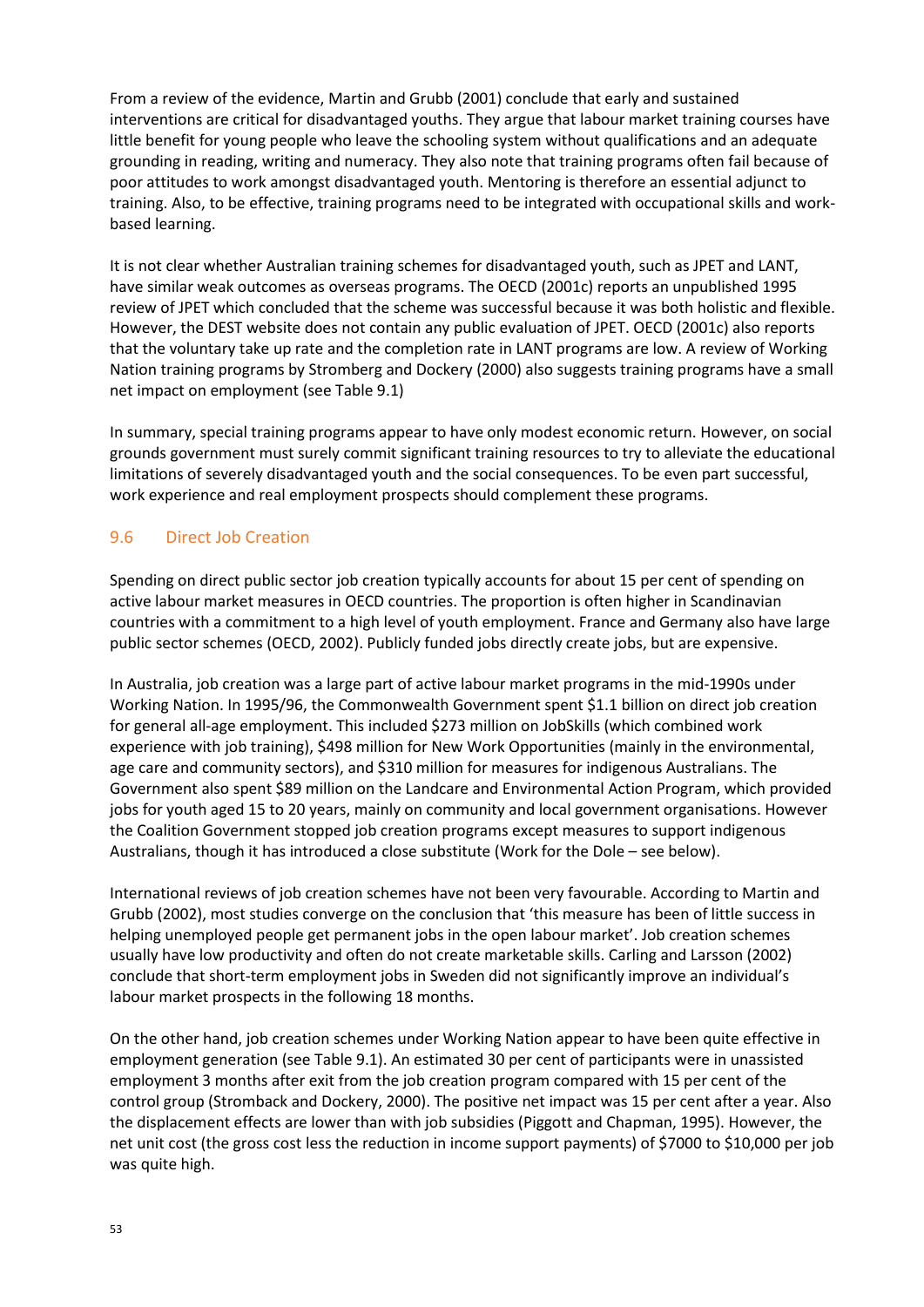In conclusion, many OECD countries use public sector job generation programs to help the more disadvantaged unemployed and as a work test for unemployment. This helps to create jobs directly. Such programs may help to generate a work-oriented attitude. However, they tend to be low productivity and learning jobs. Most commentators conclude that this strategy should be used for particular purposes rather than as a general solution to youth or general unemployment

## <span id="page-53-0"></span>9.7 Work for the Dole

Work for the Dole (WfD) is in some ways similar to public job creation, but with additional elements of compulsion. The main stated objectives of WfD are to develop generic work skills and habits, to involve the local community in projects that assist the unemployed, and to provide those communities with activities of value to them. Training is not a formal objective. One reason is that persons on WfD may leave at any time, and indeed are encouraged to leave, to take up other work.

In these circumstances, it would be unrealistic to expect better outcomes than for job generation schemes with a higher voluntary component. There is considerable anecdotal evidence that people take many actions to avoid WfD (OECD, 2001c). Given the lack of medium term employment aim and lack of training, WfD might be expected to have poor employment outcomes. In financial year 2000/01, of the 39,000 exits from WfD, over 20 per cent were later provided with intensive assistance through JN.

DEWR has reported more optimistic outcomes. DEWR (1999) found that 85 per cent of participants surveyed three months after WfD said that it had increased their desire to find a job. And, following a survey of 2100 WfD participants with a matched comparison group, DEWR (2000) found that WfD participants were significantly more likely to leave income support than similar job seekers. The WfD off-benefit outcome was 30 per cent for WfD participants compared with 17 per cent for the control group, with most of these 30 per cent leaving benefits for a job or education and training. The study also found that job seekers who were referred to WfD but who did not commence a placement achieved similar outcome levels to those who participated in a project.

However, the OECD (2001c) suggests that the inference that WfD encourages work is invalid. When the comparison is applied to programs from which people can exit at any time (as is encouraged by the design of WfD) a positive net impact may be reported for a program that does not positively influence outcomes at all. The OECD argues that conclusions on the employment impacts of WfD need to be based on longer tracking periods than three months.

#### <span id="page-53-1"></span>9.8 Youth Employment Subsidies

Employment subsidies, usually paid to the employer, currently account for about 15 per cent of total spending on active labour market measures in OECD countries, compared with just over 5 per cent in 1985 (Martin and Grubb, 2001). Several hundred thousands of young people are employed with youth subsidies in Canada, Germany, France, Italy and Spain (OECD, 2002).

Several studies have found that subsidies have produced positive results for youth employment at economic rates. Denny et al (2000) reports that employer wage subsidies produced positive results for youth in Ireland. Van Reenan (2001) reports that the employer wage subsidy, together with enhanced job search, resulted in significant outflows of young males to employment in the United Kingdom. Gerfin and Lechner (2000) and Carling and Richardson (2001) found that subsidised employment increased employment in Switzerland and Sweden respectively.

Subsidies may also be paid as bonuses to unemployed youth that take up employment. Meyer (1995) found that payment of cash bonuses to individuals on unemployment benefits encouraged an earlier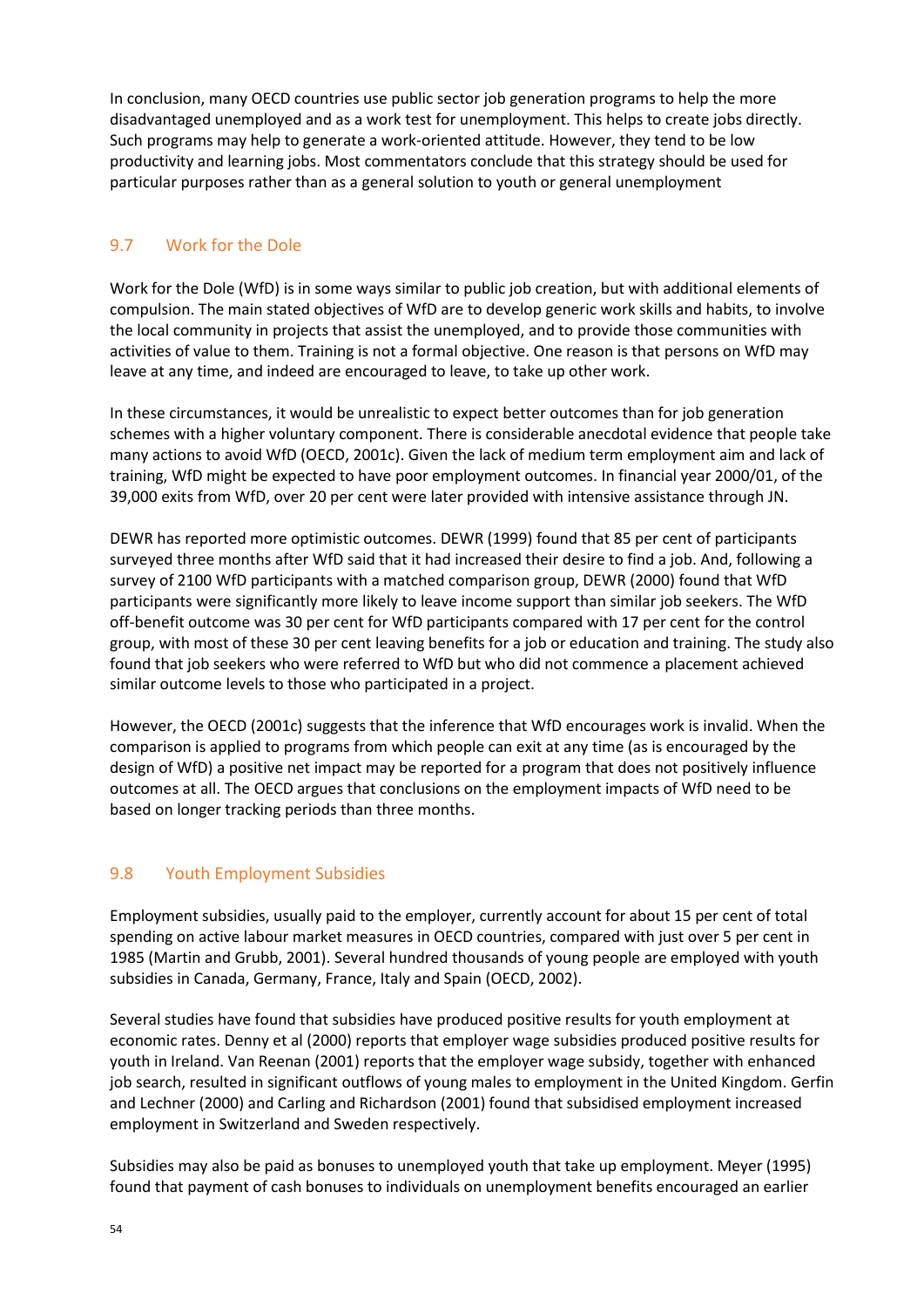entry or re-entry into the workforce, but that the savings in unemployment insurance were slightly less than the bonuses.

However, most evaluations have also found that subsidies to private sector employment create both large deadweight costs and substitution effects. A deadweight cost occurs when the marginal payment per hour to an employee exceeds the value of her marginal product and it would be more efficient to employ someone else with a higher level of productivity for the same wage. A substitution effect occurs when a subsidised worker simply substitutes for an existing worker. Evaluations in Belgium, Ireland and the Netherlands have found that for every 100 jobs subsidised only ten were net gains in employment (Martin and Grubb, 2001).

Strombeck and Dockery (2000) estimate that the wage subsidy program (Job Start) in Working Nation had a high net job impact at a low cost per job created (see Table 9.1). An estimated 60 per cent of participants in wage subsidy programs were in unassisted employment three months after leaving the program compared with under 20 per cent in the control group. However, the OECD (2001c) notes that the results may be biased because in the period subject to the evaluation employers were required to retain the employee for at least three months after the end of the subsidy period. Also they received a further small subsidy a year after the JobStart commencement.

In summary, wage subsidies appear to encourage the employment of individuals who would find it difficult to obtain work. However, these subsidies often determine who is employed rather than how many people are employed. They lead to high levels of substitution and the net employment gain is low. It may be possible to raise the size of the net employment gains by targeting the subsidy at particular groups among the unemployed and making it less broadly available. The Productivity Commission (2002) concludes a generally cautious review of wage subsidies with the observations that more needs to be known about the their likely effects before they are implemented and that, if such a program were implemented, an effective evaluation program should be incorporated into its design.

#### <span id="page-54-0"></span>9.9 Conclusions

To implement a commitment to jobs for most young people, including most early school leavers, a package of active labour market programs is required. No one labour market program is likely to provide jobs for all early school leavers. Thus, even if some labour market programs are more expensive per job created than others, costing \$10,000 or more per job created, it may still be necessary to employ that scheme for some people.

Apprenticeship schemes have been the basis of successful education to employment transitions in several countries, such as Germany and Austria. Also labour market outcomes for individuals who complete apprenticeships in Australia are generally good. However, even in Germany and Austria, they are not suitable for all young people and should not be seen as the only pathway.

The evaluation literature indicates high returns to job-search assistance programs. These include individual assessments, advising and counselling, job matching, monitoring of job vacancies and individual outcomes, and in some cases intensive assistance. However, Australia has a high resource commitment in this area and more resources here may not be warranted.

Special purpose training programs may assist specific groups of young people. They need to be well targeted and should be combined as much as possible with work experience and on-the-job training.

Direct job creation in the public sector is generally necessary to provide employment for some young people who find it difficult to get jobs in the market place. However, because of the short-term nature and lack of training of most such jobs, public sector job creation should generally be targeted to those who have few alternatives.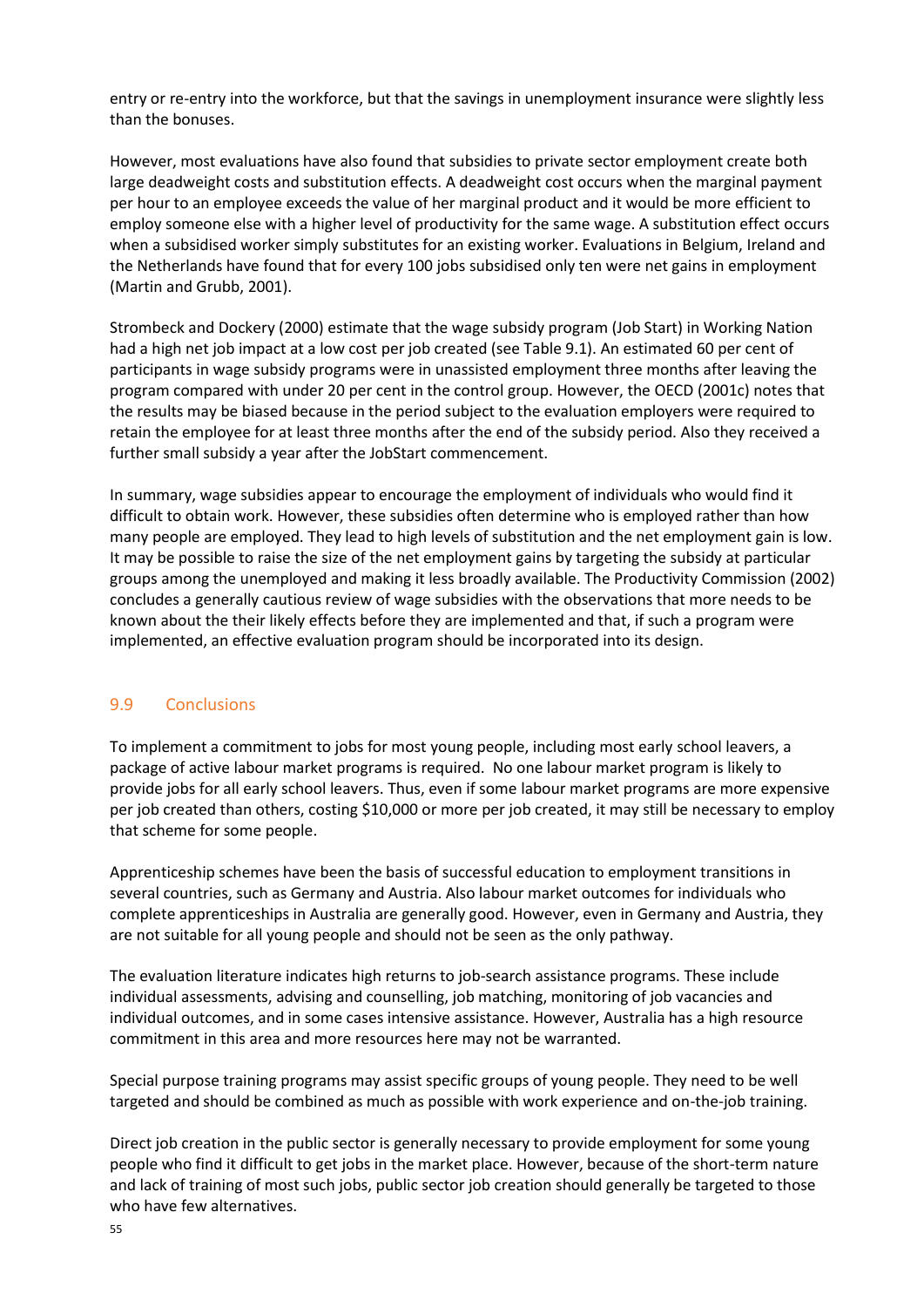Wage subsidies tend to create large substitution effects, but can produce net employment gains. In order to maximise the net employment gain, the subsidies should be targeted and monitored and generally of short duration.

Finally, such programs should be administered within a complementary regulatory labour market framework that encourages, or at least does not discourage, employment of young workers.

# <span id="page-55-0"></span>10 Proposed Education and Labour Market Programs

Chapter 10 outlines proposed phased education and labour market programs to meet the national commitment to young people. Program costs rise from an estimated \$159 million in 2004 to \$765 million in 2008, with the Commonwealth bearing about 60 per cent of the cost and the States the rest. However government will recoup most if not all costs in the form of increased income tax and GST revenues and lower unemployment benefits.

#### <span id="page-55-1"></span>10.1 Meeting the Youth Commitment

A commitment to youth education and employment has to address multiple issues and embrace a variety of possible solutions. But even among early school leavers, who are the main subject of this report, there are multiple target groups, issues and solutions. Early school leavers include:

- Teenagers who would be willing to take up further education or training in a formal setting and who would benefit from it.
- Teenagers who actively prefer to seek employment and related training skills, but who are not very interested in formal education.
- Teenagers who are highly resistant to any further formal education or training and who may have developed negative attitudes towards employment and to society.
- Teenagers who have left school early without developing basic year 10 skills in reading, writing and numeracy.
- Teenagers with a physical or mental handicap

The appropriate policy response may differ in each case. A teenager in the first group may be well advised and willing to stay in school or to take up a TAFE course, perhaps with part-time employment. In the second and third groups, the best strategy may be full time employment along with relevant in-work and out-of-work training courses, but not necessarily full year 12 certificates. Academic solutions are not always the most appropriate way to develop the skills necessary for a particular career, such as some craft or manual activities. Indeed, academic pressure can be counter-productive. Teenagers with more negative attitudes require greater support and encouragement and employers may need inducements to employ them. Teenagers lacking basic education skills require special education and training courses. Handicapped persons may also need quite different interventions.

As the OECD (2000) observed in *Making Transitions Work*, successful transition programs have two main features—a high use of apprenticeships and *a wide variety of pathways*. This report builds on this observation. Indicators of unsatisfactory transition outcomes are higher in countries that rely heavily on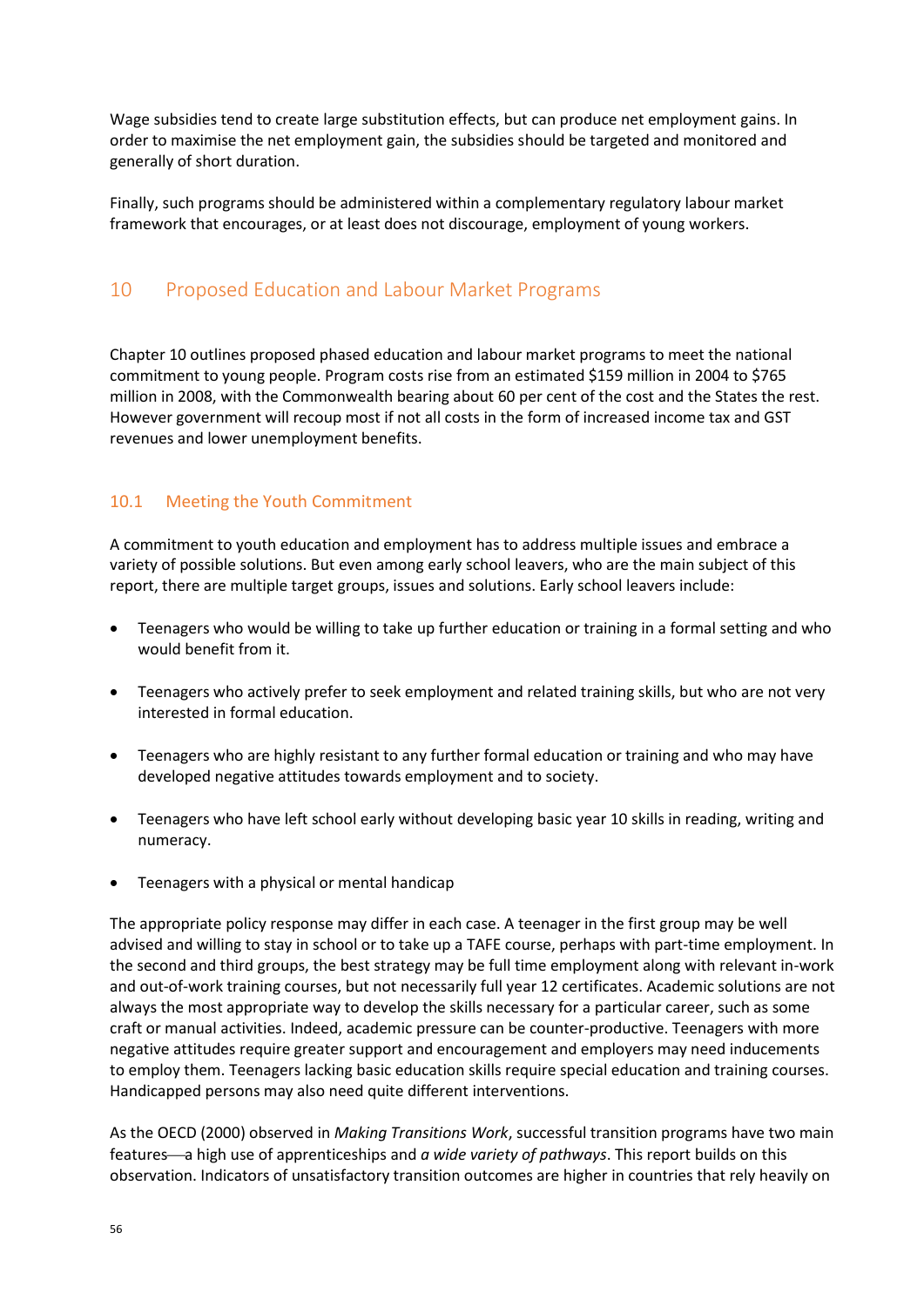general education school programs. A full transition strategy would be based on a more detailed classification of target groups and issues than is presented here.

This report has estimated the costs and benefits of providing year 12 equivalent education and training to half of all young people who do not complete year 12. This means in effect increasing the completion rate for year 12 equivalent education from about 75 per cent of young persons to nearly 90 per cent. The major public costs involved are additional pathway planning costs and extra apprenticeships and traineeships that encourage young people to participate in education and the provision of the school and vocational courses. To fulfil a commitment to all youth, extra labour market programs would provide access to employment to other non-year 12 completers who cannot find employment through normal market processes.

Participation in further education or training would be voluntary. A coerced obligation is less productive. This does not rule out fiscal incentives or penalties. However, it is essential that people who leave school at age 16 are not cut off from educational support. On the other hand, the provision of educational and training resources to students should be conditional on their commitment to study or a measure of satisfactory progress in their study. In essence, all students would be entitled to access to resources equivalent to a year 12 education, subject to some educational quality control and commitment to study.

Extra resources, possibly in the form of special training courses, are required for severely disadvantaged persons. This resource commitment may provide a formal net benefit to resource use, but is essentially a social justice issue rather than an efficiency issue. This study has not attempted to define the nature of severe disadvantage or to determine the number of severely disadvantaged students, their educational standards, or their educational needs. When, as is often the case, severely disadvantaged students fail to reach year 10 literacy and numeracy standards, the policy issue is how to provide adequate schooling to year 10 rather than how to provide a year 12 entitlement.

Evidently, the diversity of issues and solutions complicates implementation of a youth commitment. The appropriate method of implementation may vary with the group to be assisted and the policy response. For example a school-based service may be appropriate for the first group of teenagers but not for the second and third groups. New apprenticeship centres help to provide guidance and support for the second group and sometimes for the third. Job pathways programs may assist individuals in the second and third groups but not have the specialist skills to deal with the fourth and fifth groups.

Likewise, a variety of labour market programs will be required to meet the employment commitment. This is the case in most developed countries, where a suite of employment policies is used.

#### <span id="page-56-0"></span>10.2 Phasing and Costing the Commitment

In order to provide for the youth commitment, this report proposes that the programs be phased in over a five-year period. The aim would be to serve one-fifth of the target population in 2004 and an additional 20 per cent of the target population in each succeeding year so that the commitment was met fully in 2008.

A phased approach will facilitate program planning, development and evaluation. Given the inevitable uncertainty of outcomes from job pathway programs, apprenticeships, labour market schemes, or any other transition schemes, phasing allows for evaluations to be developed concurrently with programs and for programs to be reviewed regularly. Second, phasing facilitates program financing.

As has been noted, over 50,000 young people in each cohort fail to complete year 12 equivalent education each year. Given that the average schooling shortfall per student is about two years, full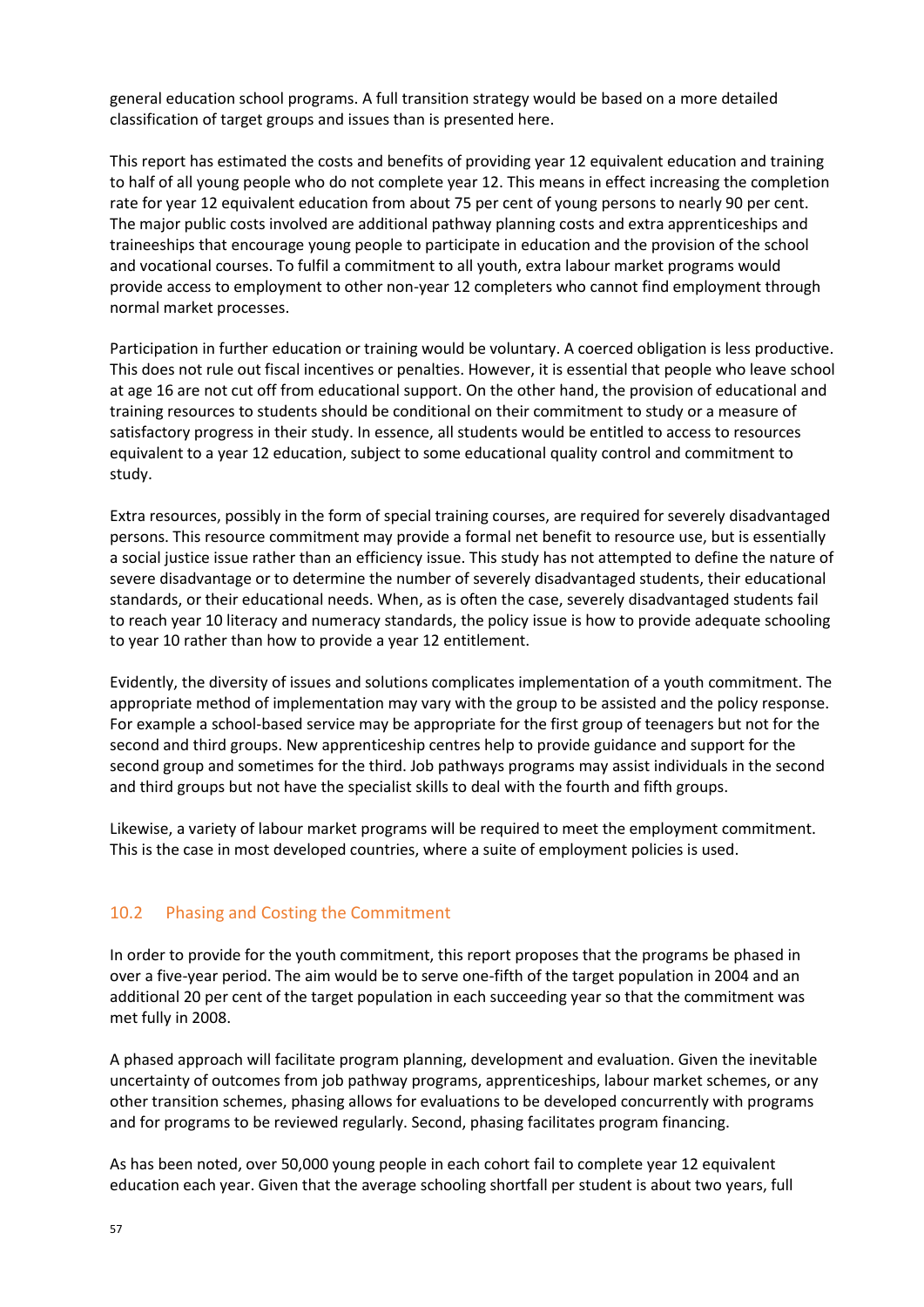resourcing of the youth commitment would provide for at least an extra 100,000 student years in any calendar year.

Our costing assumes that half of the non-completing students will take further education and training courses, mainly vocational, which would last for an average of two full time year equivalents. The evaluation also allows that 40 per cent of these students would receive apprenticeships and traineeships. This would increase apprenticeships and traineeships for young persons by 20,000 in 2008, which would be a modest 20 per cent increase.

However, not all the remaining non-completing students would require labour market assistance. Some find employment through commercial channels. As discussed in Chapter 2, it appears that about 40,000 young persons in each cohort find employment difficult to achieve. Therefore, our estimates in Table 10.1 allow for labour market programs, mainly employer subsidies or job creation as well as special training courses, to be made available to 80 per cent of the remaining non-completing students.

All the proposed programs would be phased in over five years, starting with 20 per cent coverage and finishing with 100 per cent coverage at the end of five years

The cost parameters are \$9000 per education or training year, \$2000 per apprenticeship or traineeship for a full-time year, and \$1600 for pathway planning per student. Although the marginal cost of a school or TAFE place may be lower than the average cost, especially with a phased program, some programs for disadvantaged young may be more expensive. The figure for pathway planning allows \$80,000 per pathway planner inclusive of overheads and 50 students per planner. This compares with 100-200 unemployed persons per caseworker under Working Nation. These cost figures are set high in order to attract young people into some form of education and training. They are also broadly consistent with the 40:1 participant to planner ratio in successful Swedish JPP programs (Piggott and Chapman, 1995).

The costs of labour market programs vary from \$1000 up to \$10000 per participant year. We allow \$5000 per participant per year. Given that this is assumed to be available for two years, it is worth \$10,000 per participant, which is at the higher end of the usual range of labour market subsidies per person. Equivalently, in any year, members of two cohorts would be entitled to access the \$5000 labour market subsidy.

In addition, \$5 million per year is allowed for an Office of Education to Employment Transition. Chapter 11 discusses the rationale and role of this Office.

The estimated costs of the phased program to meet the national youth commitment are shown by calendar year in Table 10.1. Education and training costs start at \$114 million in 2004 and rise to \$560 million in 2008, inclusive of apprenticeships and traineeships and pathway planning.

The cost of extra labour market programs for early school leavers at risk would rise from \$40 million in 2004 to \$200 million in 2008.

| <u>odoto to odverminent or proposed youth commutinent programs) in Edge os (a)</u> |      |       |       |       |       |        |
|------------------------------------------------------------------------------------|------|-------|-------|-------|-------|--------|
|                                                                                    | Unit | 2004  | 2005  | 2006  | 2007  | 2008   |
| Early school leavers at risk                                                       | No.  | 50000 | 50000 | 50000 | 50000 | 50000  |
| Early school leavers: program targets                                              | No.  | 20000 | 40000 | 60000 | 80000 | 100000 |
| Education/training programs                                                        |      |       |       |       |       |        |
| Participants in education programs                                                 | No.  | 10000 | 20000 | 30000 | 40000 | 50000  |
| Education and training costs                                                       | \$m  | 90    | 180   | 270   | 360   | 440    |
| Apprenticeships and traineeships                                                   | \$m  | 8     | 16    | 24    | 32    | 40     |
| Pathway planning costs                                                             | \$m  | 16    | 32    | 48    | 64    | 80     |
| Total government costs                                                             | \$m  | 114   | 228   | 342   | 456   | 560    |

Table 10.1 Costs to Government of proposed youth commitment programs, in 2002 \$s (a)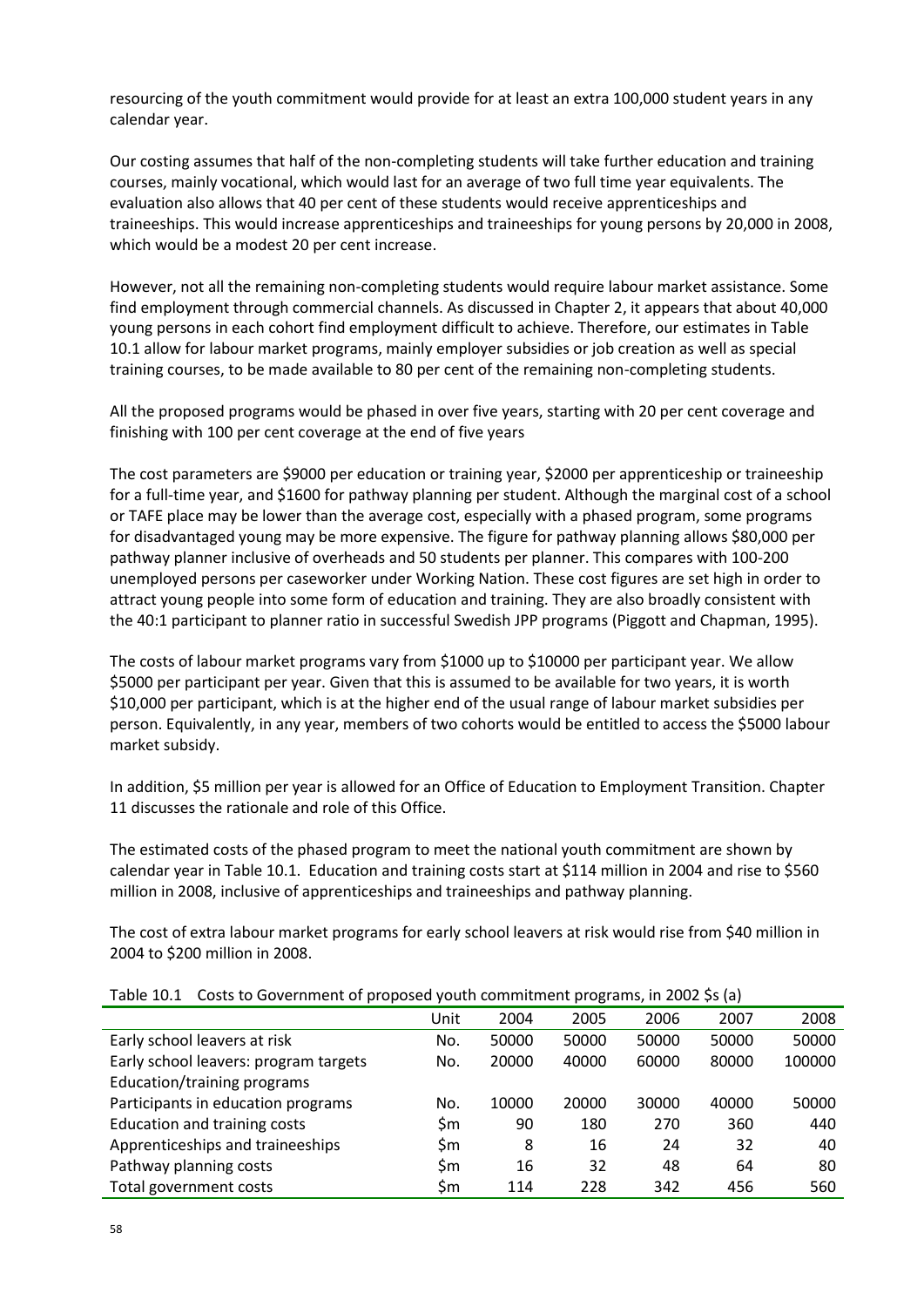| Labour market programs                             |     |      |       |       |       |       |
|----------------------------------------------------|-----|------|-------|-------|-------|-------|
| Participants in labour programs                    | No. | 8000 | 16000 | 24000 | 32000 | 40000 |
| Costs of extra labour market programs <sup>b</sup> | \$m | 40   | 80    | 120   | 160   | 200   |
| Office of Education to Employment                  | Sm  |      |       |       |       |       |
| Total cost of proposed programs                    | Sm  | 159  | 313   | 467   | 611   | 765   |

(a) All programs and costs in this table are additional to current programs and costs.

(b) Mainly job subsidies and job creation schemes, plus some special training schemes.

Total program cost would rise from \$159 million in 2004 to \$765 million in 2008. Of this, slightly over half would be spent on education and training. Excluding education and training expenses, new expenses amount to \$325 million per annum in 2008. This would represent only about a one-third increase on the current level of Commonwealth and state expenditures on youth transition programs (see Chapter 3).

#### <span id="page-58-0"></span>10.3 Funding the Commitment

The proposed programs could be funded in various ways: by revenue raising measures, by increased efficiencies in the education and training system, by reduction in other expenditure programs, or possibly through current ANTA growth funding. Here the report considers briefly some implications for the Commonwealth and States.

The Commonwealth and the States are both actively involved in transition programs (see Chapter 3 and Annex A). The Commonwealth provides a quarter of the public funds for vocational and educational training. It is also responsible for most labour market programs, including job pathway programs, apprenticeships and traineeships. The States and Territories are responsible for most school education, about 75 per cent of vocational training for young persons, and for various youth-related education and employment initiatives.

Under current funding arrangements, the States would be responsible for about 75 per cent of the extra education and vocational training costs shown in Table 10.1 and the Commonwealth would be responsible for most of the other costs. This would mean that the States would fund about 40 per cent of the total program cost and the Commonwealth would fund 60 per cent.

The breakdown of new expenditure between Commonwealth and State will depend in part on the level of current State expenditure on youth transition programs and the size of the transition problem in each state. States with low transition expenditures and high non-completion rates may face higher expenditures than States with already high transition expenditures and lower non-completion rates

The potential for cost shifting under the scheme is high. Whereas the States would be responsible for extra school students, the Commonwealth and States would share funding of TAFE programs, and the Commonwealth would be mainly responsible for the labour market programs. Some formalisation of responsibilities would be required to reduce cost shifting activities.

#### <span id="page-58-1"></span>10.4 Benefit-Cost Outcomes

As shown in Chapter 8, a full five-year set of the proposed education and training programs produces a benefit-cost ratio of 3.2:1 with a discount rate of 5 per cent and a benefit-cost ratio of 2.3:1 with a discount rate of 7 per cent. Although this report has not formally evaluated the program as phased, the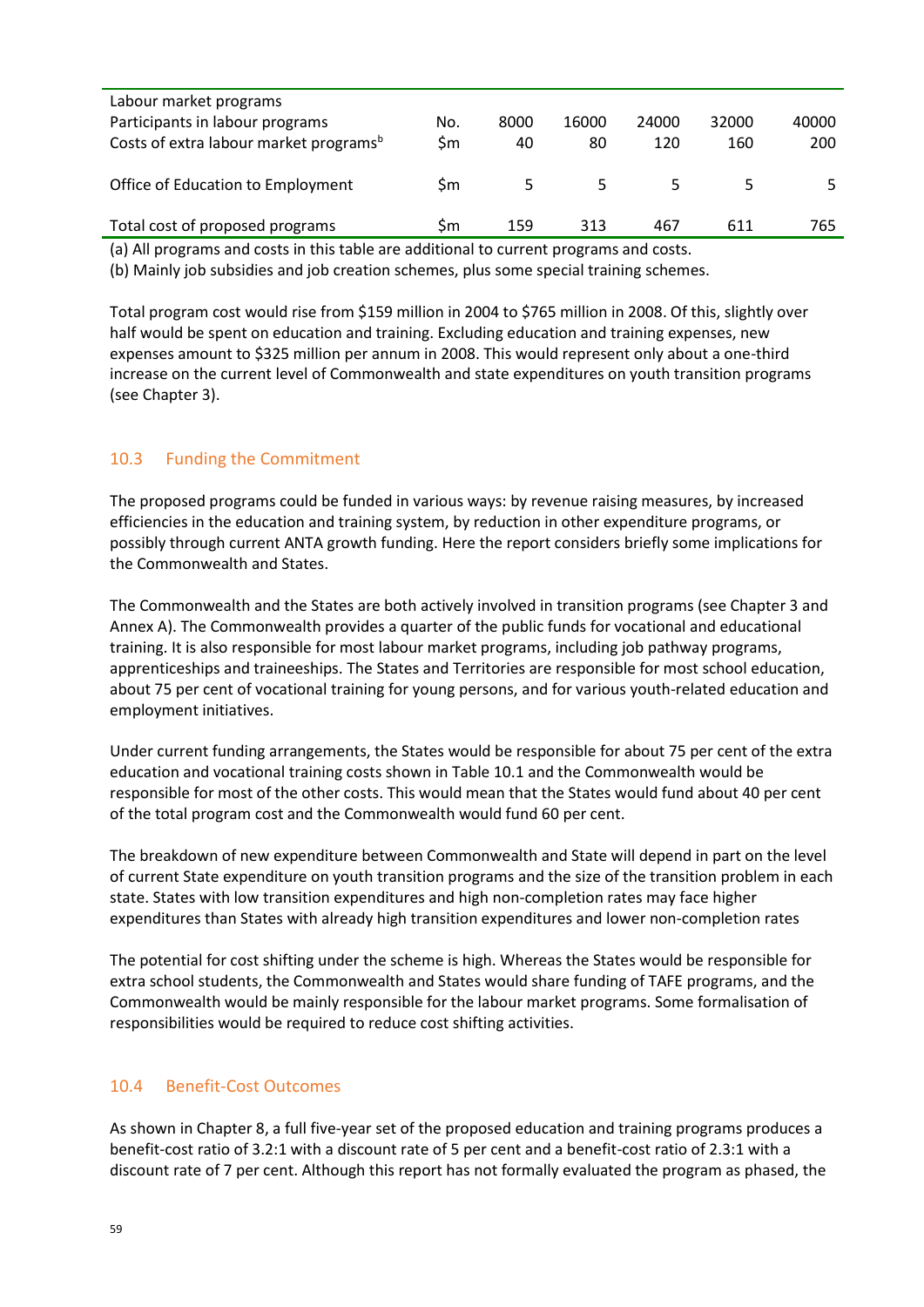proposed phased in education-related programs would achieve similar cost-benefit ratios and a significant net social benefit.

Chapter 8 also showed that providing government recoups only 25 per cent of the increased earnings of students and firms, that it will break-even in the long run on its financial outlay and taxes lost on foregone earnings. In addition a full five-year program would increase employment by an estimated 18,000 people, including increased workforce participation, and save about \$80 million per annum on unemployment benefits.

The report has not formally evaluated the full social benefits and costs of labour market programs. Piggott and Chapman (1995) show that, under neutral assumptions about the effectiveness of labour market programs and the likely displacement effects, there is a fair chance that the return to government would be positive with the present value of projected fiscal savings will exceed the present value of program outlays.

# <span id="page-59-0"></span>11 Management of the Youth Commitment

In this chapter we recommend that the Commonwealth and States adopt a Framework Agreement as the basis for a national commitment to youth. The proposed programs would be implemented in the first instance by the government agencies currently responsible for them. Local agencies for Job Pathway Programs would be given increased responsibility and funding for delivery of youth transition programs. An Office of Education to Employment Transition would be established with responsibility for overseeing the Commonwealth-State Framework Agreement.

#### <span id="page-59-1"></span>11.1 Managing the Youth Commitment: General Recommendations

Many agencies provide youth transition programs. At Commonwealth level, FACS, DEST and DEWR provide education to employment transition services.

In FACS, Centrelink is the principal service delivery agency. Centrelink's 400 plus agencies are the initial point of contact for jobseekers to access federally funded services. The agencies assess job seekers and determine their eligibility for Job Network services.

DEST funds vocational education and training, runs the New Apprenticeship Centres, and provides various programs to assist school to work transitions, including numeracy and literacy programs. Government-financed New Apprenticeship Centres administer the incentive payments, market the program locally to employers and advise and assist with all stages in process of hiring an apprentice. DEST is also responsible for some counselling in schools, the Job Pathways Program and the Job Placement and Employment Program.

DEWR runs the Job Network. JN consists of over 200 providers trying to attract job seekers to their services at over 2000 sites throughout Australia. Altogether, DEWR, Centrelink and JN providers employ over 16000 staff providing employment services. These staffers have a wide variety of experience and skills, including industrial psychologists and recruitment consultants.

Within some States, separate educational and employment agencies also provide education to work transition programs. State educational agencies are traditionally large and often have separate Schools and Adult and Community Education Divisions. The States also have constitutional control over the regulation of apprenticeships.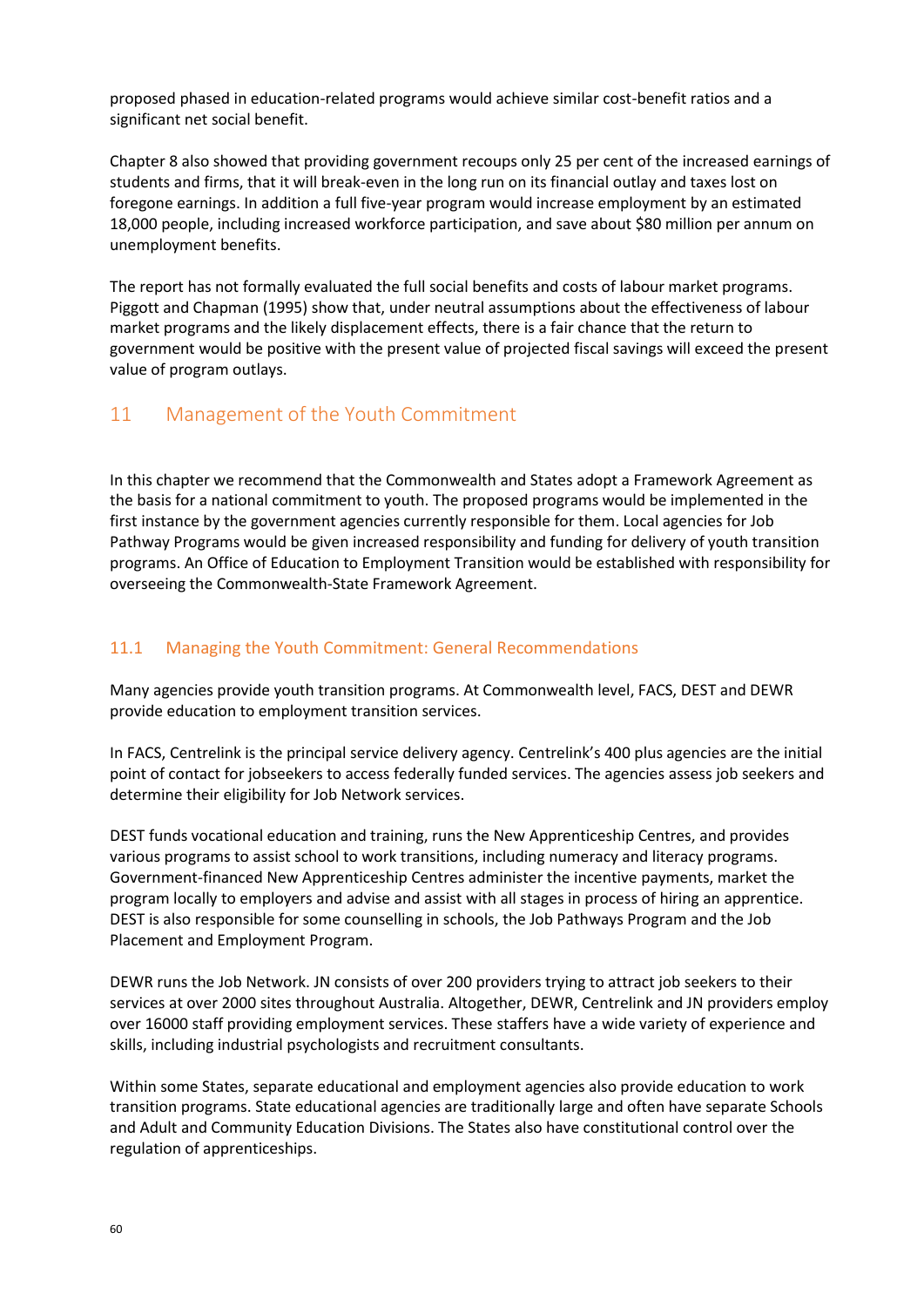In some States, local employment networks have been established. For example, in Victoria, Local Learning and Employment Networks have been established to promote transitions.

How then should the proposed additional youth commitment programs be implemented? This report proposes a threefold basis.

- Most programs should be implemented by the existing agencies responsible for them on an incremental basis. DEST and State educational agencies would be responsible for the educational and training programs. DEST and the relevant State agencies would be responsible for the additional apprenticeship programs though the New Apprenticeship Centres. DEWR would be responsible for delivering and evaluating labour market programs. This approach recognises that the youth commitment requires a diversity of programs and that expertise is required to deliver different programs.
- The role and size of agencies running Job Pathway Programs would be upgraded. These agencies should be viewed as representative local agencies rather than as Commonwealth Government line agencies. They should be as representative as possible of local interests and experts. However it is not possible to prescribe a single structure or location for Job Pathway Programs. In some cases these programs may be best located in schools, in other cases in local municipality offices, and in still other cases separately from either schools or the local authority.
- The Commonwealth and States would agree to establish an Office for Education to Employment Transition. Establishment of this office would formalise the importance of the education to employment transition and provide an ongoing means of implementing the youth commitment and evaluating the youth commitment programs. Further details are given in Section 11.2.

There are of course alternative transition delivery models. One model in particular (the Scandinavian model) has much merit and has been favourably reviewed by many commentators. This model combines central funding with local stewardship for managing entitlement and transition process. The OECD (2000) review of youth transitions cited Norway and Denmark as particularly successful examples. In Noway the participation rate was 95 per cent. The follow up service was established over a two-year period. Of 52,510 students who left lower secondary education in the summer of 1994, only 1050 were without education or employment a year later.

The Boston Consulting Group (BCG, 2000) recommended a similar model for Australia. BCG recommended the appointment of a Local Director of Youth Futures with responsibility for a school cluster or local authority area reporting to a Community Board. People would be tracked until 20. Some existing funds, including apprenticeships, would be channelled to the new group.

A unified, locally empowered model is attractive. It would avoid doubling up of transition services, for example testing for skills and provision of advice. It would reduce service fragmentation and facilitate monitoring. Also, the basis for such a service exists in Australia in the Job Pathway Program, which could be a significant component in developing locally nuanced and responsive services. Community partnerships, sometimes called Employment Commitment Networks or in Victoria Local Learning and Employment Networks, can be effective platforms.

However, it is not clear that models based on unitary government systems are suitable for a federal system. Moreover, in order to make such an organisational framework effective, it would presumably be necessary to incorporate Job Network and possibly other services such as Centrelink assessment services, with JPPs. The local JPP agency would presumably also manage and allocate funds to labour market programs. This report believes that such a radical change is unnecessary, difficult to achieve, and unlikely to occur in Australia. JN has a different culture and financial structure to JPPs and amalgamation could create difficulties. Also New Apprenticeships Centres have recently been separated from JN. It is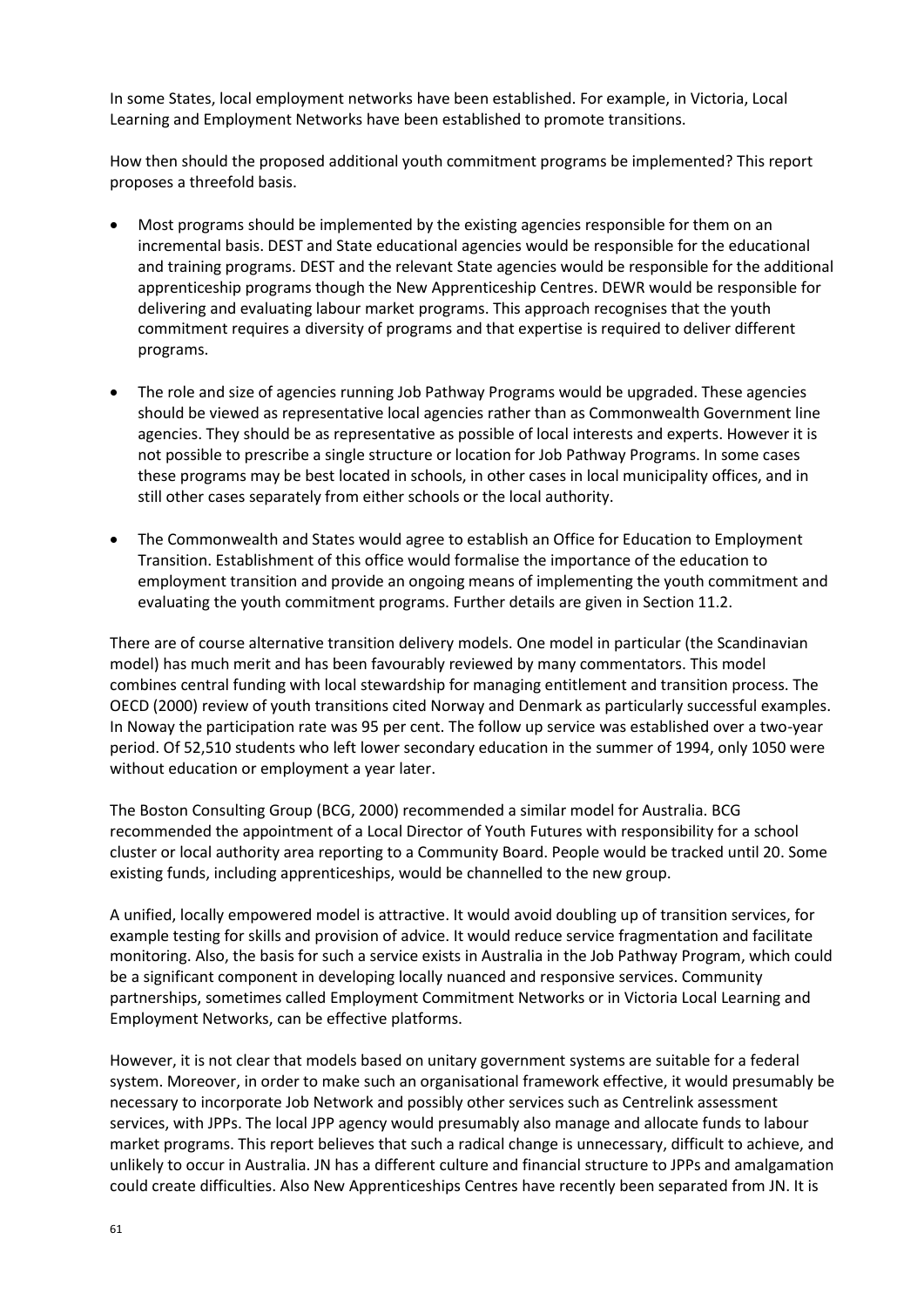not clear that these centres should be amalgamated with JPPs. Some amalgamations of functions may occur in due course, but they are not seen as necessary at the outset.

Another model is a schools-based approach. Administration of the entitlement would be concentrated in the schools, with schools managing Commonwealth and State funds. This appears to be the present Queensland model. This approach facilitates tracking and monitoring the progress of early school leavers. However, many leave school early because they are disenchanted with the institution of school and may not take part in a school-based implementation system. Thus, it appears appropriate to supplement a schools-based program with an independent job pathways program. Also labour market programs do not fit easily under the school umbrella.

Overall, the approach outlined above is preferred because it establishes the national commitment to youth and can deliver the necessary programs. Attempts to achieve radical change could distract attention from the substance of the proposed youth commitment programs.

However a framework is needed to ensure that the Commonwealth and States and their respective agencies collaborate with common objectives, resources, goals and focus. Although most States are developing youth commitment responses to suit their own circumstances, most would benefit from a stronger national framework without loss of autonomy. Section 11.2 proposes some mechanisms to achieve this.

# <span id="page-61-0"></span>11.2 Managing the Youth Commitment: Specific Recommendations

These proposed arrangements are intended to build on the existing commitments made by Australian governments including the recent MCEETYA Declaration *Stepping Forward*. The proposals recognise that several States have established, or are in the process of establishing, community-based regional structures as vehicle for delivering improved and better-integrated transition arrangements.

The basis for implementing the proposed entitlement would be a Commonwealth-State Framework Agreement. This could be between the Commonwealth and individual States or under MCEETYA.

The Framework Agreement would specify:

- Agreed purpose.
- Objectives and benchmarks.
- Commitments (including funding) by the respective parties.
- Recognition of the variations between States with provision for implementation through relevant regional partnership structures where established by a State Government (eg LLEN; EVE).
- Duration possibly 5 years in line with the recommended time for phasing in the proposed programs.
- Monitoring and review, including provision for data sharing and independent review. Specific provision should also be included for public release of all reports and collected data, subject only to privacy conditions.
- Establishment of the Office of Education to Employment Transition.
- That the Office prepare an annual report to be tabled in the Commonwealth Parliament and the parliament of the respective State party to the Agreement.

The Office of Education to Employment Transition would be an independent agency overseeing implementation of the above Framework Agreement/s. The guiding characteristics for the proposed Office of Education to Employment Transition are: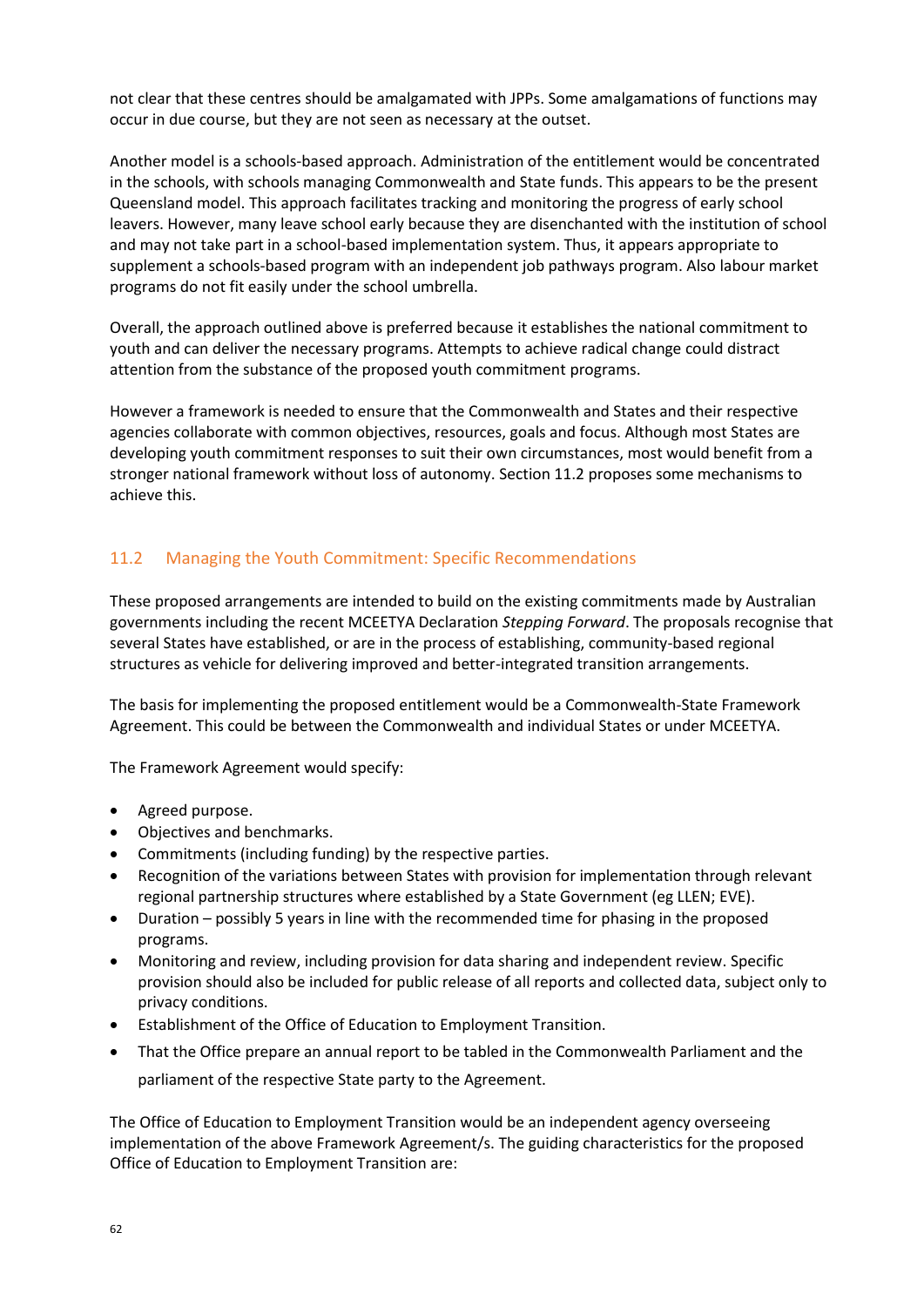- Its role is policy development, monitoring and review of measures to achieve successful youth transition. It is not an operational or a direct funding body.
- Its mandate is sufficiently broad to encompass relevant education, training and employment programs.
- Its membership reflects the cross-jurisdictional responsibilities for youth transitions.
- It is able to operate independently- free of a primary allegiance to any one stakeholder.

In establishing the Office it will be necessary to give full consideration to Ministerial structures and the relationship of the Office to existing agencies. While the nature of youth transitions requires a response that crosses a number of portfolios (including education, training, employment and youth affairs), a 'lead minister' would be designated to ensure clear lines of responsibility and accountability. This would most likely be a Commonwealth Minister with appropriate endorsement from MCEETYA.

The Framework Agreement(s) would provide authority for the Office to operate on State/Territory jurisdictions. Cooperative arrangements with other relevant agencies such as ANTA and ECEF could most usefully be delegated to the Board and management of the Office itself.

#### <span id="page-62-0"></span>11.3 Management of Commitment Funds

Similar arguments for the maintenance of the present funding systems apply to the management of funds to meet the youth commitment.

Funds for the commitment could be directed to broad-based local or regional authorities, which would act as both job pathway planners and fund holders. This structure may encourage cooperation at community level. Also, because it splits the roles of purchasers and providers of services, this demand driven model encourages competition in supply. It encourages a diversity of approaches that can be tailored to local needs.

A more radical proposal would see the establishment of youth accounts. Young people would be granted accounts equivalent to the resources provided per student at upper secondary level. This would ensure that non-completers had fair access to resources and they could chose how to use this account subject to various criteria. This empowers youth and provides youth with an incentive to make informed decisions. It would also encourage responsive supply of services.

However, if large amounts of funds were directed either to JPPs, case managers or to the young persons directly, there would be a substantial shift of power away from service agencies, which they would almost certainly resist. There are also practical problems. If all young persons have this account, many of those who currently stay at school might leave school. Targeting the account to some young persons may also set up perverse incentives. Nor is it practical to fund some TAFE services directly and others indirectly via a case manager. If the price per student place varies, the TAFE would have an incentive to recruit from one source rather than another. If the price does not vary, little would be achieved by varying the funding source.

This report considers that there may be grounds for a significant shift in funding processes. There is certainly a case for experimenting with alternative funding options, for example by endowing a JPP with additional funds, or endowing the youth in a particular area with youth accounts, and evaluating the outcomes.

However, this report has not established, or sought to establish, a strong case for a change in funding methods. Accordingly, this report recommends that current funding systems be maintained pending further analysis of funding options and their implications.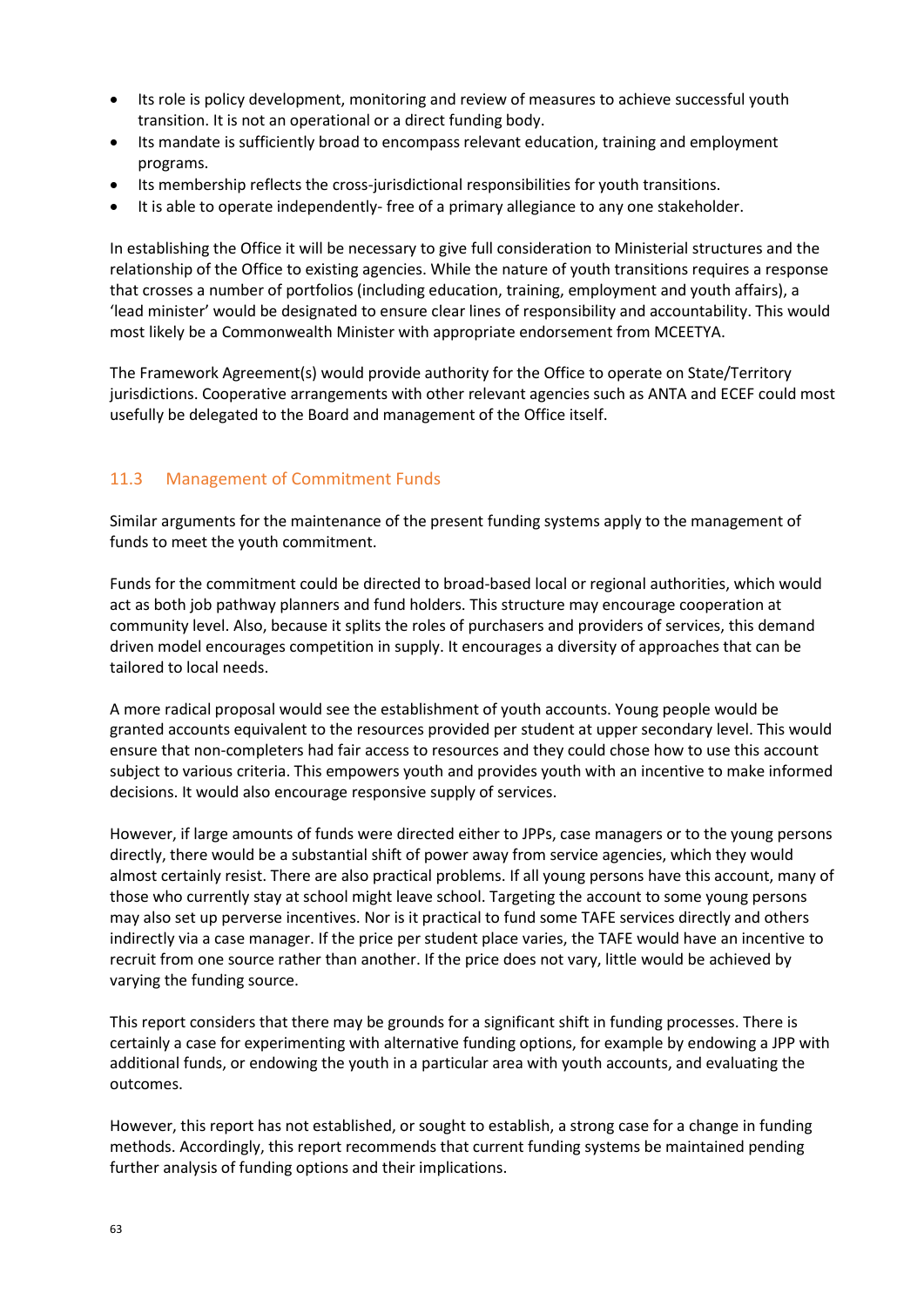# <span id="page-63-0"></span>References

Applied Economics, 2002, *Young Persons Education and Training Outcomes, With Special Reference to Early School Leavers*, report prepared for the Business Council of Australia and Dusseldorp Skills Forum.

Australian Bureau of Statistics(ABS), *Schools Australia*, various years, Cat. No. 4221.

Ball, K., and Lamb, S., 2001, Participation and Achievement in VET of non-completers of school, ACER..

Borland, J., 1999, '*Education and the Structure of Earnings in Australia*', Economic Record, Dec 1996 vol. 72, no. 219, pp 370-381.

Boston Consulting Group, 2000, *Pathways to Work: Tackling Long-term Unemployment*, prepared for the Business Council of Australia.

Borthwick, S.,1999,'*Overview of Student Costs and Government Funding in Post Compulsory Education and Training*', Department of Education, Training and Youth Affairs. REB Report 4/99.

Burke, G., 1998, 'Expenditure on education and training: estimates by sector and course', in *Australian Youth: Reality and Risk,* Dusseldorp Skills Forum, Sydney.

Card, D., 1999, 'The causal effect of education on earnings', pp.1801-1864 in *Handbook of Labor Economics*, Volume 3A, eds: O.Ashenfelter and D.Card, Elsevier, Amsterdam.

Carling, K., and L.Larsson, 2001, *Does early intervention help the unemployed youth*, Working Paper 2002;10, Institute for Labour Market Policy Evaluation, Uppsala, Sweden,.

Carling, K. and K.Richardson 2001, *The relative efficiency of labour market programs: Swedish experience from the 1990s*, IFAU – Office of Labour Market Policy Evaluation, Working Paper 2001:2.

Chapman, B., Weatherburn, D., Kapuscinskiu, C., Chilvers, M., and S.Roussel, 2001, 'Unemployment Duration, Schooling and Property Crime', 30<sup>th</sup> Conference of Australian Economics, Perth, WA.

Curtain, R., 2001, An Entitlement to Post-Compulsory Education: International Practice and Policy Implications, Australian National Training Authority.

Dearden, L., Reed, H., and Van Reenan, J., 2000, 'Who gains when workers train?', Working Paper 00/04, Institute for Fiscal Studies, London.

Dearn, L., 2001, 'Negotiating the maze: An analysis of employment assistance for young People', Brotherhood of St. Laurence.

Denny, K. and Harmon, C., 2000, *The impact of education and training on labour market experiences of young adults*, Working Paper 00/08, Institute of Fiscal Studies, London.

Department of Employment, Workplace Relations and Small Business, 1999, *Evaluation of the Work for the Dole Pilot Program*, DEWR, Canberra.

Department of Employment, Workplace Relations and Small Business, 2000, *Work for the Dole, a net impact study*, DEWR, Canberra.

Dumbrell, T.,2000,*'Measuring the Outcome of Vocational Education and Training*', Australian National Training Authority.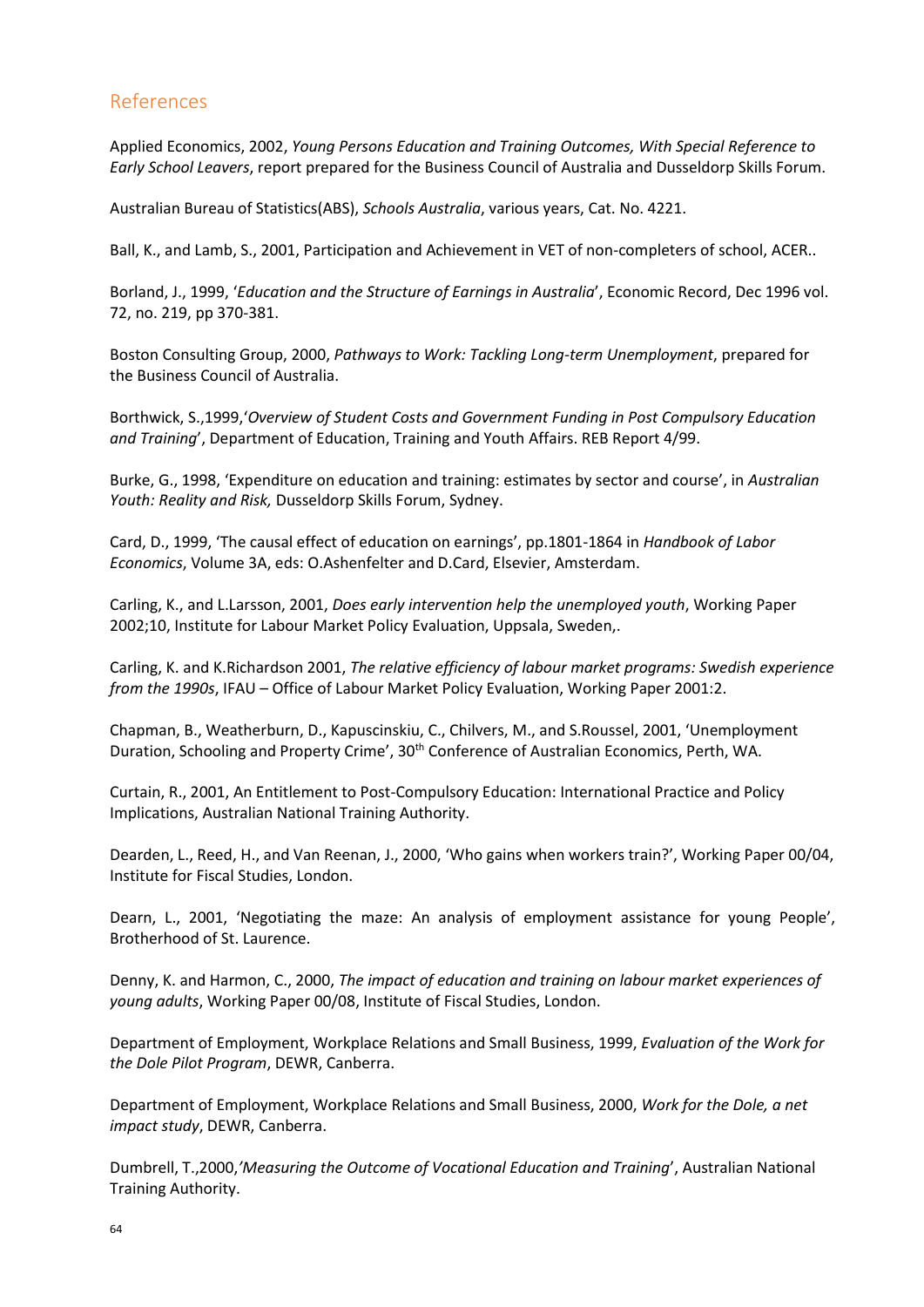Eldridge, D, (Chair of Youth Pathways Action Plan Taskforce), 2001, *Footprints to the Future*, Report from the Prime Minister's Youth Pathways Action Plan Taskforce, AusInfo, Canberra.

Haveman, R. and B.Wolfe, 1984, 'Schooling and economic well-being: the role of non-market effects', *Journal of Human Resources*, 19, 377-407.

Heckman, J.J., Lalonde, R.J., and J.A.Smith, 1999, 'The economics and econometrics of active labour market programs', in O.Ashenfelter and D.Card (eds.), *Handbook of Labour Economics*, Vol. 3A, North Holland, Amsterdam.

Kellock, P. with C.Bruce, 2000, *A Window into the Future: Lessons from the Jobs Pathway Program*, a Report to the Dusseldorp Skills Forum, Sydney.

Kemp, D., 2001, 'Reshaping the way for young people: media release 49'. www.DEST.gov.au/ministerss/kemp/mar01/k49\_140301.htm

Lamb, S., and McKenzie, P. 2001,'Patterns of Success and Failure in the Transition from School to Work in Australia', ACER.

Lamb, S and Rumberger, R. 1998, The Early Work and Education Experiences of High School Dropouts: A Comparative Study of the United States and Australia. Longitudinal Surveys of Australian Youth Research Report, ACER.

Larsson, L., 2000, *Evaluation of Swedish youth labour market programmes*, IFAU, Office of Labour Market Policy Evaluation, Working Paper 2000.1.

Marks, G. and Fleming, N., 1999, Early School Leaving in Australia: Findings from the 1995 Year LSAY Cohort', Research report no.11, ACER.

Martin, J.P., and D.Grubb, 2001, What works and for whom: a review of OECD countries' experiences with active labour market policies, Working Paper 2001:14, OCED, Paris.

MCEETYA, 2000, National Report on Schooling in Australia: 2000.

MCEETYA, 2002, *Stepping Forward – improving pathways for all young people*, A Joint Declaration by Commonwealth, State and Territory Ministers for Education, Training, Employment, Youth and Community Services.

Meyer, 1995, 'Lessons from the U.S. Unemployment Insurance Experiments', *Journal of Economic Literature*, XXXIII, 91-131.

National Centre for Social and Economic Modelling (NATSEM), 1999, *The Cost to Australian of Early School Leaving*, NATSEM, University of Canberra.

National Centre for Vocational Education Research, 2000, *Australian Vocational Education and Training Statistics*, ANTA.

National Centre for Vocational Education Research, 2001a, *Australian Apprenticeships: Facts, Fiction and Future*, NCVER, Canberra.

National Centre for Vocational Education Research, 2001b, *Australian Apprenticeships: Research at a Glance*, NCVER, Canberra.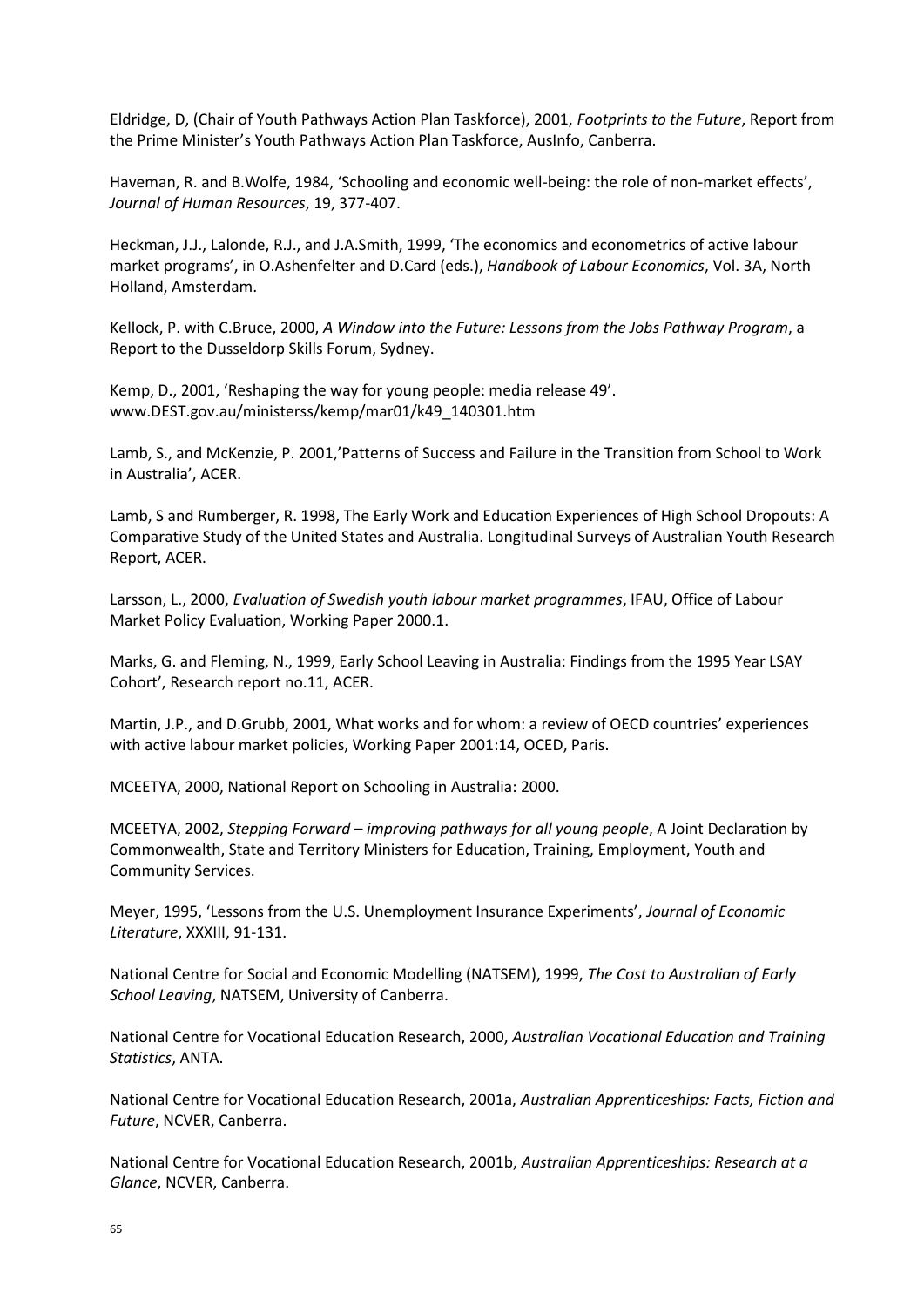OECD, 1997, Thematic Review of the Transition from Initial Education to Working Life, Australia, OECD, Paris.

OECD, 2000, From Initial Education to Working Life: Making Transitions Work, OECD, Paris.

OECD, 2001a, *Education at a Glance*, OECD, Paris.

OECD, 2001b, The Well-being of Nations, The Role of Human and Social Capital, OECD, Paris.

OECD, 2001c, 'Investment in Human Capital through Post-Compulsory Education and Training', Chapter 5 in *OECD Economic Outlook, 70*, OECD, Paris.

OECD, 2001d, Innovations in Labour Market Policies: The Australian Way, OECD, Paris.

OECD, 2002, *OECD Employment Outlook*, OECD, Paris.

Piggott,J. and B.Chapman, 1995, 'Costing the Job Compact', *Economic Record*, 71, 313-28,

Prime Minister, 1992, *One Nation*, Statement by the Prime Minister (P.J.Keating), AGPS, Canberra.

Productivity Commission, 2001, '*School Education*', Chapter 3 in 'Report on Government Services 2002', Steering Committee for the Review of Commonwealth/State Service Provision, Steering Commitee for the Review of Commonwealth/State Service Provision Reports, <http://www.pc.gov.au/gsp/2002/index.html>

Productivity Commission, 2002, *Independent Review of Job Network: Draft Report*, Productivity Commission, Canberra.

Quiggin, J., 1999, 'Human Capital Theory and Education Policy in Australia', *Australian Economic Review*, 32, 130-44.

Robinson, L., 1999, The effects of Part-time Work on School Students. *Longitudinal Surveys of Australian Youth Research,* Report No. 9, ACER.

Ryan, C., 2002, 'Individual Returns to Vocational Education and Training Qualifications', Australian National Training Authority.

Saunders, P., Chalmers, J., McHugh, M., Murray, C., Bittman, M., and Bradbury, B., 1998, *Development of Indicative Budget Standards for Australia,* Policy Research Paper No. 74, Department of Social Security, Canberra.

Standing Committee on Employment Education and Training (June 1999), *Youth employment: A working solution'*, Parliament of Australia, Canberra.

Stromback, M., and A.Dockery, 2000, Labour Market Programs, Unemployment and Employment Hazards: an Application Using the 1994-97 Survey of Employment and Unemployment Patterns, ABS Occasional Paper, Catalogue No. 6293.0.00.002, Australian Bureau of Statistics Canberra.

Teese,, R., with A. Walstab, 2002, *Early Leaving in Victoria,: Geographical Patterns, Origins and Strategic Issues*, Educational Outcomes Research Unit, University of Melbourne.

Toner, P., 2002, *The Occupational and Skill Structure of New Apprenticeships: A Commentary*, mimeo, Australian Expert Group in Industry Studies, University of Western Sydney.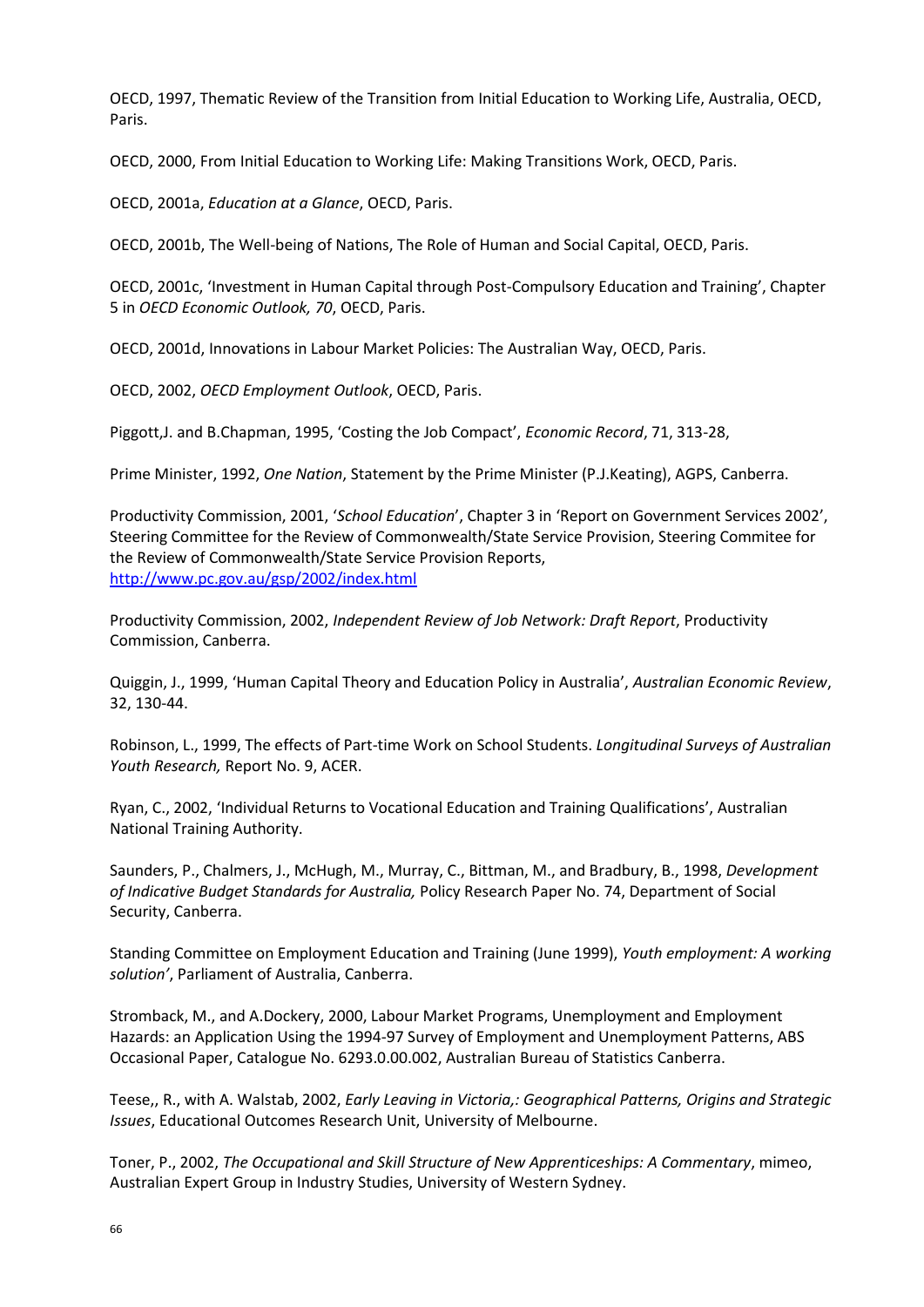Van den Berg, G. and B.Van der Klaauw, 2001, Counselling and Monitoring of Unemployed Workers: Theory and Evidence from a Controlled Social Experiment, Free University of Amssterdam, (www.tinbergen.nl/~klaauw/CM.pdf)

Van Reenan, J., 2001, No more skivvy schemes? Active labour Market Policies and the British Deal for young unemployed in context, Institute of Fiscal Studies, Working paper 01/09, IFS, London.

Wolfe, B. and R.Haveman, (2001), 'Accounting for the Social and Non-market Benefits of Education', in J,F. Helliwell (ed.), *The Contribution of Human and Social Capital to Sustained Growth and Well-Being: International Symposium Report*, Human Resources Development Canada and OECD.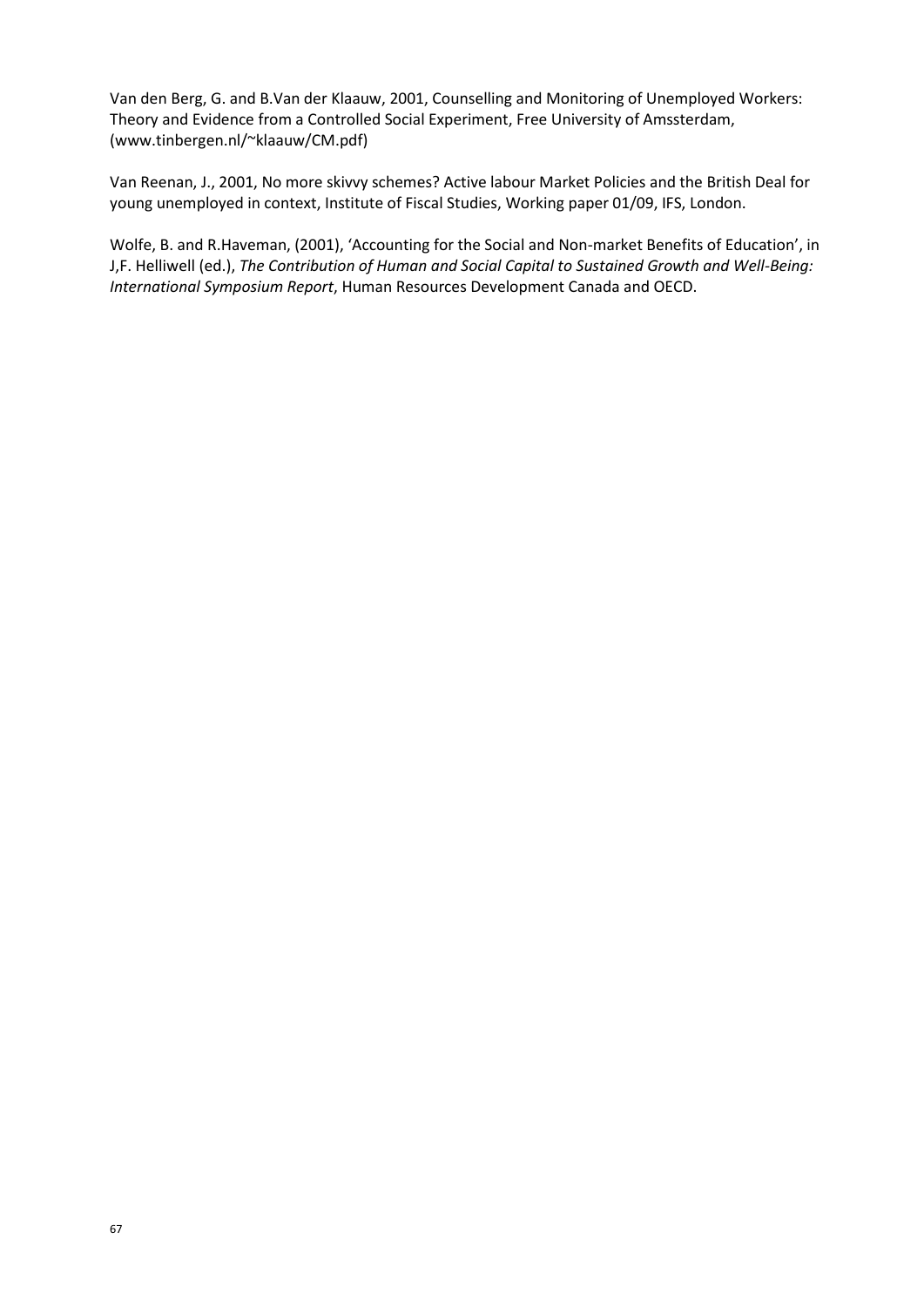# Annex A Some features of existing transition programs (adapted from Dearn, 2000)

<span id="page-67-0"></span>

| Program                                                | Age                             | Geographic<br>Coverage          | <b>Main Activity</b>                                                                                                        | <b>Budget</b>                | Source of<br>Funding            | Fund Holder                                            | Service<br>Supplier                |
|--------------------------------------------------------|---------------------------------|---------------------------------|-----------------------------------------------------------------------------------------------------------------------------|------------------------------|---------------------------------|--------------------------------------------------------|------------------------------------|
| Commonwealth Programs                                  |                                 |                                 |                                                                                                                             |                              |                                 |                                                        |                                    |
| Job Network                                            | 15-64                           | National                        | Finding jobs and intensive assistance<br>for the unemployed                                                                 |                              | <b>DEWR</b>                     |                                                        |                                    |
| Jobs Pathway program                                   | 15-19                           | National but<br>not universal   | Providing education and training<br>suitable for job market                                                                 | >\$95m over 4<br>years       | <b>DEST</b>                     | Schools, RTOs,<br>community org and<br>non-profit orgs | Fund holder                        |
| Job Placement and<br><b>Training Program</b>           | $15 - 21$                       | National but<br>not universal   | Provision of range of support<br>services e.g. financial asst,<br>mentoring, training and placements<br>for homeless people | \$74m over 4<br>years        | <b>DEST</b>                     | Schools, RTOs,<br>community org and<br>non-profit orgs | Fund holder                        |
| New Apprenticeships                                    | 15-64                           | National                        | Provision of structured work with<br>training                                                                               | \$2 bill                     | <b>DEST</b>                     | New Apprenticeship<br>Centre                           | Fund holder                        |
| VET in Schools                                         | Secondary<br>school<br>students | National                        | Provide vocational training                                                                                                 |                              | <b>DEST</b>                     | Schools/TAFE                                           | Fund holder                        |
| Programs in Victoria                                   |                                 |                                 |                                                                                                                             |                              |                                 |                                                        |                                    |
| Local Learning and<br><b>Employment Networks</b>       |                                 | Whole of State<br>by 2003       | Identify education and employment<br>and support needs of young people                                                      | \$4.25m in<br>2001           | <b>DEET</b>                     | <b>Local Network</b>                                   | Service<br>providers               |
| Pathways Project                                       | 15-19                           | Various regions<br>within state | Develop pathways                                                                                                            | \$500,0000 in<br>first phase | <b>DEET</b>                     | Schools, TAFE, ACE and<br>local govt                   | Fund Holder                        |
| Managed Individual<br>Pathways                         | School age<br>youth             | Whole of State<br>by 2003       | Develop Pathways                                                                                                            | \$16.5m over<br>2001-03      | <b>DEET</b>                     | Schools, TAFE, ACE                                     | Fund Holder                        |
| Program                                                | Age                             | Geographic<br>Coverage          | <b>Main Activity</b>                                                                                                        | <b>Budget</b>                | Source of<br>Funding            | <b>Fund Holder</b>                                     | Service<br>Supplier                |
| <b>Community Business</b><br>and Employment<br>program | 15-24                           |                                 | Assists young people in getting a job<br>who cannot gain employment in job<br>network                                       |                              | <b>DEET</b>                     | Community and private<br>orgs                          | Fund Holder                        |
| <b>TAFE Voucher System</b>                             | $16 - 17$                       | State-wide                      | Training entitlement                                                                                                        |                              | <b>DEET</b>                     | Entitled person                                        | TAFE, ACE,<br>private<br>providers |
| <b>School Focused Youth</b><br>Service                 | $10 - 18$                       | 41 centres                      | Brokerage service to identify needs<br>of at risk youths                                                                    | \$120,000 per<br>service     | DEET +Dept of<br>Human services | Schools                                                | Support<br>service<br>providers    |